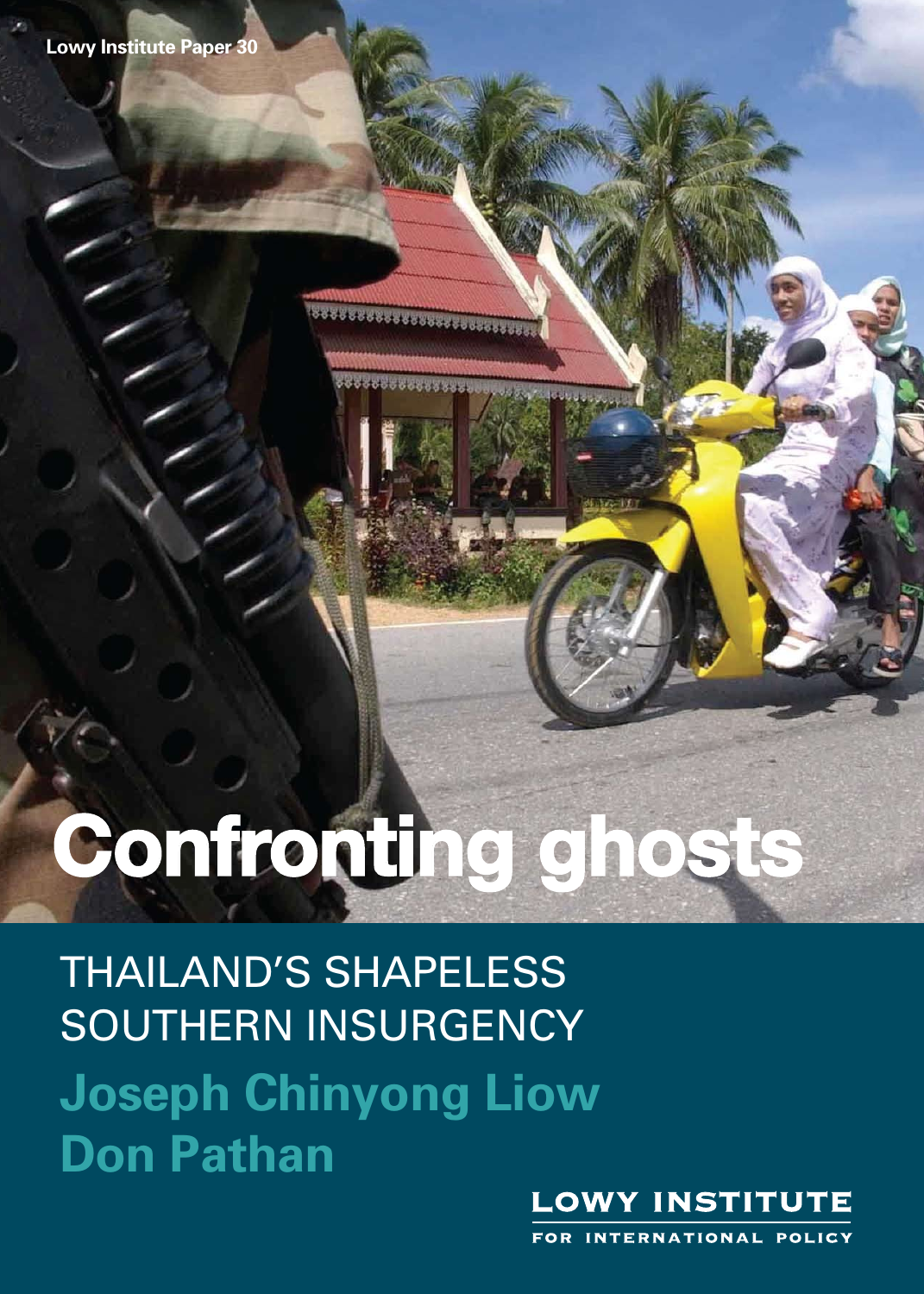Lowy Institute Paper 30

# **Confronting ghosts**

THAILAND'S SHAPELESS SOUTHERN **INSURGENCY Joseph Chinyong Liow Don Pathan** 

> **LOWY INSTITUTE** FOR INTERNATIONAL POLICY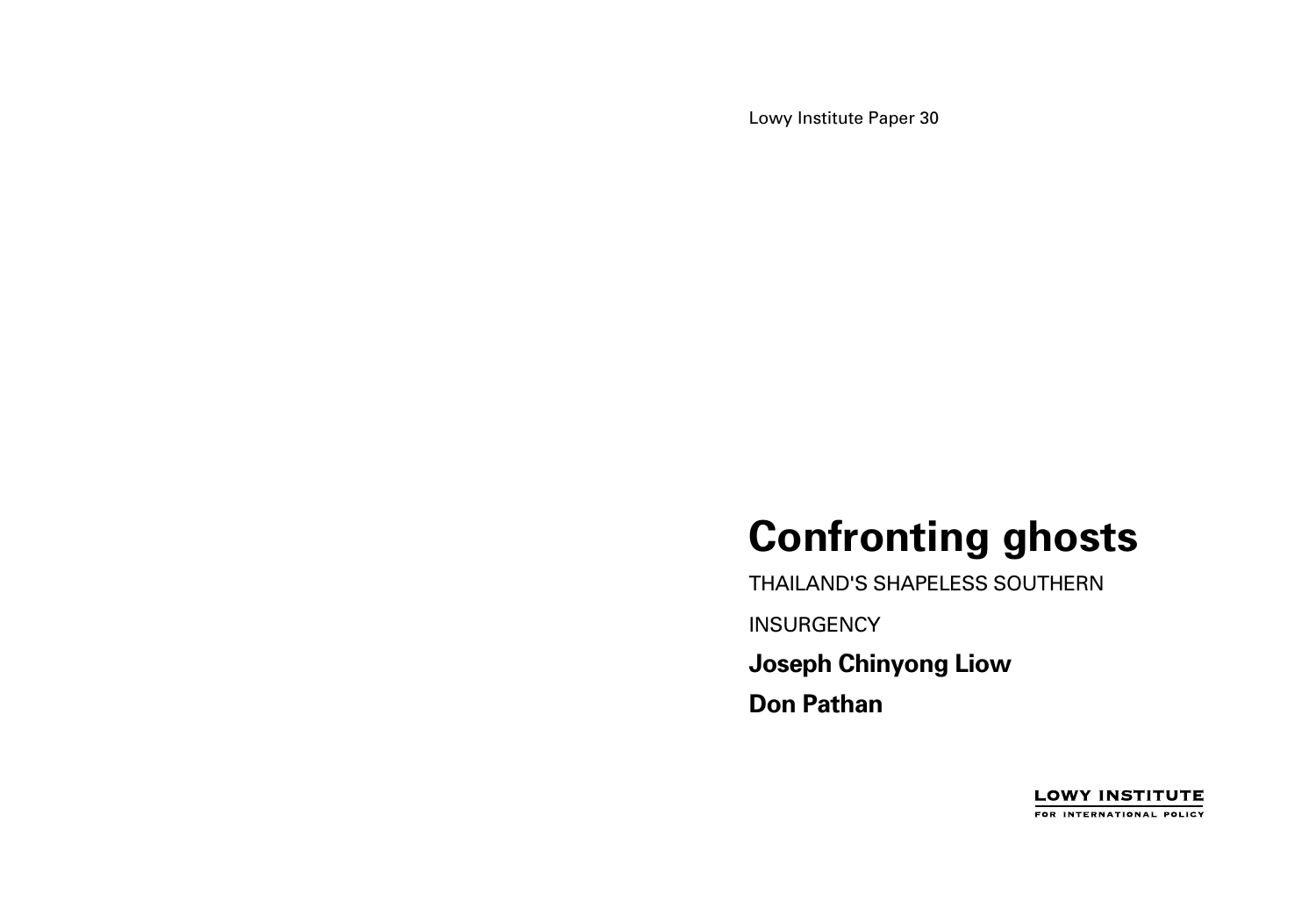First published for Lowy Institute for International Policy 2010



PO Box 102 Double Bay New South Wales 1360 Australia www.longmedia.com.au info@longmedia.com.au Tel. (+61 2) 9362 8441

Lowy Institute for International Policy © 2010 ABN 40 102 792 174

All rights reserved. Without limiting the rights under copyright reserved above, no part of this publication may be reproduced, stored in or introduced into a retrieval system, or transmitted in any form or by any means (including but not limited to electronic, mechanical, photocopying, or recording), without the prior written permission of the copyright owner.

> Cover design by Longueville Media/Nina Nielsen Typeset by Longueville Media in Esprit Book 10/13

National Library of Australia Cataloguing-in-Publication entry Author: Liow, Joseph Chinyong, 1972- Title: Confronting ghosts : Thailand's shapeless southern insurgency / Joseph Chinyong Liow, Don Pathan. Edition: 1st ed. ISBN: 9781920681609 (pbk.) Series: Lowy Institute paper ; 30. Notes: Includes bibliographical references. Subjects: Political violence--Thailand, Southern. Insurgency--Thailand, Southern. Thailand, Southern--Social conditions--21st century. Thailand, Southern--Politics and government--21st century. Thailand, Southern--History--Autonomy and independence movements. Other Authors/Contributors: Pathan, Don. Lowy Institute for International Policy. Dewey Number: 303.6409593

**Joseph Chinyong Liow** is Associate Professor and Associate Dean at the S. Rajaratnam School of International Studies, Nanyang Technological University, Singapore. His research interests are in Muslim politics and identity in Southeast Asia. He is the author of *Piety and Politics: Islamism in Contemporary Malaysia* (Oxford University Press, 2009) and *Islam, Education, and Reform in Southern Thailand: Tradition and Transformation* (ISEAS, 2009). His writings have appeared in international journals such as *Foreign Affairs*, *Journal of Southeast Asian Studies*, *Journal of Islamic Studies*, *Third World Quarterly*, *Australian Journal of International Affairs*, *Asian Survey*, *Asian Security*, *Commonwealth and Contemporary Politics*, and *Studies in Conflict and Terrorism*.

**Don Pathan** is senior reporter at *The Nation* newspaper in Bangkok, Thailand. Mr Pathan has been covering Southeast Asia since 1994, focusing on international relations, transnational crime, drugs and insurgencies in Burma, and separatist movements in Thailand's Muslimmajority south. He graduated from the University of Texas at Austin in 1993 with a BA in History and Middle Eastern Studies.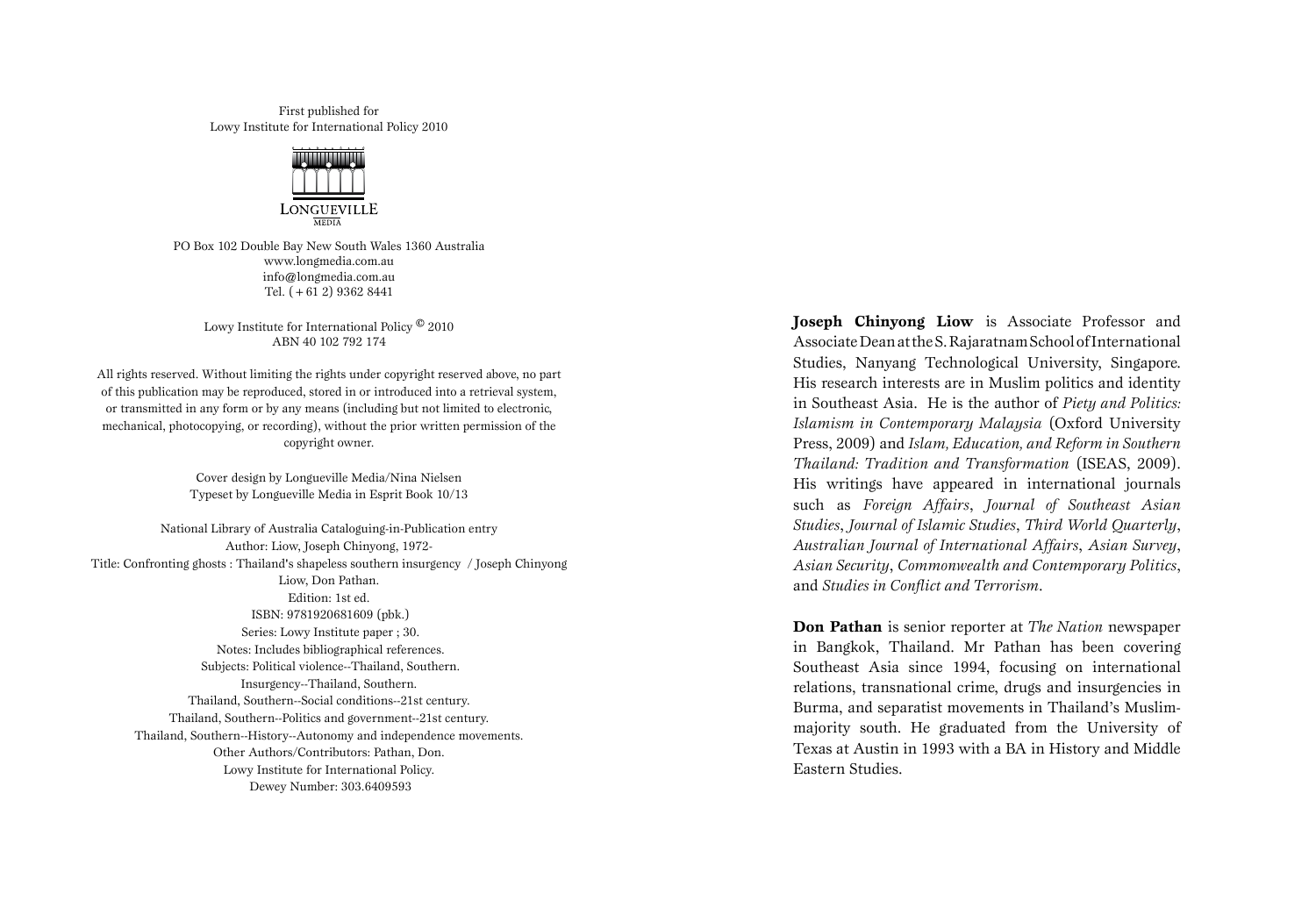

## **Executive summary**

The violence that has plagued the predominantly Malay provinces of Pattani, Narathiwat and Yala in southern Thailand (not to mention four Malay-speaking districts in the upper southern province of Songkhla) over the past few years has become one of the most closely watched security situations in Southeast Asia. Like Thailand, many other states in the region are still struggling with key nation-building challenges that are potentially prone to involvement by regional and global terrorist groups, posing threats to these countries' hubs of international engagement and undercutting attempts at regional confidence and community building. The significant and sustained upsurge in violence in southern Thailand in the last few years, across numerous administrations in Bangkok, and the nebulous nature of the insurgency itself, make it a particularly important conflict to understand for those with interests in Thailand and Southeast Asian security and stability and in the evolution of internal conflicts. A decade ago, many hoped that the insurgency in the south of Thailand had melted away. Instead it has come back in a more powerful and threatening manner.

This monograph analyses the changing nature of the insurgency in Thailand's southern border provinces and the inability of the Thai Government to understand and deal with it. It analyses new dimensions of the conflict, and considers the extent to which the insurgency is a coherent movement. In addition, the monograph also critically examines the response of the Thai state to the insurgency. Taken together, these two analytical threads allow us to address the questions of why and how the insurgency morphed in the direction it did, and what this portends for both counterinsurgency efforts and the state of affairs in Thailand more generally. In brief, four arguments are made:

• First, despite the discernible religious hues in insurgent discourse and language today, today's insurgency remains fundamentally based on earlier localist narratives, goals and motivations. This is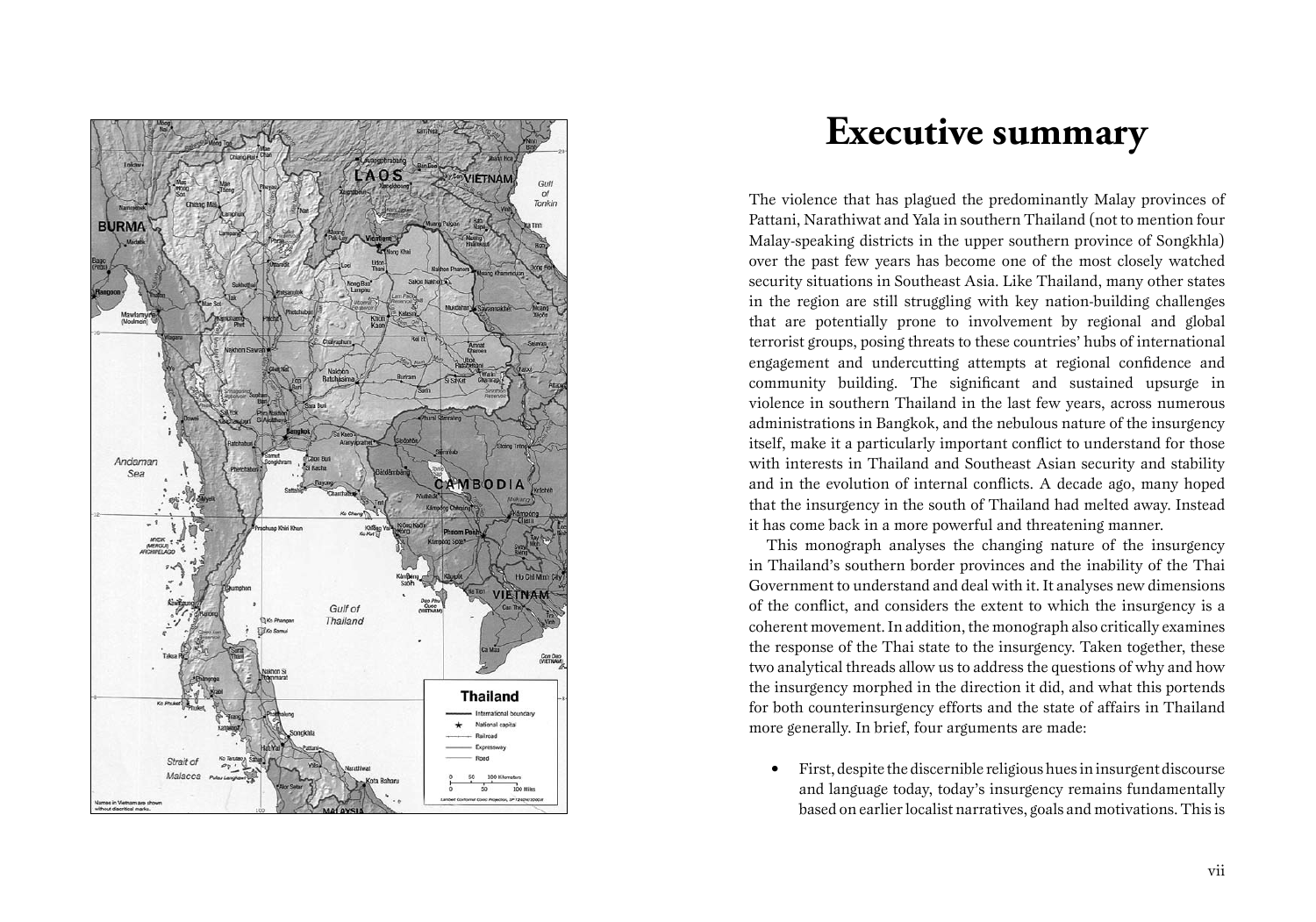because history possesses deep meanings for local communities and makes their current situation more intelligible.

- Second, the nature of the insurgency itself has changed from the hierarchical and structured struggles of the past that were mostly led by an ethnic Malay political and religious elite to the fluid and shapeless organisational structure of a 'new' insurgency that as yet lacks clear, negotiable political goals. In matters of tactics, structure and mobilisation, the insurgency today departs from the traditional script of resistance in southern Thailand.
- Third, although there may be agreement among groups involved in the insurgency as to what might be the broad objectives of the movement (in fact, there might even be disagreement on this count), each may have different opinions as to how to proceed to achieve them. Rather than a monolithic insurgent movement, we may be looking at the existence of divisions and separate factions, each directly serving their own interests with methods and means they deem most appropriate even as they see themselves as part of, and sharing the common interests of, a larger movement.
- Finally, tackling the insurgency on both military and political counts will pose an even greater challenge for the Thai Government because of its inability to make significant headway in its counterinsurgency effort with properly calibrated responses. This stems from its reluctance to comprehend and accept the nature of this challenge to its legitimacy in the southern provinces. Upper echelons of Thai politics and the security services do not appreciate that they are facing an insurgency that is for the most part driven by a resilient resistance narrative that is finding new tactical forms of expression and mobilisation. Rather, given to instant gratification in terms of policy choices, they continue to be driven by a Manichean view of the Malay– Muslim population in the southern provinces that misses the proverbial forest for the trees.

### **Contents**

| Executive summary                                       | vii |
|---------------------------------------------------------|-----|
| Introduction                                            | xi  |
| Chapter 1: A legacy of insurgency                       | 1   |
| Chapter 2: The 'new' insurgency                         | 7   |
| <b>Chapter 3: Tactics and targets</b>                   | 25  |
| <b>Chapter 4: Mobilisation and motivations</b>          | 37  |
| Chapter 5: Responding to the insurgency                 | 51  |
| Chapter 6: Transnational dimensions of local insurgency | 69  |
| Chapter 7: The need for dialogue                        | 81  |
| Conclusion                                              | 93  |
| <b>Notes</b>                                            | 97  |
| <b>Bibliography</b>                                     | 111 |
| Lowy Institute Papers: other titles in the series       | 115 |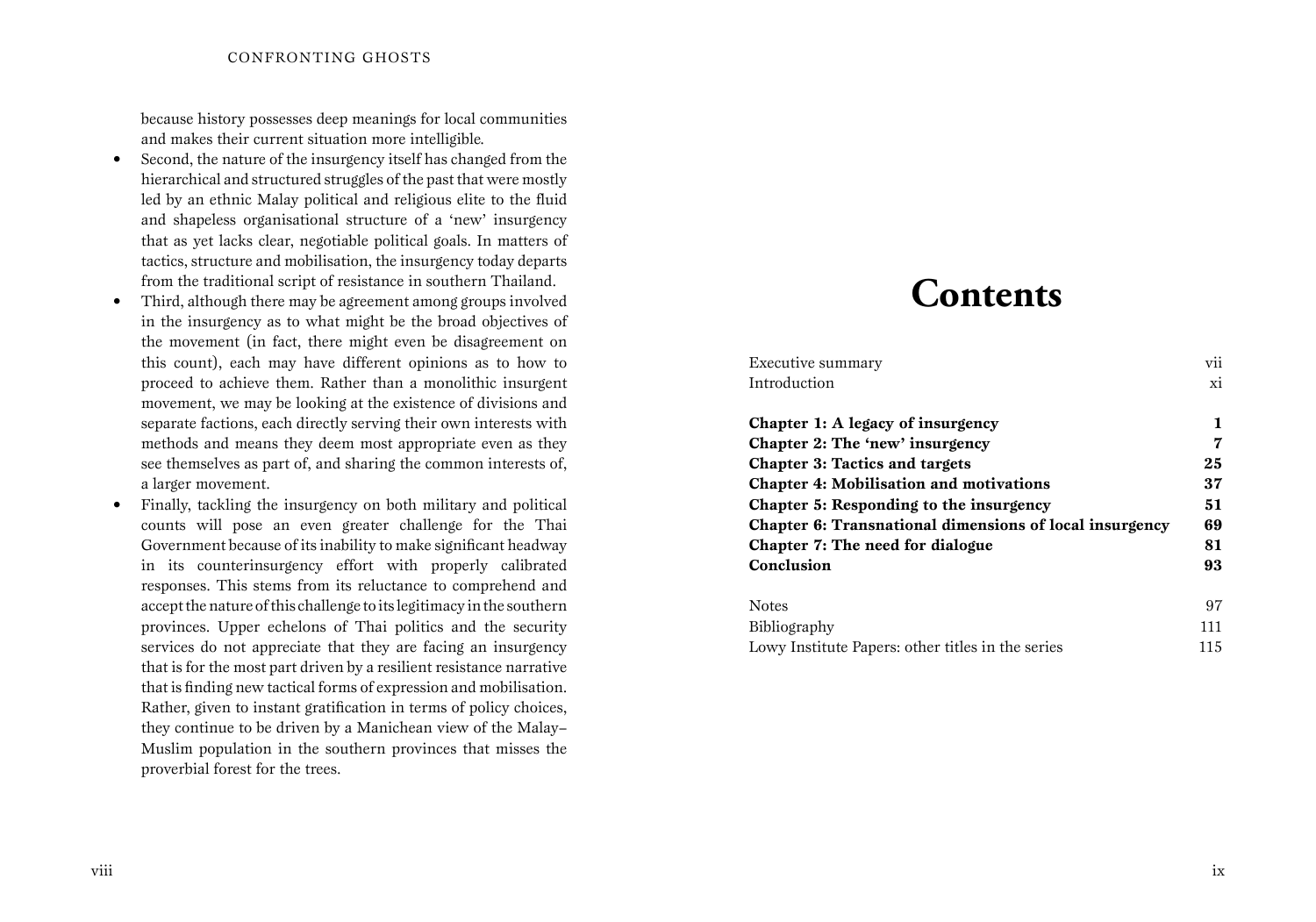## **Introduction**

Following nearly fifteen years of civilian rule, the Thai military led by General Sonthi Boonyaratglin ousted the government of Prime Minister Thaksin Shinnawatra in a bloodless coup d'état on 16 September 2006. This development was met with mixed feelings across Thai society and the political spectrum. On the one hand, it raised fears that democracy had been dealt a body blow, a particularly salient concern given Thailand's long history of military coups, dictatorships and, in contrast, its relatively patchy experience of democracy. On the other hand, the coup raised hopes that unpopular (and undemocratic) policies associated with the Thaksin administration could be repealed, thereby paving the way for improved governance.

In particular, many anticipated that the coup would bring about an improvement of the deteriorating security situation in Thailand's southern border provinces of Pattani, Yala and Narathiwat, where a decades-old insurgency involving the region's predominantly ethnic Malay population was believed to have been reignited during Thaksin's tenure, and aggravated by repressive policies. This expectation that the coup would create an opportunity for peace was further heightened following conciliatory statements on the part of Sonthi and the militaryappointed interim prime minister, Surayud Chulanont, the overturning of some of the Thaksin administration's harsh policies, and encouraging signals from the political and military leadership that they were open to dialogue with the militants.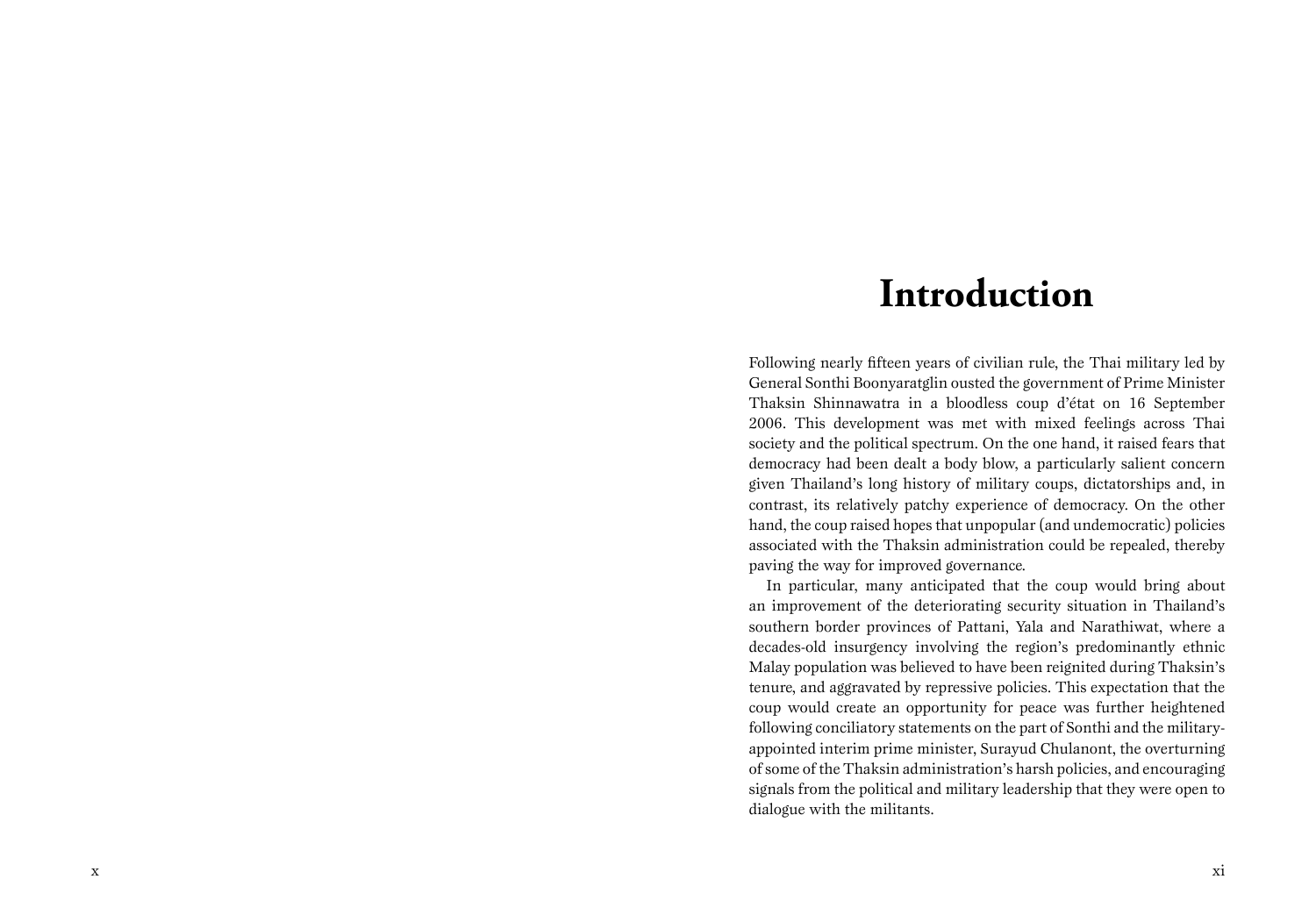Three years on, the security climate in the southern provinces remains dire, violence has in fact escalated, and, at the time of writing, the death toll is about to surpass four thousand. In the latest in a string of shocking incidents since the September 2006 coup, gunmen attacked worshippers at a mosque in Cho Airong district, Narathiwat, in June 2009 and killed eleven people, including the imam. Meanwhile, the Thai Government has extended emergency decree regulations across the provinces — much to the ire of human rights groups — despite the fact that several years of sustained policy attention, extensive investment of military resources, and implementation of martial law and emergency decree have yet to translate to any major arrest or dismantling of parts of the network of cells operating in the southern provinces. Likewise, the early promise of improvements in governance has given way to alltoo-familiar heavily repressive counterinsurgency policies that further entrench the permissive environment for rebellion.

At the same time, while there remains no concrete evidence that the insurgency in southern Thailand is tied to larger regional and global movements of jihadi violence (either of the Jemaah Islamiyah or Al-Qaeda mould), concerns persist in policy circles that such connections could well surface if the problem is allowed to deteriorate further. The puzzle remains, however, why, despite several years of close analytical and policy attention, the insurgency in southern Thailand remains as murky as it is. The key to answering this question lies in developing a deeper understanding of the contours of the 'new' insurgency.

#### **Framing the problem: continuity and change**

At the heart of the problem lies the Thai Government's inability to grasp the full spectrum of the challenge posed by the nebulous network of cells and groups fomenting insurgency and violence in the southern provinces. To be sure, ethno-nationalist separatism and insurgency is not a problem that the Thai state is unfamiliar with. Indeed, organised armed insurgency has been waged by separatists in the south since the 1960s, though piecemeal resistance had been taking place much earlier. Yet while there is much that is similar between the current cycle of violence and what had informed earlier periods of resistance, the nature of the insurgency itself appears to have changed.

Few would deny that today's conflict is much more brazen and violent than before. Moreover, the structure of the insurgency seems markedly different. While insurgents had previously organised around formal separatist organisations with political and militant wings, their successors appear to be organised as a nebulous network of cells and armed groups with no clear lines of authority or formal nomenclature. The nature of attacks testifies to a largely decentralised insurgency where cells appear to be operating autonomously. That being said, there have also been several devastating large-scale attacks which clearly involved networks of cells and armed groups, thereby speaking to the ability of these autonomous groups to otherwise communicate, plan and execute coordinated attacks if it suited them to do so and if resources permit. Finally, while motivations remain very much anchored on narratives of ethno-nationalist grievances and ambitions towards self-determination (in a variety of forms), justifications of violence have also taken on religious hues and undertones that were largely absent from previous periods.

To understand the nature, scope and implications of this current insurgency and how it has changed from what came before, one must look within the insurgency itself. While a veritable cottage industry has emerged to study the violence and conflict in southern Thailand, none has managed to provide a detailed picture of what the insurgency looks like from 'within' — from the perspective of the insurgent movement itself in terms of how it organises, mobilises and recruits. The main objective of this monograph is to place the southern Thai insurgency under sharper analytical focus by analysing the new dimensions to the conflict, and considering the extent to which it is a coherent movement. In addition, the monograph critically examines the response of the Thai state. Taken together, these two analytical threads allow us to address the questions of why and how the insurgency morphed in the direction it did, and what this portends for both counterinsurgency efforts as well as the state of affairs more generally.

The monograph makes four specific arguments. First, despite the discernible religious hues in insurgent discourse and language today,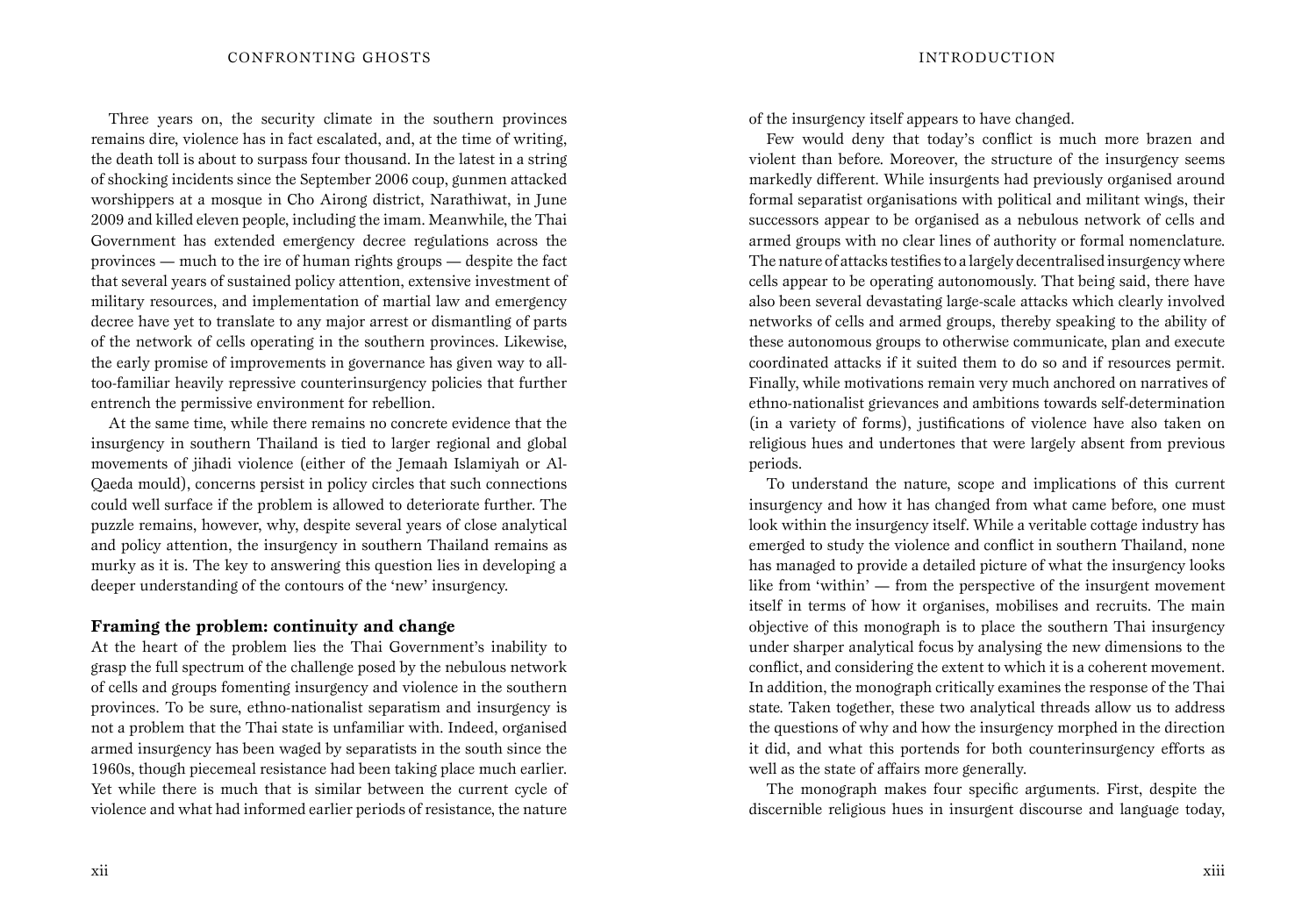today's insurgency remains fundamentally driven by pre-existing narratives, goals and motivations. Indeed, the monograph argues that some government officials and analysts have underestimated the currency and resonance of historical narratives — regardless of their accuracy — among the local communities that eventually spawn insurgents. While there should be no doubt that such narratives can and have been constructed and manipulated by various interests, be they from the state, the local political elite, or the separatists, to further their own agenda, it is precisely because history possesses deep meanings for local communities and makes their current situation more intelligible that it can be used by those with more instrumentalist concerns.

Second, the nature of the insurgency itself has changed from the hierarchical and structured struggles of the past that were mostly led by an ethnic Malay political and religious elite to the fluid and shapeless organisational structure of a 'new' insurgency that as yet lacks clear, negotiable political goals. In matters of tactics, structure and mobilisation, the insurgency departs from the traditional script of resistance in southern Thailand.

Third, it is instructive to keep in mind not only obvious variations in tactics and structure, but also the frustrations and criticisms old-guard separatists have expressed towards the mutated forms of resistance evident today. Although there may be agreement among groups as to what might be the broad objectives of the movement (in fact, there might even be disagreement on this count), each group may have different opinions as to how to proceed to achieve them. Rather than a monolithic insurgent movement, we may be looking at the existence of divisions and separate factions, each directly serving their own interests with methods and means they deem most appropriate even as they see themselves as part of, and sharing the common interests of, a larger movement. Finally, it suggests that tackling the insurgency on both military and political counts will pose an even greater challenge for the Thai Government, and one with which they urgently need to come to terms.

# **Chapter 1**

### **A legacy of insurgency**

The violence that has plagued the predominantly Malay provinces of Pattani, Narathiwat and Yala in southern Thailand (not to mention four Malay-speaking districts in the upper southern province of Songkhla) over the past few years has become one of the most closely watched security situations in Southeast Asia.<sup>1</sup> Since the major arms raid that took place in January 2004 in the southernmost province of Narathiwat, violence has been occurring at an almost daily rate, spawning a veritable cottage industry of scholarship and analysis on the southern Thai conflict. At the same time, the absence of claims of responsibility for attacks has lent itself to multiple interpretations of the violence that are reflected in the range of explanations proffered by Thai policymakers, scholars, security analysts and terrorism specialists.

It should be noted at the very outset that in many respects the current insurgency in southern Thailand is hardly new. Indeed, the narratives of self-determination in the face of repression and marginalisation by a central state (in its modern version or otherwise) that continue to drive much of the present-day resistance are remarkably familiar, resonating with prevailing understandings during previous periods of rebellion. Depending on sources, some would even trace the roots of the contemporary conflict back several centuries to November 1786, when the historical kingdom of Patani, roughly coterminous to the current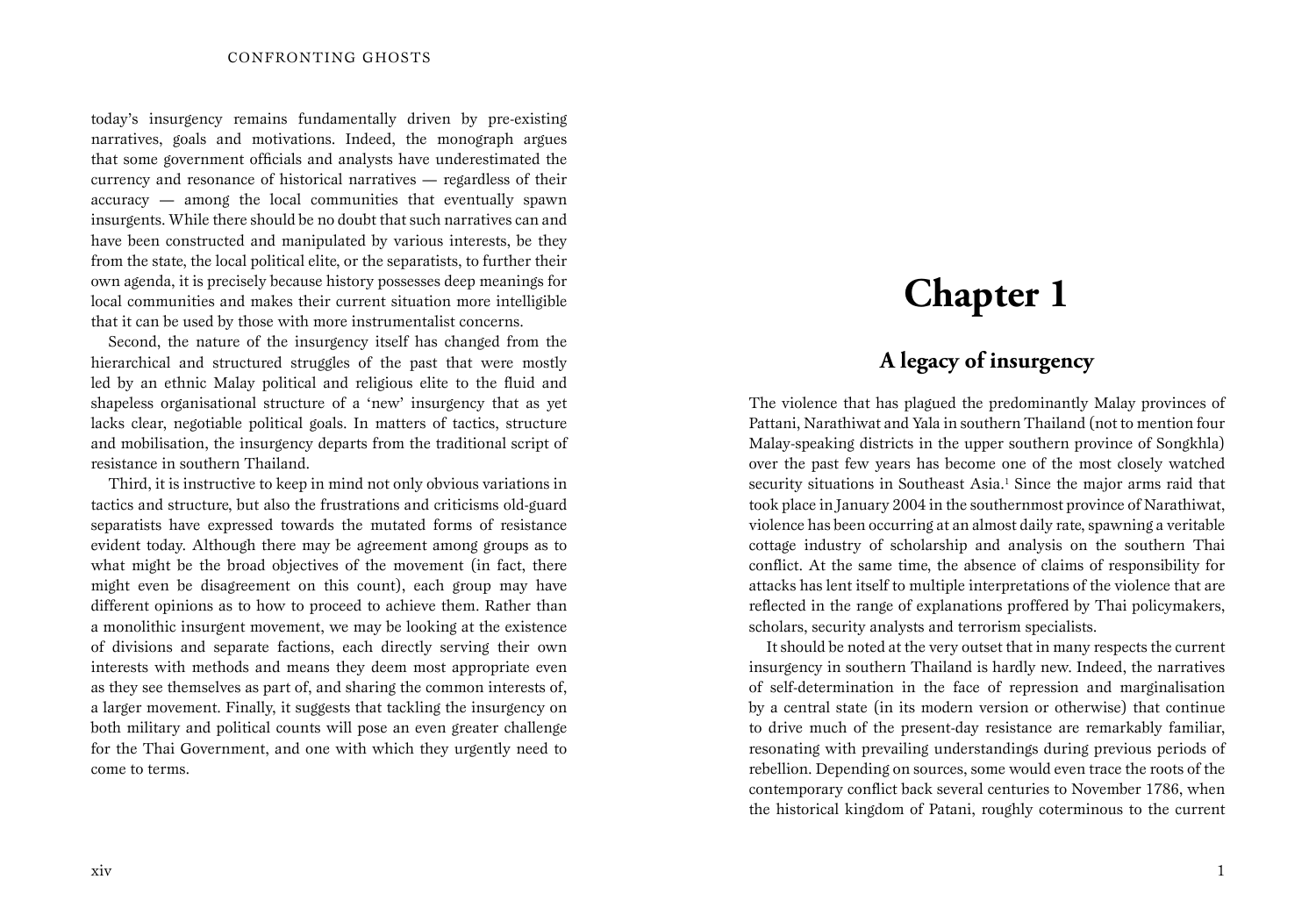territory of the three southern provinces under consideration here, fell into the Siamese sphere of influence by way of diplomatic and military compulsion.

Regardless of its accuracy, which is a matter of debate among historians, this depiction of Patani history had great historical and political currency insofar as narratives of insurgency are concerned, and has entered into the collective memory of the Malay–Muslims of the southern border provinces. It serves as the foundation for the contention that the southern provinces were annexed by foreign Siamese forces who posed an existential threat, and hence have to be taken back by the Malay–Muslims.

Most would agree that a major watershed period was the turn of the twentieth century, which marked the beginning of sustained efforts on the part of the royal Siamese court and, later, several nationalist and military administrations that succeeded it, to institute measures that sought to assimilate the southern provinces and their long tradition of stressing particularistic aspects of local (primarily cultural and religious) identity into the wider Thai geopolitical body.<sup>2</sup> These included: proscription of the use of the Malay language in both its written and oral form (in the form of the local Malay dialect which resembles the Kelantanese dialect used in the neighbouring northern Malaysian state of Kelantan, and its written form, Jawi); restriction of various cultural and religious practices such as the implementation of *shari'a* among the predominantly Muslim Malay community; and, perhaps the most controversial of all, various attempts by Bangkok-based authorities to regulate and police the tradition of independent Islamic schools that also served as the politico-cultural epicentre for Malays residing in southern Thailand.3

As a consequence of these actions, some of which were decidedly punitive in nature especially under the military administrations of Phibun Songgkram and Sarit Thannarat, grievances built up among Thailand's southern-based Malay community, at times resulting in sporadic protests and confrontations with the state. It was only in the 1960s, though, that these grievances found expression in the form of organised armed resistance with the emergence of several separatist organisations, most notably the BNPP (*Barisan Nasional Pembebasan Patani* or National Liberation Front of Patani), BRN (*Barisan Revolusi Nasional* or National Revolutionary Front) and PULO (Pattani United Liberation Organization).

Armed separatism in southern Thailand peaked in the late 1970s and early 1980s, endorsed and supported both by leaders and governments in the Middle East, who provided financial aid, training and, ultimately refuge, as well as a mushrooming 'Patani diaspora' from which sympathy and support were drawn. It was only after the successful implementation of a new, more holistic counterinsurgency strategy, known as *Tai Rom Yen* or 'South under a Cool Shade' in Thai policy parlance, introduction of developmental policies by a central government more sensitive to the culture and lifestyles of the ethnic Malay minority, and provision of opportunities for political representation in the south that levels of violence reduced.

Despite the emergence in the 1990s of other groups such as the GMIP (*Gerakan Mujahideen Islam Patani* or Patani Islamic Mujahideen Movement), the separatist cause was further undermined when the Thai Government under Chuan Leekpai succeeded, with the help of Muslim countries in ASEAN, in obtaining permanent observer status in the Organization of Islamic Conferences (OIC) in 1998. This proved a major coup for the Thai Government and it effectively denied the exiled Malay separatist groups, who were also appealing to the OIC for recognition, a much-needed international source of sympathy and forum to articulate their case.

By the early 1990s, the military wings of these separatist groups began to crumble in the face of *Tai Rom Yen* and differences within the separatist movement over objectives and strategies deepened. Foot soldiers and field commanders either opted for amnesty and returned to their villages or chose to take up citizenship or residency in neighbouring Malaysia.4 Others — mainly the leaders — relocated to the Middle East and Europe, where, despite their efforts to sustain the insurgency, they found themselves gradually receding into the background by the late 1990s. In addition, the apparent success of *Tai Rom Yen* and the Thai Government's diplomatic efforts also sowed rifts among the exiled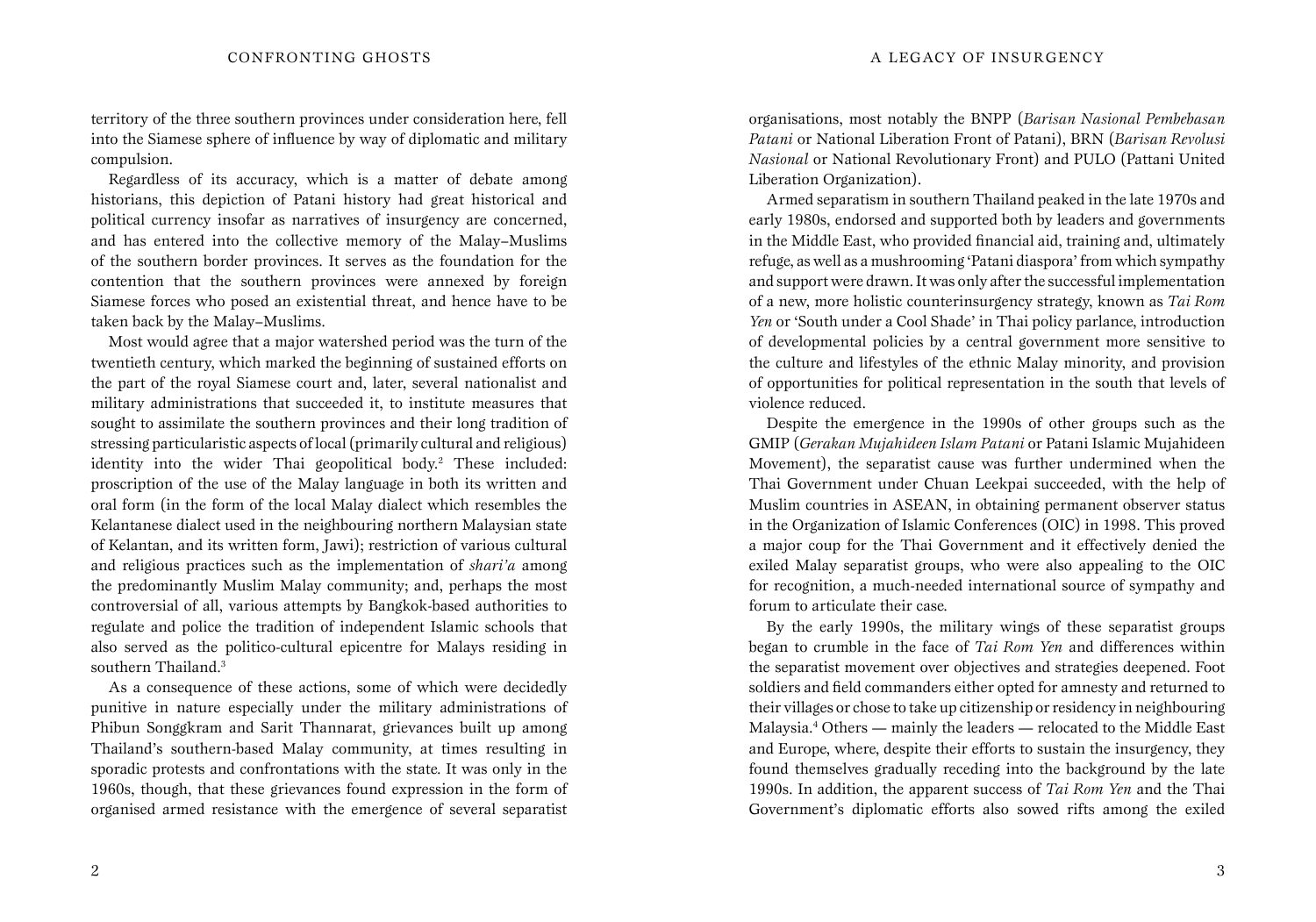separatists, leading to friction, factionalism and, ultimately, splits in the movement.

This counterinsurgency 'success', however, also had a downside in that it paradoxically laid the ground for the subsequent re-ignition of insurgency. While the 1990s saw a curbing of insurgent activity, it also lulled Thai security forces into a false state of security. Politico-cultural separatist organisations were gradually reproduced in exile. In the southern provinces, separatism mutated and, with Islamic schools as the vehicle of mobilisation, took on new forms even as it assumed the same function of reproducing the narrative of oppression and resistance. All that was required were the right conditions and political opportunities for conflict to be reignited. These conditions were provided during the administration of one of the most controversial political leaders in recent Thai history.

The turn of the century ushered into power Thaksin Shinnawatra, a millionaire businessman and former mid-ranking police officer whose populist style would eventually polarise Thai society in fundamental ways. As far as the southern provinces were concerned, Thaksin's antagonistic personality, governing style, populist platform and blatant nationalist inclinations further fanned the flames of discontent and disaffection. Upon taking office in early 2001, Thaksin moved swiftly to claim that Malay separatism had been snuffed out, and what remained were merely criminal gangs involved in illicit activities. To deal with this, the Thaksin administration essentially 'desecuritised' the southern insurgency, labelling it instead an inconvenient 'law and order problem'.

Following this reframing of the problem, controversial policies such as Thaksin's 'war on drugs' that claimed more than 2,500 lives mostly through extra-judicial killings, including an unspecified number of Malay–Muslims from the southern provinces, came to the fore. Thaksin's confident claims were, however, not born out in reality, and his grandstanding cut little ice with many who were observing with concern a gradual escalation of violence as targeted assassinations and arson attacks began increasing in frequency from mid-2001 onwards.

When full-scale violence erupted in January 2004 with the audacious

raid by insurgents on the Thai Army's Narathiwat arms depot, Thaksin initially blamed criminal gangs for the unrest. He was not alone in his nonchalant dismissal of the assailants. Then Supreme Commander of the Royal Thai Armed Forces, General Chaisit Shinnawatra (Thaksin's cousin), claimed in January 2005 that the violence was not driven by ideology, but rather by criminality. Away from the public eye, however, security officials in certain quarters were already harbouring concerns that the insurgency that many thought had died out was in fact resurfacing. Other senior Thai military commanders such as former deputy of the Internal Security Command, Panlop Pinmanee, and former army chief Kitti Rattanachaya have made unsubstantiated claims of involvement by Libyan and Indonesian-trained militants. At the end of the day, the Thai Government's frustrations were captured in the frank admission of coup leader General Sonthi Boonyaratglin, who conceded in October 2005 that, despite decades of active intelligence gathering in the south, the security agencies had no idea who the perpetrators of the current wave of violence were, to say nothing of the identity of their leaders.

Historically, resistance against the Thai state's policy of assimilation in the Malay-speaking south has taken on a number of shapes and forms, ranging from 'everyday forms' such as the reinforcing of local cultural identity and practice despite repeated attempts by the state to enforce adherence to Thailand's 'national' identity, to armed rebellion and political violence. Whatever form of expression it finds, Malays in Thailand's southernmost provinces have time and again rejected efforts by the Thai state to coax, persuade or impose its politico-cultural mores and nationalism upon them. The long tradition of resistance on their part has been aptly described in the following manner by Michael Conners: 'The history of the South may well be written as a history of differentiated cyclical patterns of Malay resistance and rebellion and state accommodation and pacification.'5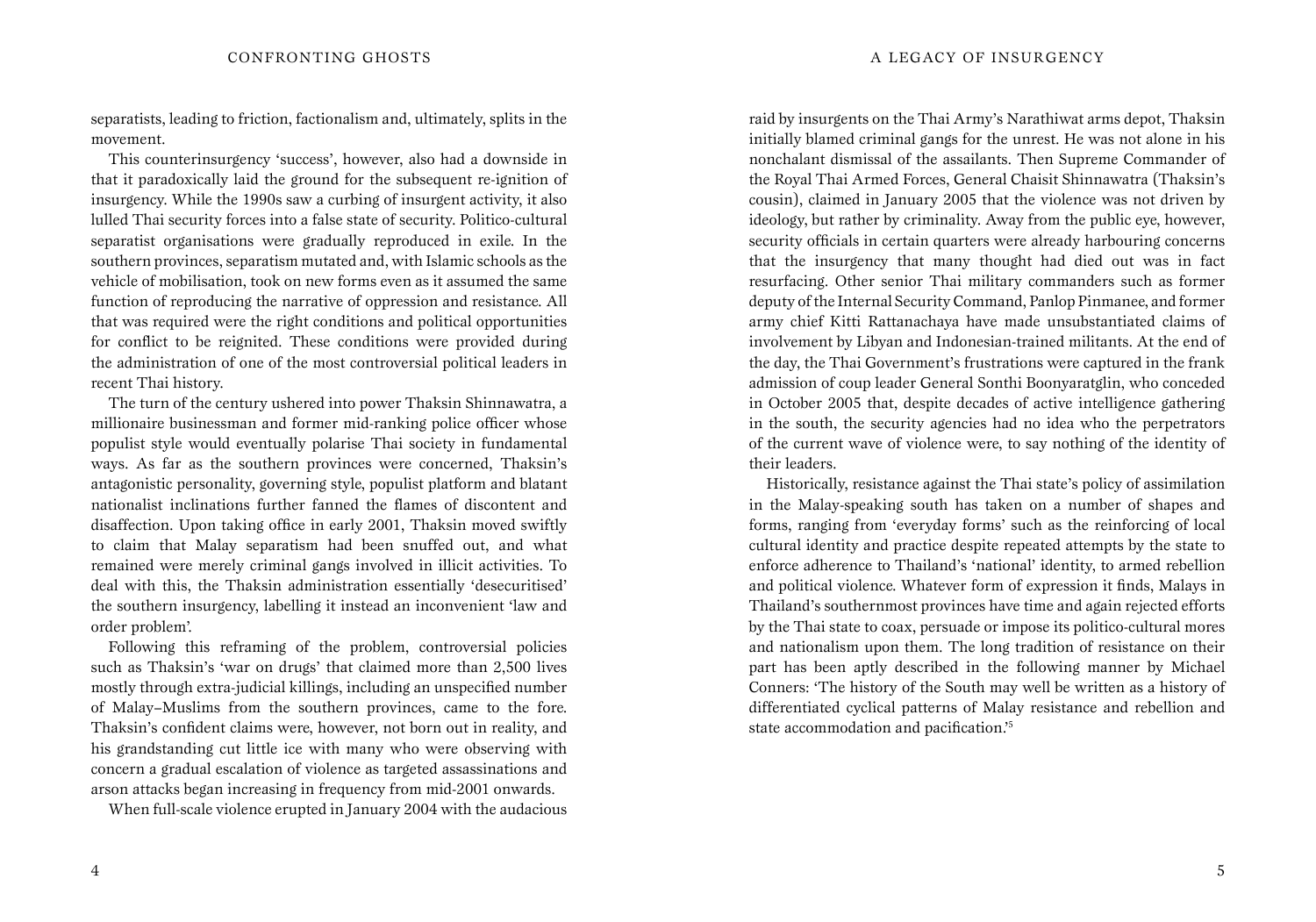## **Chapter 2**

### **The 'new' insurgency**

While a gradual upsurge in violence in southern Thailand was already discernible as early as mid-2001, the consensus is that a new phase of insurgency effectively began with an audacious raid on a military base in Narathiwat on 4 January 2004 by an estimated 100 assailants. During the raid, over 400 assault rifles and other light weapons were taken, and four Royal Thai Army soldiers killed. According to reports, the four soldiers were Buddhists, and, given that they were separated from their Muslim counterparts who were unharmed, it was surmised that they were killed because of their religious identity. What was further striking about this operation was the fact that the armoury raid was preceded that same night by arson attacks on nineteen schools throughout the province. The arson attacks were clearly diversionary in nature, indicating meticulous planning and execution on the part of the perpetrators. At the time, the scope and sophistication of the 4 January 2004 operations were on a scale far beyond the capabilities of any single known separatist group.

Since January 2004, the conflict in southern Thailand has escalated to previously unseen levels — the death toll continues to escalate, bomb attacks have taken on new levels of sophistication, and civilian casualties are increasing at a disconcerting rate. Transformations in the insurgency's tactics have been equally profound: coordinated attacks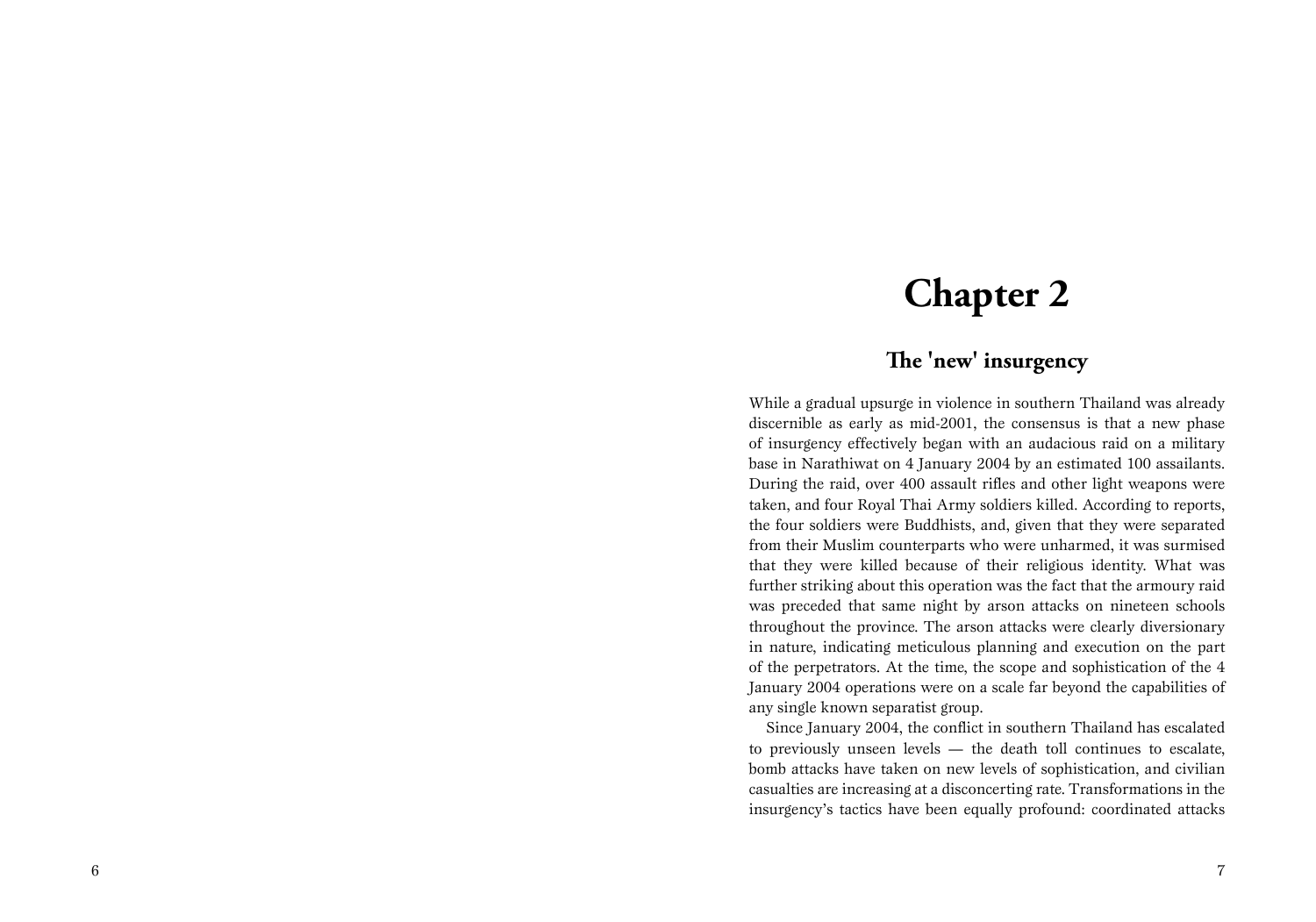on multiple targets punctuate almost-daily occurrences of isolated yet surgical violence, ranging from assassination of informants to arson and bomb attacks on schools and hotels, and ambushing of military and police convoys. Yet no group or individual has to date claimed responsibility for any of the attacks that have taken place since January 2004, leaving the identity of the insurgents and their leaders a significant and continuing source of speculation.

In this chapter, we will show how the conflict being witnessed today was not a spontaneous outbreak of violence, but an outcome of planning and mobilisation that was taking place beneath the Thai security and intelligence radar over the last two decades. It will also map out the contours of the insurgency, through which it identifies three concurrent generations of insurgents involved in the southern Thai conflict. These three groups are: (1) an old guard consisting of insurgents who were most active in the 1970s and 1980s, but who had then receded into the background only to resurface in recent years as self-proclaimed 'leaders' of the insurgency, (2) a new, younger generation who were mostly indoctrinated and recruited during the conflict's 'lull' period of the 1990s and are today the frontline combatants in the insurgency, and (3) a coterie of '*pemimpin*' — present-day operational commanders who were themselves rank and file combatants in the earlier periods of insurgencies (i.e., the 1970s and 1980s). The tactical and strategic dynamics of the insurgency are very much a function of the evolving relationship between these three cohorts.

#### **Who are the insurgents and how are they organised?**

Efforts to identify the leadership of the insurgency have come to focus in particular on BRN-Coordinate, a faction within the BRN separatist organisation. Reeling from a decade of intense insurgency and unable to replenish its emaciated ranks, the original BRN broke into three factions in the early 1980s as a result of strategic and tactical differences — BRN-Congress, BRN-Ulama and BRN-Coordinate. Unlike BRN-Congress, which sought to stay the course of armed struggle, BRN-Coordinate consisted of leaders and members who agreed that there was a need to consolidate its ranks, particularly given the gradual erosion of support

for the struggle. In hindsight, the strategy of BRN-Coordinate to rebuild through mobilisation of *pemuda* (youths) proved the prudent one, for when the Thaksin administration provided the right conditions with its heavy-handed overreaction to the initial upsurge of violence in 2004, it was they who were well placed to capitalise on the situation.<sup>6</sup>

While there have been a great many references made to BRN-Coordinate among officials and analysts alike, the organisation's current permutation and the extent to which it is involved in the latest waves of violence remain unclear and a source of contention within the intelligence community in Thailand. Along with members and former members of earlier separatist groups, some Thai security officials have indicated that BRN-Coordinate's leadership has evolved over time into a loose network of cadres, mostly religious teachers, with no overall leader. Others have named Sapae-ing Basoe and Masae Useng as key leaders. The former was once a teacher at the popular Thamma Witthaya Islamic School, which is suspected of having links to BRN, while the latter was secretary of an Islamic educational foundation. Both are on the run from Thai authorities.

Yet while many agree that BRN-Coordinate is a major actor in the insurgency, the extent to which it forms the axis around which the insurgency turns remains unclear. A former separatist leader interviewed insisted, however, that 'there is no such thing as a BRN-Coordinate overall leader.'7 Malaysian Government officials interviewed by the authors opine that BRN-Coordinate is more of a 'franchise' and a 'loose coalition of men' without a clear hierarchy and leader.<sup>8</sup> To the extent that there is a central leadership, the leaders of BRN-Coordinate are said to be ardent Patani Malay nationalists who have adopted an uncompromising position on insurgency as compared to other longstanding groups, which are more inclined towards negotiation and compromise.<sup>9</sup>

It is likely that the BRN-Coordinate's structure itself has evolved over the past decade and a half when it morphed from an organised segment of BRN into a decentralised network of insurgents operating within a framework where command and control is loose. Given the climate of the time, when security forces were enhancing their counterinsurgency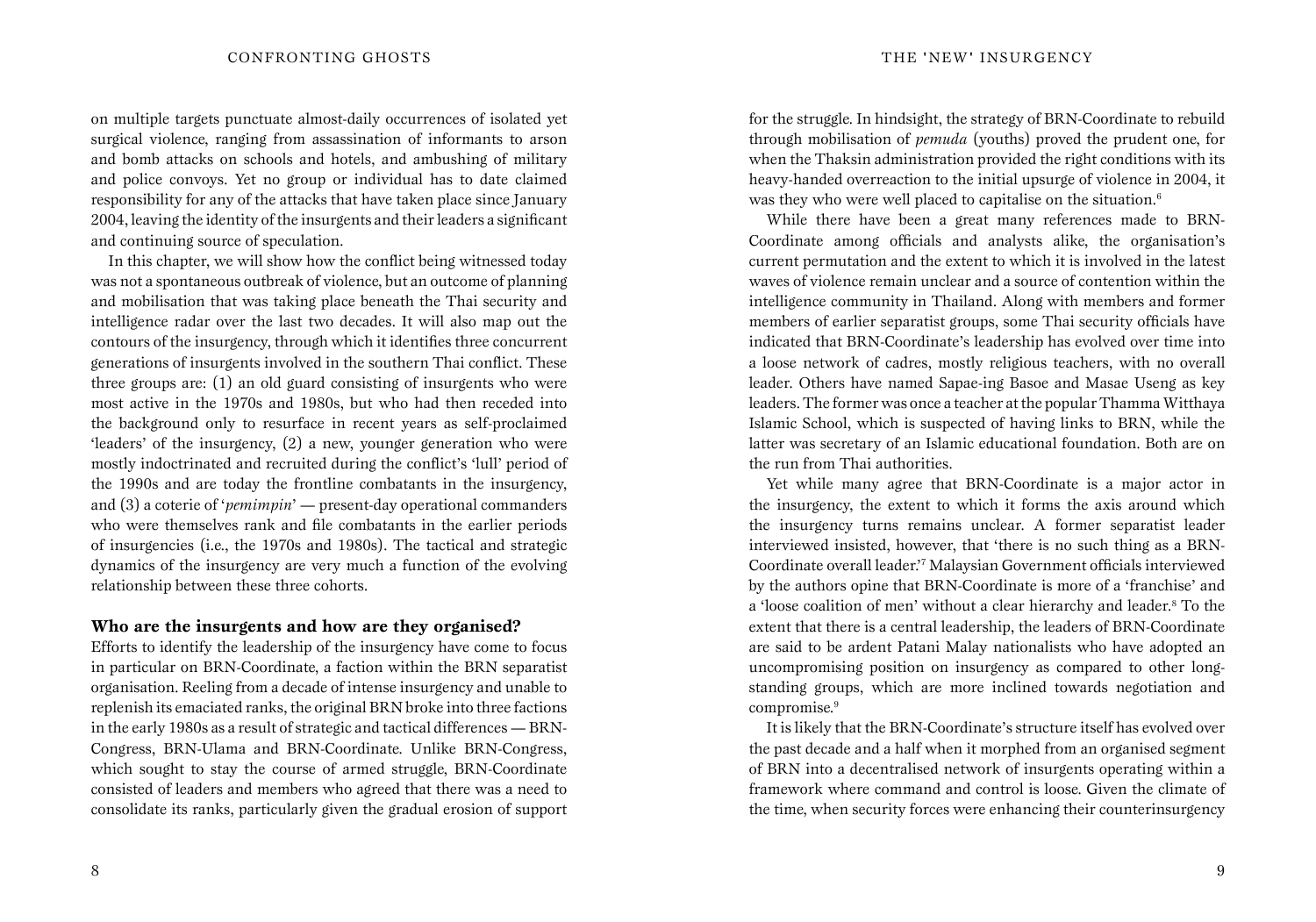capabilities, such a strategy was clearly a calculated move to ensure that consolidation, recruitment and re-organisation were not easily detected.

According to sources familiar with the current insurgency, the current permutation of BRN-Coordinate consists chiefly of an ulama (religious scholars) wing, not to be mistaken for BRN-Ulama, which is an older branch of BRN) and an armed wing.10 Notably absent, though, is a political wing. Because of the stature and the respect accorded to religious leaders in traditional Patani Malay society, the ulama wing essentially provides religious justification for the struggle and is involved in the recruitment through Islamic schools (a phenomenon which the paper will discuss in greater detail at a later stage). It also oversees the participation of non-combatant members of the insurgent groups. The armed wing, on the other hand, consists of combatants who are responsible for acts of violence as part of the insurgency. Both wings are believed to come under a loose internal umbrella structure centred on a *Dewan* or *Majlis* (council), which also includes a spiritual leader whom some insurgents have named as Sapae-ing Basoe.<sup>11</sup> Others have suggested that Sapae-ing is not so much the overall spiritual leader as just one of the popular senior ulama who has managed to command support from a significant number of cells. In any case, it is precisely this popularity and mystique within certain segments of the insurgency community that accounts for his degree of influence over the broader movement.

Aside from BRN-Coordinate, the other major known separatist group, PULO, also continues to operate in the south, albeit on a much smaller scale than it did in the early 1980s, when it was at the peak of its strength.12 As was the case with BRN, ideological and tactical differences resulted in a split in PULO in 1995, with a new, more militant faction splintering off into New PULO. The deepening sense of crisis was further aggravated by mass defections from the organisation, brought about by the government's blanket amnesty policy, and, later, the arrest of prominent leaders of both PULO and New PULO in Malaysia in January 1998. In the interest of rebuilding its reputation and reasserting its prominence on the landscape in southern Thailand,

a major congress was held in Damascus in May 2006, in which PULO and New PULO leaders decided to reunite into a single organisation. Towards these ends, a new leadership was elected in July 2009 with the mandate to further PULO's role in the current struggle for selfdetermination.

If what is being witnessed today is an outgrowth of many years of consolidation and recruitment, then it follows that this state of affairs could only have come about as a result of conscious attempts by at least some segments of preceding generations of insurgents to sow the seeds of rebellion that are currently being harvested. To that end, BRN-Coordinate is, as suggested earlier, likely to have played a significant role in terms of mobilisation and recruitment. This has been done through their deployment of the BRN 'brand' which has come to be known and respected among locals as representative of a long-standing struggle for their cause against oppression from the central government, not to mention the network of Islamic schools that have come under its stewardship over the last two decades. In fact, the idea of a 'comeback' on the part of some of the old guard was already germinating in these circles in reaction to the dismantling of the armed wings of PULO and BRN by the early 1990s, even though there was at that point no clear indication when or how this comeback would materialise.<sup>13</sup>

Yet, while no one can deny the role of the old guard and their connection to the current generation of insurgents, the extent to which these elders possess significant weight to exercise influence over their successors and dictate the trajectory of the struggle, or play an instrumental role in indoctrination and radicalisation processes, remains unclear, even if one would expect them to have some measure or other of influence (in their capacity as 'elders') over the broad ideology of self-determination. Tellingly, insurgents operating on the ground today make clear that, while they respect the old guard, there was no pressing need to look to them for leadership, inspiration and justification to take up arms against the Thai state. Moreover, old-guard insurgents themselves admitted as much — that the tenor of the conflict was very much beyond their control.14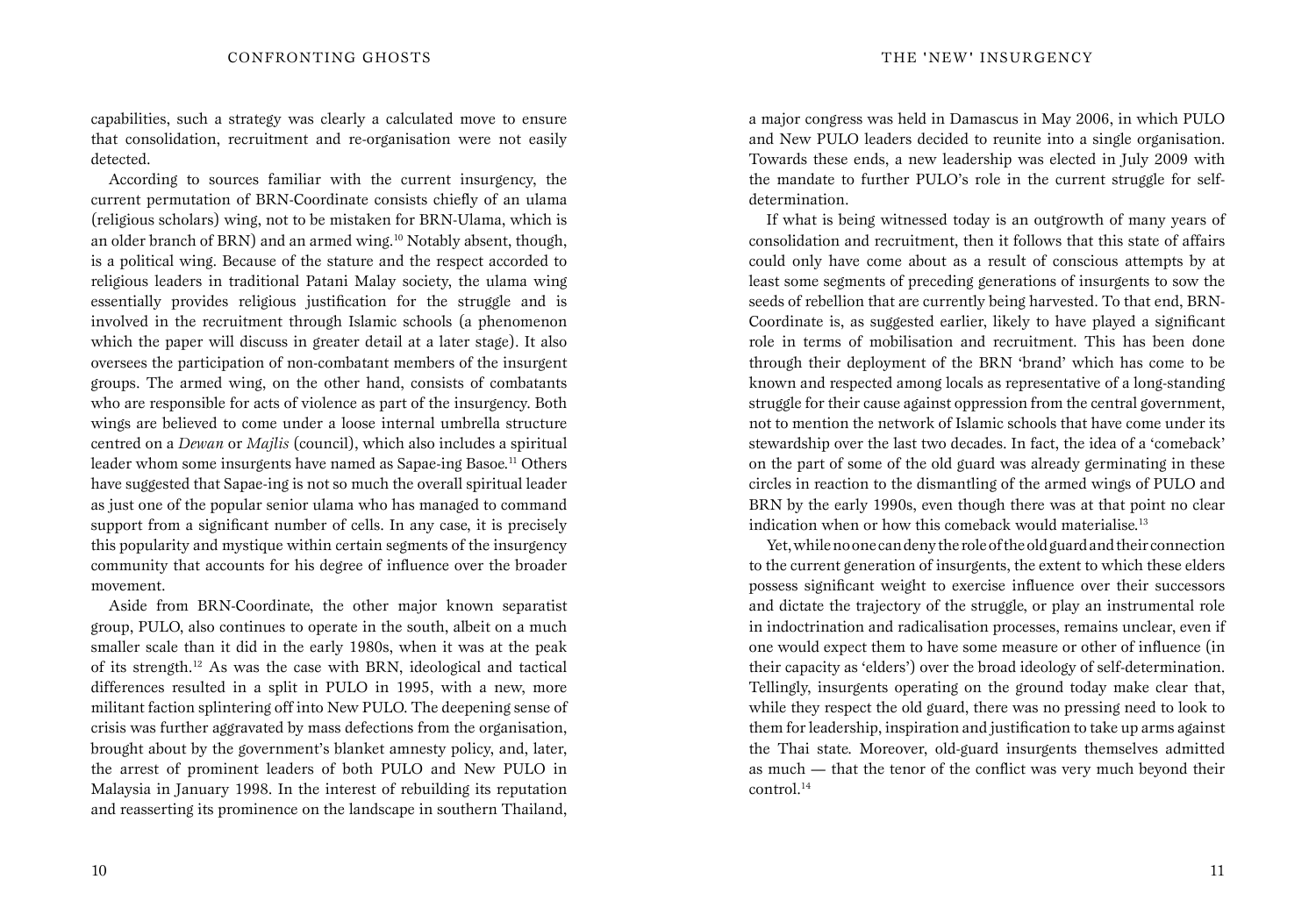#### **The process of consolidation**

Our interviews with insurgents suggest that, to the extent that the old guard does enjoy some influence over the insurgency today, it is likely to be mostly confined to matters of ideology, the articulation of broad common goals, possibly some aspects of overall strategy, and participation in dialogue processes. For instance, leaders of the longstanding separatist groups interviewed mostly opined that, after the offer of amnesty by the Thai Government in the 1990s, they were in agreement that any hope of reigniting the struggle depended on the ability of the remnants of the insurgency to embed themselves in local communities so as to sustain the historical narrative of resistance whilst replenishing ranks in a manner that would elude the attention of Thai surveillance.15 As contended earlier, it was this that eventually led to an apparent agreement on the part of some factions in this leadership in the 1990s to enter into a process of consolidation.<sup>16</sup> This consolidation process was marked by several tactical and strategic shifts.

First, an approximate timeline was evidently set in place, where it was anticipated that the insurgency could only be reignited in a decade or longer if the consolidation plan was carried out successfully.<sup>17</sup> Second, it was agreed that a new wave of attacks would have to shift away from the guerrilla warfare tactics of PULO and BRN, which saw insurgents operating out of rural theatres along the Thai–Malaysian border. The new generation of fighters would embed themselves in villages and towns, and move within the community. In this manner, they could disseminate and perpetuate the separatist narrative and propaganda so as to capture the hearts and minds of the local Malay populace in the southern border provinces, while eluding the informant networks of Thai intelligence services honed through decades of counterinsurgency against separatists and communists.

Third, one of the main avenues for indoctrination and mobilisation would be Islamic schools — mostly but not exclusively linked to BRN — which provided not only the motivated, able-bodied young men to form the backbone of a resurgent armed insurgency, but also offered up the necessary avenues for recruitment and indoctrination. The new insurgency was envisaged to build on the grassroots network

that distinguished BRN from its more elite-oriented counterparts PULO, which was founded by a descendent of the historic Patani Malay sultanate, and BIPP (*Barisan Islam Pembebasan Patani* or Patani Islamic Liberation Front, which was previously the BNPP), which was mostly also run by the local Malay elite.18 It is in this manner that the groundwork was laid for a new generation of insurgents.

#### **The new generation**

Notwithstanding the return to prominence, albeit in varying degrees, of established groups like BRN and PULO, the prevailing perception remains that the most potent force behind the current insurgency is youths known as *juwae* by locals (in reference to the Malay term for struggle, '*juangan*' or '*pejuangan*', which means those waging the struggle), who are entrenched in the front line. It is important to note, though, that while the term *juwae* is often associated with youths in discussions about the conflict in southern Thailand, in practice it defines a broader demographic cohort. According to the *juwae* themselves, the term simply refers to those who are prepared to wage struggle, regardless of their age. Concomitantly, the *juwae* are divided into two broad categories: armed fighters and those who themselves are not inclined or prepared to take up arms, but play supporting roles such as intelligence-gathering or logistics (e.g., planning escape routes and sabotaging military convoys).19 What is striking about the *juwae* is the fact that though many were indoctrinated and recruited via local Islamic schools that were mostly affiliated with members of BRN-Coordinate — the organisation which had by then positioned itself as a vehicle for the perpetuation of the resistance narrative (thereby accounting for the prognosis in certain quarters that BRN-Coordinate was the central organisation behind the violence) — in reality they operated independently of any strict hierarchical central command.

An indication that a new insurgent movement was emerging, and that it was very much independent from the old guard leadership of PULO and BRN, was already evident in the sentiments of some rank and file guerrillas in the 1990s who expressed a sense of abandonment when leaders of the established separatist groups went into exile. This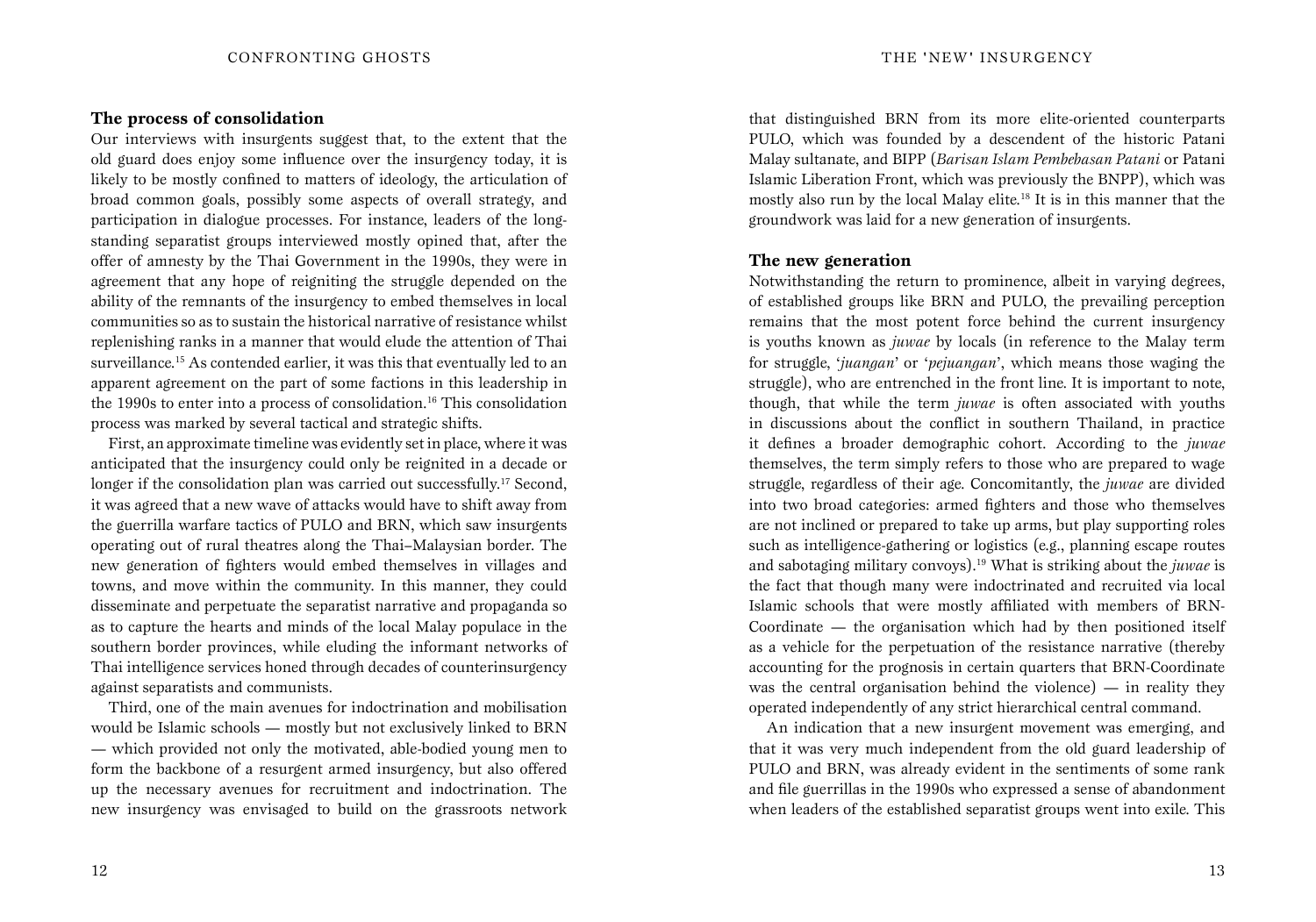point was made by a former BRN guerrilla, who had led a small unit that operated along the Thai–Malaysian border, when he expressed that he felt 'let down' by the decision of the old-guard leaders to shelve the struggle and go into exile.20 He opined further that the leaders who had set up offices in Malaysia, Saudi Arabia, Egypt, Syria, Libya and Iran to mobilise the diaspora were too busy with their diplomatic offensives and did not pay much attention to the foot soldiers located in the hills and remote pockets along the border with Malaysia. This state of affairs meant that, within the armed groups, many among the rank and file remained disenfranchised and hence still committed to the cause. What was lacking was leadership.

A decade later, in the absence of the established old-guard leadership, it would be this cohort of disenfranchised rank and file who would themselves assume roles as leaders of a reinvigorated insurgency. The case of the particular former BRN member cited above is instructive in this regard.21 As a former rank and file guerrilla in BRN, he had returned to his farm after receiving word that his commanders had fled to Malaysia and further abroad, during which time he continued to feel marginalised from the state but was unable or disinclined to act. According to him, matters took a turn when he was approached sometime in 2004 by a group of young men who sought him out and asked him to return to the fray to take command of a network of cells covering a few districts in the southern provinces.<sup>22</sup> Evidently, several of his comrades had been approached in similar fashion. In other words, with a foot in both periods of the long-drawn-out insurgency these individuals in effect served as an important bridge between the old and new generations. Within the structure of the insurgency, these leaders are known to their counterparts in the old-guard separatist groups as well as local residents merely as *pemimpin* ('leader' in Malay) and they are a vital element in the organisational structure as well as command and control processes for the current insurgency.

#### **Cell structure**

While it is likely that some *pemimpin* do take part in actual attacks, most are believed to direct from the rear, either on their own or through

their deputies.23 Indeed it is the role played by these *pemimpin* that gives credence to the belief that the insurgency is primarily built around a dispersed cell structure. *Pemimpin* are in charge of a number of villages and have up to five deputies, who according to the *pemimpin* are known in local parlance as '*ajak*' or '*ajok*', and each of them is tasked with the formation and supervision of up to five cells each, with each cell consisting of about ten *juwae*. In all, any one *pemimpin* could have anywhere from 250 to 400 *juwae* under his command, which would cover a geographical area of about two provincial districts.24 Though it is difficult to ascertain conclusively, locals nevertheless widely believe that virtually every single village in the three provinces of Pattani, Yala and Narathiwat is covered under this cell-based district structure. Even so-called 'peace-loving' villages — those where the community has endeavoured to distance themselves from the violence — will have at least a couple of insurgents within their ranks.<sup>25</sup>

Notwithstanding the presence of *pemimpin* as custodians of the wider insurgency, the tactical selection of targets for attack is the prerogative of these local leaders of respective cells. While the vast majority of insurgent attacks appear to be isolated in nature, larger-scale coordinated attacks have occasionally taken place. These attacks involve multiple cells and dozens of targets, and are a striking demonstration of insurgent capability in terms of tactical coherence, coordination, and efficiency of communications when these can be harnessed toward a common end. It is clear that while the insurgency is largely decentralised in nature, it has the capacity to occasionally mobilise on a larger scale, even though it is still premature to draw the conclusion from this that this ability to mount coordinated attacks is evidence of an authoritative central command.

As noted above, this clandestine cell structure was deliberately designed to avoid easy detection, allowing insurgents to steal a march on intelligence and security forces. In line with the tactical imperative to be discreet, a *pemimpin* may or may not be personally acquainted with each individual *juwae* under his overall command. The same can be said about the relationship between individual members within the cells. Moreover, according to *pemimpin* interviewed, in order to maintain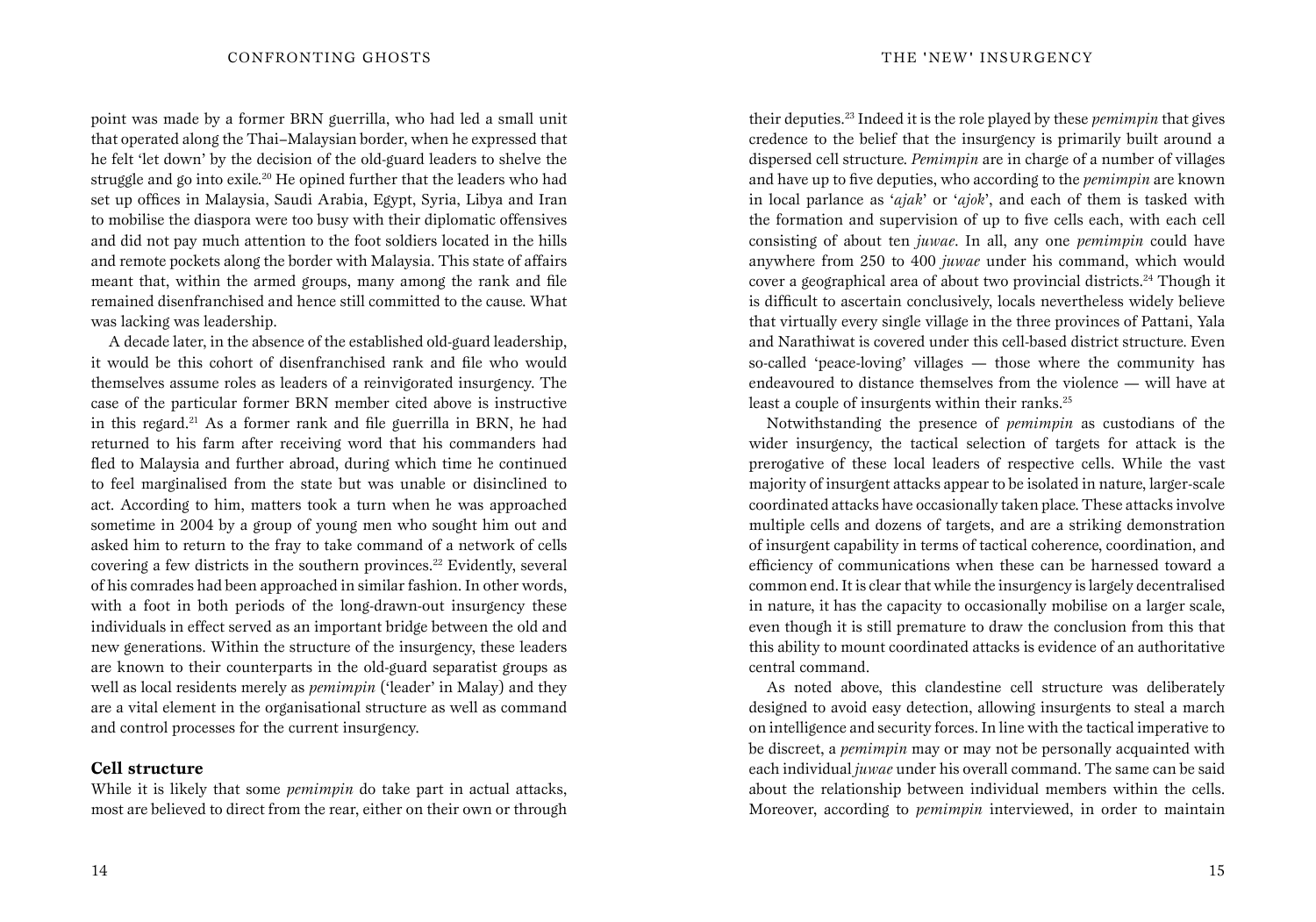the fluid structure that would allow cells to disband easily in the face of sweeps in villages by Thai security forces and to relocate elsewhere in the border provinces without necessarily the same membership configuration, cells are regularly dismantled and reformulated into new entities in a different location and with a different membership.<sup>26</sup>

This fluid nature of movement between cells and geographical areas makes the already difficult task of intelligence gathering all the more taxing for the Thai security forces, who have resorted to blind sweeps of villages and random arrest of 'suspects' in areas identified as 'red zones', where insurgent activity is believed to be more intense. In addition to that, this structure also ensures that, upon capture, *pemimpin* and *juwae* cannot be able to divulge information that could compromise the operations of any particular cell, or any network of cells of which it is a part. To the extent that arbitrary and haphazard security sweeps have threatened operations, cells are sometimes broken up and either relocated or reconstituted in other parts of the southern region.<sup>27</sup>

While cells are for the most part operationally independent of each other, *pemimpin* do meet regularly — approximately every two months — in order to assess tactics and share readings of popular sentiment. Because of the lack of direct communication links, according to *pemimpin* sources, meetings are arranged by individuals who, in turn, receive instructions from shadowy 'leaders' of the movement.<sup>28</sup> Meetings are also conducted with leaders of the old-guard separatist groups located in Europe, the Middle East, or neighbouring Southeast Asian countries with increased frequency. These meetings are mostly held in neighbouring countries, though on occasion representatives have also met in remote locations in the southern provinces.

Initially, the primary purpose of these meetings was to assess tactics, share impressions of popular sentiment, and explore the feasibility of coordinated attacks. Now, trips made by old-guard elders to meet with leaders of the new generation are increasingly serving a broader purpose by providing a platform for attempts to devise a coherent political agenda, including the exploration of the feasibility of dialogue with the Thai Government towards the end of achieving political goals that both old and new generation insurgents share.29 It is in this manner that

the *pemimpin*, many of whom are, as noted earlier, themselves veterans of earlier periods of separatist insurgency, serve not only as leaders, but also interlocutors and intermediaries between the established separatist groups and the *juwae*. Yet, despite the regularity of meetings between the key actors of the insurgency, it remains unclear the extent to which all parties share the same interests, objectives, or command for that matter, beyond the broad common goal of resisting the central government.30

#### **Hierarchy and internal dynamics**

Most watchers of this conflict agree that there are essentially two generations of insurgents involved — the current generation of *juwae* and an older generation of separatists, some of whom have now taken up the mantle of operational leaders or *pemimpin*. The question though of how each relates to the other remains unclear.

The highly decentralised nature of violence indicates that the current insurgency is not hierarchically structured. To be certain, there have been an increasing number of meetings taking place that bring together different combinations of conflict actors — between the old guard, the *pemimpin*, and key cell commanders from the ground, as well as among the coterie of *pemimpin* themselves. These speak to efforts at fostering some form of understanding and cohesion among the various cells and groups involved. Both old-guard leaders and *pemimpin* interviewed have also alluded to attempts to bring all elements of the insurgency under one central 'forum' anchored on PULO and BRN-Coordinate but also including the *juwae* (with BRN-Coordinate serving as the conduit given their instrumental role in facilitating the emergence of the *juwae* through their schools and networks), though it is unclear just how embryonic or effective such a move is.

There are several reasons for doubt. First, PULO leaders themselves have opined that the formation of an umbrella organisation may not be the best course of action given that a previous attempt — the formation of Bersatu in the 1990s — proved to be an abject failure.<sup>31</sup> Second, while BRN-Coordinate purportedly 'represents' the *juwae* in this structure by virtue of being the only available bridge to them, in actual fact it is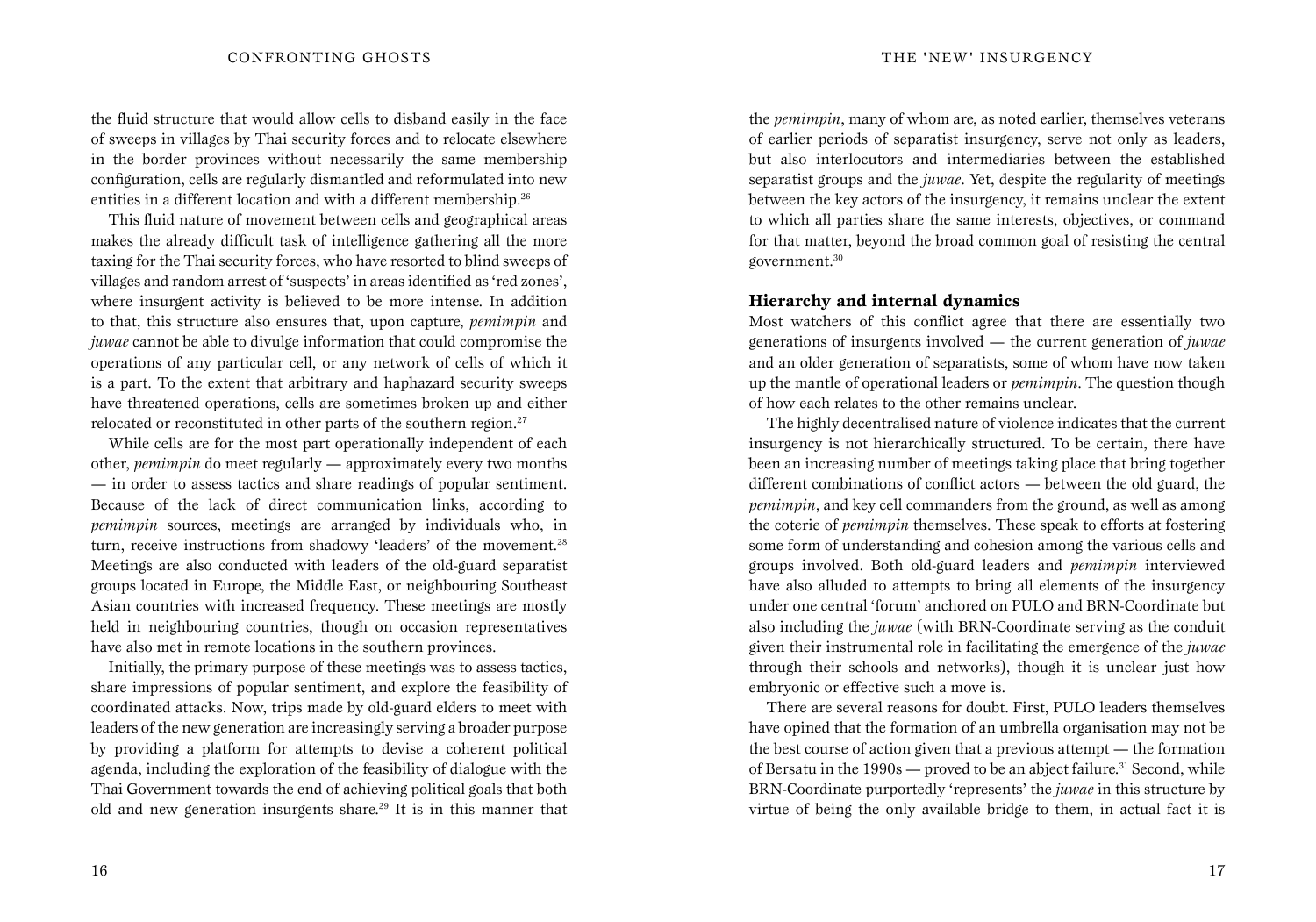doubtful that the former is able to exercise any measure of definitive influence over the latter. Third, some insurgents are of the opinion that the creation of a formal umbrella organisation is risky given that, in such a structure, the entire movement could be compromised if security forces successfully disrupt one branch of it. Finally, the *juwae* themselves are highly skeptical of any move to introduce structure into the hitherto shapeless, decentralised insurgency which continues to serve well the objective of the creation of instability and undermining the counterinsurgency competence of the Thai state.

On the matter of hierarchy and structure, a major source of contention among insurgent groups in recent times has revolved around the role of Sapa-ing Basoe. Seen by the Thai intelligence community as a key player, if not overall leader, of a BRN-Coordinate orchestrated insurgency, and described by the *pemimpin* as a 'spiritual leader' of the insurgency (they made it clear that he was not the overall leader), Sapaing Basoe, the former teacher of Thamma Witthaya Islamic School, who is still a popular and highly-respected religious personality within the community, had eluded a security dragnet at Thamma Witthaya and is likely to be residing outside of Thailand but in Southeast Asia. Among insurgents, opinions on Sapa-ing are polarised. On the one hand, Sapaing is described by some participants of the above 'forum' as a hardliner who is reticent about the current attempts at dialogue with the Thai Government by the old guard and hence a liability to an insurgent movement seeking acceptability and a political identity. Yet, on the other hand, some among the *juwae* still revere him as a symbol of their struggle.32 Still others among the *pemimpin* have confided that, while Sapa-ing is not averse to possible dialogue with the Thai Government towards a political solution, he does not trust the old guard, particularly PULO, to lead it.<sup>33</sup>

The debate over Sapa-ing speaks to a larger issue within BRN-Coordinate. It is believed that BRN-Coordinate's *majlis* or *dewan* may be split on the issue of dialogue, between those who are prepared to cooperate with other separatist groups and mount a united front before entering a dialogue process, and respected hard-liners who are of the opinion that there is no need for dialogue since they enjoy the tactical and strategic upper hand against Thai security forces.34 Indeed, it is in the matter of dialogue and the prioritisation of political solutions among insurgent actors themselves that the internal dynamics of the insurgency are most visible. This will be taken up in greater detail in a later chapter.

#### **Operational capabilities**

As suggested earlier, affiliation across generations is made easier by the fact that many of the *pemimpin* operating today were themselves once BRN or PULO foot soldiers, but who are now seen as 'elders' by the young men who form the backbone of the current insurgency. As one such *pemimpin* described: 'I used to be with BRN and PULO but quit both about twelve years ago. I took up arms again two and a half years ago. They made me a leader because of my experience. The *juwae* are about thirty years old and younger.'35 In fact, many *pemimpin* started resurfacing about five years ago to take up positions as field commanders to provide guidance to the current generation of insurgents, most of whom are in their twenties.<sup>36</sup> Knowledge about weapon handling, bombmaking and tactical manoeuvres were passed down from *pemimpin* to the new generation. That being said, one *pemimpin* also expressed how 'impressed' he was when he observed the new and innovative techniques that the *juwae* under him explored in their preparation of IEDs (improvised explosive devices), thereby implying the existence of 'independent learning' on the part of the *juwae* as well.37

Not only has the bomb-making knowledge of today's insurgents improved, attacks are becoming more daring and audacious. On some occasions, insurgents have confronted Thai security forces head-on in conventional military exchanges. For instance, in April 2007, some 50 insurgents attacked a military convoy in Narathiwat's Sungai Padi district after luring them out with an arson attack at a local public school.38 The gunfight that followed lasted over half an hour before the militants retreated. Such a display of force was indicative not only of an enhancement in insurgent capabilities far beyond the ubiquitous roadside bombing of passing military vehicles, or drive-by shootings at point blank range against a marked victim, but also of a generation of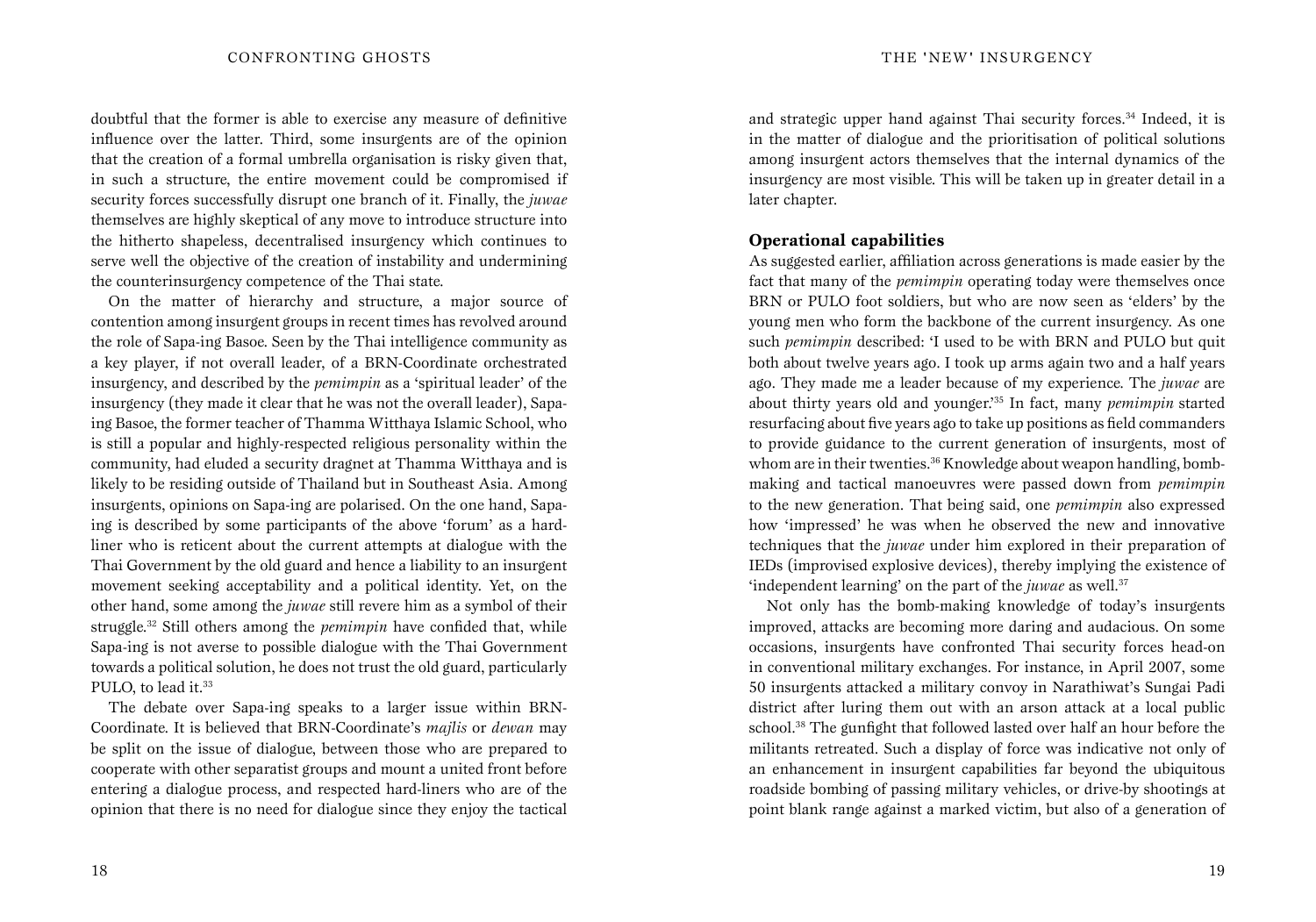bolder, confident and well-trained militants who are equally capable of more conventional-style confrontations with security forces.

Given the number of weapons that the insurgents have managed to seize, let alone the possibility that large caches could have been procured from elsewhere as well, it is clear that they have a fairly significant amount of firepower in their possession. All this was brought to bear over the first six months of 2004, which witnessed a sharp spike in attacks across the region. Since then, the regularity of attacks and level of intensity have increased. Furthermore, insurgents have taken their campaign of violence to a level of sophistication not seen in the past, and this has been demonstrated most profoundly in their attacks using explosives. Although most roadside bombs have had an explosive yield of around twenty kilograms, it is not uncommon for the weight of some IEDs to reach fifty kilograms. This is a big increase when compared to the bombs used at the start of the insurgency in early 2004, which were typically five to ten kilograms of explosives packed in PVC tubing. Moreover, the make-up of bombs has switched from analogue clocks that were employed by militants two decades ago to mobile phones that permit remote detonations of specific targets at a particular time while maintaining a clear line of sight from a distance. This improvement in technology has led some to suggest the possibility of foreign involvement by way of training.39 Such claims are at best speculative in nature and, as the penultimate chapter will show, little evidence has been marshalled to support them.

#### **Operational coordination and larger attacks**

Most of the attacks carried out by insurgents take the form of drive-by shootings or roadside bombings of security forces on patrol, sometimes followed by brief exchange of gunfire. However, three high-profile incidents offer some insights into the devastating collective potential of their capabilities.

The pre-dawn raid on an army battalion on 4 January 2004 in Narathiwat province, seen by many as the start of the current insurgency, was undoubtedly a carefully planned, well-coordinated operation involving about 100 assailants who made off with more than 400 weapons after killing four Buddhist soldiers. While the raid on the camp itself took less than one hour, events surrounding the raid revealed a sophisticated and synchronised operation that involved planting of several bombs in carefully selected places in Pattani, as well as a fierce gunfight at a police outpost in nearby Yala province. The same evening also saw arson attacks on nineteen schools across the region while two other police outposts came under attack. These were clearly diversionary attacks aimed at distracting security forces from the main raid that was to come. Moreover, the pursuit of militants after the raid was obstructed by the destruction of mobile phone towers and landline transmitters, while spikes, tree stumps, burning tyres, and fake explosive charges attached to bridges and overpasses were deployed to slow down advancing security forces.<sup>40</sup>

The second incident took place on 28 April 2004 when, at dawn, well over 100 young men armed with little more than machetes and a few pistols attacked ten police outposts and one police station throughout Pattani, Yala and Songkhla.<sup>41</sup> The question of what motivated these young men to certain death continues to baffle many. One 32-man unit attacked a police outpost in Pattani and retreated across the road to the nearby historic Krue Se mosque, where they remained. As security forces surrounded the mosque and hundreds of local residents assembled to watch the standoff from the main road, the militants went on loudspeakers and called on the local residents to take up arms against 'foreign occupiers'. A sporadic gunfight continued for about seven hours, after which the highest military ranking officer on the ground ordered an all-out assault on the mosque, killing all 32 militants and one innocent victim who happened to be in the mosque at the time when the raid began and could not get out. By the end of the day, 106 insurgents were killed. Police officers interviewed by the authors described their rules of engagement as 'shoot to kill', saying the martial law imposed in the region after the 4 January attack permitted them to do so. Most, if not all, of the perpetrators who died in the attacks were buried as martyrs by their families and communities.<sup>42</sup> Though most of the militants that day were gunned down as they charged outposts in the various locations, in Saba Yoi district (Songkhla), however,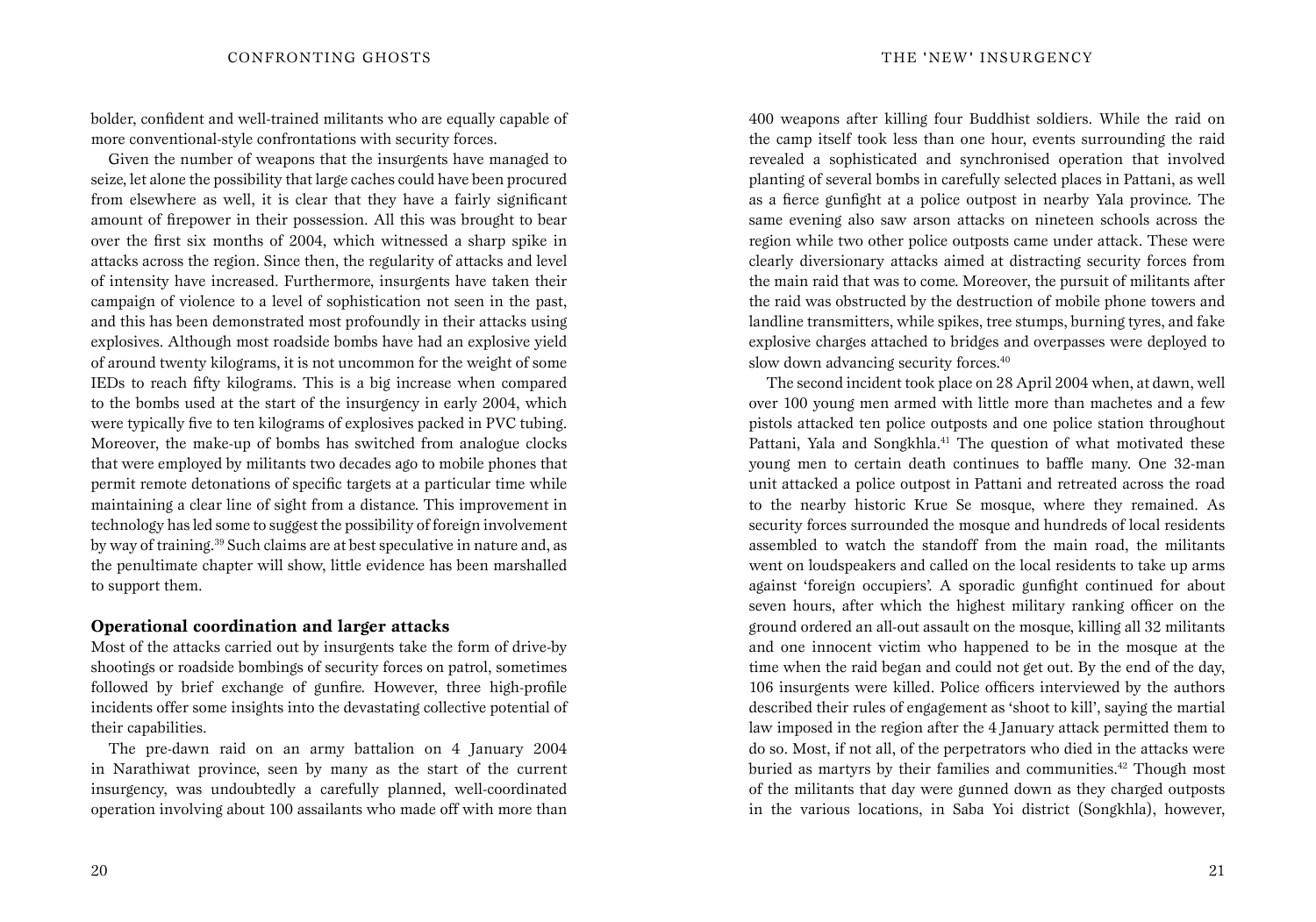19 young men, all members of a local football team, were shot to death in what was believed to be an execution.<sup>43</sup>

The third incident took place on 31 August 2006, when militants set off small bombs in 23 banks, including two Islamic banks, in Yala. Explosive materials were packed inside cut-out books; no shrapnel was used. The bombs were detonated in coordinated fashion at about midday, the busiest time of the day for the banks. Surprisingly, only one person was injured. The operation bore much similarity to another set of attacks perpetrated earlier in June that year, when a series of coordinated bomb attacks hit at least 40 targets across the three southern provinces. Ten bombs were hidden inside government installations, including district and provincial offices, and all exploded within half an hour of each other. At the same time, ten police installations were fired upon while one police outpost came under M79 grenade attack.

#### **Local focus**

If the collective potential of the insurgency is notable, so too are the limits of the conflict theatre. While attacks follow no specific pattern and can take place at just about any place and any time, a closer look at the overall trend suggests that there is discernible self-restraint on the part of the militants. With the exception of a bomb attack at the Hat Yai International Airport and a few other isolated acts of violence in selected areas of Songkhla, violence attributed to the insurgents has been confined to the provinces of Pattani, Yala and Narathiwat. The 3 April 2005 Hat Yai International Airport bomb, which resulted in two deaths, was estimated to be less than five kilos. The explosive device was placed away from the crowded area inside the terminal, suggesting that the aim of the perpetrators was to send a message to the government — that they had the capacity to go outside the three southern provinces and hit a high-profile target like an international airport if they so wished, rather than to inflict a maximum amount of casualties and physical damage.44

The question of whether and when insurgents will export their violence beyond the boundaries of the three southern provinces to Bangkok and other high-profile targets continues to occupy analysts and

policymakers. While the possibility of an expansion of the geographical footprint of the violence should certainly not be entirely dismissed, there are persuasive reasons why such a move may be difficult, if not unlikely.

In the first instance, insurgent leaders interviewed have conceded that such a move would undermine their cause and focus on the southern provinces. To them, the fight relates to, and hence should be confined in, the Malay territories. Second, they are also aware that an expansion of attacks to the tourist spots heavily populated by Westerners would almost certainly draw negative international attention to their cause, given the resonance such actions would have against the backdrop of international concern for anti-Western global jihadism. According to a member of the older generation of separatists, insurgents in southern Thailand are conscious of the strategic dangers of 'making southern Thailand another Iraq', and of having their struggle equated to the anti-Westernism of Southeast Asian terrorist groups such as Jemaah Islamiyah.45 Likewise, such a scenario would also compel Malaysian authorities to tighten border security and clamp down on insurgent elements who may travel across the border, not to mention suspected militants who may be residing in northern Malaysia. This would undoubtedly cripple the insurgency.46 Finally, any move that can be equated with international terrorism would not only undermine the legitimacy of the struggle, but also likely bring about some measure or other of intervention on the part of Western powers. Notwithstanding the pragmatism, self-restraint and strategic logic demonstrated by these leaders, because of the decentralised nature and lack of stringent hierarchical structure, the possibility of dissident cells going rogue and conducting operations beyond the three southern provinces with external sources of support cannot be entirely discounted.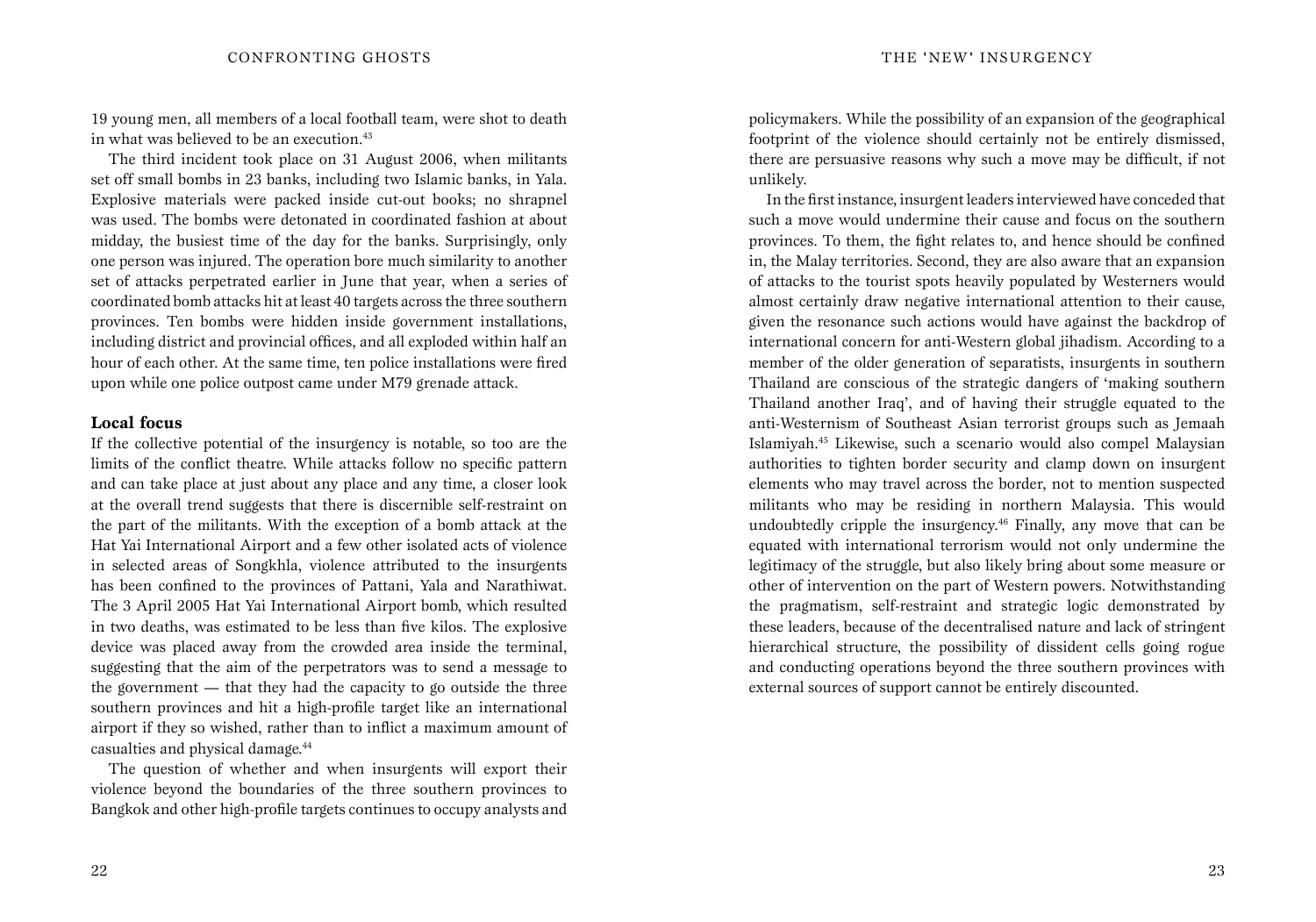## **Chapter 3**

### **Tactics and targets**

From the 1960s to the 1980s, the insurgency in southern Thailand conducted by groups such as PULO and BRN was essentially ruralbased, where armed wings located in the jungles of the region carried out hit-and-run guerilla attacks against the government's security forces. Their funding mostly came from abroad, namely from the southern Thai Malay–Muslim diaspora in the Middle East, and was channelled through their representatives and offices in northern Malaysia. By stationing themselves in the dense hillside jungles of southern Thailand, insurgents placed themselves out of reach of Thai security forces. In classic guerilla fashion, they nevertheless ensured that they were not isolated from the community from which they received logistical support.<sup>47</sup> Anecdotally, villagers recalled how PULO and BRN guerillas would come down from the hills to interact with locals and spread propaganda, and would retreat back before the government security forces passed by on their routine patrols. Others talked about how essential supplies, including explosives (dynamite), were provided by government contractors to guerillas during such occasions. In return, guerillas would ensure that their road construction projects and essential public works in the region were not harassed.

Today's insurgents operate in a vastly different fashion. Unlike their predecessors isolated in remote rural base camps along the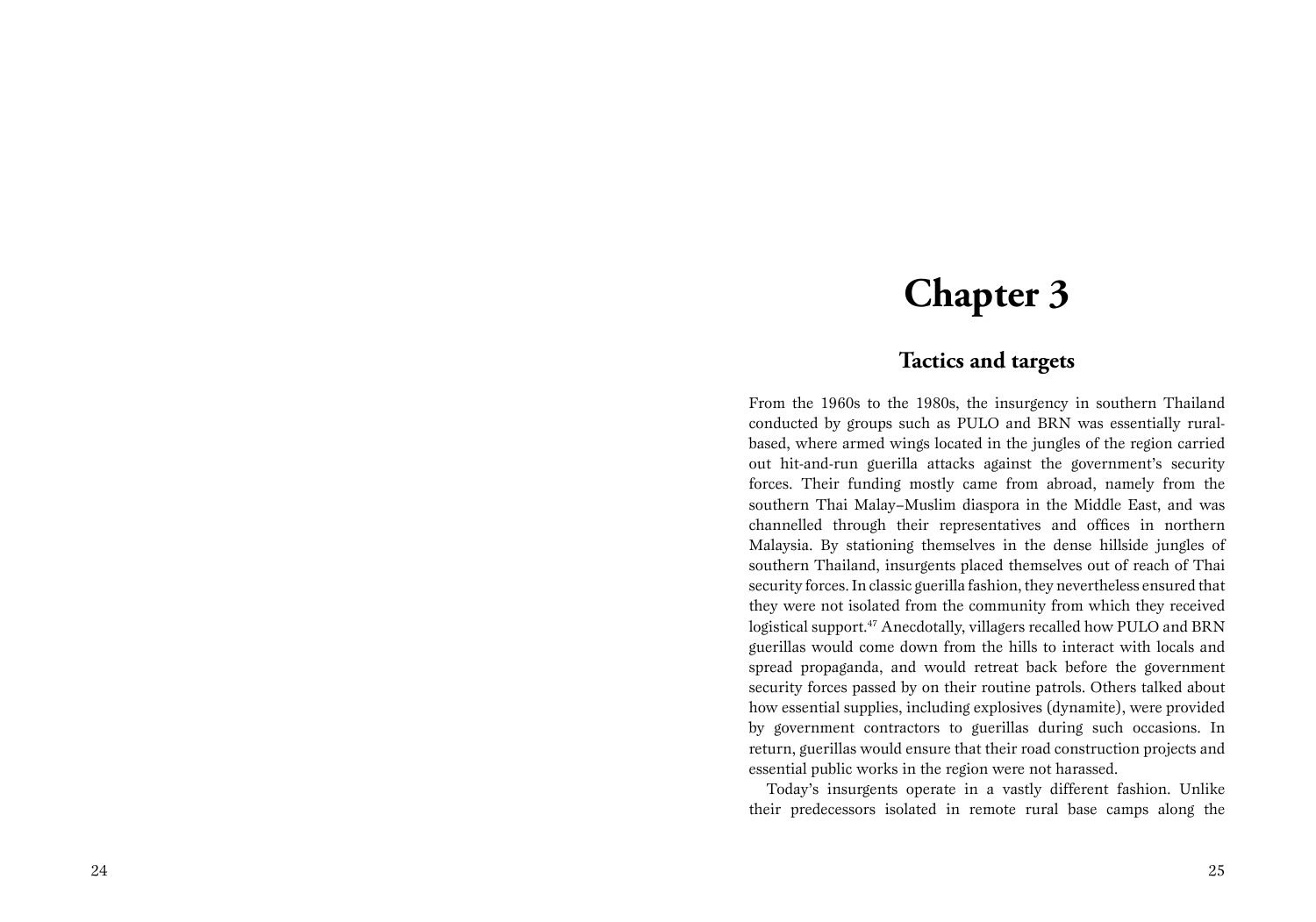porous Thai–Malaysian border, today's insurgents operating on the ground in southern Thailand are very much an urban phenomenon — decentralised, scattered, and embedded within local populations throughout the Malay-speaking region. In other words, today's insurgents and militants are Thai citizens: they reside within their respective communities, from which they recruit, plan and launch attacks, and often retreat to after their attacks.

This shift in the front line of insurgency from the remote hills to urban areas has had several implications. For one, it has resulted in more collateral damage as fighting takes place in densely populated urban and suburban areas. Innocent bystanders account for many of the casualties from bomb attacks and drive-by shootings. Unlike the past, when gunfights were largely confined to remote areas, today village chiefs, *kamnan* (district officials) and Tambon Administrative Organization (TAO) personnel have also been targeted regardless of their ethnic or religious affiliations.48 Insurgents justify the targeting of such local leaders because of their employment with the government. They view them not as civilians but accessories to the oppression of the Thai state. One insurgent offered the following justification:

Buddhist monks are men of religion; they are good people. But fellow Muslims who turned against the movements (separatists) are deemed legitimate targets. Our organisation doesn't target civilians. In fact, Buddhists and monks would be better treated under our rule. The Buddhists have just as much right to be here as we do. Islam required that minority rights be protected so all could live in peaceful coexistence. But I also resent the fact that Buddhist victims receive more sympathy than Muslim victims. Look at Hong The (the young victim of the Hat Yai airport bombing). What about the boys at Tak Bai? … Many Muslims who work for the state, especially those who come under the THB4500 scheme [employment scheme] are too eager to please their bosses. They often make groundless accusations against their neighbors

and against ustaz (Islamic teachers). They belong to the government's employment scheme.49

Aside from the nature of insurgent targets, there have been other notable tactical differences that distinguish the current cycle of violence from what took place in the 1970s and 1980s. During the earlier phases of the insurgency it was common to hear of insurgents issuing prior warnings to potential victims, or even attempting explanations to the family of victims that their son, father or brother was killed because he was believed to be working for government security forces. Targets were also carefully considered, rather than indiscriminately hit. As one former PULO field commander explained:

I made it clear as to what is acceptable and what is not acceptable. We take accusations seriously and we discuss among ourselves as to what to do next, whether the accused would be a legitimate target. There were times when we gave the accused ample warnings, asking them to stop their activities (as informants) before we decide whether to hand down an execution order. My men didn't attack monks or teachers. Punishment for our men could be death if they are found to violate the rules on what constituted legitimate targets.50

Given the nature of current attacks, it is clear that such norms no longer constrain the present generation of insurgents who in many instances have been indiscriminate and unrestrained in their attacks.

#### **Informant targeting**

Casualty rates among district defence volunteers — who function as security details for their respective district chiefs — and village defence volunteers have been especially high.51 This speaks to a tactic of eliminating conspirators and informants, including fellow Malay– Muslims. District chiefs and their guards are seen as complicit with the state's policy of oppression and hence are legitimate targets of attacks.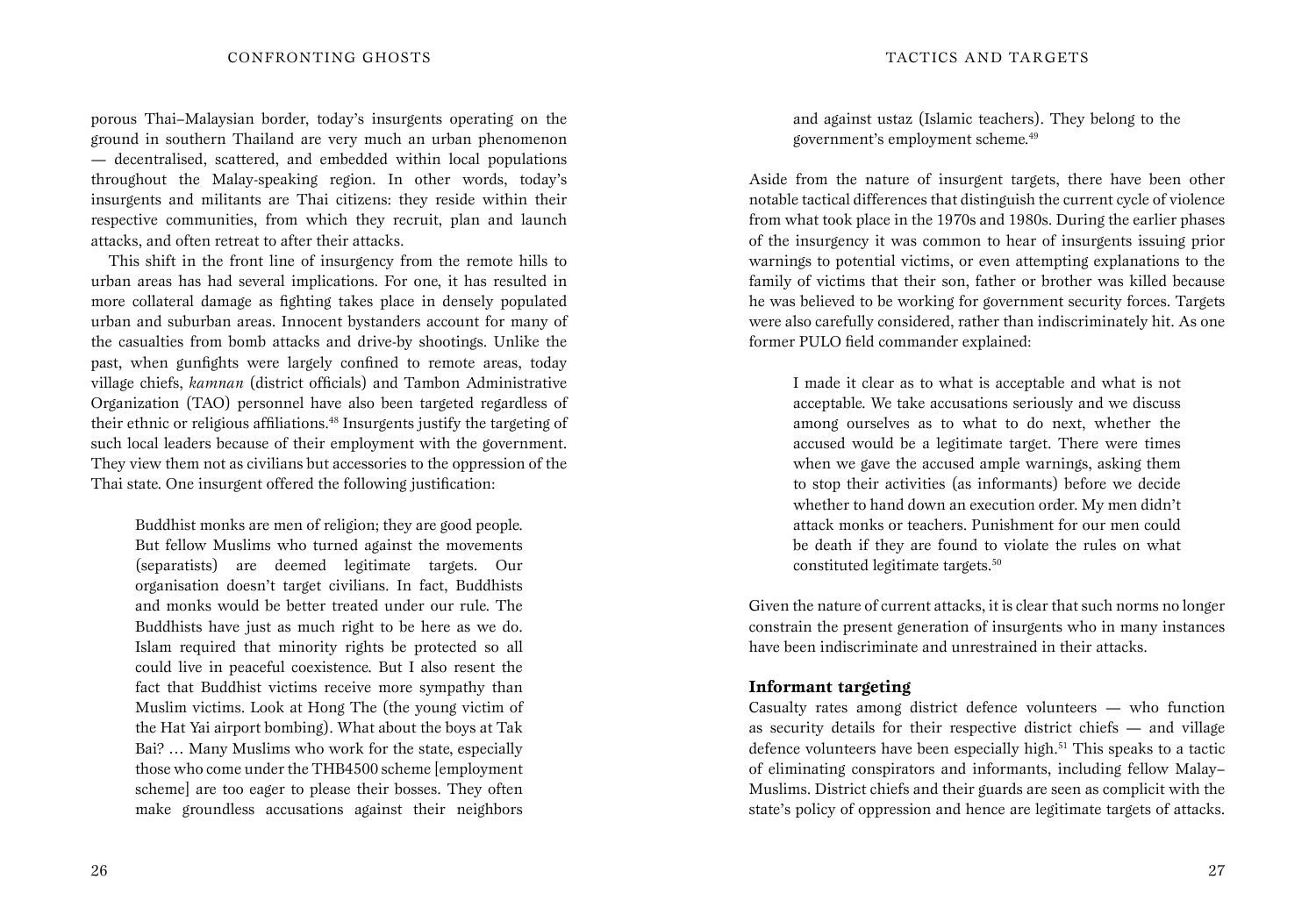#### Another view purports that:

It is fair to execute those truly found guilty of being government informants. There are many people among us [Malays] who work for the Thai state and want to please their bosses, including those who have come under the recently initiated temporary employment [for government agencies], by making groundless accusations against *ustaz* and their neighbors.<sup>52</sup>

Local residents employed by the government at lower rungs of the administrative structure, such as clerks, are usually spared from attacks unless they are believed to be spying for security agencies. Indeed, Thai authorities are known to quietly encourage these employees under the government's employment scheme to do just that — provide information on suspicious characters in their village as part of their 'civic duty'. The plight of these locals, trapped between the fears of being labelled a spy by their local community on the one hand and reprisal from the state for withholding information on the other, are further aggravated by the fact that Thai police are often very open about their reliance on local informants. For instance, when local informants are killed, Thai police are known to openly admit that the victim had been an informant for the state. From a tactical perspective, such admissions have predictably prevented otherwise-willing informants from performing their 'civic duty', for fear that even after their death their families and kin would be placed in danger.

#### **Civilian targeting and sectarian violence**

A major and glaring point of departure between the current conflict and its earlier iterations is the seeming unbridled brutality that characterises certain aspects of the contemporary insurgency. The manner in which violence often appears indiscriminate and targeted at innocent victims, at times involving horrific acts of beheadings, brutal physical assaults, or even immolation, is a disturbing example of the distinctive tactics involved in the current insurgency that were largely absent from

previous periods of separatist conflict.

Statistics compiled by Deep South Watch, a centre based at the Prince of Songkhla University in Pattani, pointed out that from January 2004 to May 2009 a total of 8,908 insurgency-related violent incidents took place in the region, resulting in  $3,471$  deaths and  $5,740$  injuries.<sup>53</sup> More than 60 per cent of the people killed were Thai Malay–Muslims, mostly at gunpoint. It was not clear, though, what percentage of these casualties were victims of insurgent attacks, personal vendettas or at the hands of security forces. According to analyses provided by the centre, however, the circumstances of attack, the victims' background, and details surrounding the attack indicated that the vast majority of the victims were likely to have been killed at the hands of insurgents.54

In some instances, it appears that the insurgents are grappling with the issue of civilian targets. The authors were told, for instance, that during a particular meeting held in early 2009 which involved *pemimpin* and ulama, the matter of whether non-uniformed Muslim civil servants were to be considered *munafiq* (Muslims who are outwardly religious, but are in fact unbelievers in their hearts) and hence legitimate targets by virtue of their servitude to the Thai state (even though they did not bear arms) was debated. Evidently, after heated debate it was agreed by these leaders that this was not to be the case, and that the killing of such civilians was to be avoided. The prevailing opinion at the meeting was that, had the ulama legitimised the condemnation of Muslim officials in this manner, it would have undermined their struggle. In the words of the *pemimpin* informant who was present at the meeting: 'it would be the beginning of the end of our movement'.55 Clearly, though, the decision taken by this network should not be taken as a reflection of any overall position on the matter, for there have been non-uniformed Muslim civil servants who have been killed.

It is important to recognise that insurgents are not the only perpetrators of violence. Human rights organisations, as well as various accounts from local residents, have managed to document instances where Thai security forces carried out targeted killings against suspected militants, or when interrogations culminated in the death of civilians, leading to the harsh criticism of the Thai Government by many of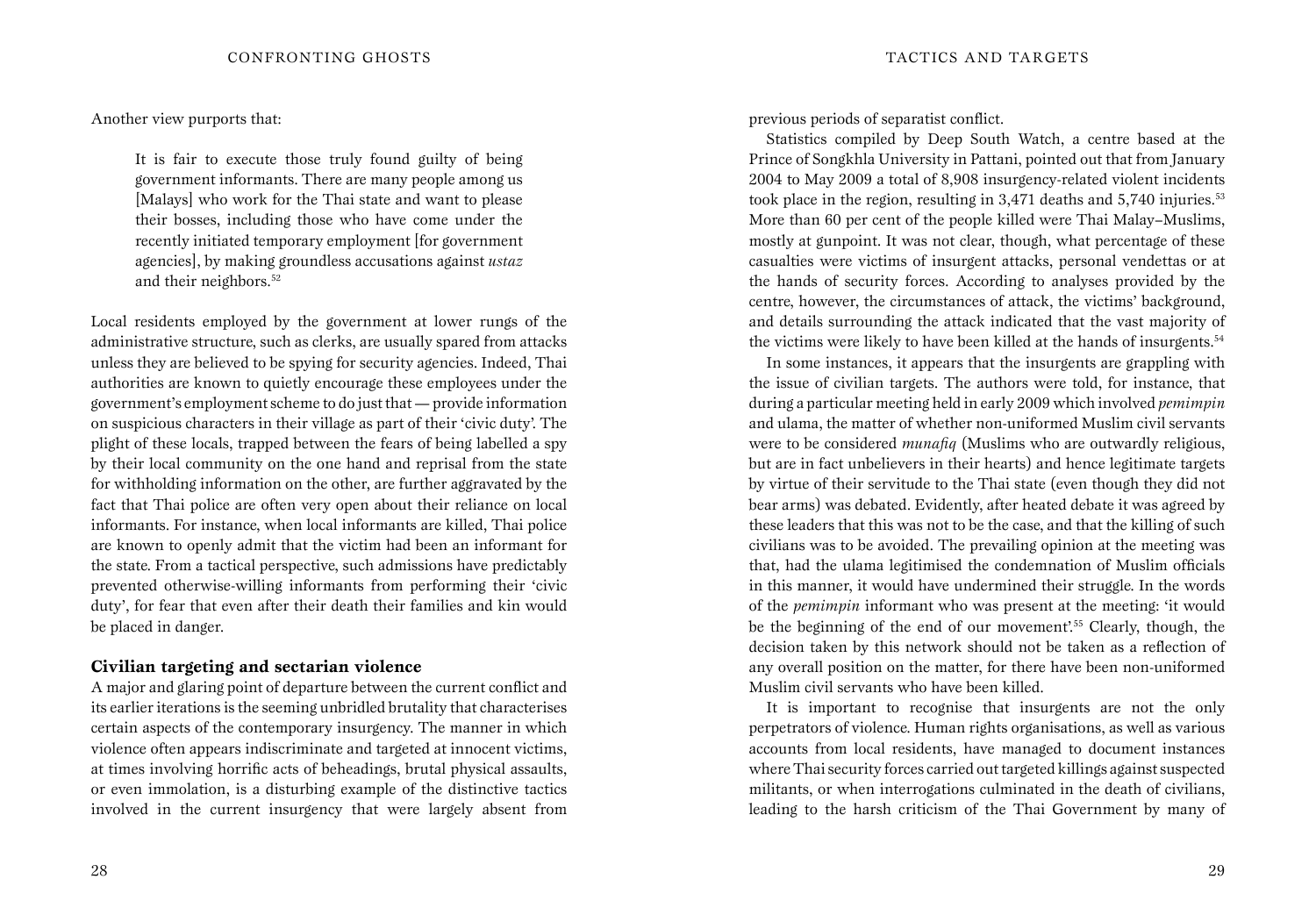these organisations. While the government has never publicly admitted to having death squads carry out targeted killings against people on their notorious 'black lists', these suspicions and allegations have often ignited street protests by local villagers, including women and children, who display their show of force by blocking roads and highways.<sup>56</sup>

While many Thai Malay–Muslims are targeted for tactical reasons (i.e., for being 'collaborators' and 'informants'), Buddhist victims, on the other hand, are generally targeted as part of a strategy to discredit the state, undermine its legitimacy and foster a climate of fear in the region by sowing sectarian discord. On several occasions, assailants have mutilated corpses by either beheading the victims or setting the body on fire. It is possible that these gruesome acts are part of a strategy to amplify their impact so as to drive Buddhist residents out of the provinces. Whatever the motivations, the effect has been to reinforce the notion that the authorities are unable to provide urgently required protection to the local community. Indeed, a BRN operative interviewed opined that while he saw no end game with the ongoing violence, the aim at this point in time was 'to make the region as ungovernable as much as possible'.<sup>57</sup>

While immediate comparisons can and have been made with similar brutal acts of violence in Iraq, analysis of the acts themselves has to extend deeper than the simplistic extrapolations that some terrorism analysts have made about the connection between the violence in southern Thailand and the nebulous global jihad.<sup>58</sup> In this regard, it is notable that while some of the gruesome images have indeed found their way into local and regional newspapers, these grisly tactics themselves do not appear to serve the function that they do in Iraq, where jihadi groups are quick to broadcast beheadings through any communication means available as part of their information warfare strategy to influence public opinion. In southern Thailand, these acts are not about transmitting images to the international community as part of an information warfare strategy to influence international opinion (i.e., 'global' jihad), although they are almost certainly using such acts to influence local opinion. Noticeably, images have not made their way to the Internet despite the fact that insurgents have ample time,

resources and capabilities to do so, if indeed that was their intention.59 Rather, their intentions behind these brutal acts, and the targeting of civilians more broadly, are likely to be more insidious — to undermine the credibility of the state as a purveyor of security and to sow the seeds of sectarian conflict.<sup>60</sup>

The point to stress here is that, unlike past practice, the breeding of sectarian tension at the level of grass roots appears to be a discernible tactical objective on the part of the current generation of insurgents. Indeed, arguably the most sobering feature of the insurgency today, and one that distinguishes it from what took place previously, is the brutal nature of some of the ongoing violence. From the perspective of separatist leaders of the older generation, the level of brutality that the current generation is engaged in has been described as a 'source of embarrassment'. In response, they have been unequivocal in their condemnation of these tactics. One such leader opined:

The problem with them [the *juwae*] is that their tactic is wrong and, besides, they don't seem to be going anywhere with what they are doing. They are accusing the Siamese of being *kafir* [infidels] because they are Buddhists. We are not in the position to judge them or sentence anybody to death. Only god can do that. Most are good people and they have lived with us, even in the same villages, for many generations. Our children grew up together with them. They have never done anything to obstruct our way of life or our religious practices. But today, our kids (the *juwae*) are killing them and burn their houses down. They are doing this to fellow Malays as well. They even killed Buddhist monks.<sup>61</sup>

A further perspective was articulated in the following manner: 'We don't agree with their tactics. I could foresee some major disputes, especially after the liberation of Patani, between them and us. The *juwae* are young and quite bold, doing the kind of things the older groups wouldn't think of. They are very much a village-based movement. I think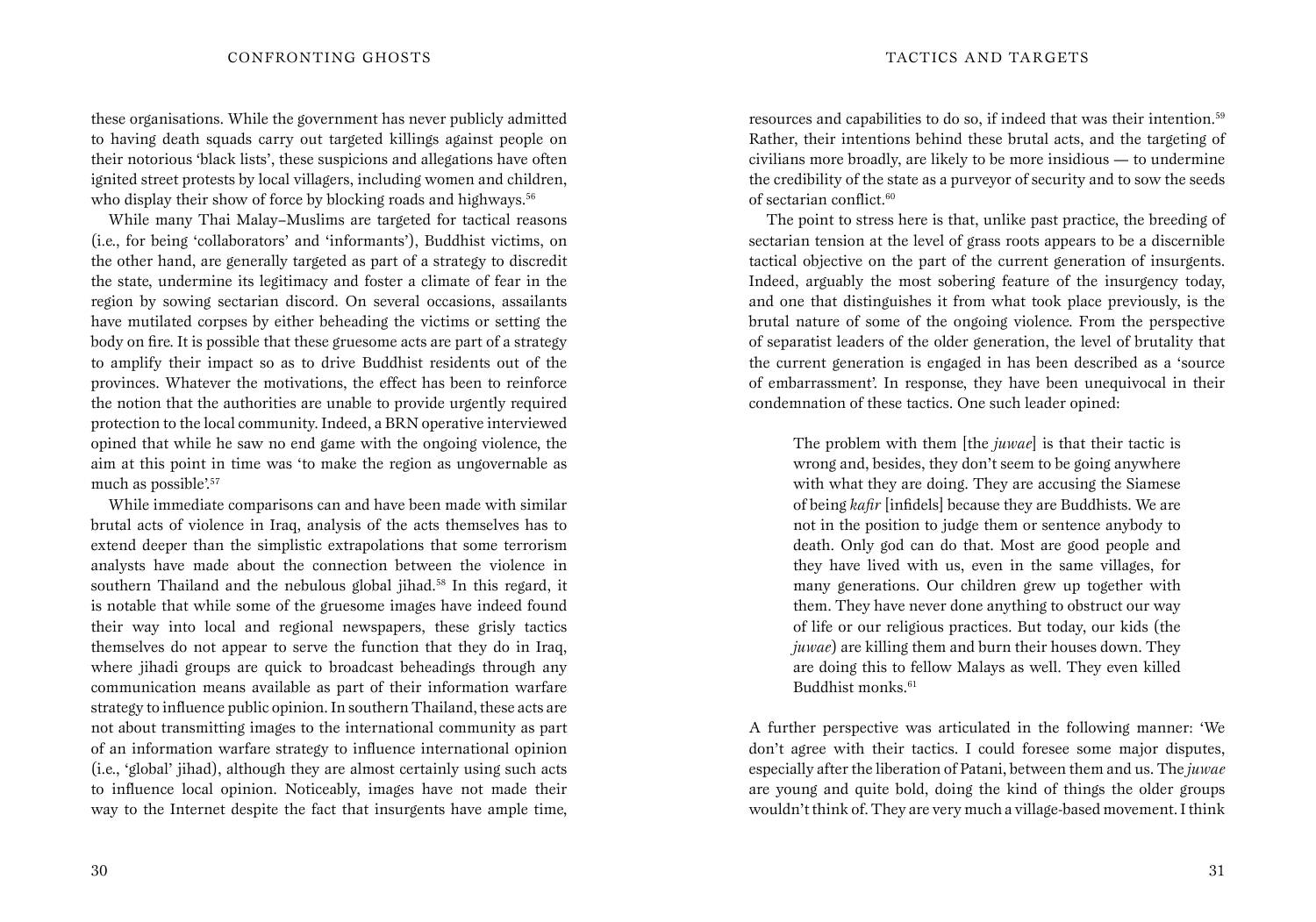much of the decisions are made at the village levels as to what kind of activities they should be engaging in.<sup>62</sup> Reflecting pragmatic concerns, a PULO leader suggested that what the juwae were doing would in fact be 'detrimental to the cause of the liberation of Patani as it would delegitimise all that we have been fighting for'.<sup>63</sup> On another occasion, a former PULO field commander admitted that the killing of innocent victims, including teachers and Buddhist monks, was a major affront to their long and proud historic struggle. $64$  He insisted that, regardless of the obstacles confronting the separatist movements in the past, there was a tacit understanding among those involved that the social fabric of Patani society, in which non-Malays played an important role, had to be respected and preserved. The centrality of the social fabric during earlier phases of the separatist insurgency is further captured by the following depiction of the terms of the relationship between Malay separatists and non-Malay locals in the 1970s and 1980s:

I have no reason to believe that the attempt on my life was a personal matter. I don't have any problem with anybody here or anywhere. I think the people in the movement just want to create disturbance. The insurgents are not asking for anything. They just want to kill. It's strange, many of the suspected insurgents I heard of appeared to be very pious and good kids, living clean and quite strict religiously. I don't think they [today's insurgents] are [anything like] the BRN. The two generations are just too different. Back then, I could bargain with the BRN people. One time someone from the BRN sent me a letter demanding protection money or no one would be able to tap the rubber in my plantation. I refused to pay. They backed down. I know what they are like. The BRN guys know that at least five Muslim families depended on my plantation to make their living and they would have some explaining to do if they took away their livelihood. I have about 50 rais of rubber and fruit plantation. This generation of militants single out whom they want to kill and they don't seem to have any particular reason for doing so. I think they tried to kill me because I am too close to Muslims. They want to split the Buddhists from the Muslims in this community.65

Though violence has become more indiscriminate and vicious, its perpetrators do not appear to appreciate, or indeed bother about, the potentially detrimental effect that their actions may have on their legitimacy or the cause. When queried about the current level of brutality, some *pemimpin* skirt the question either by dissociating themselves from it and laying the blame on 'other cells', or scapegoat the government by accusing their security forces of carrying out the atrocities.66 The more candid among them would attribute it to 'collateral damage', even though some attacks, such as beheadings, are clearly premeditated. What is clear from this discussion of perspectives on the seemingly indiscriminate and vicious nature of violence within the insurgent community itself is the fact that these perspectives are divided. While older-generation leaders have voiced concern, even outrage, at the sectarian turn, there are others, discussed earlier, who view the killing of civilians as acceptable collateral damage, and who do not appear to appreciate or care that such tactics may have a detrimental effect on the legitimacy of their cause.

This state of anarchy can be explained, at least in part, by the fact that, because of the largely decentralised structure of the insurgency, today's armed insurgents are not restrained by institutional discipline that among other things spells out proper rules of engagement and defines what constitutes a legitimate target. For instance, civilians suspected of collaborating with state security agencies seem to be considered legitimate targets, while a number of Buddhist monks, as well as religious shrines and other soft targets like public markets, food stalls, eateries and banks, have also been. This indicates that cells and groups are likely to enjoy an extensive degree of autonomy insofar as target selection is concerned.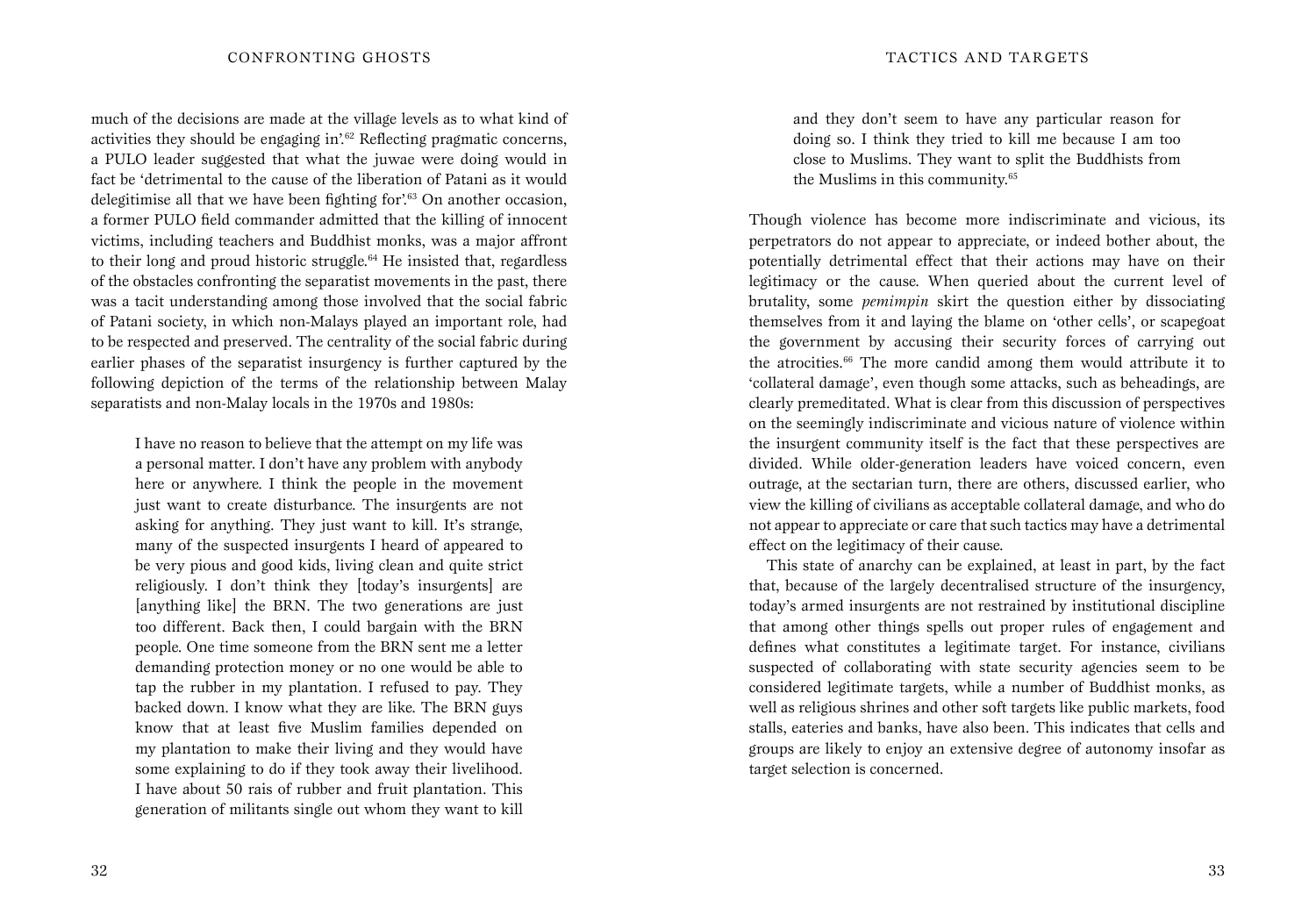#### **Societal fractures**

The impact of violence on the minority Buddhist community varies from place to place, making it difficult to draw generalisations. In some communities, such as Ban Takae in Pattani and Yalor in Yala, Muslim and Buddhist residents continue to live together, and there is hardly any indication of an exodus on the part of the latter. Many among the separatist old guard have also been quick to distance their cause from the seemingly sectarian targeting of Buddhists currently taking place. Consider the following comments:

It is not our duty to call them *kafir* simply because they are Buddhist Thais. Only God knows who is truly a rejecter [of Islam]. We are not in a position to judge them and sentence them to death. Most of them are good people who live with us in the same village for many decades with courtesy and friendship. They have never done anything to infringe on Islamic practice. Our children grew up playing with their children. But now our children are killing them and burning their houses. Those *pejuang* [fighters] attacked and killed Buddhist monks. That never happened when I was still fighting in the jungle. Buddhist monks are men of religion and cannot be harmed. But if that is not bad enough, those young *pejuang* are also persecuting our people [ethnic Malay–Muslims], accusing them of being *munafiq* [hypocrites] who collaborate with Buddhist Thais. The judgments are often made hastily, carelessly and unfairly. Many people have been shot or hacked to death in this way.<sup>67</sup>

Notwithstanding the views cited above, in other instances the erstwhile stable relations between these communities have fragmented under the weight of fear, anger and suspicion.<sup>68</sup> This mood of fear and uncertainty is captured profoundly in the comments of a villager from Sungai Padi district in Narathiwat (one of the hotbeds of the insurgency), who intimated to the authors that 'it is like fearing a ghost. You don't know

who or what is out there.' The institution most affected by the violence has been public schools. Since the outbreak of violence, attacks on public schools, particularly arson, have increased exponentially. The vast majority of the 926 public schools in the region are primary schools. While 2006 saw a total of 37 arson attacks against public schools, the number rose to more than 100 in 2007. Public schools continue to come under arson attack in considerable numbers. Besides school structures, another disturbing development has been the routine targeting of public school teachers. Since January 2004, more than 70 teachers have been killed and about the same number injured.<sup>69</sup> Historically, public schools have been the centre of contention between separatists and the Thai state. Just as the government harbours suspicions towards Islamic schools, attacks against public schools are highly symbolic in how they are seen as attacks against the very institution that reinforces the state ideology that many Malays are suspicious of by virtue of their perception that this ideology threatens to fundamentally undermine their politico-cultural identity.

In response to the targeting of schools, the government has attempted to provide security details for teachers. It is not clear, however, whether this step has been helpful or harmful given that these security details have themselves come under attack. Indeed, some teachers have expressed concern that being shadowed by men in uniform has increased their chances of being attacked.70 Other teachers have indicated that the presence of combat-ready soldiers walking in the school compound makes it difficult for them to concentrate on their work, and, worse, places them and their students at greater risk.

The increasingly sectarian nature of much of the violence threatens to further polarise local communities along ethnic and religious lines. There are already disturbing indications that this is happening in certain instances, where violence has moved beyond the 'conventional' conflict between state security services and insurgents to pit members of local communities against each other. In November 2006, 200 Buddhist villagers took refuge amidst violence in a temple in Yala, in a highly visible demonstration of the corrosive impact on the local population of violence and sectarianism in the southern Thailand conflict.<sup>71</sup> In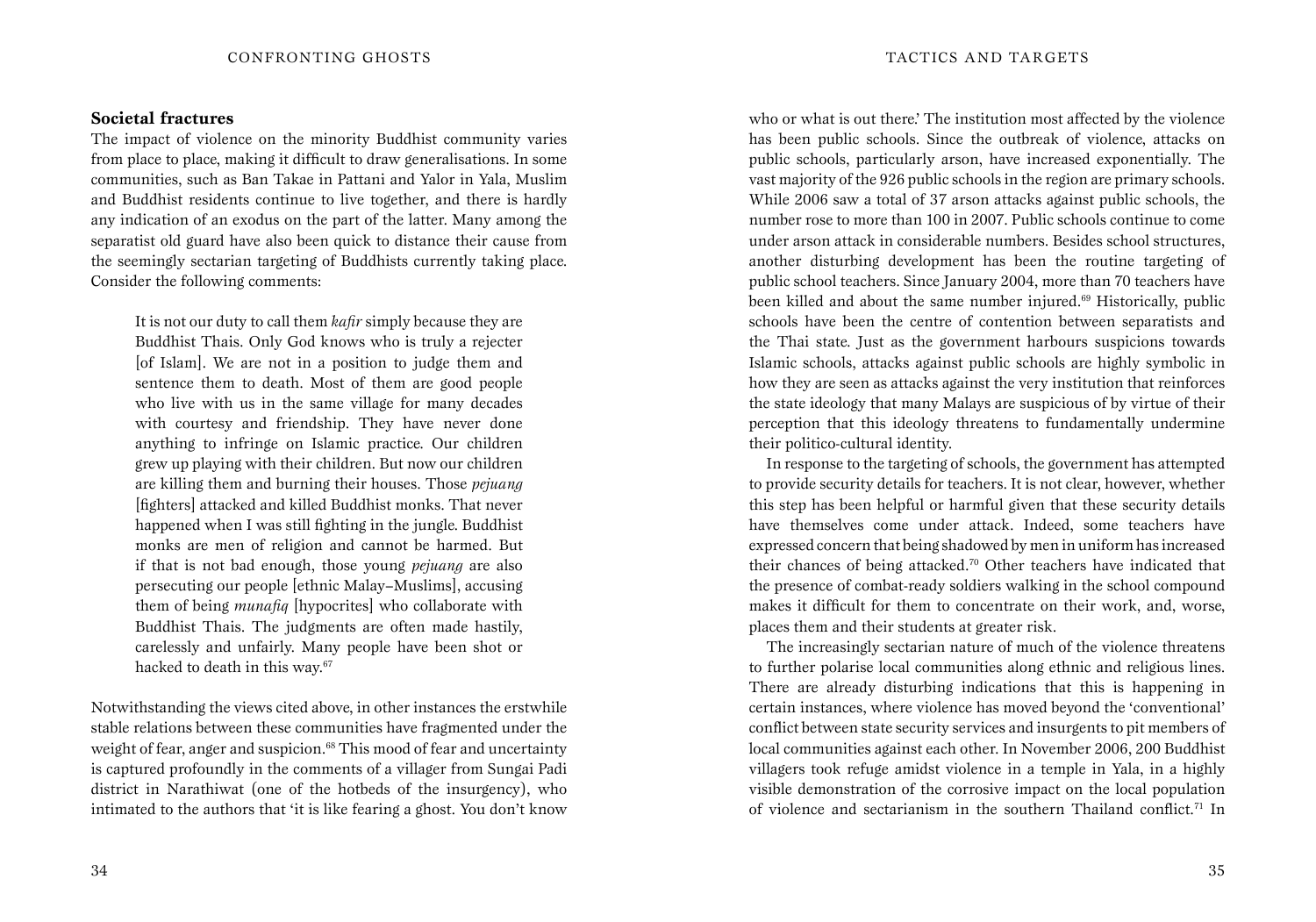another incident in April 2007, four young Malay men who were attending a funeral in Banglang Dam (Narathiwat) were killed by a village defence volunteer following a heated exchange of words. While enraged local communities called for punitive action to be taken against the volunteer, the army defended his actions and instead blamed insurgents for the death of the four men.72 Two days later, in what appeared to be a retaliatory attack, a Buddhist female college graduate was shot dead in a neighbouring village, and her body torched beyond recognition.

The decentralised nature of the insurgency, the continued lack of clarity as to its key leaders and the major differences in tactics employed by this new generation of insurgents all pose a major counterinsurgency challenge to the Thai state. While the temptation will be to view the current script of the southern Thai insurgency as entirely bespoke, it is also the case that, insofar as the underlying motivations and ideology are concerned, there is much that resonates with earlier periods of resistance, particularly the continued salience of historical grievances that have not been addressed by the central government over the years, and that have created a legitimacy deficit in the eyes of many among the local Malay community, some of whom have chosen to take up arms to redress these issues. In this regard, there are compelling reasons why the two generations of armed insurgency are at least to some extent linked in terms of motivations and ideology. It is to these patterns of continuity that the monograph now turns.

# **Chapter 4**

### **Mobilisation and motivations**

The previous chapters have illustrated how tactical features of the ongoing insurgency in Thailand's southern border provinces have departed noticeably from earlier periods of conflict. The current chapter looks at the issue of mobilisation from the perspectives of recruitment and indoctrination, as well as the underlying dynamics that motivate resistance. Here it focuses particularly on the role of religion as well as enduring narratives of history, identity and marginalisation among the Malay–Muslims of the southern provinces.

Based on information obtained through interviews, insurgent recruitment practices appear to vary according to geographical location. In instances where the level of confidence is high among militants, and where they have effective control over the environment, recruitment evidently takes place not only in a clandestine fashion in schools but even in public, usually at social gatherings (known in local Malay parlance as '*kenduri*'). Former militants who had recently left *juwae* cells, for instance, stated that in certain districts of Narathiwat recruitment was being done openly, for instance, at local teashops.<sup>73</sup> More common, however, is recruitment via the vehicle of private Islamic schools or *pondok* (traditional Islamic schools). In these contexts, secret fraternities are formed and student recruits *sumpah* (take an oath) not to divulge information about their activities or membership in the insurgent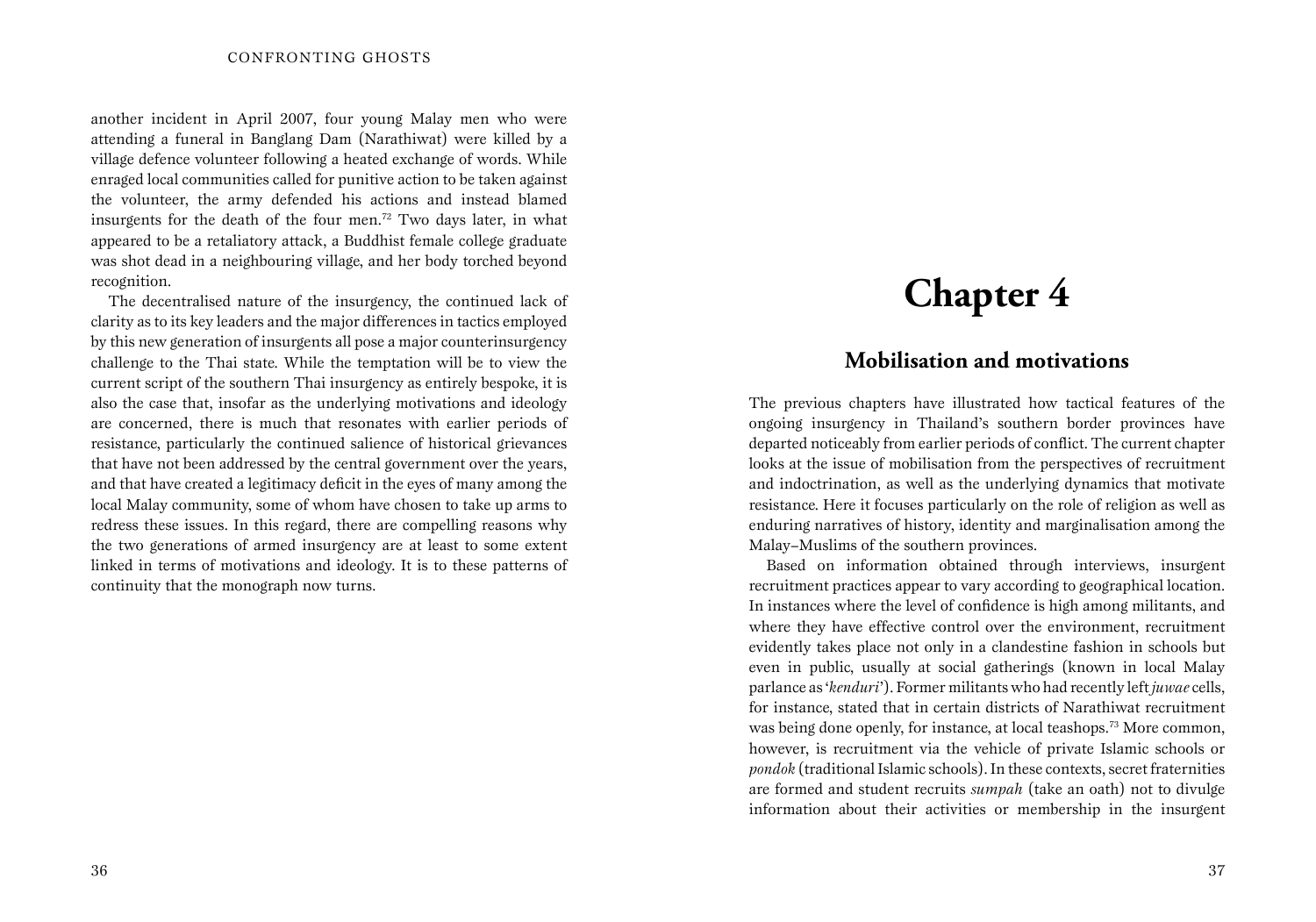cell. The following comments by a BRN-C operative from Narathiwat provide some insight into the recruitment process:

Thai officials thought we had given up during the period of quietness. They were wrong. We came back in less than a decade and began to carry out attacks in late 2001. We are different from the previous generation, who camped out in the mountains as an army of guerilla fighters with clear structure and chain of command. That made them easy to be identified, tracked down, and suppressed by Thai security forces. Our new strategy is more community-based, operating from a cell in each village. About two-thirds of all the villages [in the southern border provinces] now have our cells set up, and we are expanding. Islam has become much more important for our fight [compared to the previous generation] as the guiding principle. My generation is much more educated in Islam. The guidance of Islam is uniting us together, and keeping all of us true to our cause — that is to fight to liberate our land from the infidel occupation. The recruitment process takes time and we want to be sure that they are really committed. We watch them for many years — often since they were studying in *tadika* (kindergarten) or *ponoh* (or *pondok*). We only recruit those who are truly committed to Islam and their Islamic duty to fight for the liberation [of Patani Darussalam] to join us. They must be pious. We also welcome those from other [separatist] groups to join us as long as they agree to live and fight for our two guiding principles — [ethnic] Malay nationalism and Islam. There are many young men who would like to join but they are not committed to these principles. They wanted to do it out of resentment and anger. That is a personal matter. Our members must truly believe in their higher cause towards the liberation of our land and our people. This cannot, and will not, be compromised through any negotiations or any deals with the Thai state.74

What emerges from the above remarks is a view that while there are not likely to be problems getting youths to take up arms, the insurgents are intent on only recruiting disciplined young men assessed to be committed to the cause, and not simply angry young men with a vendetta against the Thai Government. Again, this speaks to the highly ideological nature of the insurgency, notwithstanding what appears on the surface to be indiscriminate violence.

Compared to the previous generation of insurgents, most of the militants operating today are significantly younger, ranging from their late teens to twenties, and tend to be educated in the region's ubiquitous religious schools. Senior Thai military and administrative officers, such as the director of the multi-agency Southern Border Provinces Administrative Center (SBPAC), Pranai Suwanarat, and commander of the army-led Civilian–Police–Military Task Force, Major General Samret Srirai, have rightly noted that it would be misleading to simply dismiss the new generation of militants as a bunch of enraged young men bent on carrying out havoc against all things 'Thai'. It has become recognised that, far from the drug addicts that Thaksin Shinnawatra painted them out to be, the insurgents of today are often religious, informed and principled young men who feel a moral obligation, however misplaced, to fight and die for a cause.<sup>75</sup>

The most detailed evidence of recruitment practices to date pertains to one particular group, *Hikmatallah Abadan* (Brotherhood of the Eternal Judgment of God). This group was purportedly led by a charismatic religious leader, Ismail Rayalong, also known as Ustaz Soh, who over a period of five years managed to build a network of followers across the provinces of Pattani, Yala and Songkhla. Soh's recruitment modus operandi was based on persuasion and trust, which was carefully cultivated over social activities such as football games and casual gatherings.

According to Abdullah Akoh, himself a religious teacher and a one-time ally of Soh, once the latter had identified a potential recruit, determined that he shared the same views about the predicament of the Malay community in southern Thailand, and that he could be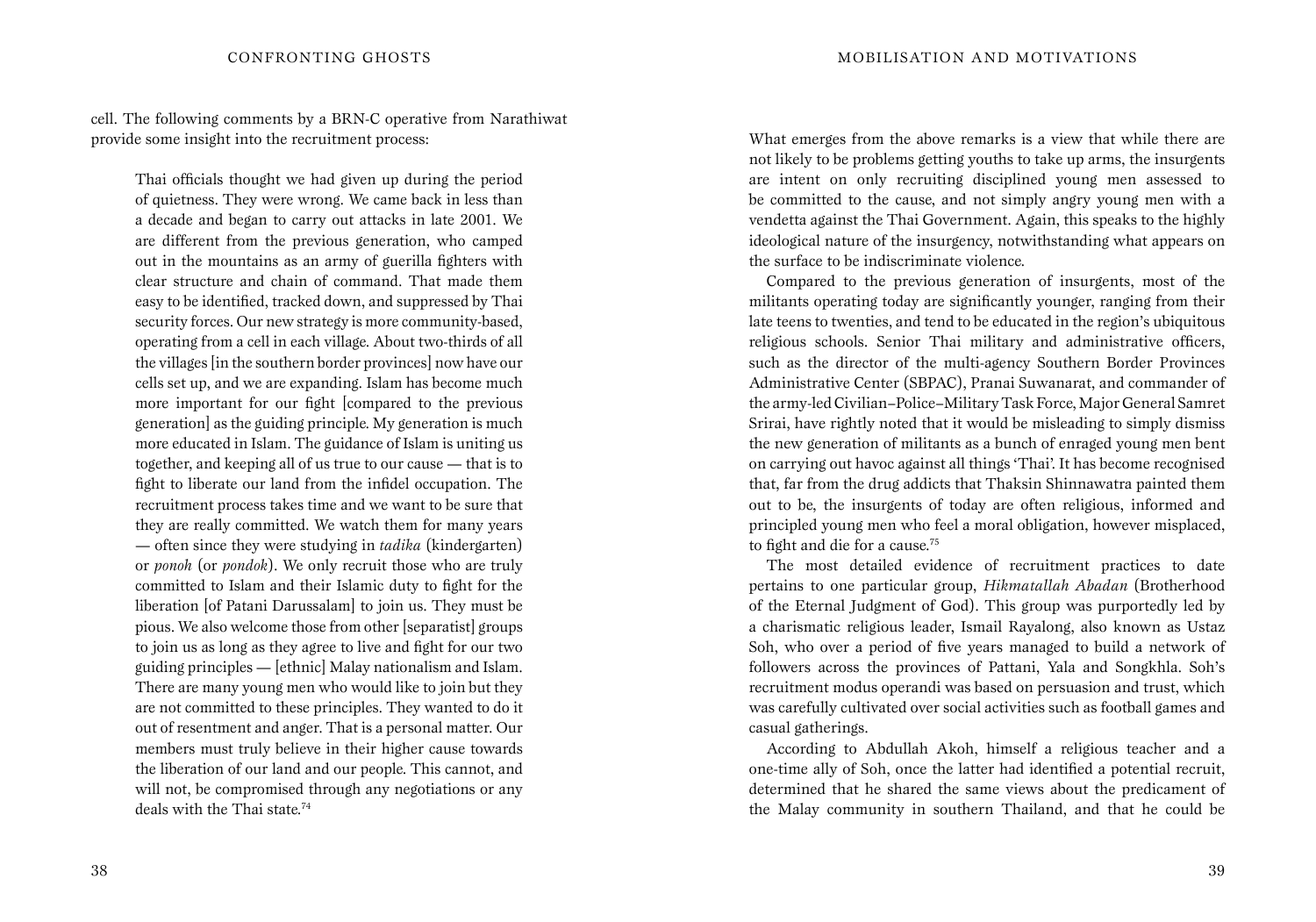persuaded to swear an oath to secrecy, he proceeded to divulge details of his secret life as a Malay nationalist and 'freedom fighter' and his goal of forming a network of militants 'to liberate Patani from the invading Siamese.'76 Soh based his ideology on a version of folk Islam, which among other things emphasised belief in divine interposition expressed in the conduct of rituals believed to impute to adherents supernatural powers, which in turn would make them invisible to the enemy and invincible to his bullets.77 Soh also instructed his followers in special forms of prayer recitation that would send them into a trance.

A rigorous military training regimen conducted in the jungles of Pattani complemented ideological indoctrination and spiritual purification. Soh would organise secret training sessions in remote pockets in the region involving several cells at any one time from districts that were physically removed. This was apparently to ensure that *Hikmatullah* cells functioned independently of proximate counterparts. Military training involved a physical fitness regimen as well as rudimentary weapons training. Like other cells, Soh's recruits were required to take vows of silence on the Qur'an not to divulge anything about the group's membership, activities or plans. It was through this method of indoctrination that the hundred or so men who took part in the 28 April 2004 attacks were recruited, trained and mobilised.

A number of observations can be distilled from Abdullah's disturbing account that bears heavily on our understanding of the nature of at least some aspects of the insurgency and the counterinsurgency effort. First, given the painstaking but careful recruitment process described, it should be clear once again that the insurgency had been incubating for a number of years, and which Thai intelligence was largely unaware of at the time. Second, and more disconcerting, such was the secrecy and effectiveness of the covert establishment of an insurgent network that even today it remains unclear how many similar cells or networks exist.

Accompanying the resurgence of violence is a convoluted nomenclature of groups alleged to have emerged as part of the kaleidoscope of conflict in the southern provinces. According to media reports, analysts and statements from Thai Government officials, these

include, in addition to the established separatist groups highlighted earlier, the *Runda Kumpulan Kecil* (RKK), *Pemuda* and *Talekat Hikmatullah Abadan*. Thus far, it has been difficult to ascertain if these groups are clearly defined entities in themselves. It is instructive to note that insofar as the *pemimpin* sources are concerned, they place little currency or emphasis on structured group allegiances. From the interviews conducted and cited in this report, it is clear that insurgents have paid little heed to the need to establish a formal organisation with a clearly articulated name. Rather, they have leveraged the BRN-Coordinate brand without necessarily joining the organisation as a formal member. In any case, one should also note that, in southern Thailand, memberships of insurgent groups have traditionally always been porous. For example, in the 1970s and 1980s it was not uncommon to hear of PULO members being affiliated with BRN as well. This being so, it may well be that not only is there a lack of clarity in terms of the status of specific new groups, but also that insurgents are likely to have multiple 'memberships' in both the established groups as well as newer configurations, thereby speaking further to the ambiguity of the conflict in terms of its hierarchy.<sup>78</sup>

#### **The role of religion**

Concern for the religious dimension to the southern Thai conflict flows in no small part from the fact that the chief vehicle of mobilisation and recruitment for the current insurgency is widely believed to be Islamic religious schools.79 Reinforcing this is the further fact that in not a few instances insurgents have appropriated religious language to justify their struggle; the most common is the depiction of themselves as '*mujahidin*' carrying out a '*jihad*'. Finally, religious motifs related to notions of religious governance and lifestyle have also been regularly mobilised in the course of conflict, where the jihad in southern Thailand in portrayed as a war to drive out Siamese '*kafir*' (infidels) and reinstate Islamic governance. Given the salience of this religious narrative, particularly against the backdrop of the current international climate where, on the one hand, concerns for the spread of global jihadism appear (appropriately or otherwise) paramount, while, on the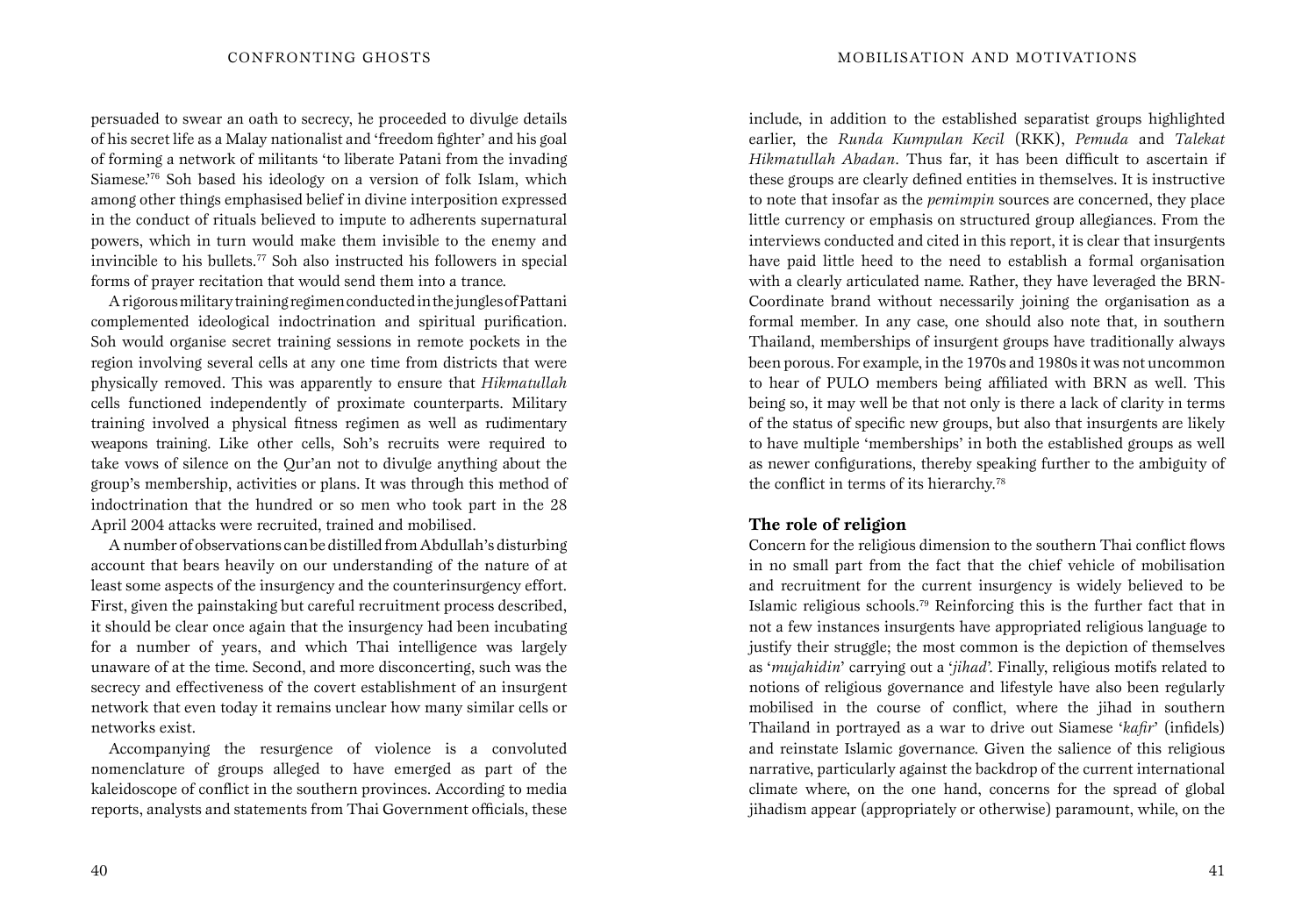other, a global discourse of Muslim persecution has also evolved (in which southern Thailand is inevitably enmeshed), it is important to have a contextualised appreciation of the role of religion as a motivating factor.

The notion that the conflict and insurgency in southern Thailand has a religious underpinning has gained much currency is certain quarters, not just in the Thai Government, but in the analytical community as well. Much has to do with the use of the controversial and oftmisinterpreted (and misused) concept of jihad by militants to justify their actions. While classical Muslim scholars stress that jihad can be expressed in many forms, the concept itself has taken on a threatening note by virtue of the fact that Muslim militants are mobilising one aspect of jihad — that which calls for armed jihad against oppressive and hostile enemies of Islam — to sanction and legitimise their actions. Just as it has elsewhere across the Muslim world, how the concept of jihad has or has not been employed to explain and/or endorse the conflict in southern Thailand has become a matter of interest for analysts and scholars alike.

Not surprisingly, views among religious scholars on whether the ongoing southern Thai conflict can justifiably be considered an armed jihad (*Jihad Qital*) differ. For instance, Ismail Lutfi, the popular Pattanibased Salafi cleric, has argued that to describe the ongoing conflict in southern Thailand as a religious struggle betrays 'a very general and simplistic understanding of jihad.'80 In the literature that he has produced, Lutfi aligns himself with classic Islamic jurisprudence and contends that only recognised religious authority (*pemimpin agung bagi ummat Islam*) can declare jihad, and even then it can only be declared after other avenues of *dakwah* (proselytism) have been exhausted.<sup>81</sup> He further instructs that 'Islam forbids the spilling of Muslim blood', a view that carries greater credence in the context of ongoing violence in southern Thailand, which has increasingly witnessed the killing of fellow Muslims (including students of Islamic schools) by militants.<sup>82</sup>

By contrast, an ustaz with known links to PULO ranted in the course of an interview that *Jihad Qital* had long been necessary in southern Thailand because of the victimisation of the Malay people by the oppressive Thai state.83 This ustaz felt that offensive jihad was necessary to ensure the freedom, not just of religion but of Malay identity as well, in the southern provinces. Echoing a similar perspective, another ustaz with links to GMIP averred that the time for *Jihad Qital* had descended upon the *tiga wilayah* (three provinces) — referring to the local nomenclature for the southern provinces of Narathiwat, Pattani and Yala.84

In explaining his sentiments he was especially critical of Ismail Lutfi's interpretation of the conditions, or lack thereof, for jihad in southern Thailand, suggesting that it stemmed from his 'Saudi-oriented' perspective which focused on developments in Islamic thought during the religion's expansive phase of the Prophet in Mecca ('*zaman nabidi Makkah*') and where the message focused on the spread of Islam peacefully ('*menyebarkan shari'a Islam dengan cara damai*') amidst opposition from various sources such as the aristocratic Quraiysh tribes who were sceptical of the new religion. On the contrary, the ustaz argued that what southern Thai Muslims are encountering today are in fact conditions similar to those which confronted the Prophet of the Medinan era ('*zaman nabi di Madina*'), which was defined, in his words, by the 'assault and violation of Muslim lands by non-Muslims (*orang yang mencerobuhi bumi kita*)' from polytheistic Mecca. Under these conditions, *Jihad Oital* was not only warranted; it was necessary.<sup>85</sup>

Somewhat similar perspectives were echoed by another religious teacher who, when presented with the hypothetical situation in which he discovered that his students were active in militancy against the Thai state, opined that he would not stop them because they were perpetuating a 'legitimate struggle' that is several centuries old. When queried further what he thought of the fact that the Siamese did at various instances render aid and assistance to Patani, he reportedly responded: 'Do you know how humiliating it is for the Malays to seek assistance from Siam?'.86

In the instances cited above, however, it bears noting that the use of religion and theology to sanction acts of violence did not stem from established theological or jurisprudential literature or sophisticated Qur'anic exegesis, but rather from the oral instruction that these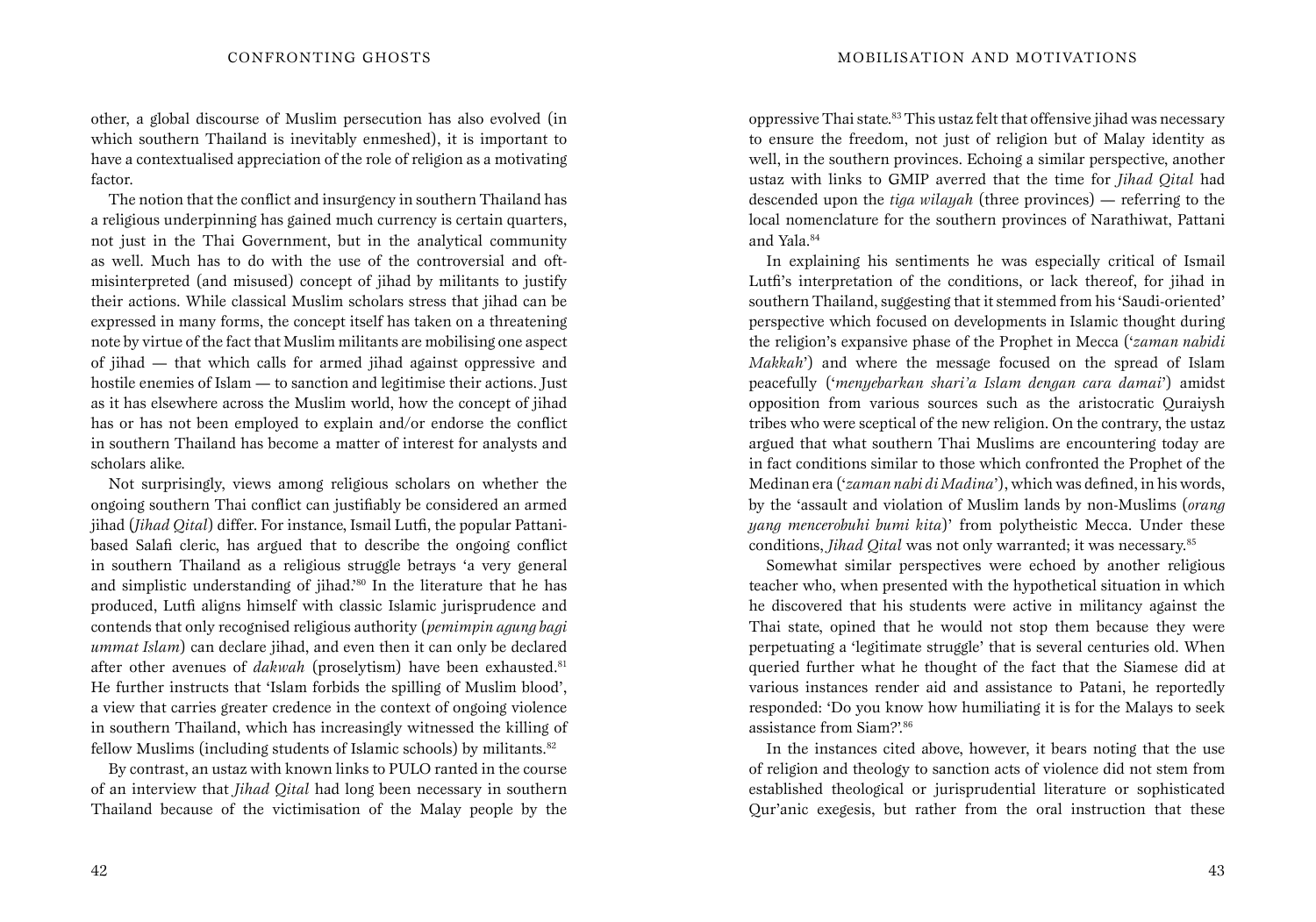religious teachers provide to their students, with the reference point once again being the 'liberation' of Patani. Unlike the situation in the southern Philippines or Indonesia, where the teachings of a Hashim Salamat or an Abu Bakar Ba'asyir have legitimised violence and resistance, the conflict in southern Thailand does not draw from the teachings and writings of any prominent local or foreign clerics.

As the remarks above suggest, insurgents justify the use of the religious lexicon on the grounds that Islam's Qur'anic injunction to fight against the oppression of Muslims resonates with the plight of the Malays in southern Thailand and the insurgents' objectives of liberating their historic homeland of Patani Darussalam from unwelcome Siamese colonialism. Islam, they explain, legitimises an 'uprising against unjust rule'.87 Given the nature of this justification, it is tempting for analysts to conclude that these insurgents are fighting for what amounts to a religious conflict, thereby making them easily susceptible to the lures of the global jihad. To that effect, some have even attempted a highly questionable connection between the conflict and rising Islamic consciousness and the purported growth of Islamism on the part of the Malay populace in southern Thailand, implying that both phenomena somehow predispose Muslims to violence, yet without showing how and why a pious Malay–Muslim makes the leap, as it were, to militancy and violence (apart from the fact that he/she is a pious Malay–Muslim!).

More important than religion is the fact that this 'holy struggle' is in fact taking place in a specific cultural, historical and political milieu. Not unlike their predecessors, for the current generation of insurgents it remains the idea of Malay self-determination, or perhaps more accurately a Patani Malay–Muslim nationalism, that lies at the heart of their cause and which serves as their banner under which the struggle is carried out, even if this struggle can be conveniently couched in a religious language that provides further credibility and legitimacy. The most striking illustration of this is the fact that the geographical footprint of the armed insurgency has not changed since it first began several decades ago. Insurgents remain disinterested in expanding the territorial parameters of insurgency beyond the provinces where Malay cultural identity enjoys pre-eminence, and where ethnic Malays

form the vast majority of the population. As this monograph alluded to earlier, despite the confident prognoses of terrorism experts that attacks linked to the southern Thai insurgency would surface elsewhere and in particular in Bangkok, violence remains confined to the border provinces.88 Concomitantly, it is clear that precepts and analogies carrying religious overtones are understood through local lenses, read alongside local narratives, and used to further animate long-standing resistance to the central state.

Moreover, the role of religious schools in the perpetuation of this nationalism is instructive in this regard, for as the earlier discussion on recruitment practices noted, it is not 'Islamic studies' that is used to indoctrinate and recruit, but narratives of local histories — in particular, narratives of oppression and colonisation. This was affirmed in the International Crisis Group's study on southern Thailand, which described the following *modus operandi*:

Recruitment agents, often religious teachers, reportedly select youths who display three key characteristics: piety, impressionability and agility. Agents recruit these youths into small groups, initially by befriending and inviting them to join discussion or prayer groups. Candidates are sounded out in conversations about Patani history. Those who seem receptive to liberationist ideology are invited to join the movement. <sup>89</sup>

In one particular instance, young men in their late teens from a weekend Islamic school recalled vividly, when interviewed by the media, how an ustaz who visited their school spoke passionately about how '*anak Patani* (children of Patani) had a moral obligation to take back the country from the kafir Siamese'. This ustaz further demanded from them unquestioning loyalty to the cause of the liberation of Patani from the occupying forces.90 What is instructive here is the fact that, while the role of religious functionaries should not be dismissed, the narrative remains one that is centred on Patani's history and its 'occupation' by Siam.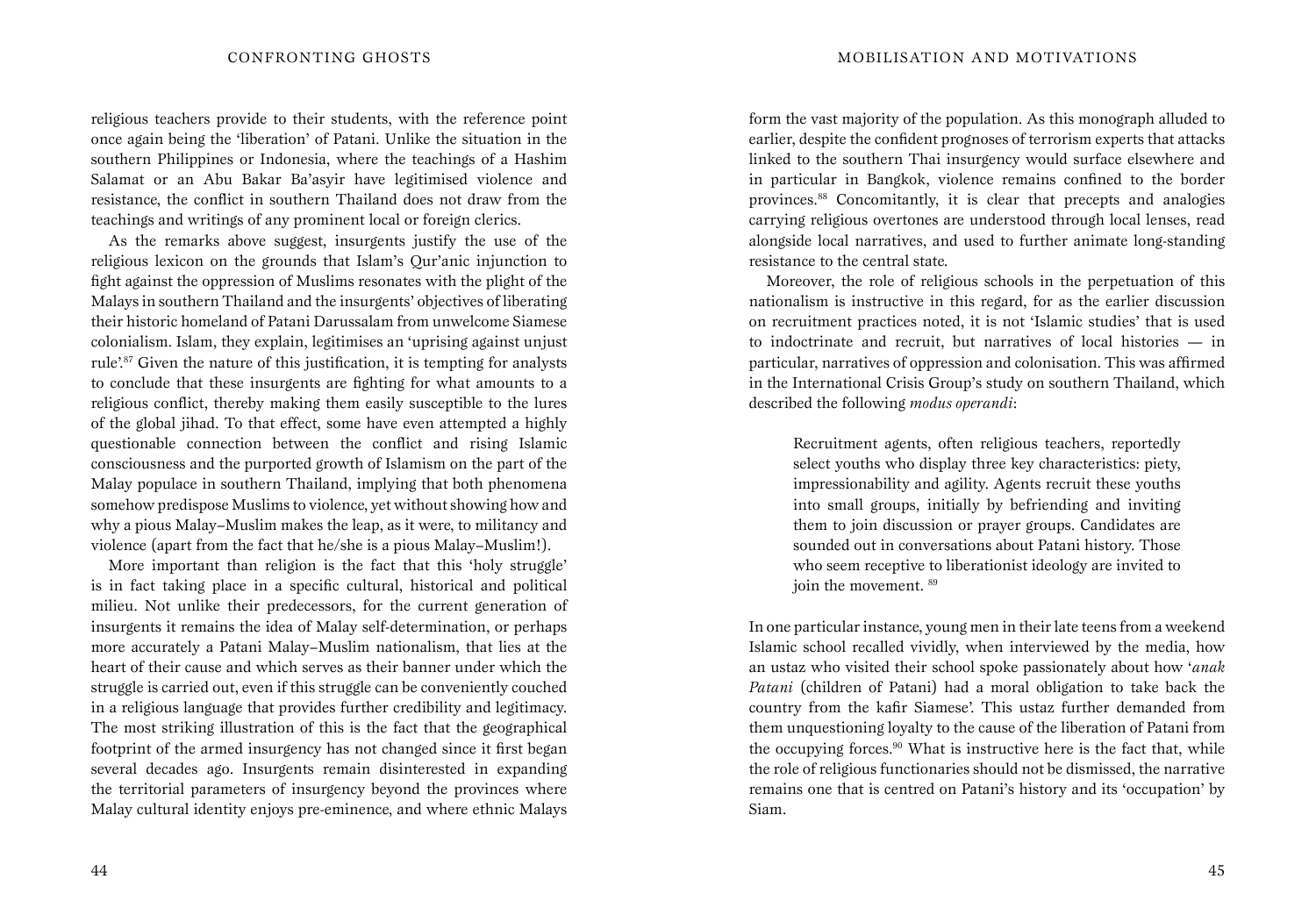In the final analysis, if the struggle was about 'Islam', then the question quickly arises why the conflict remains consciously limited by geopolitical boundaries or a distinctly ethno-nationalist discourse of Malay self-determination which leads, for instance, insurgents to still refer to their Thai nemeses as 'Siamese', why southern Thailand occupies so marginal a space in the discourse of global jihadism, and why there remains a curious absence of any *fatwa* (legal opinion) that aims to legitimise the struggle from the perspective of Islamic jurisprudence (as compared, for instance, to Iraq or Afghanistan). Instead, what religious ideas and precepts have done is to further animate Malay ethno-nationalism, injecting into the drive for self-determination further meaning and intelligibility along with the precepts, however vague, for separate statehood. Put differently, religious dogma cannot be detached from politico-cultural references, and it is in this manner that the ideological aspects of the insurgency follow broadly a traditional trajectory where resistance is historically and culturally defined.

#### **Grievances, identity, narratives**

A major, if understated, motivation for violence has been the principle of reciprocity, where attacks have taken place in response to perceived injustices and crackdowns by security forces. Given that the Thai Government continues to take a heavy-handed approach in their operations in the south, it should be no surprise to find ready pools of aggrieved recruits among youths who have either lost family members or were themselves subject to abusive interrogation procedures. Not a few locals have their own vendetta against the state, and have been drawn into the insurgency, not by grandiose visions of the liberation of Patani, but by profound enmity and a quest for personal revenge. For instance, two young Malay men interviewed by one of the authors in 2005 shared candidly that they had lost a relative to Thai soldiers, and as such were ready to join the insurgency, if only they knew 'where to get a gun'.91 In several instances, insurgent propaganda fliers have also highlighted that attacks have taken place specifically in retaliation for arrests, torture and even suspected murder of Malays held in custody by security forces.

More broadly, however, these personal grievances are tied to a general perception of the position of Muslims in the Thai state. Among the insurgent community in southern Thailand the brand of nationalism that is being articulated with reference to ethnic Malay and Islamic dialectics has been a reaction to not only the centrality of ethnic Thai referents and the Buddhist religion in Thai national identity, but the perception that these norms and values are being forced upon them. Commenting on this disjuncture, Charles Keyes has noted that 'one of the underlying factors behind the virtual exclusion of … Muslims from national politics is the equation of Buddhism with the national religion'.92 In many respects, it is this pattern of 'othering' emanating out of the political centre in Bangkok that has fostered suspicions among its Malay minority communities and fanned the flames of resistance over the years.

The perpetuation of the ethno-religious narrative of victimisation and self-determination is undertaken through local venues and vehicles. Poems read out at public gatherings in school and village compounds create powerful myths that allude to Patani's glorious past prior to the formal annexation of the region by Siam, as well as the exploits of Haji Sulong Tohmeena, a prominent cleric and *cause célèbre* who championed greater autonomy for the southern provinces until his mysterious disappearance in 1952.93 Similarly, '*Bumi Patani*' (Land of Patani), ostensibly the unofficial national anthem of Patani Darussalam, continues to be sung as covert acts of resistance and expressions of patriotism in Islamic schools across the region, sometimes right under the noses of military and police surveillance. Recorded collections of these poems and songs are circulated within the local communities and disseminated across the region.

On other occasions, leaflets have served as the primary means of insurgent propaganda and recruitment; they have also served as the chief means of communication between clandestine cells and the local communities they purportedly fight to liberate. It is through these leaflets that historical grievances are articulated and repeated. Often, these leaflets are discreetly distributed in local communities. In certain instances, however, militants have proven more audacious and have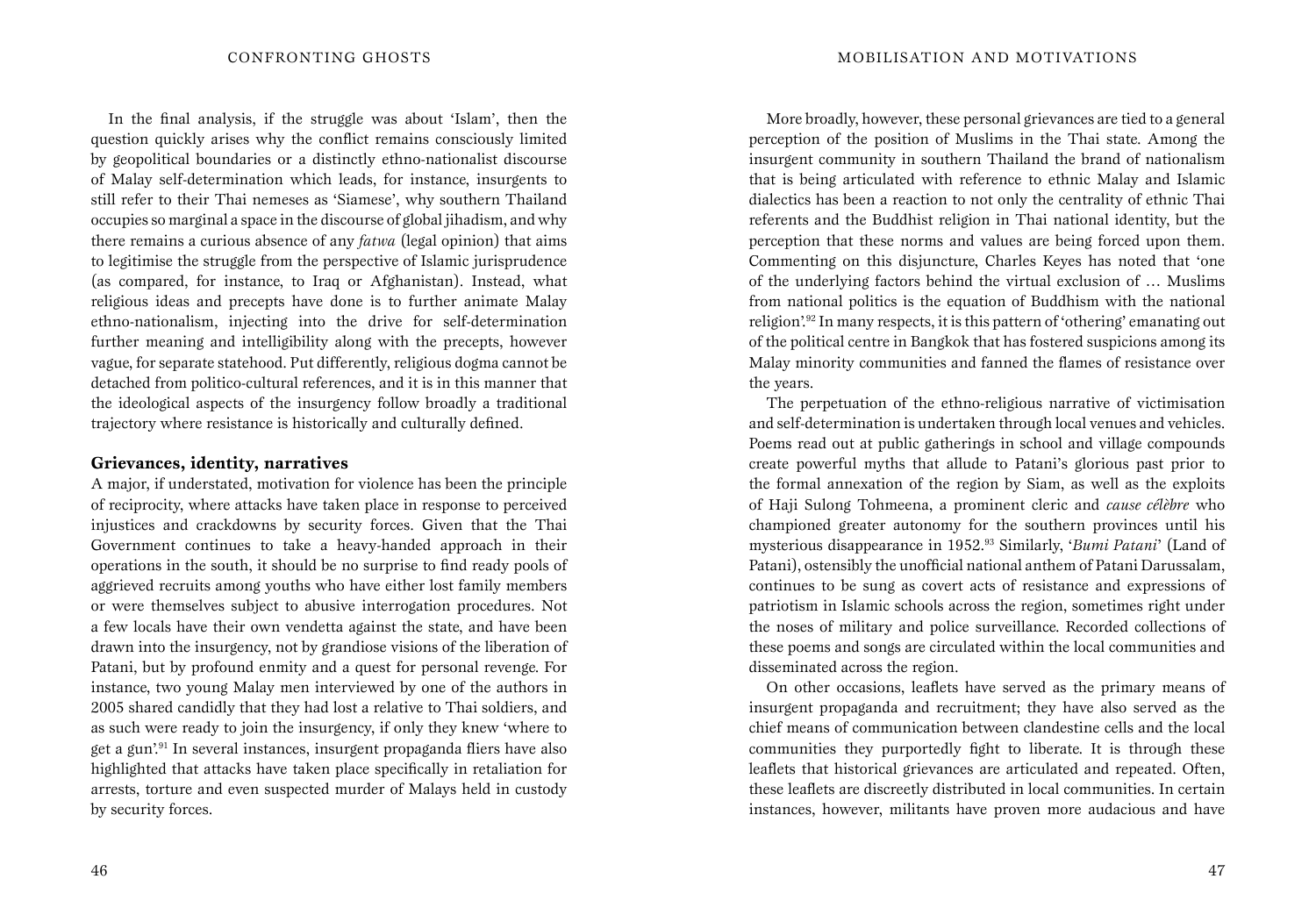openly pinned leaflets on the walls of village teashops. Some of these leaflets are even read out at public places such as village mosques during Friday prayers.

Such brazenness demonstrates the confidence of local cells that are either highly respected or deeply feared by their respective communities. As to the leaflets themselves, while their messages are hardly novel — they mostly reiterate the standard grievances of victimisation and marginalisation — a number of important points can be made. First, there are no formal letterheads or names of organisations included in these leaflets. While most leaflets clearly intend the content to speak for itself, those that make reference to a source do so in a very general way. Second, the content is often tailored to specific purposes, such as countering a particular campaign by the government, statement by a senior political leader, or making accusations against the authorities over certain violent incidents, wrongful arrests, or alleged targeted killings carried out by the death squads purportedly linked to the security services. Third, in many instances leaflets are tailored to provoke nationalist reactions from the local population. For instance, one letter made specific instructions and demands, such as declaring lands occupied by Buddhists should be returned to their 'rightful' owners, the Malay–Muslims. Another letter, addressed specifically to the wife of a district defence volunteer but distributed publicly, provided an apologetic explanation as to why her husband had to be killed.<sup>94</sup>

At one level, the diverse messages captured in insurgent propaganda described above suggest differences between insurgents as to the goal of the insurgency, which range from justice to cultural and/or political autonomy to outright independence. Yet the 'independence' and 'liberation' of Patani Darussalam as a key objective of the separatist insurgency has been made clear through the years. This goal has been expressed in the document titled *Berjihad di Patani*, possibly the most detailed and sustained articulation of the ideology behind contemporary armed insurgency in southern Thailand, that was reportedly recovered from some bodies in the aftermath of insurgent attacks on 28 April 2004. In it, the author makes plain the objective of the liberation of the southern border provinces and creation of a separate state. Indeed, on close reading, it appears that the fixation of *Berjihad* was, in its own words, the 'liberation of our beloved country' from 'the disbelievers' occupation'. Moreover, the liberation project was intimately referenced to the historical myth, clearly evoked to inspire commitment to the cause, of the 'valiant struggle' of the Malay 'freedom fighters' and 'Jihad warriors' of a previous generation who fought and died for the same political cause, and that the ruler of a liberated Patani should be a descendent of the historic Patani Sultanate.95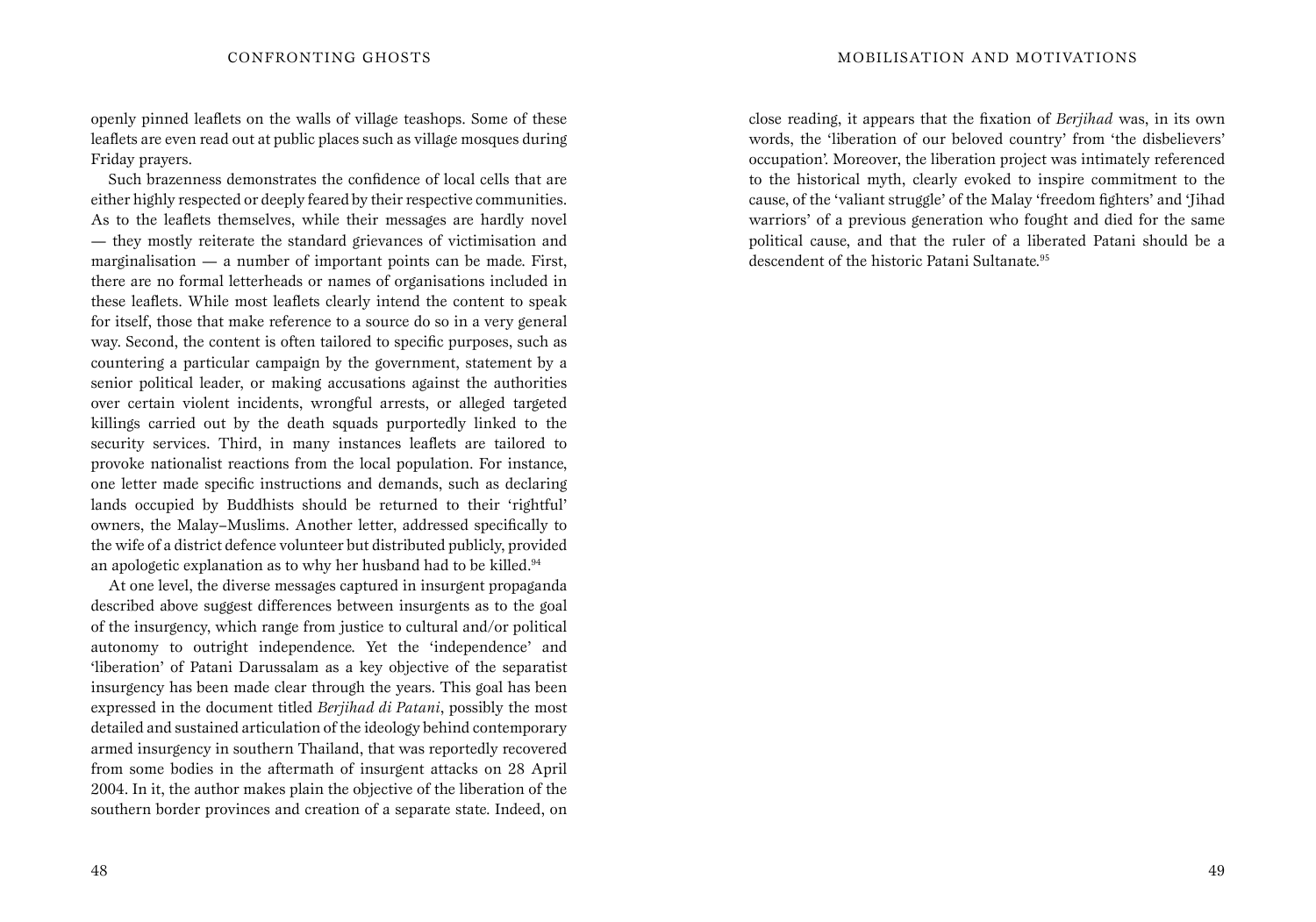## **Chapter 5**

### **Responding to the insurgency**

As noted at the beginning of this monograph, a pattern of targeted killings and attacks on remote police outposts was already discernible soon after the turn of this century, and signs became increasingly evident that relations between the populations of the southern provinces and the central government were slowly but surely fraying at the edges. This was evident in a number of violent incidents, some of which were starting to capture national attention. These included the killing of two plainclothes police officers on 26 April 2003 by a mob of Malay–Muslim villagers amid a heated exchange. Two days later, a Marine Corp civil affairs unit in the same province of Narathiwat was raided, with the culprits making off with more than thirty M16 rifles after killing five marines on duty.

Some of these early incidents also reflected poor judgment and shortcomings on the part of the authorities, presaging the often hamfisted counterinsurgency efforts of the Thai state in the years that have followed. For instance, in August 2003 Pattani police chief Colonel Manit Rattanawin marched confidently into Ban Banna village with a group of journalists to arrest Mahama Mae-roh, a former army rifleman who became one of the most wanted fugitives linked to several incidences of violence. The seemingly straightforward operation soon went awry after the police detachment's arrival: Mahama grabbed an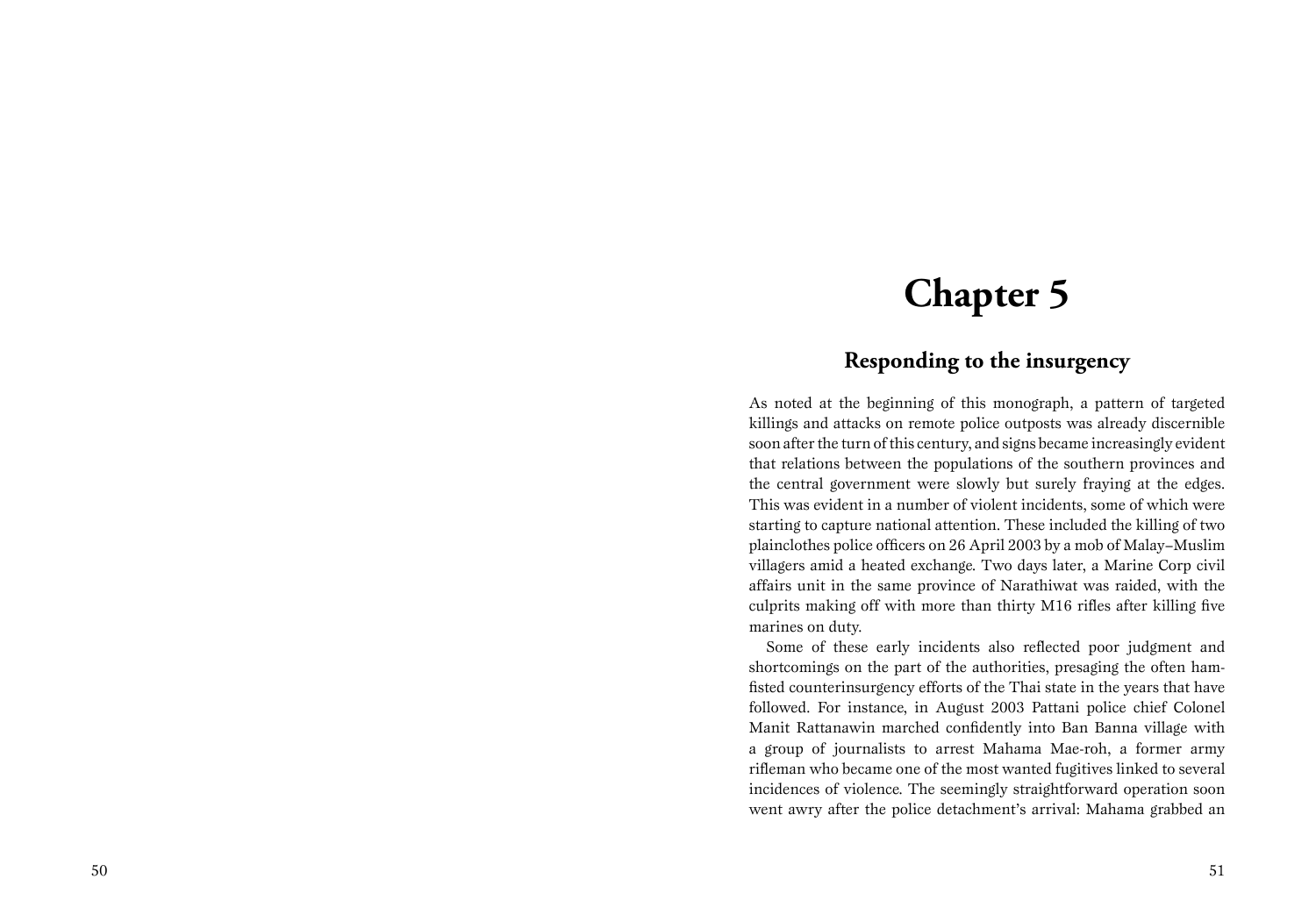assault rifle and ran into a nearby house from which he opened fire at the police, killing Manit, another senior police officer, and a sergeant.<sup>96</sup> Mahama himself was killed in the gunfight, but operations were halted and stalled for another half hour before an assault was launched on the house to flush out Mahama's associates if there were any. The reason for the delay was because security forces miscalculated the scope of the operation and had to wait for reinforcements to be mobilised. According to reports, the information on Mahama's whereabouts had come from an alleged associate, Manase Jeh-da, also known as Nasae Saning, who was reportedly apprehended in the northern Malaysian state of Terengganu and extradited to Thailand just days before the shooting in Ban Banna.

On the same day that Mahama was killed, Manase himself allegedly escaped police custody and was shot dead by police in Nong Chik district (Pattani), some 28 kilometres from Ban Banna. Though this has not been proven, because he had bruises on his wrists and other parts of his body, Manase's death was widely suspected to be that of an extrajudicial killing.<sup>97</sup> Manase's death proved costly for the public image of Thai security forces. Moreover, Thai intelligence officials further admitted that this incident had a negative effect on Thai–Malaysian security cooperation as well.<sup>98</sup>

Another example of the poor conduct of the counterinsurgency campaign by Thai security agencies — this time the Thai police involved the arrest of Anuphong Phanthachayangkul, a *kamnan* from Tambon Toh Deng (Narathiwat). Evidence was obtained from Anuphong, likely under duress, alleging that a former member of parliament from Narathiwat, Najmuddin Umar, and Arif Sohko, also from Narathiwat, were the masterminds behind the 4 January 2004 arms depot raid. In December 2006, a Thai court acquitted the two men as Anuphong, the key witness in the case, retracted his statement in the court. The case against Najmuddin and Arif was further undermined when five other state witnesses ended up providing what were essentially conflicting accounts of Najmuddin's role. The manner in which the police carried out their investigation, which included numerous allegations of torture, brought into question their handling of high-profile legal cases and further fanned the flames of public scepticism of intelligence gathering methods on the part of the security establishment.99

#### **Counterinsurgency and the Thaksin administration**

Though the writing was already very much on the wall, when isolated instances of violence began resurfacing in 2002 they were conveniently dismissed by the political leadership in Bangkok as the work of illegal elements looking to make financial and political gains, and hence were a simple matter of law and order that did not require the attention of the military. This imperturbability on the part of political decisionmakers quickly began to dissipate when scores of militants descended on an army camp in Narathiwat on 4 January 2004 and made off with several hundred weapons. Embarrassed by such an audacious raid, the Thai Government could no longer deny the possible political implications stemming from a slow but steady intensification of violence in the southern provinces. More specifically, the denial that a renewed insurgency driven by a new generation of insurgents might be emerging on the landscape was becoming increasingly untenable. Even so, the early counterinsurgency response from the Bangkok government hardly inspired confidence that they would, or could, nip the problem in the bud.

The wake of the 4 January raid forced the Thaksin government to dispatch overwhelming military force to deal with what they were publicly dismissing as the acts of 'criminals'. This massive military deployment involved both regular and paramilitary forces. At its peak, the mobilisation effort saw up to 30,000 heavily armed soldiers, police and militia cadres spread across the region.<sup>100</sup> The border with Malaysia was immediately sealed, while a number of districts were placed under emergency decrees, many of which remain in place at the time of writing.

Many have noted that the Thaksin administration's heavy-handed approach to counterinsurgency was in fact foreshadowed by its earlier 'war on drugs' campaign — which saw 'suspects' often hastily identified, mostly based on highly questionable intelligence and forced admissions,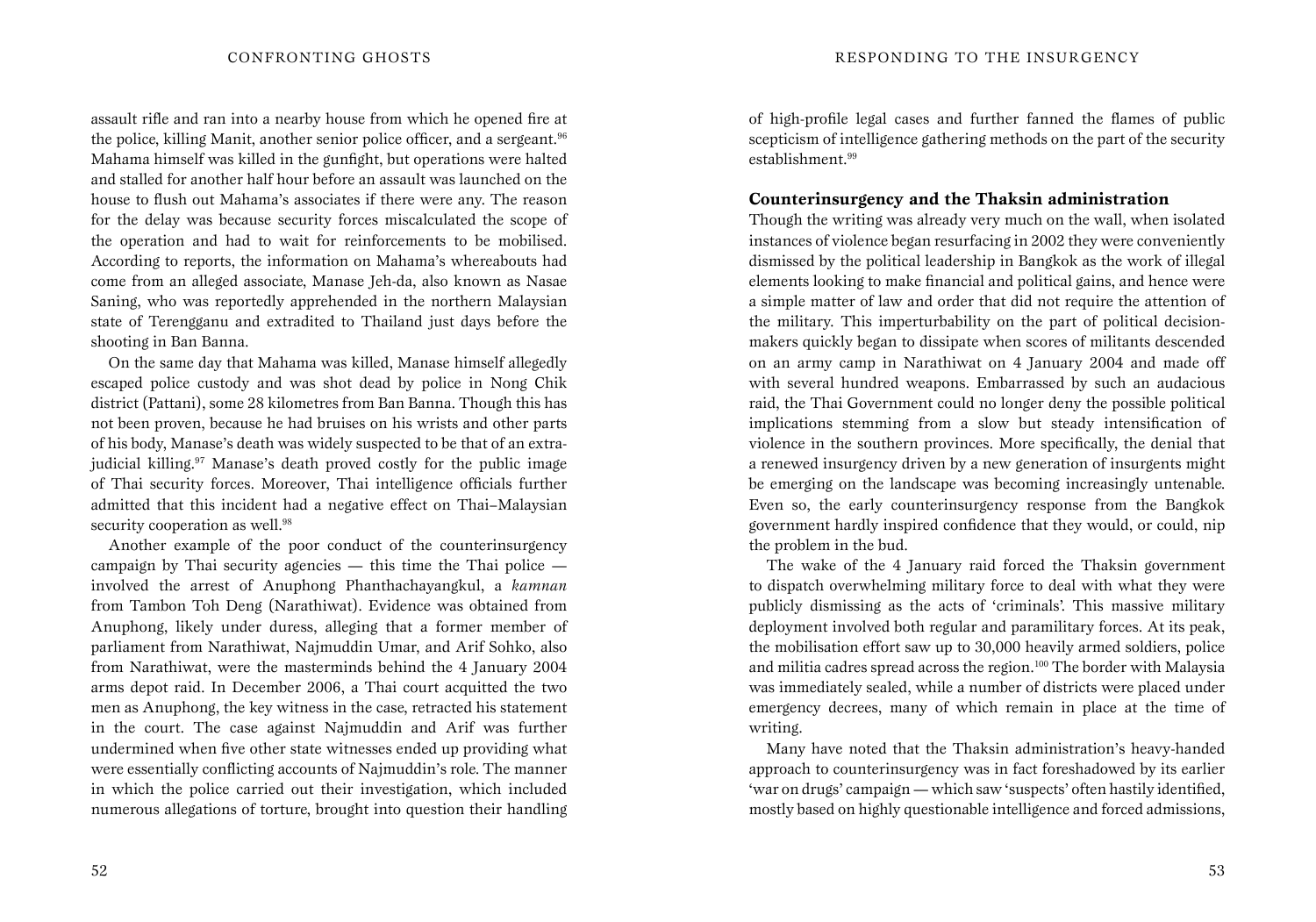and dealt with in a violent fashion that resulted in a host of mysterious 'disappearances'. Moreover, under the Thaksin administration, security forces also had no compunction in view informants as suspects by virtue of their 'knowledge', and on several occasions these informants indeed found themselves on the suspects blacklist, and placed under interrogation. Meanwhile, warnings from proponents of more thoughtful and balanced counterinsurgency strategies — such as former student leader and Thaksin administration cabinet minister Chaturon Chaiseng — were drowned out altogether by hard-line voices calling for a swift and decisive 'victory' over the militants.<sup>101</sup> The consequence of this ironfisted response (certain aspects of which continue to this day, such as the reliance on rangers and paramilitary units) was, predictably, tepid support from the local Malay community, some of whom had to that point played a critical role as voluntary informants for the government in earlier counterinsurgency campaigns.

Just days after the 4 January incident, in a live broadcast to the population, Thaksin delivered a politically charged missive where he castigated his ministers for failing to prevent such an occurrence. The event was heavily disparaged in several quarters as a feeble attempt staged by the prime minister to demonstrate that he was in control of what was proving to be a highly volatile situation. Thaksin's vituperative attack on his ministers was quickly followed by a series of statements by senior security officials hinting that the government already had in fact been in possession of intelligence information pertaining to the arms raid of 4 January prior to the event. For instance, Defence Minister Thamarak Issrangura claimed to have information about a plan to 'plant their flag pole at Taksin Rajanivej Palace' — the royal family's southern retreat in the province of Narathiwat, and that the militants have given themselves 1,000 days from the date of the raid to achieve this task.102

Without any attempt to first understand or appreciate the contexts behind the re-emergence of violence, such knee-jerk responses to spikes in violence came to typify the government's handling of the security situation. Despite early indications that insurgency in the southern provinces was resurfacing and manifesting new patterns of tactical norms, the Thaksin administration persisted with its caricature of the movement and gross underestimation of insurgent strength and resolve. It also demonstrated very little capacity for change, learning and strategic re-adjustment. In a radio address in January 2005 Thaksin went so far as to declare that authorities had made tremendous headway in eliminating the top echelon of this movement through a series of arrests even though they were not able to prove that those captured or 'eliminated' were in fact leaders of the insurgency.

He further portrayed the arrest in December 2004 of a group of Islamic teachers from the Thamma Withaya Islamic private school in Yala, accused of being involved in the insurgency, as 'a major breakthrough' and 'a turning point' in the government's counterinsurgency campaign. So confident was he that the pieces had all fallen into place, Thaksin quickly identified Sapae-ing Basoe, a former teacher at the school, as the man who was earmarked to serve as the prime minister of a liberated Patani if the insurgency was successful, and Cikgu Mae Puteh or Jaekumae Puteh, another religious teacher linked to the school, as the military commander of the insurgent army.103 Five years on, Sapae-ing remains at large, and while Thamma Withaya continues to be under heavy surveillance by security forces, its teachers have themselves become victims of violence, with several already injured or killed. Moreover, while Thai military intelligence has compiled a list of suspects and personal information, not to mention some of the accompanying photos, the information is usually suspect and usually considerably dated.

The security forces' inability or reluctance to register that the structure of the current insurgency is highly organic, and hence requires a revised, if not entirely new, doctrine (of counterinsurgency), has proven a major obstacle that has hampered counterinsurgency operations. Confidential and summary reports from security agencies operating in the region handed over to political leaders in Bangkok often betray conflicting views of the situation on the ground. After initial denials that what they were confronting was more than just criminal activity, many segments in the Thai security establishment proceeded to accept that insurgency had resurfaced, but in a conventional form orchestrated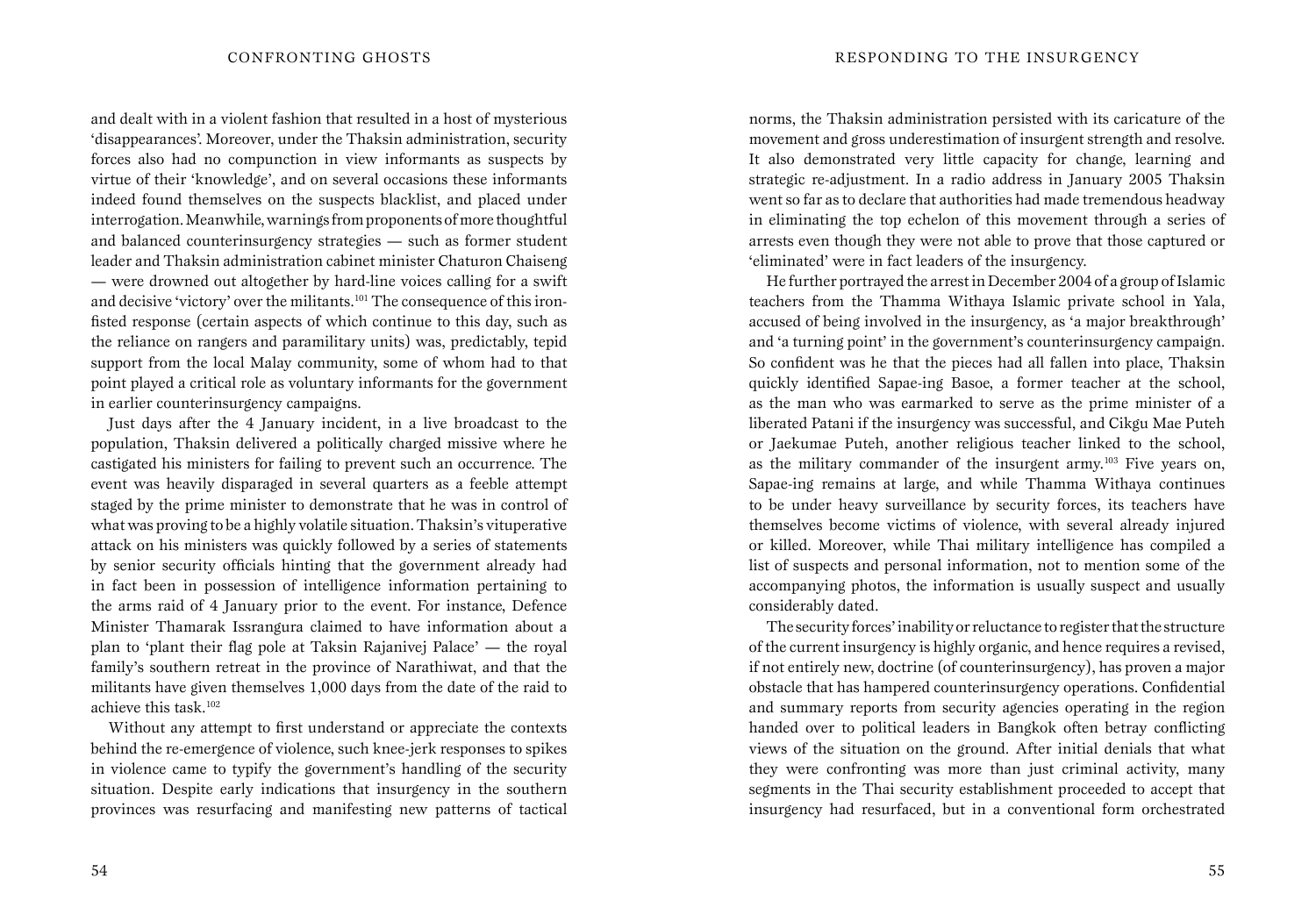by a structured hierarchical leadership and shadowy governmentin-exile (or in-waiting).104 Some have more presciently observed that this generation of insurgents is 'organised into independent cells with very loose and relaxed directives from their superiors as to how to carry out their attacks. Taking out one cell does little to suppress the insurgency.'105 Yet this has not been translated into a more effective counterinsurgency response. Others continue to stress the role of the local political and administrative elite in provoking and fomenting violence, and reject the resurgence of a Malay–Muslim ethno-religious nationalism that is resilient enough to unite the village-based militants throughout the region under one common course of action. This already heavily contested terrain of counterinsurgency information is exacerbated by conspiracy theories and endemic inter-service rivalries and competition.106

Thai security officials have confused themselves with the number of groups they have purportedly identified but are unable to keep track of.107 This confusion is at least in part a consequence of the pressure on the security establishment to demonstrate that they have the situation under control. To convey this impression, they have resorted to making regular statements that follow a predictable script: every few weeks or so a 'top leader' is either allegedly killed or arrested in a raid, while a 'major breakthrough' apparently occurs every other month. While such bold statements are manufactured to convey the message that the government holds an advantage over the insurgents, the overall picture on the ground tells an entirely different story. Despite claims that 'the situation is improving accordingly as planned', violence continues to escalate. The chronic inability of the government to either identify insurgent leaders or to try and convict militants is further evidence not only of the kind of exaggerations put out for public consumption, but also the confusion which has beset the security apparatus.

At the heart of the Thai Government's inability to deal conclusively with the problem of the south, it should be reiterated, is its inability to appreciate the nature and causes of the problem, and its preference for precipitate hard-line security responses that fail to make the crucial distinction between insurgents and Malay–Muslim non-combatants.

This problem was particularly acute during Thaksin's tenure, when the government chose to treat the simmering conflict in the southern provinces as essentially a problem of law and order. Because the leadership chose to frame the problem in such a fashion, the measures that followed focused primarily on coercion and, where necessary, the application of force. In a climate where the main motivating factors had less to do with crime than historical grievances and perceptions of legitimacy, such measures served to catalyse resentment and opposition.

The dismissive manner in which the Thaksin administration dealt with the conflict was further compounded by misplaced populist policies that did little more than further amplify the ignorance on the part of the Thai state of the challenges confronting it. This was demonstrated most profoundly in Thaksin's bizarre move to drop millions of paper cranes from military transport planes as a 'gesture' of peace, while simultaneously ignoring pleas from local Malay–Muslim leaders to abandon this for more serious and sober approaches to tackle issues at the heart of problems in the south. Paradoxically, while this act boosted Thaksin's popularity nationwide, it did virtually nothing to improve the relations between the Malay–Muslim south and the rest of the country, or the Thai state for that matter.108 A leading Thai-Muslim academic, Chaiwat Satha-anand, had already warned that Muslims would perceive Thaksin's gesture of peace differently, cryptically drawing attention to the fact that the Qur'an warns in Sura 105 ('*al Feil*' or 'The Elephant') that flocks of birds would be unleashed from the sky to strike at the enemy of Islam and flatten them like blades of grass.109 The irony would not be lost on Malay–Muslim minds. In any case, Thaksin's populist approach to politics was itself frustrated by his equally characteristic impatience, in this case at the slow pace at which the local community flocked to his side.

#### **Post-Thaksin**

After Thaksin was ousted in a coup in September 2006 following allegations of corruption, the military-appointed government of interim Prime Minister Surayud Chulanont moved quickly to recalibrate state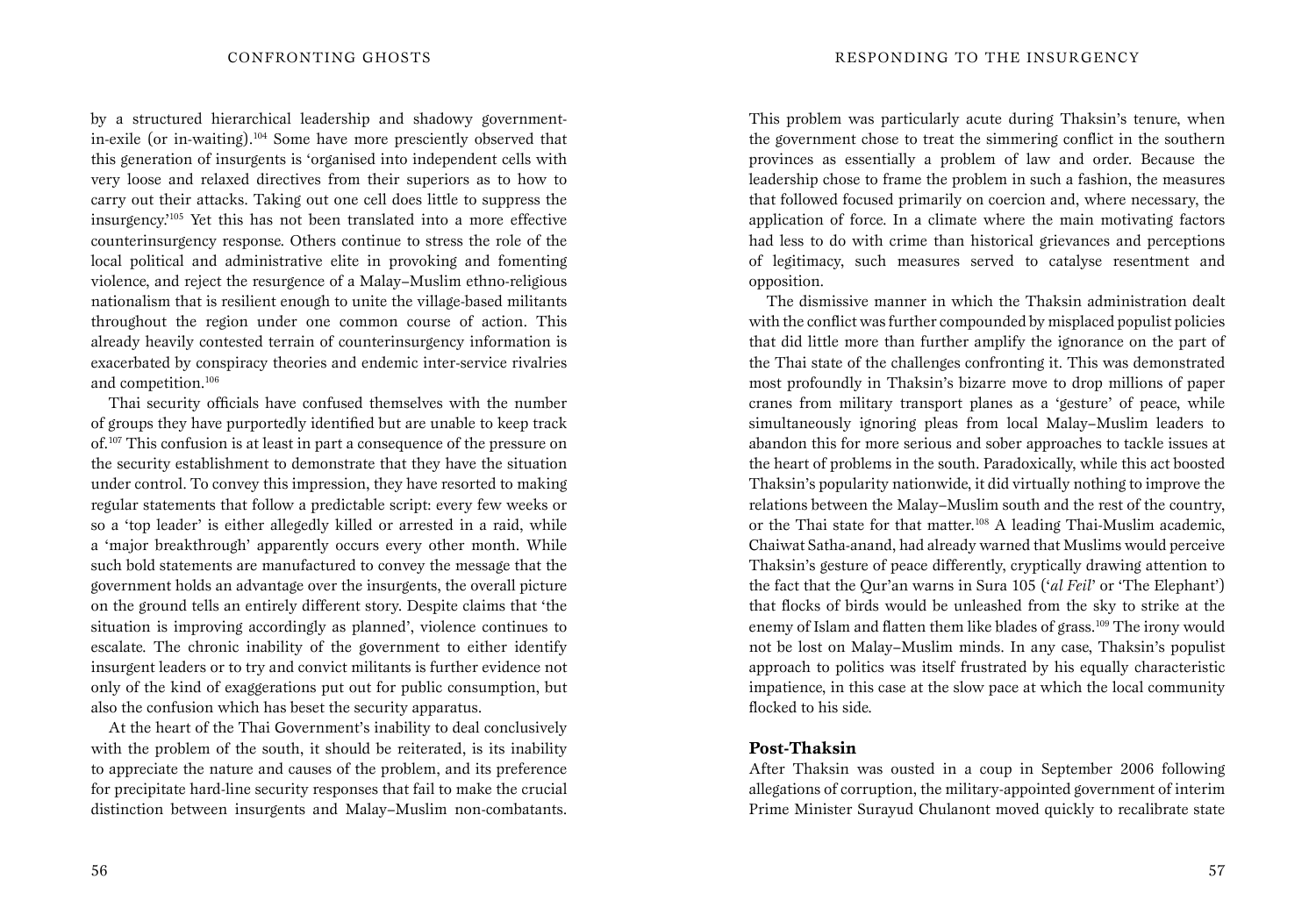policy on the south with a series of carefully crafted messages to diffuse resentment against his predecessor's hard-line and dismissive approach towards the southern provinces. During an early visit to the southern provinces, Surayud took the unprecedented step of publicly apologising for the conduct of Thai security forces during the Tak Bai incident, when more than 80 Malay men were killed as a result of ill treatment by security officials.110 Surayud's public demonstration of contrition and call for restraint from both sides was well received by locals in the southern provinces. This seemingly auspicious start to his tenure brought hopes that the conflict had turned a corner. In hindsight, nothing was further from the truth. Soon after Surayud's attempts at mollifying the local community, insurgents responded by intensifying violence.

Rhetoric aside, the military-installed government that succeeded the Thaksin administration did not fare much better in the area of 'winning hearts and minds'. In June 2007, Thai security forces embarked on a marked escalation of their counterinsurgency campaign by carrying out blind sweeps in suspected insurgent-dominated villages. The operations were combined police and military initiatives, which consisted of house-to-house searches for weapons and suspected insurgents. The sweeps resulted in the detention of scores of suspects. While most were eventually assessed to be innocent, those suspected of being sympathisers or having links with insurgents, and hence in Thai security parlance deemed 'vulnerable', were sent to internment camps to undergo 'job training' and rehabilitation.111 In all, about a thousand suspects were interrogated, with 400 or so sent to undergo the 'job training' program.112 Approximately 100 raids were conducted across the region but most were concentrated in highly volatile districts in Narathiwat and Yala. To be sure, the operations disrupted insurgent activity and brought a temporary halt to roadside bombings in the districts where sweeps were concentrated. Nevertheless, targeted killings and drive-by shootings continued unabated elsewhere.

Meanwhile, the 'job training camps', which were in effect 'reeducation' initiatives that served the purpose of indoctrination and 'religious rehabilitation', were subjected to legal scrutiny by the courts.113 The courts decided in October 2007 that these camps were detaining people 'against their will'. The military responded by pushing through the imposition of a new Internal Security Act that allowed the detention of suspects without charge for up to six months, and banned several hundred youths interned in rehabilitation camps in the upper southern provinces from returning to their homes in the border region.

While it remains too early to assess if these sweeps and re-education/ religious rehabilitation camps have eroded insurgent resolve and reduced recruitment numbers, what is clear is that such initiatives have been met with legal obstacles and civic protests. As noted above, courts have raised doubts about the legality of these camps, while human rights groups have been criticising the new Internal Security Act and petitioning for the release of detainees. The situation has not been helped by regular allegations of detainee abuse, including the high-profile death under torture of a religious teacher, Imam Yapa Koseng, who was taken into custody on 19 March 2008, tortured, and eventually died from his injuries. No links between Imam Yapa and the insurgent movements were uncovered during those investigations.<sup>114</sup> This event speaks to the inability of the security forces to furnish conclusive evidence linking their suspects to the insurgency, which in turn has proven a major obstacle to the military's counterinsurgency campaign.<sup>115</sup>

A gradual shift in counterinsurgency strategy was attempted by way of reliance on paramilitary forces, as well as an increase in Malays recruited into the thirty paramilitary units operating in the southern provinces.116 This shift, nevertheless, was not without problems. In the first instance, the proposed deployment of paramilitary forces was met with concern in several quarters. Human rights groups, conscious of the reputation of Thailand's paramilitary forces as poorly trained and trigger-happy, protested the move. In its October 2007 report, the International Crisis Group warned against increasing reliance on paramilitary forces and civilian militia, opining that this would in fact hinder counterinsurgency efforts because these forces are likely to be inadequately trained and equipped.117 The notion that paramilitary forces consisting of large numbers of locals would have a natural advantage was also fundamentally misplaced. Few ethnic Malays have volunteered for the job, out of fear that the insurgents would target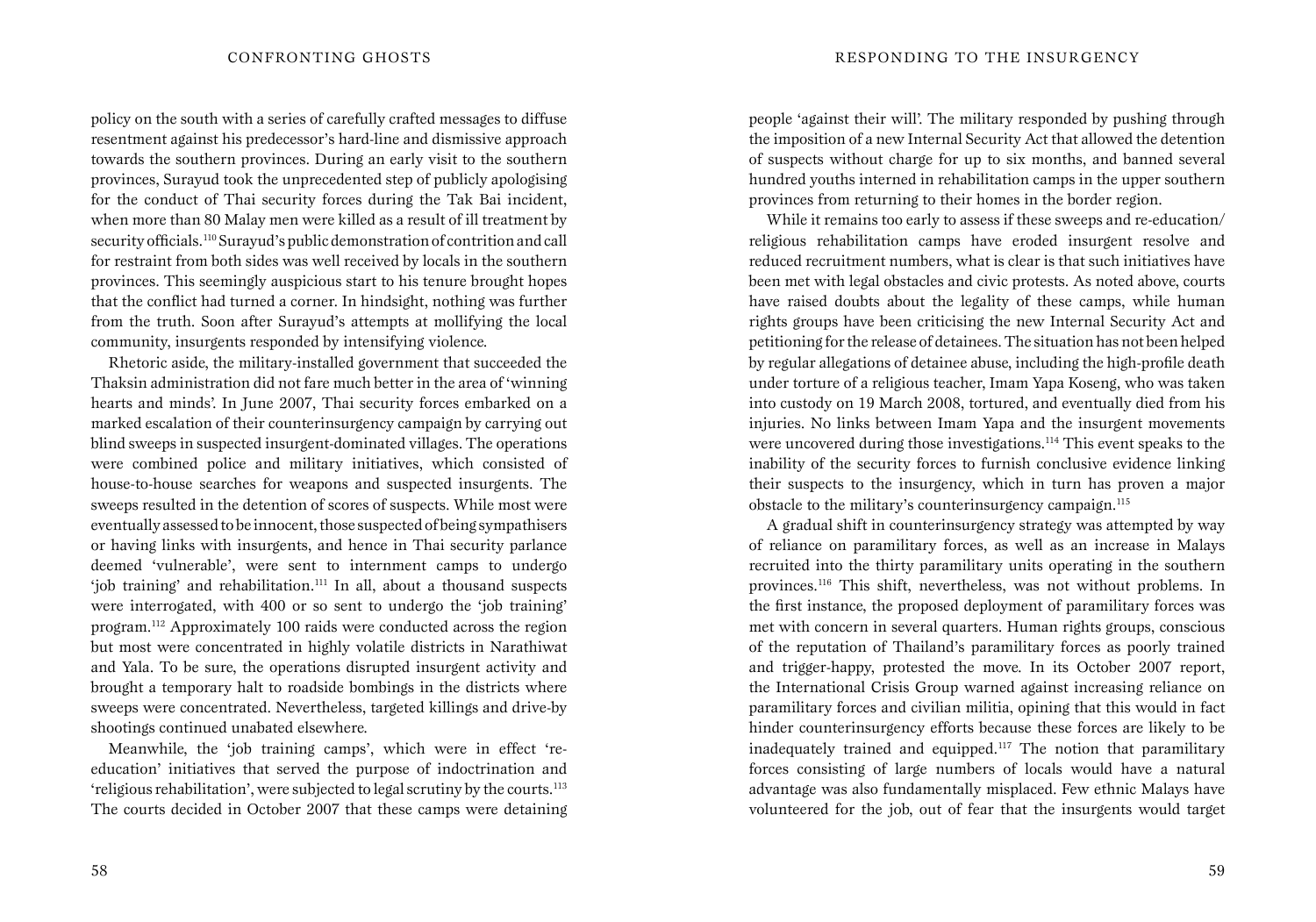their family members in retaliation, while those who enlist would undoubtedly be tainted as collaborators with the Thai state, and hence become prime targets of violence.<sup>118</sup>

Following two further brief administrations — under Samak Sundaravej (January-September 2008) and Somchai Wongsawat (September-December 2008) — that saw little movement in terms of the recalibration of counterinsurgency policies, the Democrat administration of Abhisit Vejjajiva came to power on 17 December 2008. In terms of policy pronouncements, the most significant initiative on the part of the Abhisit administration to date was its attempt to introduce legislative backing for a reconstituted SBPAC (Southern Border Provinces Administrative Centre). The logic behind this was a realisation that a shift to some form of civilian leadership of counterinsurgency operations in the southern provinces was increasingly urgent. This move, however, was met with resistance from the military as well as the Internal Security Operations Command (ISOC), to which the reconstituted SBPAC hitherto reported, as well as members of his own ruling coalition and within his party.119 The resistance of the security agencies flowed from their reluctance to essentially share resources with a civilian-led entity.

Beyond this, Abhisit's inability to push through a much needed paradigm shift merely draws attention to the crippling impact that the political stalemate in Bangkok has had on counterinsurgency approaches in the southern provinces. Since the September 2006 coup, Thailand has been plunged into political chaos as pro-Thaksin forces mobilised and took on various permutations to resist efforts to eliminate the former prime minister's influence. Until this political stalemate is resolved and key political forces in Bangkok are reconciled, the political will required to transform counterinsurgency policy will remain elusive.

#### **Inter-agency rivalry**

Another significant impediment to the efficacy of counterinsurgency operations that has also inadvertently facilitated the upsurge in violence is the institutional weakness of the Thai security apparatus, compounded by the premature elimination of key organisations that would have

played an instrumental role in the government's campaign against the insurgency. Indeed, considering the important role that various security institutions had played in turning the tide against earlier separatist and communist rebellions, it follows that the premature dismantling of these structures would have an undoubted negative impact on the continued efficacy of wider counterinsurgency operations over the years. In hindsight, this was exactly what transpired.

In May 2002, Thaksin Shinnawatra dismantled two critical government security institutions that had been operating in southern Thailand for two decades — the SBPAC and the CPM-43. Since its formation in the early 1980s, the SBPAC not only played an instrumental role in fostering closer relations and mutual trust between the local community, security forces and government officials, it served a critical intelligence function as well. Over the years, the SBPAC, an institution of local governance unique to the south, had laboured to put in place a region-wide intelligence network premised on informants who fed crucial information on the activity of remnants of the communist and separatist insurgents to the CPM-43, a joint civilian–police– military institution tasked with overseeing the security aspects of counterinsurgency in the south. More important was the fact that this intelligence function was built on trust between the government and the local community that had been carefully cultivated and nurtured. By dismantling both institutions, the Thaksin administration disrupted a delicate balance of agencies and took apart key institutions with a proven track record in counterinsurgency.

The intelligence 'gulf' created by the dismantling of the SBPAC and CPM-43 has been compounded by endemic inter-agency rivalry between the military and police, and at times within the military itself. This has impaired collaboration and fostered confusion, all contributing to the inability of the Thai Government to craft a consistent and coherent policy on the conflict in the south today.120 Moreover, an attempt by Thaksin immediately after he came to power to transfer command of operations in the south from the local army command to the police effectively imported endemic inter-agency tension between these two organisations into the arena of counterinsurgency operations and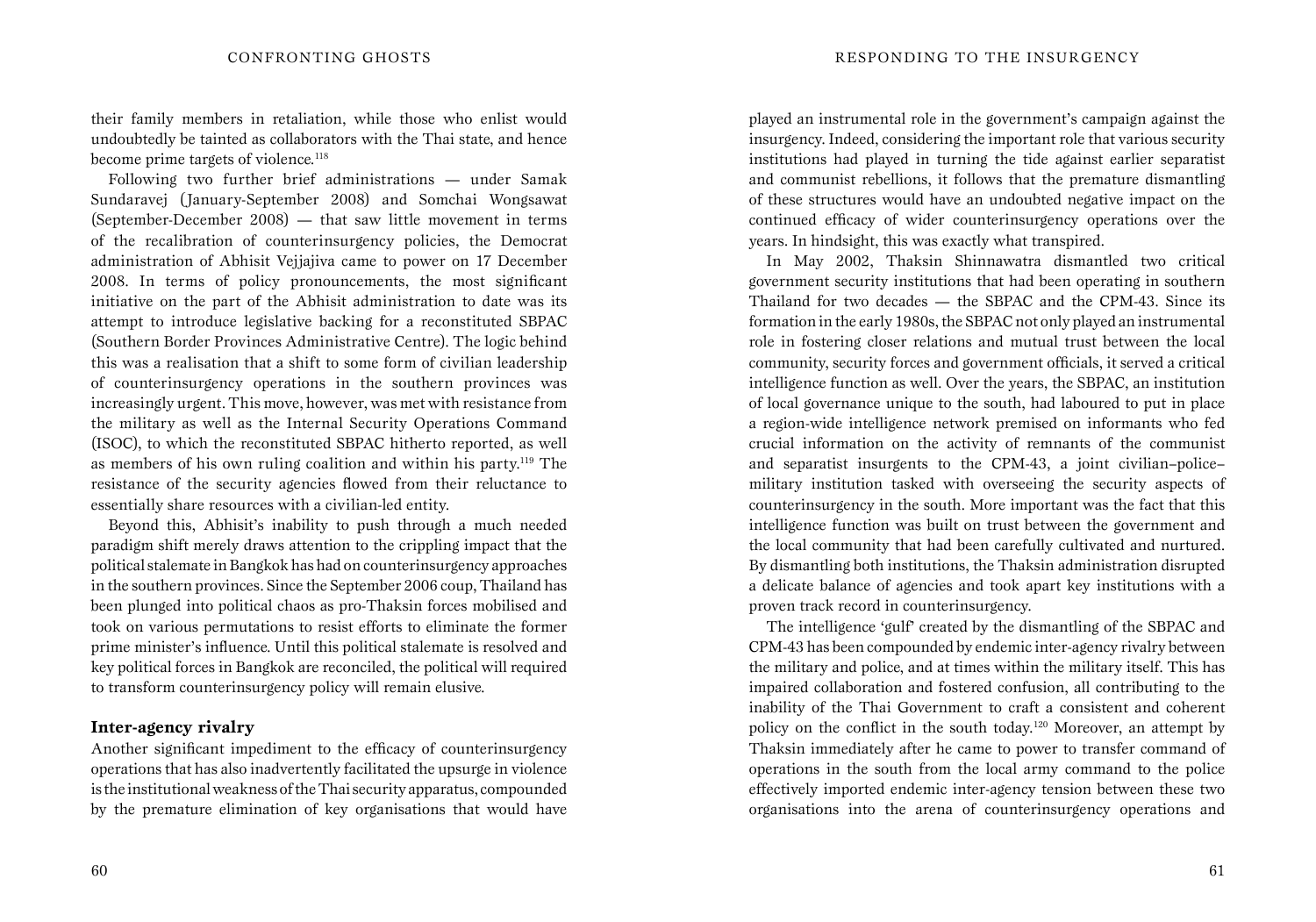conflict management. As was the case with the dismantling of the SBPAC, the transition period from the military to the police witnessed the piecemeal dismemberment of the intelligence network that the former had painstakingly developed over the years; as the military reluctantly retreated from active command, informants were eliminated piecemeal by militants through targeted shootings reminiscent of earlier periods of the insurgency. The situation was not helped by the constant rotation of commanders in the south that took place particularly during the Thaksin administration, with none staying long enough to effect major tactical or strategic changes.

Rivalries and lack of cohesion within and among agencies in the cluttered terrain of intelligence gathering that was endemic during the Thaksin administration continued after the coup, stalling counterinsurgency efforts as differences between hard-liners and progressive thinkers over approach and tactics persisted. One particular incident demonstrated profoundly the lack of cohesion and its consequences. On 28 January 2008, Major General Wanthip Wongwai, commander of the Yala Task Force, met with representatives of the media, human rights groups and Islamic religious leaders and made assurances that security forces were committed to the rule of law, and that he would not tolerate abusive tactics and treatment on the part of government and security officials. In a striking demonstration of political will and resolve, Wanthip demanded the arrest of a Buddhist village defence volunteer who had earlier shot and killed a young Malay–Muslim man, and further made a personal appeal to the family of the victim to not lose faith in the country's justice system.121

What followed was as astounding as it was unfortunate. In a blatant act of defiance several days following Wanthip's statement, local hard-line military commanders thumbed their noses at the general by ordering a raid on local university hostels in Pattani that resulted in the arrest and detention without charge of seven members of the Muslim Student Network of Thailand. The arrests were made based on highly questionable information provided by an informant, who was himself detained in an army camp.<sup>122</sup> The detainees were reportedly tortured while being interrogated at a military camp in Pattani, although the government denied any wrongdoing.123 There has been no conclusive evidence thus far that any of those detained had links with the insurgency.

#### **Tactical missteps, cascading effects**

The inability of the Thai Government to properly appreciate the challenge posed by the renewed insurgency, and the weaknesses and shortcomings of its policies and strategies, have undoubtedly been amplified by several operational failures on the ground. A careful investigation into the events surrounding some of the more prominent incidents, in particular the standoff at Krue Se Mosque, would highlight the monumental challenges confronting the counterinsurgency campaign in southern Thailand.

On 28 April 2004, insurgents mounted a string of coordinated attacks against police and military outposts in Pattani, Yala and Songkhla. In the province of Pattani, rather than scattering into the nearby villages and jungles for refuge after perpetrating their attack, a unit of 32 militants retreated to the historic Krue Se Mosque. A tense nine-hour standoff between them and Thai security forces followed and culminated in a full-scale attack on the mosque that resulted in the killing of all 32 militants and one civilian.

An analysis of counterinsurgency operations at Krue Se quickly reveals glaring problems with the tactical chain of command and the state of professionalism in the Thai security establishment.124 The final assault was ordered by Panlop Pinmanee, then deputy director of ISOC and at the time the highest-ranking officer at the scene, despite clear instructions by Deputy Prime Minister Chavalit Yongchaiyudh that force was not to be used under any circumstances and that negotiations were to be exhaustive. In actual fact, negotiations were not even attempted. Religious leaders at the scene who had offered to speak with the insurgents were apparently brushed aside by security forces.125 Meanwhile, Panlop's direct contravention of the instructions from his superior was compounded by the fact that, as an official of the ISOC, tactical command at Krue Se was beyond his remit, and he had subsequently operated outside of his jurisdiction.<sup>126</sup> The clash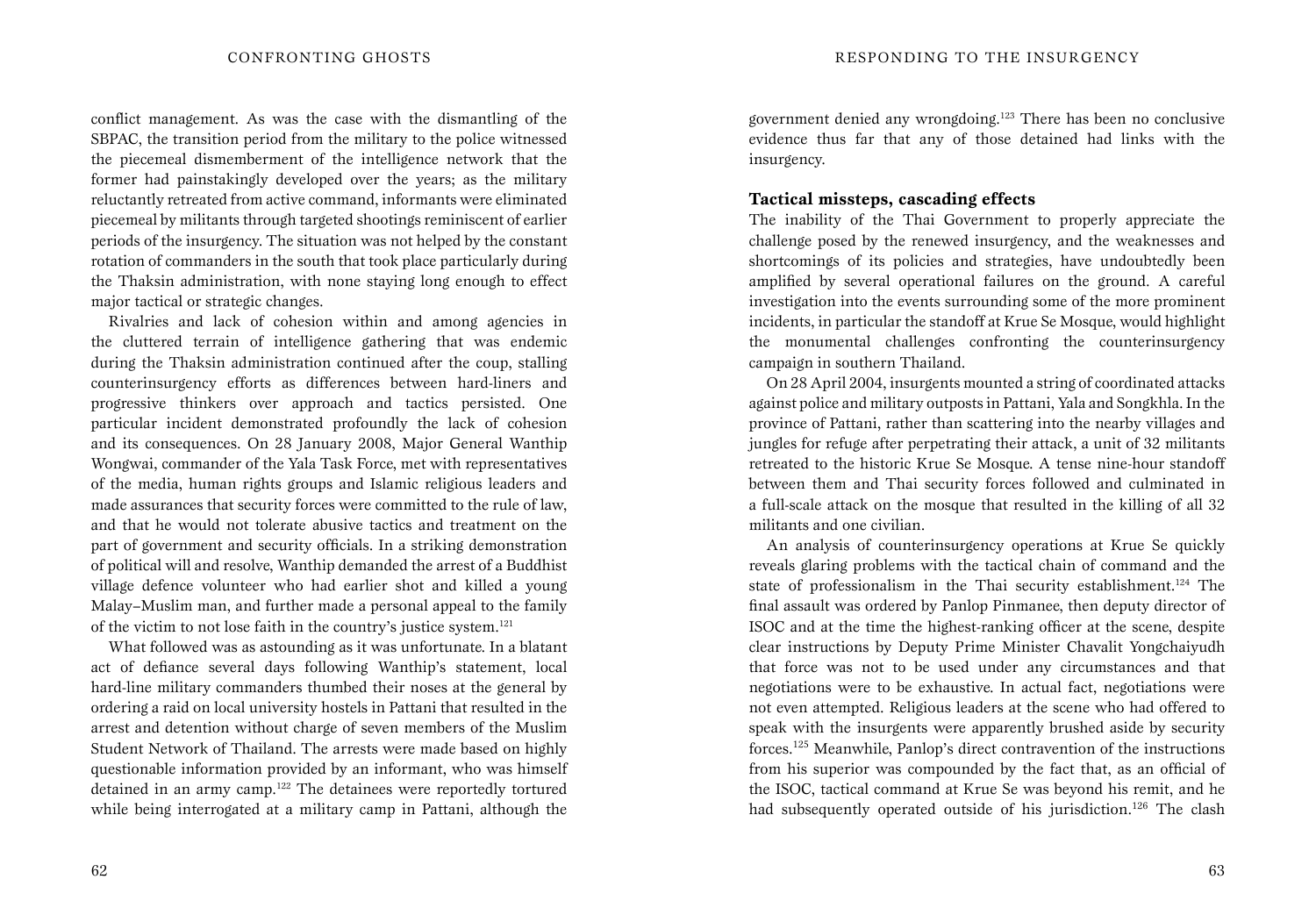between Panlop and Chavalit prompted the former's immediate transfer out of ISOC after the incident. As it eventuated, the transfer was the only 'punishment' meted out, even though independent inquiries subsequently found Panlop responsible for the military's excessive use of force.

At a broader level, there was clearly no tactical blueprint for the operations at Krue Se beyond the use of force as a preferred option to flush out the militants. Because of this, it was not surprising when the measure of force brought to bear on the militants was blatantly excessive. The hurling of a total of eight grenades into the mosque even before serious attempts at negotiations were made was telling of the security establishment's tactical priority. As a matter of fact, according to the report of a government-appointed fact-finding commission, no attempts were made to initiate negotiations at all during the siege. The only communication between the security forces and the militants holed up in the mosque were demands by the former for unconditional surrender, failing which a full-scale assault on the mosque would ensue.

Admittedly, there were mitigating factors involved. The fact that the militants were armed and had in fact fired upon security forces, killing three soldiers in the process, was clearly one of them. Moreover, their arsenal, while paltry in size compared to what the security forces that had encircled them possessed, did include several automatic weapons and a grenade launcher. On balance, however, given the tactical advantage that security forces possessed, the lack of any significant supplies and resources in the hands of the militants, and the absence of any hostages, a convincing case can be made that the initiative lay in the hands of those outside the mosque.

Finally, there did not appear to have been serious thought given to larger strategic contexts or possible repercussions. A number of issues were at stake in this regard. No doubt, a crowd had gradually built up, and because of this there were concerns that, at the very least, a protest might have taken place that could well have impeded operations. To that effect, Panlop had defended his decision to order the assault by countering that 'I had no choice. If I had delayed my decision by two or

three hours there would have been more catastrophe'.127 Similarly, field commanders on the ground had opined that 'we did all we could'.128

These protestations notwithstanding, it appears that little thought was given to the larger issue of the sanctity of the mosque as a religious and cultural site, or the message that an assault on the mosque would convey, especially to the eye-witnesses. The sentiments of those who were there and witnessed the attack on the insurgents at the mosque were captured in the opinions of one bystander:

It would have been much better if they (the insurgents) were captured alive. But the officials chose to purge them once and for all. I don't think the state has the right to kill people even if they have stirred up troubles. The officials did not really understand why more and more people joined the crowd since the late morning. When the officials' shooting started, many people booed and some even threw stones at the army officers.<sup>129</sup>

A statement posted on the Internet immediately after the massacre and attributed to PULO warned that the slayings by security forces would be paid 'with blood and tears'. Local Muslims, whose family members were among those killed on 28 April (whether in Krue Se or other theatres on the day), were reported to have expressed a desire for revenge. For instance, a *Time* magazine article on the attack quoted a local averring: 'I am so angry now that I will kill to defend my family and my faith … I want revenge'.130

Tactical missteps were further compounded when the fallout from the Krue Se operation was mishandled by the security establishment. Rather than distance themselves from Panlop's unilateral decision to raid the mosque, across the entire Thai security establishment desultory attempts were made to justify the use of force, which did little more than fan public anger in the south over the actions. Feelings of injustice were further stoked by separatist propaganda, which on the anniversary of Krue Se decried the lack of accountability and absence of an acceptable explanation on the part of the Thai Government for how the operation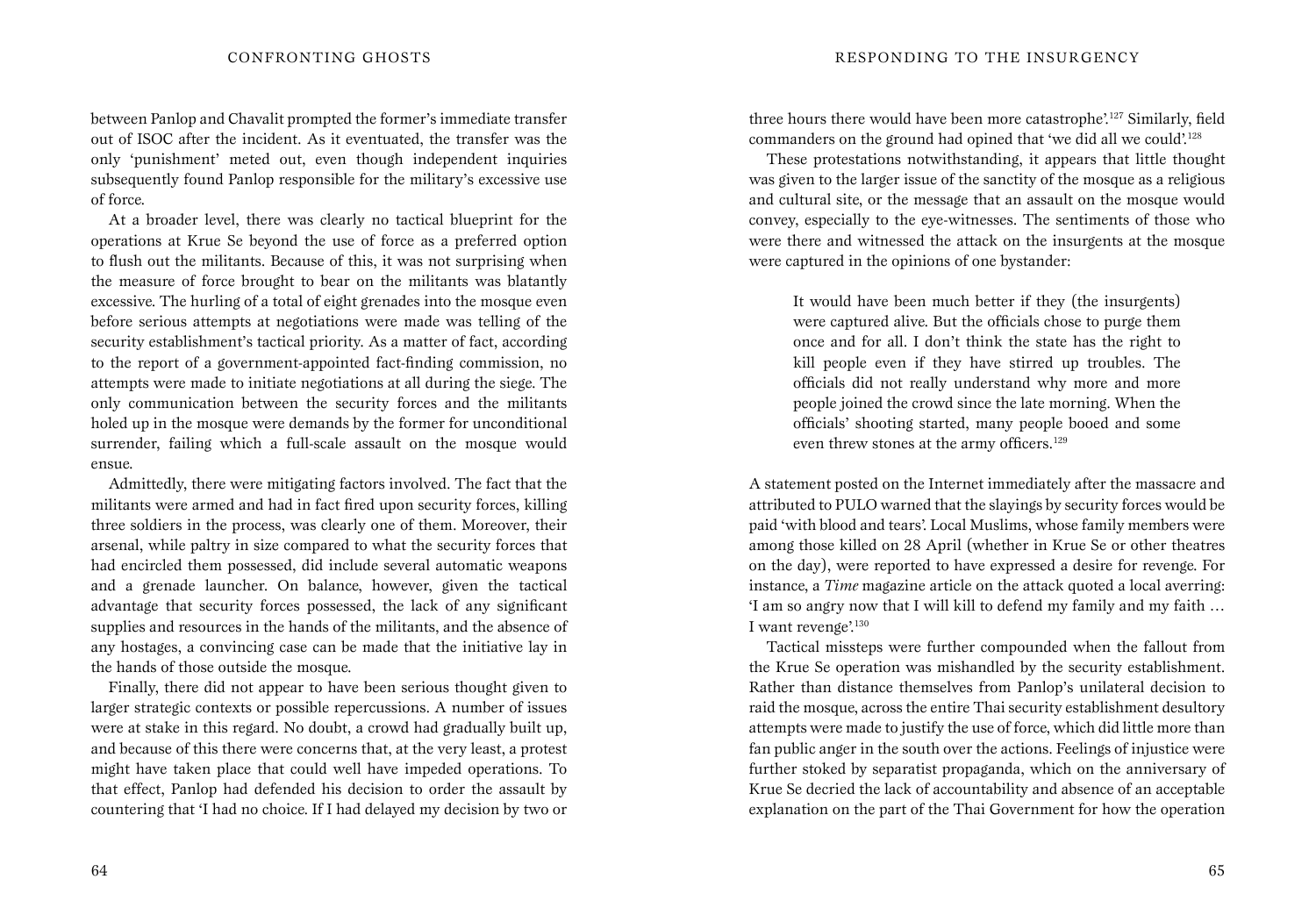was handled.131 Yet perhaps the greatest affront to the local community was what took place two and a half years after Krue Se, when General Panlop Pinmanee returned temporarily to ISOC in the capacity of 'public relations advisor' after the September 2006 coup.

Similar incompetence was displayed in Tak Bai, Narathiwat, on 25 October 2004 when a tempest of protest and harsh reprisals eventuated following the incarceration of several local defence volunteers, who had initially gone to a police station to report the loss of their handguns. In response to the build-up of a crowd of several thousand, troops fired live rounds into the unarmed crowd, killing six protesters. The fact that the incident took place during the Muslim holy month of Ramadhan further fuelled the tense atmosphere. After the crowd was dispersed, more than a hundred suspected provocateurs were arrested, beaten, and piled — in prone positions — one on top of another into military trucks for a four-hour drive to an army camp in Pattani for questioning.132 By the time the trucks arrived at their destination, 78 of the protestors had suffocated to death.

A fact-finding committee set up by the government concluded that the authorities had used excessive force, but no one was taken to task for the operation. In an interview with Al-Jazeera in February 2008, then Prime Minister Samak Sundaravej dismissed suggestions that the government ought to take responsibility for the deaths. In yet another telling demonstration of insensitivity and lack of appreciation of context and circumstance, Samak responded that while the incident was a tragedy, the protestors died because they were too weak to stand in the back of the trucks as they had been fasting all day and hence 'they just fall on each other'.<sup>133</sup>

The Tak Bai incident also illustrated the potent combination of weak intelligence and the power of rumour that confronts counterinsurgency efforts: outside the police station, locals had presumed that the six volunteers were detained as suspected collaborators, while, inside, authorities believed that militants had orchestrated the protest and armed the protestors. As with Krue Se, the full extent of the fallout of Tak Bai remains to be seen. When the Songkhla Provincial Court decided in June 2009 to absolve security forces for mistreatment of the suspects rounded up at Tak Bai, the decision was immediately met with widespread dissatisfaction among the local Malay population and a discernible spike in violence, including an intensification of the targeted assassinations of teachers. Indeed, events such as Krue Se and Tak Bai are likely to pass into the narrative of local mythology and folklore that will resonate with local communities for decades to come.

Negligence, incompetence and the sluggish nature of state responses at the operational level continue to persist. Two cases are illustrative in this regard. The first involved two elementary school teachers who were beaten unconscious by a group of ten young men in Kuching Reupah, Narathiwat. The assault was purportedly in retaliation for an earlier arrest of two suspected militants from the village on 19 May 2006. It took the authorities more than two hours to arrive at the scene despite the fact that one of the regional task force headquarters was a mere ten minutes away.<sup>134</sup>

This incident echoed a similar one that took place in Tanyong Limo, Narathiwat, in September 2005. On this occasion, a standoff between local villagers and authorities ended with two marines being beaten to death. Evidently, the two marines had stopped at the village teashop moments after unknown gunmen had attacked the place and killed two and wounded four villagers. Convinced that an army death squad had carried out the earlier attack, the villagers held the two marines hostage overnight and demanded the government produce the culprits, whom eye-witnesses reported were hooded and dressed in black, combinations commonly associated with paramilitary troops. They also demanded that foreign press, particularly the Malaysian media, be permitted to enter their village so as to authenticate and report their versions of events. During the standoff, government forces hesitated to take action as women and children were used as human shields to prevent them from entering the village. Meanwhile, a group of young men managed to enter the compound where the two marines were being held and beat them to death.<sup>135</sup>

If anything, these cases illustrate the lack of appropriately calibrated policy aimed at addressing specific and immediate challenges, such as the need to deal with emotionally charged crowds that congregate in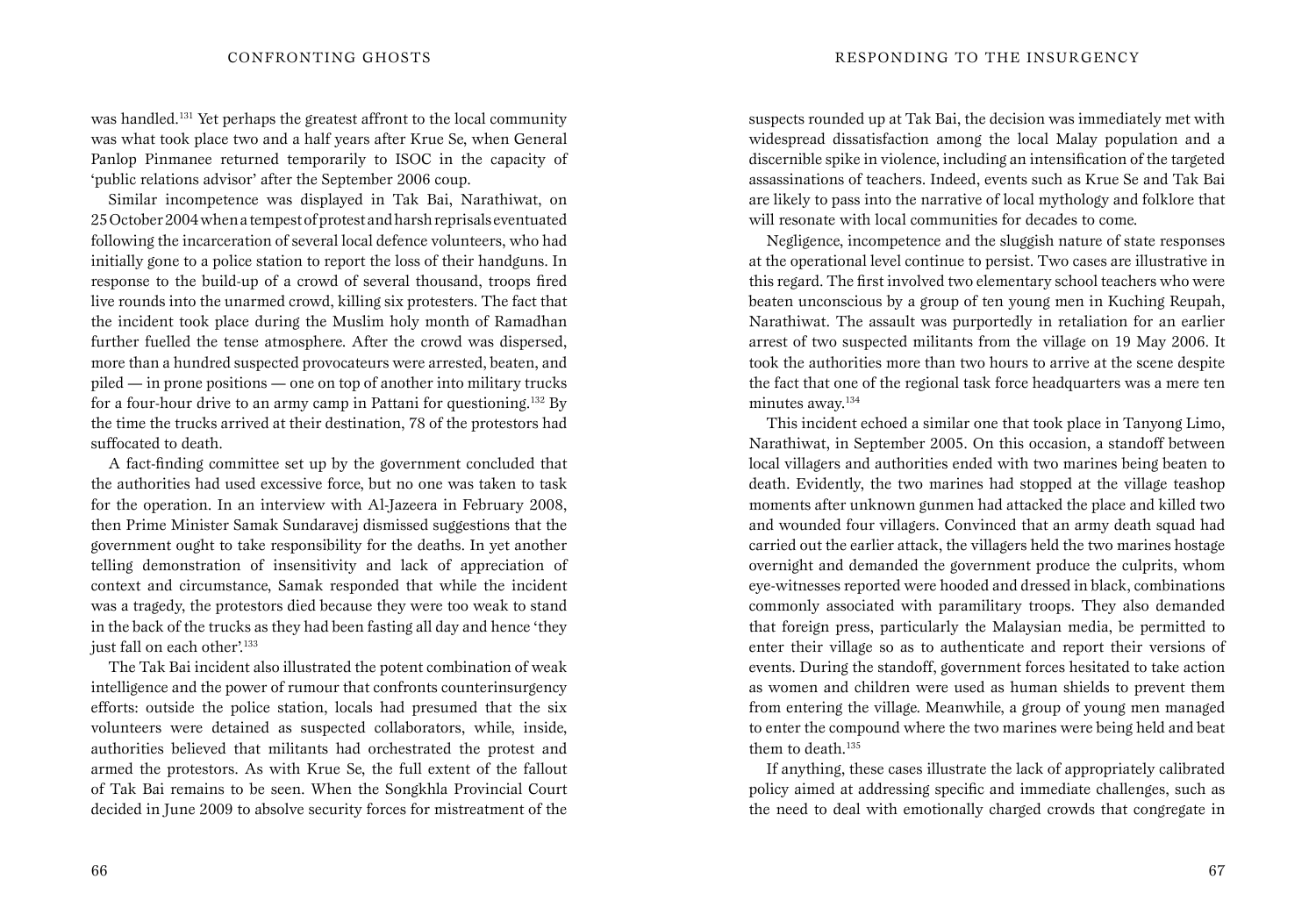protest, that has proven immensely costly in political terms. Moreover, weak coordination between regional headquarters and troops (whether on a routine patrol or embarking on specific missions), the lack of a rapid deployment unit and the absence of a comprehensive security grid have facilitated easy movement on the part of the insurgents and allowed them to carry out roadside bombings and assaults on troops with impunity. The Kuching Reupah and Tanyong Limo incidents were instructive of the shortcomings in the authorities' standard operating procedures — in both instances there were no designated negotiators present, nor was there a rescue team in place that was prepared to storm the compound if necessary.

In the final analysis, the counterinsurgency effort has suffered from strategic, political and tactical failures. From a strategic perspective, while insurgents have stolen a march on the state by restructuring the armed insurgency, the inability and reluctance to acknowledge and understand the nature of the current insurgency has further crippled Bangkok in its dealings in the southern provinces. Much of this was the result of failures by the Thaksin administration, yet successive governments have not fared much better. Indeed, the insistence on the part of most of the branches of the security establishment on 'fighting the last war' has meant that the requisite tactical innovation and rethink required to deal with the new dimensions of the insurgency in the southern provinces has continued to be lacking.

# **Chapter 6**

### **Transnational dimensions of local insurgency**

Conflicts such as that taking place in southern Thailand are foremost domestic in nature in terms of their underlying causes and their manifestations. Yet, there are facets to them that cut across state boundaries and serve as potential channels for outside interest and foreign involvement. Internal conflicts, for instance, can easily spill over across borders and involve neighbouring states. Conversely, neighbouring states may also be directly involved in such conflicts through the provision of sanctuary and support. With regard to southern Thailand, the co-affinity that its Malay–Muslim minority enjoys with Malaysia, and how this may translate to sympathy on the part of the Malaysian Government for a separatist movement, has been a matter of historical concern for the government in Bangkok.136 Transnational dimensions of internal conflicts can find further expression in the form of the role of third-party mediation, either via activist international NGOs or neutral governments. Finally, internal conflict can elicit external attention by drawing the attention of transnational armed groups or even terrorist organisations.

This chapter will briefly consider concerns about the presence and activity of transnational terrorist groups in southern Thailand, the role of neighbouring Malaysia which shares a porous border with Thailand's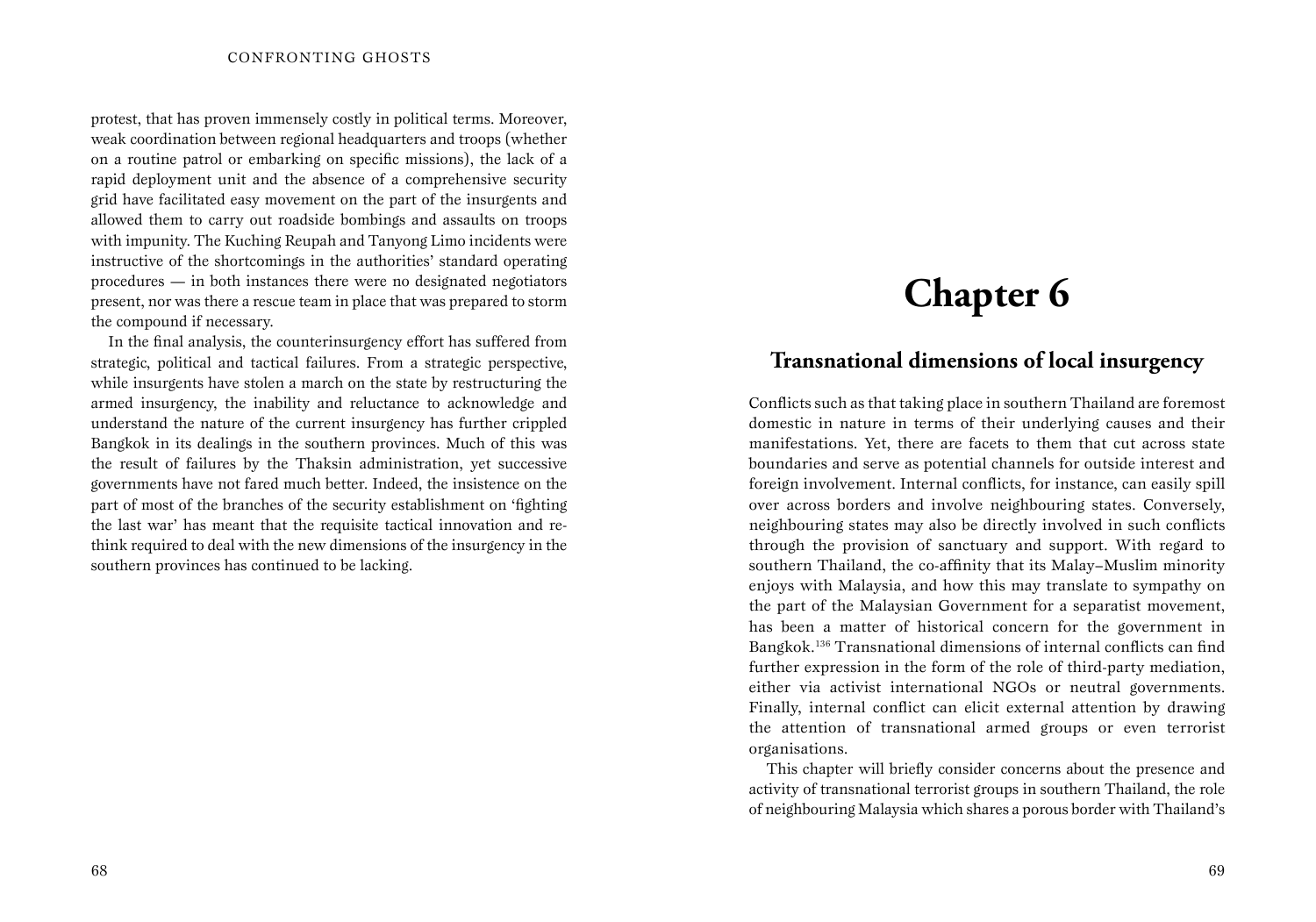southern provinces, and discussions of the southern Thai conflict on the Internet.

#### **Southern Thailand and global terrorism**

For a number of years now a host of security and terrorism experts have warned that southern Thailand could attract intervention from foreign radical jihadi groups, particularly if the Thai Government continues on its current hawkish course of action. Of particular concern has been whether Jemaah Islamiyah (JI), the regional terrorist group which has been linked to Al-Qaeda and which operates in Indonesia and southern Philippines, has already established, or is likely to establish, a presence in Thailand's southern provinces.

Concern regarding the interest that foreign Islamic jihadi groups may have in southern Thailand accelerated after it was revealed that militants responsible for the October 2002 bombings in the Indonesian resort island of Bali had apparently planned their attacks in Bangkok. A senior JI member currently in US custody, Afghan-trained Ridwan Issamuddin (or Hambali as he is more widely known), was also alleged to have considered a number of high-profile attacks against 'soft targets' in Bangkok. These included the international airport and an Americanowned hotel along the crowded Sukhumvit and Khao San roads that are popular with foreign backpackers.

Since then there has been no shortage of attempts to link violence in the south to global jihadi terrorism driven by Al-Qaeda and expressed in Southeast Asia in the JI and its ambitions of creating an abstract pan-Islamic state.137 The quality of evidence in support of such claims is highly variable. Some commentators have, for example, pointed to the fact that several militants killed on 28 April 2004 were wearing T-shirts emblazoned with JI logos, as evidence of the insurgency's links to global jihadists. Others have even suggested that Thailand's Malay– Muslims have for years been collaborating with South Asian Muslim militant movements, and that Thais were being trained in militant tactics by such groups, specifically the Harkatul ul-Jihad Islami (HUJI) of Bangladesh.138 Astonishingly, as the insurgency gained momentum in the first half of 2004, some even suggested at the time that 'independent

estimates already put JI membership in southern Thailand as high as 10,000', an inflated number by any count.<sup>139</sup> The claims of JI connections have even reached the level of Thailand's courts. The most prominent terrorism case in the country was the arrest in August 2003 of four Thai Malay–Muslims who were accused of being JI members.140 Their defence lawyer, Somchai Neelaphaijit, was later believed to have been abducted by police officers and is now presumed dead (his body has yet to be recovered). The four suspects were not granted bail during the two years of their trial. In June 2005, the case was dismissed when a Thai court ruled that there was insufficient evidence to convict the four suspects — medical doctor Waemahadi Wae-dao, school owner Maisuru Haji Abdulloh, Maisuru's son Muyahid, and labourer Samarn Wae-kaji — of conspiring to attack embassies in Bangkok and tourist destinations in Pattaya and Phuket.

Concerns about foreign jihadist involvement or the potential for such links to develop in the future should not be dismissed out of hand. It is precisely because of the serious policy ramifications that would logically flow from such claims, if proven, that they warrant closer scrutiny. It does indeed appear that there have been visits, overtures, and expressions of interest and support made by foreign extremist organisations intent on exploiting local grievances in southern Thailand for their own interests.<sup>141</sup> The International Crisis Group has noted that Philippines-based JI members Dulmatin and Umar Patek had at some point expressed interest in extending support and assistance to insurgents in southern Thailand.<sup>142</sup>

According to our own interviews with *pemimpin* sources, approaches appear to have been made, although they were treated by southern locals somewhat sceptically and cautiously:

There were guys who claimed to be JI members from Aceh. But they were too much like businessmen trying hard to make a deal. They wanted to sell us arms. They weren't much interested in our cause. These guys could be people disguising themselves as JI. But we don't want to deal with them because if we become like JI, the situation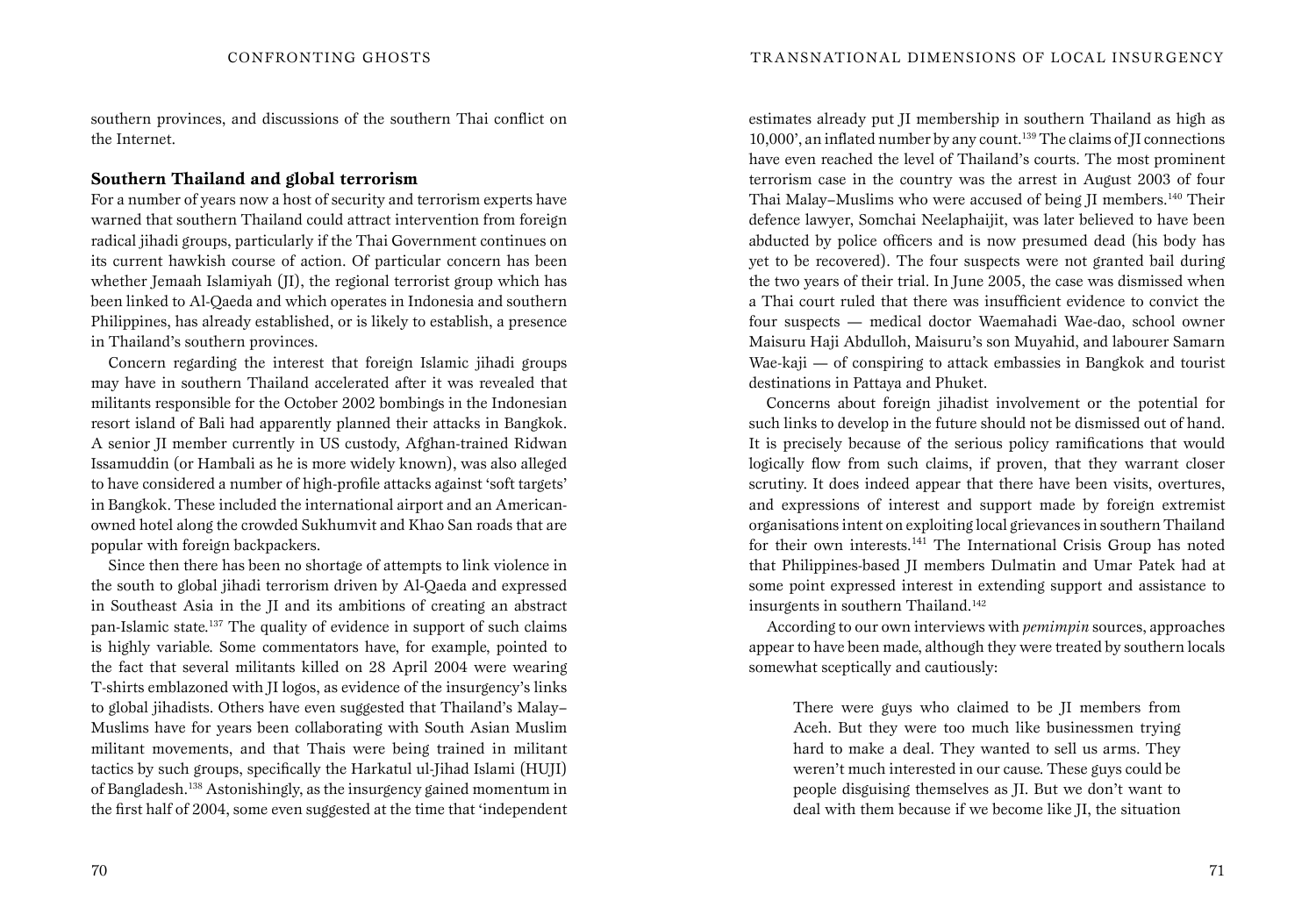in Patani will become even more complicated … like Iraq where Muslims kill Muslims. As of now there are already too many splits among our people as to how to carry out this struggle. We don't want to see more Muslims killing Muslims. Also, we don't want to become international terrorists, as this is not our aim. That's why we keep the fight within our border [the southern Thai provinces].<sup>143</sup>

During interviews conducted by the authors with Ismail Lutfi, the Saudi-trained cleric who has been accused by some of being JI's southern Thailand representative, he revealed that while he did meet with three '*orang keras*' (militants) in Bra-o district (Pattani). They attended one of his *khutbah* (sermons) and asked to discuss religious matters with him, fundamental differences surfaced in the course of their discussion over the matter of the legitimacy of religious violence. According to Lutfi, he was 'uncomfortable' and 'disagreed' with their interpretation of the religious sanction of violence, and subsequently ended the discussion and dismissed the men.144

Aside from the inability of Thai security and intelligence to confirm JI activity in the south, it is also notable how the climate of violence differs from other JI operational theatres, or, for that matter, theatres in which transnational jihadi groups are known to thrive. Consider, for instance, the fact that there is (unlike global jihadi terrorists) a discernible lack of interest in Western targets simply because they are 'Western', among the insurgents operating in the southern provinces. Further to that, there has yet to be any suicide attacks, another trademark of JI and other jihadi terrorist organisations, in southern Thailand. There is also a notable contrast in the rhetoric justifying violence. While Al-Qaeda affiliates in Iraq and elsewhere proudly claim responsibility for acts of violence and make public calls for jihad, the perpetrators of violence in southern Thailand are, as this study has already ascertained, often conspicuous in their silence. Insofar as they are concerned, currently there appears to be no urgent need to register 'ownership' of violence, make political claims and demands, or even to associate these acts to the clarion call of jihad being issued by Al-Qaeda and its affiliates, thereby

belying attempts to neatly map out 'tentacles of terror' that extend into southern Thailand. In fact, given the tendency of Al-Qaeda to trumpet their presence across the globe, it would not be too far-fetched to assume that if indeed Al-Qaeda or any of its affiliates have gained a foothold in southern Thailand, they would have broadcast this achievement by now.145

Likewise, the suggestions of HUJI involvement in the southern Thai violence alluded to above draw a highly questionable causal relationship based primarily on the observation that the tactics used by some of the militants in southern Thailand resonated with those employed by militants in Bangladesh. Yet any student of insurgency and internal conflict would surely be cognisant of the fact that hit-and-run tactics are a popular insurgent tactic, as are small-scale and strategically orchestrated bomb attacks, and on their own would be insufficient to substantiate the existence of substantive operational cooperation among like-minded groups.

Thus far, there has been no evidence of any Bangladeshi involvement in the southern Thai conflict, either from interviews with security officials or insurgents, nor have such links surfaced in the admissions and interrogation depositions of captured militants or alleged JI members. Likewise, the various fact-finding missions commissioned by both the Thai Government and NGOs have not stumbled across any such Bangladeshi links in the course of their respective investigations.<sup>146</sup>

#### **The southern Thai conflict in cyberspace**

The appearance of southern Thailand as a topic of discussion in several jihadist chatrooms on the Internet, though significantly fewer in number compared to other conflicts across the world, has raised the possibility that interest in the conflict amongst jihadist groups could be widening.147

In this regard, alarm bells rang in regional counter-terrorism circles when a web posting appeared in late August 2008 on al-Ekhlaas, a known jihadi forum site.<sup>148</sup> The post was purportedly made by Khattab, the media wing of the Mujahideen Shura Council in Southeast Asia, a hitherto unknown group claiming to be based on southern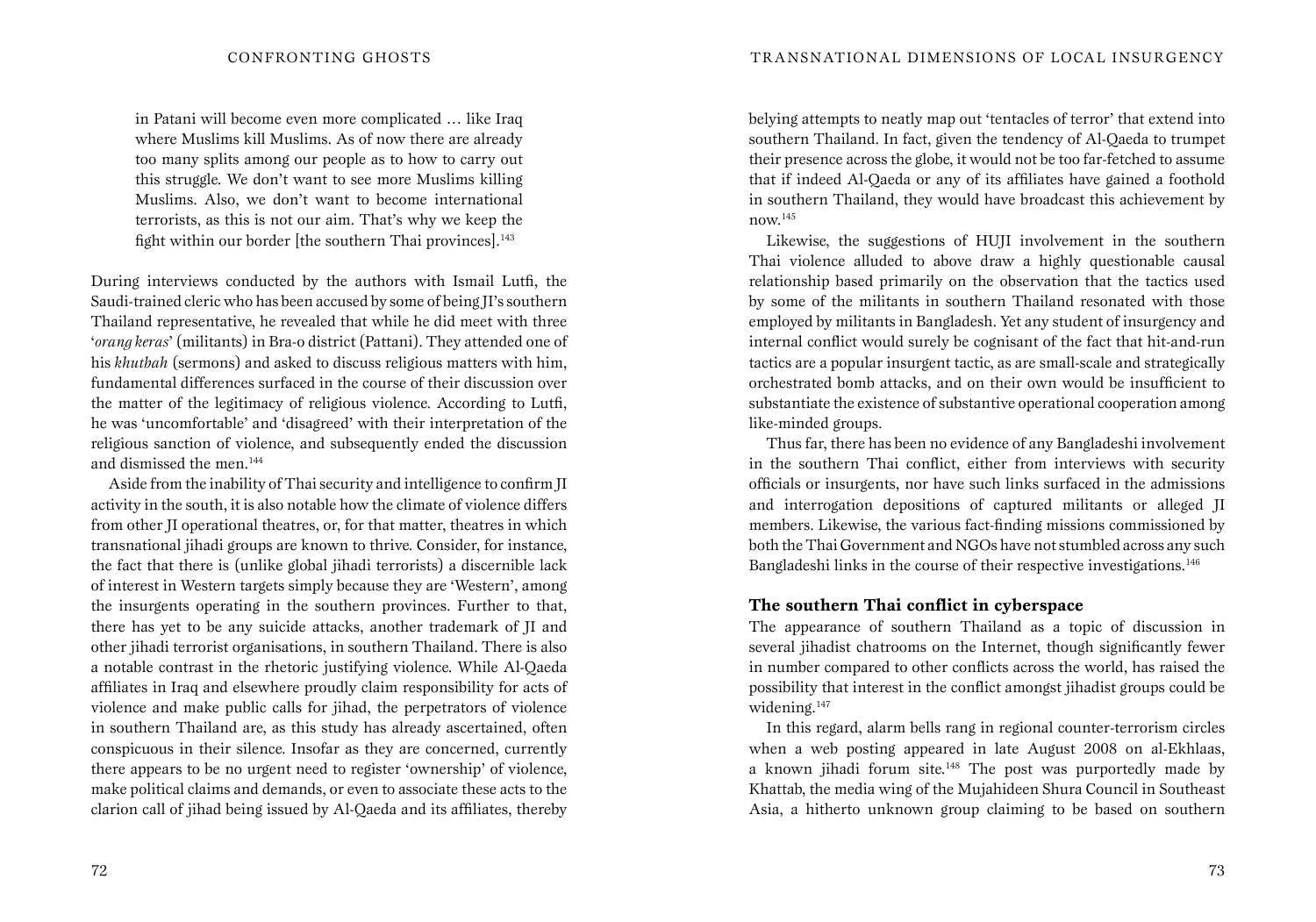Thailand, and declared its intention to 'begin operation under the name of "Taubah operation" in the month of Muharram 1430H, and this front will go through all matters in secrecy so that it remains, by the will of Allah'. What raised concerns in particular was the group's pledge of allegiance to Osama bin Laden and Ayman al-Zawahiri. Not surprisingly, the posting prompted a great degree of speculation as to whether a new jihadi operation had surfaced in Southeast Asia, and whether the violence in southern Thailand was about to spread beyond the erstwhile geographical confines of the three southern border provinces. Not surprisingly, opinions were mixed among specialists — some expressed scepticism and saw the postings as nothing more than a 'publicity stunt', while others took the declaration to mean that insurgents were about to take their struggle to Bangkok.

Those following jihadi web traffic in Southeast Asia would be aware that the August 2008 postings bore a striking resemblance to a declaration that surfaced earlier on a now-defunct website, Muharridh, in November 2005. Making claims that now resonate in hindsight, the Muharridh posting was a declaration of war on Southeast Asia in which Thailand was mentioned specifically. Written in Indonesian, the posting was made under the name 'Majlis Syura Mujahidin Islam — Al-Qaeda Devisyen Asia Tenggara' (Mujahidin Islam Shura Council — Al- Qaeda Southeast Asia Division), a name that bore an uncanny similarity to Mujahideen Shura Council in Southeast Asia. Nomenclature of the two groups was not the only parallel. The August 2008 posting carried a list of signatories, including one Sheikh Abu Okasha al-'Arabi, Emir of the Shura Council, at the top. The November 2005 declaration was signed off by Abu Ukkasyah al-Arabi who described himself as the Supreme Commander of the Council.

The declaration posted on Muharridh was more general and longer than the one posted on al-Ekhlaas. While the latter specifically targeted Thailand, the former threatened Southeast Asia in general, but with mention of specific countries. The 2005 declaration was divided into four parts: the first consisted of threats directed at the governments of Thailand, the United States, and their allies; the second part of the proclamation was an ultimatum to Malaysia and other 'evil' Muslim

governments; the third was a request to Osama Bin Laden and Ayman al-Zawahiri for instructions and weapons; and the last section appealed to Muslims in the region to stand up to the injustices committed against them. Specifically, the references to Thailand accused the Thai Government of orchestrating acts of terror that were then blamed on Muslims, and concluded that: 'The ummah in Fatani (sic) yearns for a sovereign Islamic government. Hence, their jihad against the Thai army is obligatory and praiseworthy'. Citing the oft-cited (and often cited out of context, it should be added) surah of the Quran, At Taubah 9, it averred that a war has to be declared on those who do not worship Allah, those who are too concerned with worldly matters, those who do not forbid that which had been forbidden by Allah and His prophets, and those who do not practise the religion in its entirety. While the 2005 declaration made explicit mention of the various Southeast Asian countries, the 2008 declaration only mentioned that: 'This front will be a new dismay to the tyrant countries in Southeast Asia, Allah willing.'

After both the 2005 and 2008 postings, attacks and killings continued unabated in southern Thailand, yet violence had not spread to other areas of the country, and there is still no conclusive evidence of international jihadi presence or influence in the south. It is important to note, too, that the established insurgent groups like PULO and BRN-C have roundly rejected these postings and denied the existence of their author(s). This is not surprising given the fact that these groups are cognisant that any move on their part to cooperate or even communicate with international jihadi and terrorist organisations would fundamentally undermine their cause and objectives, and jeopardise the goodwill that they have carefully cultivated in the international community (by playing up the human rights abuses perpetrated by Thai security forces), particularly if they end up being guilty by association and listed as terrorist organisations themselves.

In the same vein, the JI and al-Qaeda brands of religiously-sanctioned violence cut little ice with the highly-localised and nationalist objectives of the southern Thai insurgency. These focus on greater political participation, recognition of Malay–Muslim identity and religion, the use of Jawi as the official language in the three southern border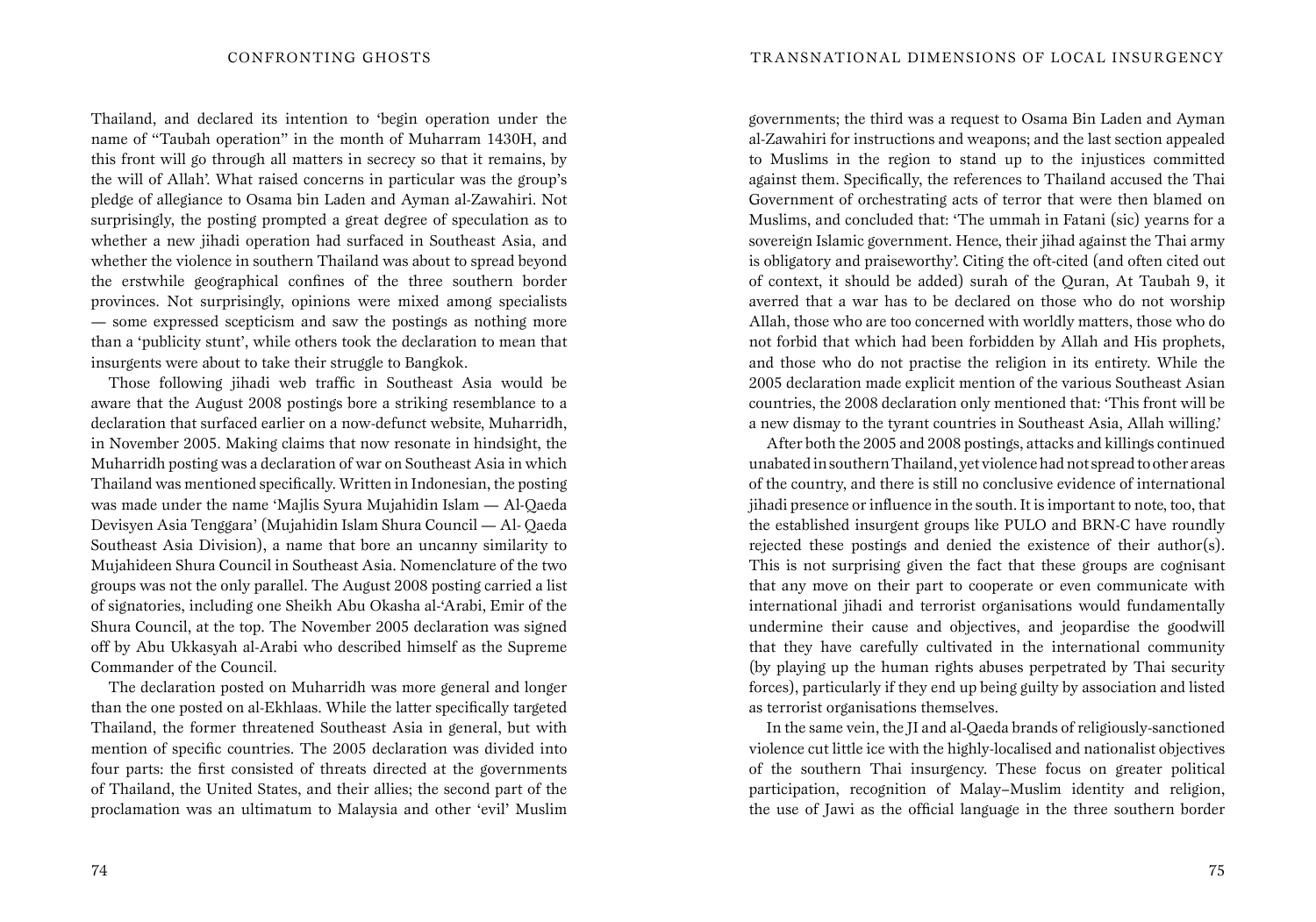provinces, and greater control over economic resources in the region, thereby accounting for the lack of congruence between the objectives of transnational jihadi and local Malay–Muslim ethno-nationalist groups in Thailand.

#### **The Malaysia factor**

The southern Thailand conflict has proven a particularly thorny aspect of Thailand's bilateral relations with Malaysia, which shares a common border with the southern provinces and which has a politically powerful Malay–Muslim majority. Indeed, Malaysia's role in the situation in southern Thailand is as complex as it is important.

The prevailing optic through which the Malaysia factor in the southern Thai insurgency is viewed is a religio-ethnic and historical one — the northern states of Malaysia are seen to share historical, cultural and linguistic links with the provinces of Narathiwat, Yala and Pattani.<sup>149</sup> Indeed, so intimate was the relationship that in the embryonic stages of separatism in the immediate post-World War Two years the Malay feudal elite of Patani sought to pressure Britain to incorporate the region into British Malaya, citing their opposition to Bangkok's collaboration with the Japanese during the war.

There are currently believed to be up to 200,000 people who hold dual citizenship (Thai and Malaysian), and several tens of thousands cross the Thai–Malaysia border daily as part of regular economic activity in that borderland area.150 In addition, many have relatives living across the border. Clearly, from this perspective, the Thai–Malaysian border is in many respects an artificial one, but one which nevertheless has significant implications for the southern Thai conflict. Its existence continues to provide a vantage that reinforces local perceptions of identity among southern Thais in a climate that sees the central Bangkok government trying to enforce the centrality of 'Thainess' in the southern provinces. In terms of bilateral relations between Thailand and Malaysia, it is clear that, despite declaratory assurances of close cooperation between security services and intelligence agencies, on balance the conflict in southern Thailand has been a source of considerable strain. There have been a number of diplomatic clashes between the two governments,

most noticeably during the Thaksin administration, during which it has been commonplace for Thai politicians to accuse Kuala Lumpur of harbouring insurgents.

A major complication stems from Bangkok's continued insistence that the conflict in the southern provinces is a domestic problem, even though there are clearly cross-border dimensions which involve Malaysia. Indeed, given the connections discussed above, it is all but impossible to insulate this 'domestic problem' from its decidedly transborder context, not least because insurgents are known to regularly cross into Malaysian territory, thereby placing them out of reach of Thai security forces.<sup>151</sup> The complexity of the situation is further compounded by the fact that Malaysia has long hosted members of southern Thailand's separatist old guard, some of whom reside in the country while others are permitted to travel to and meet there.152 The Malaysian Government has been candid in their recognition of these activities, with former Malaysian Prime Minister Mahathir explaining that while the separatist old guard are permitted to reside in and travel to Malaysia, from where they may speak on behalf of the Malay–Muslim population in southern Thailand but without disparaging the respective governments, the Malaysian Government would not tolerate them taking up arms against the Thai state.153

The pressure from Kuala Lumpur on the old guard to conform to this long-standing ground rule, and the insistence that they enter into a dialogue with the Thai Government, have led some of them to relocate to Indonesia, where the democratic environment 'makes it easier to meet and discuss' among themselves.154 Another opinion states: 'Indonesia is a natural attraction. Many Patani Malays who had taken part in the struggle against the Thai state studied there. They feel comfortable there and will not do anything to make it problematic for the Indonesian Government.'155

Within Thai Government circles, opinions differ as to the role that Malaysia can and should be allowed to play in the resolution of the southern Thai conflict. Some officials support a constructive role for their Malaysian counterparts, while others harbour doubts about Malaysian intentions. At the heart of this conundrum is the fact that while there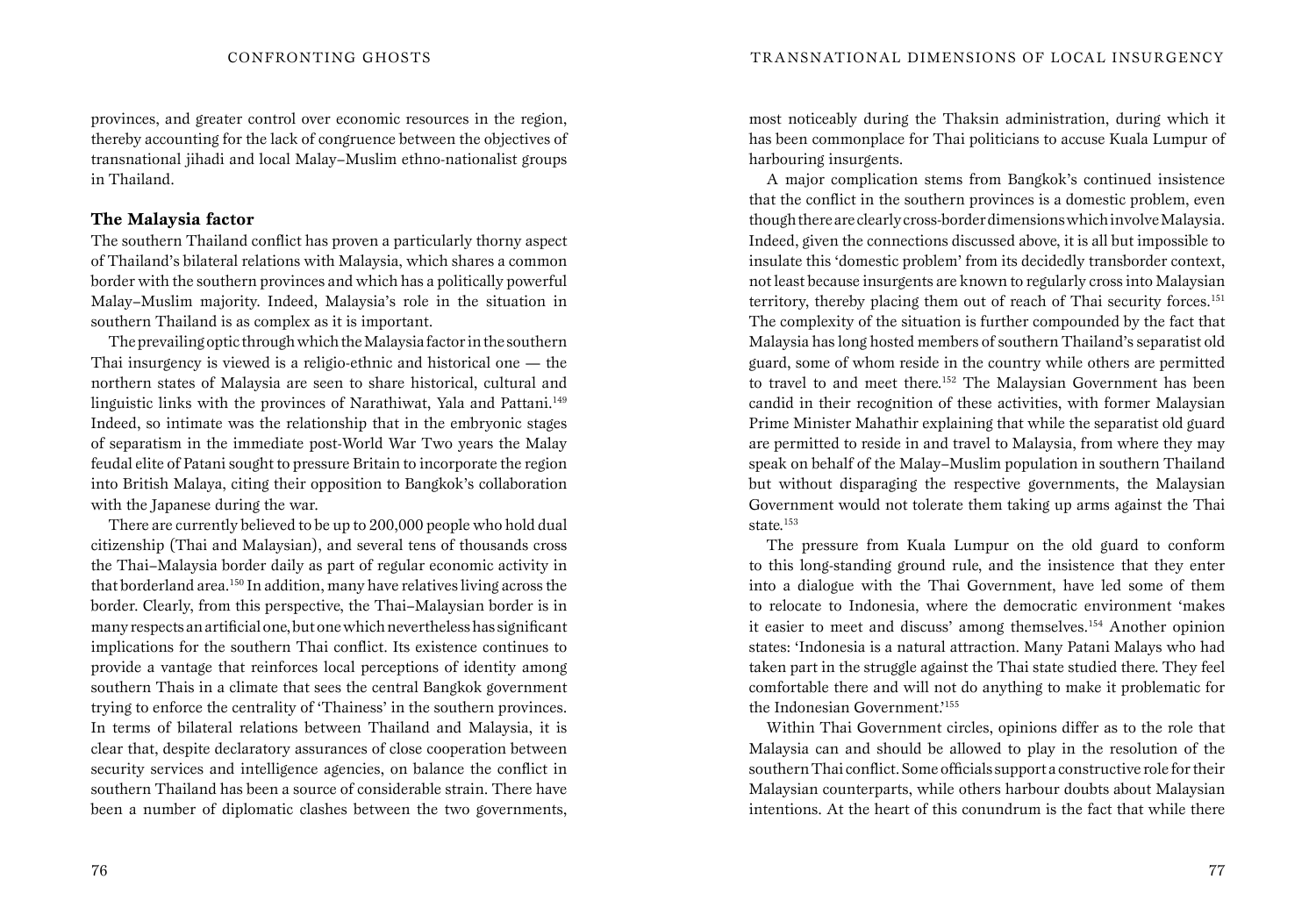is general agreement that counterinsurgency policy cannot succeed without Malaysian cooperation, there is no real consensus among the Thai officials as to how significant a role Thailand is prepared to afford Malaysia in what they continue to insist is a domestic affair, or whether Malaysia can be trusted to play a constructive role. This catch-22 is further compounded by a lack of clarity between the two sides as to their respective ideas of what constitutes 'facilitation', 'mediation', or outright 'interference'.

As a result of this ambiguity, differences have occasionally caused frustration and spilled over into the public domain where Thai security officials and politicians would openly question the commitment and sincerity of their Malaysian counterparts to assist in counterinsurgency efforts. At its extreme, Thai political leaders have also openly accused Malaysia of harbouring militants, accusations that have been met by verbal reprisals from Kuala Lumpur and that have almost certainly affected Malaysian resolve in collaboration efforts. Matters were particularly tense in the build-up to the 2004 ASEAN Summit, when the Tak Bai incident drew heavy criticism from Malaysia and Indonesia, with Kuala Lumpur hinting that they might consider pressuring for the southern Thailand conflict to be placed on the summit agenda. In response, Thaksin threatened to walk out of the meeting if the Malaysians did so. A potential diplomatic crisis was averted when an agreement was reached to have a special meeting on the sidelines of the summit between Thailand, Malaysia and Indonesia, where Thaksin would brief his counterparts on the situation in the southern provinces.

Problems between Thailand and Malaysia resurfaced again in January 2005, when Kuala Lumpur was accused of stalling on investigations of eighteen suspected southern Thai militants whose names and personal information had been furnished by Bangkok several months earlier. In a response to news reports about the arrest of Cikgu Mae Puteh,<sup>156</sup> the man whom Thai authorities believed was a key leader in the insurgency, Thaksin declared that he would ask for his extradition from Malaysia. He also alleged at the press conference announcing Cikgu Mae Puteh's arrest that Malaysia and Indonesia were the breeding grounds for Thai militants. Both Jakarta and Kuala Lumpur responded angrily, and

demanded clarification.157 On their part, the Malaysian Government has taken the position that the kind of 'microphone' diplomacy that Thaksin and several other Thai ministers had engaged in was unconstructive to bilateral cooperation. Beneath this diplomatic sabre-rattling, there undoubtedly were political considerations at stake for Malaysia, and it was careful not to give reason to its own domestic constituents to view the government in Kuala Lumpur as being complicit in the hawkish policies of the Thai Government towards the Malay–Muslims in the southern border provinces.

On the whole, cooperation between Thailand and Malaysia has been hampered by fundamentally different priorities. For Thailand, the immediate objective is simply to capture and/or kill militants. Given how counterinsurgency policy has continued much along the same path for the past several years despite changes in political and military leadership, it is clear that the matter of substantial institutional and structural reform of the security processes towards more effective counterinsurgency remains distant for Thai politicians and policymakers. For Malaysia, priority appears to turn on three concerns, namely the containment of the conflict in southern Thailand and the avoidance of spillover to northern Malaysia, the prevention of extremist jihadi involvement in the conflict that would transform the insurgency from one driven by Patani Malay nationalism to transnational jihad, and, above all, the need not to be seen as complicit in the suppression of fellow Malay–Muslims.158

Until both Thai and Malaysian perspectives can be reconciled, particularly at the political and executive levels, it remains unlikely that cooperation can advance beyond the usual niceties of diplomatic language and an occasional exchange of intelligence information. Equally so, an alignment of Thai and Malaysian thinking would be crucial, for it provides the firm ground upon which dialogue processes in search of political solutions can be built.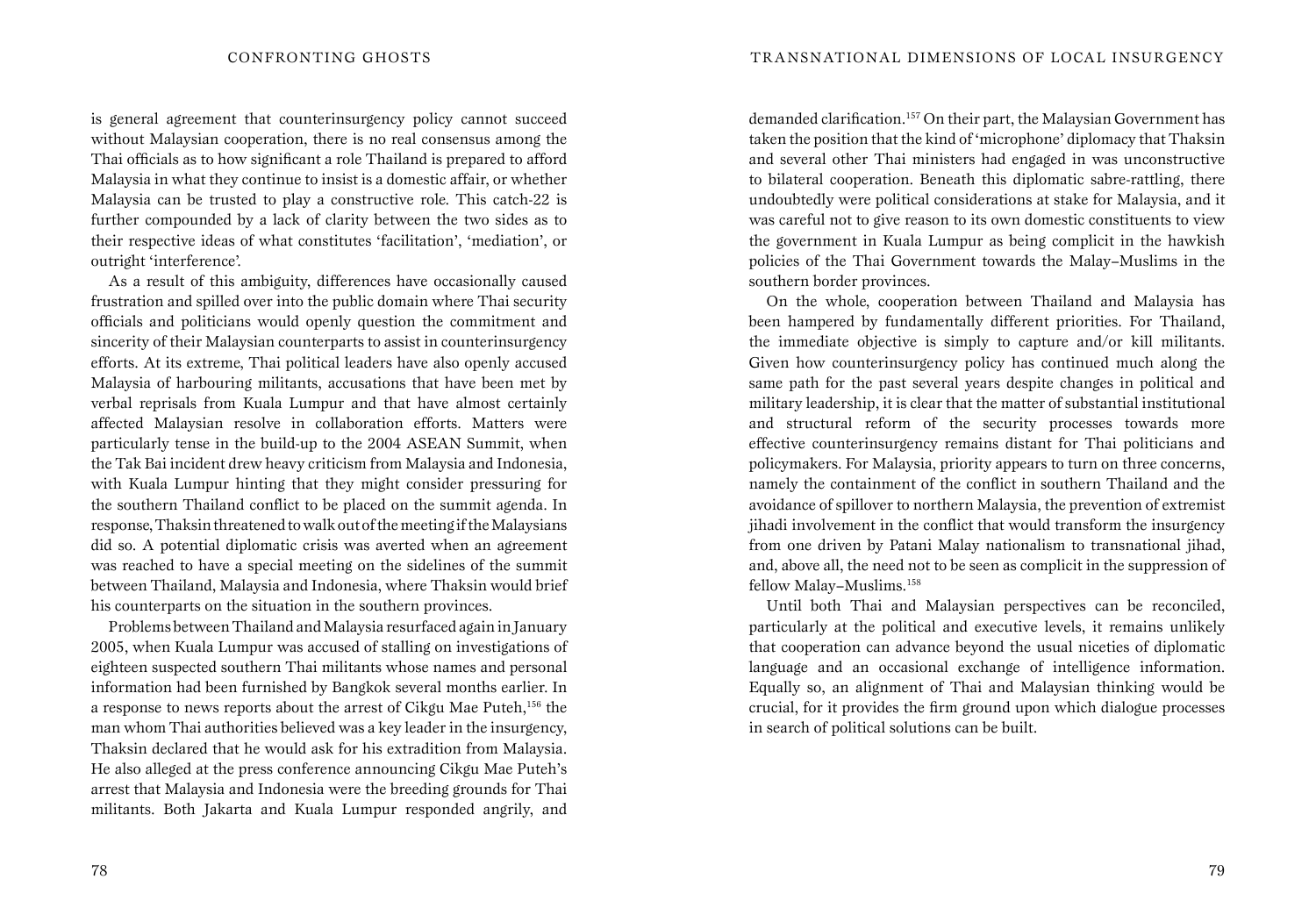## **Chapter 7**

### **The need for dialogue**

Notwithstanding the sectarian undertones to certain aspects of the southern Thai conflict as discussed earlier, there are also significant numbers in the ranks of the insurgent groups who are considerably more pragmatic (and realistic) in their goals. This is particularly so among the older generation of insurgents who, even as they seek to reassert their influence on the movement, have, as a likely result of 'insurgency fatigue', also demonstrates a readiness to consider alternatives other than outright independence. To that end, they take the view that outright independence is not a realistic goal, if only for the fact that the Thai state will never allow it, that a push for political and cultural autonomy would be the more prudent path to take, and that 'while we ask for independence, we know that it is unrealistic — we are prepared to hear what the Thai Government has to offer.'159 Others among the older generation are philosophical in their abandonment of independence and separatism: 'This is the age of globalisation. The world has moved on and there is no more room for separatism.'<sup>160</sup>

While the notion of some measure or permutation of autonomy has gained currency among certain segments of the Thai political establishment, there are abiding concerns and obstacles that would obstruct any move in that direction. One of the most pressing of these is that any initiative to grant formal autonomy to the southern provinces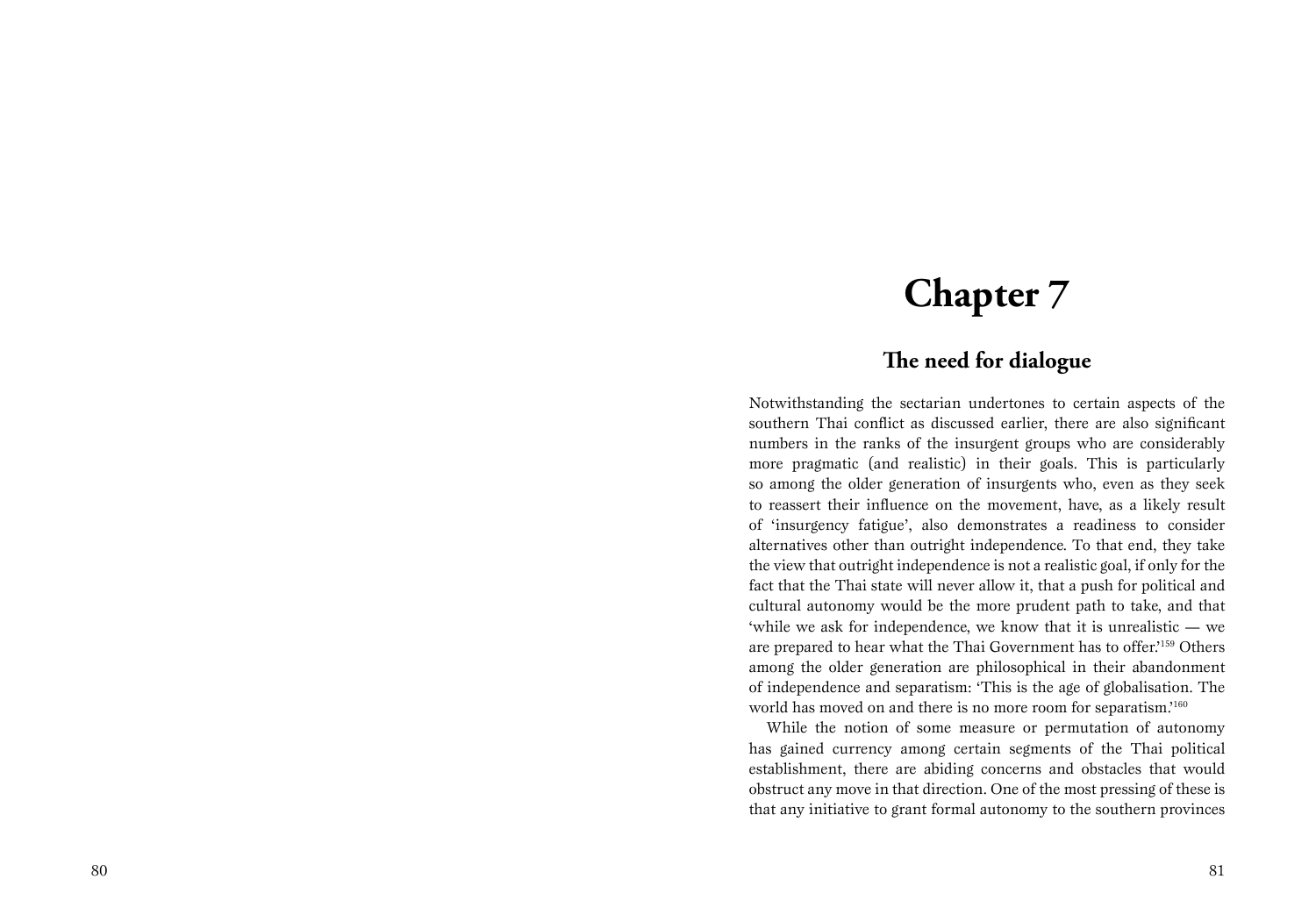might well open the floodgates, leading to other ethnic minority regions elsewhere across the country to aspire for similar arrangements. Indeed, it is for this reason that some in the Thai Government, most notably then interim Prime Minister Surayud, chose to float the idea of the possible creation of a 'special administrative zone' instead.161 Underlying this thinking is the readiness on the part of certain quarters, both in the insurgent movement as well as the Thai Government, to explore the possibility of a political resolution to a conflict that is fast descending towards intractability, and the use of dialogue as a means to such a resolution.

The notion that dialogue presents a viable policy has predictably been met with mixed responses from the Thai political and security establishment. Hard-liners in government have warned against recognising and legitimising the insurgent cause through dialogue. Others, on the other hand, have suggested that it is a crucial component of eventual conflict resolution. Differences on the issue of dialogue are not confined to government quarters. Even within the broad insurgent movement, there are contending opinions as to whether dialogue should be pursued, as the pragmatists (primarily among the old guard) aver, or whether such gestures might in fact compromise the operational advantage that the insurgents feel they now possess. In addition, some are further concerned that the participation of Thai security officials in dialogue is in fact little more than an informationgathering exercise.

Whatever the prospects and misgivings, the fact of the matter is that dialogue is already being pursued through a number of channels, and involves various actors. These have for the most part been facilitated by either third-party governments such as Malaysia and Indonesia or foreign non-governmental organisations, and involve members of the Thai political and security establishment in their unofficial capacity at one side of the table, and, on the other, mostly old guard from the established separatist groups. In the latter instance, given that the identities of key leaders of the current insurgency remain unknown, Thai security officials have reached out to known old-guard separatists in the hope that the latter can leverage their position to influence

militants operating on the ground in the provinces.<sup>162</sup> The issue of establishing communication channels with members of the old guard based abroad had also been broached by the National Reconciliation Commission  $(NRC)$  — an interim commission established by the Thaksin administration in 2005 to propose possible solutions to the southern Thai conflict. To the extent that elements in the Thai security establishment were prepared to discreetly reach out, they went to PULO.

Having experienced a marked decline in their numbers and influence since the late 1980s as a result of efficient counterinsurgency and factionalism within its leadership, it is not surprising to find that the resurgence of violence since the turn of the present century has presented PULO with an opportunity to re-establish itself, and hence proved a source of motivation for the old guard to close ranks. It was to this end that a PULO reunification congress involving some 40 party figures was held in late May 2005 in Damascus.163 During this congress, it was decided that: (1) New PULO would reunite with PULO, (2) the organisation would embark on a major publicity drive that would see it return to the fold as the representative of the contemporary southern Thai insurgency, and (3) its representatives would respond positively to any move toward dialogue and, further down the road, possibly negotiation as well.164 Following this, PULO's foreign affairs chief Kasturi Mahkota made several appearances in the international media as a 'voice' for the ongoing insurgency, and articulated PULO's claim to be providing some measure of political direction to the struggle. Along with their perfunctory criticisms of the Thai Government's handling of the crisis in the southern provinces, PULO also maintained the Thai Government must include them in any dialogue process.

Of course, as has already been noted, PULO's ability to represent the disparate insurgent groups or influence the *juwae* is questionable. PULO has consistently declined to confirm or deny a role in the violence, though its leadership has maintained that they do have members on the ground who provide the current generation of insurgents with 'local knowledge' and logistical support, and that they would be able to deliver on ceasefire assurances in several districts if such were made.165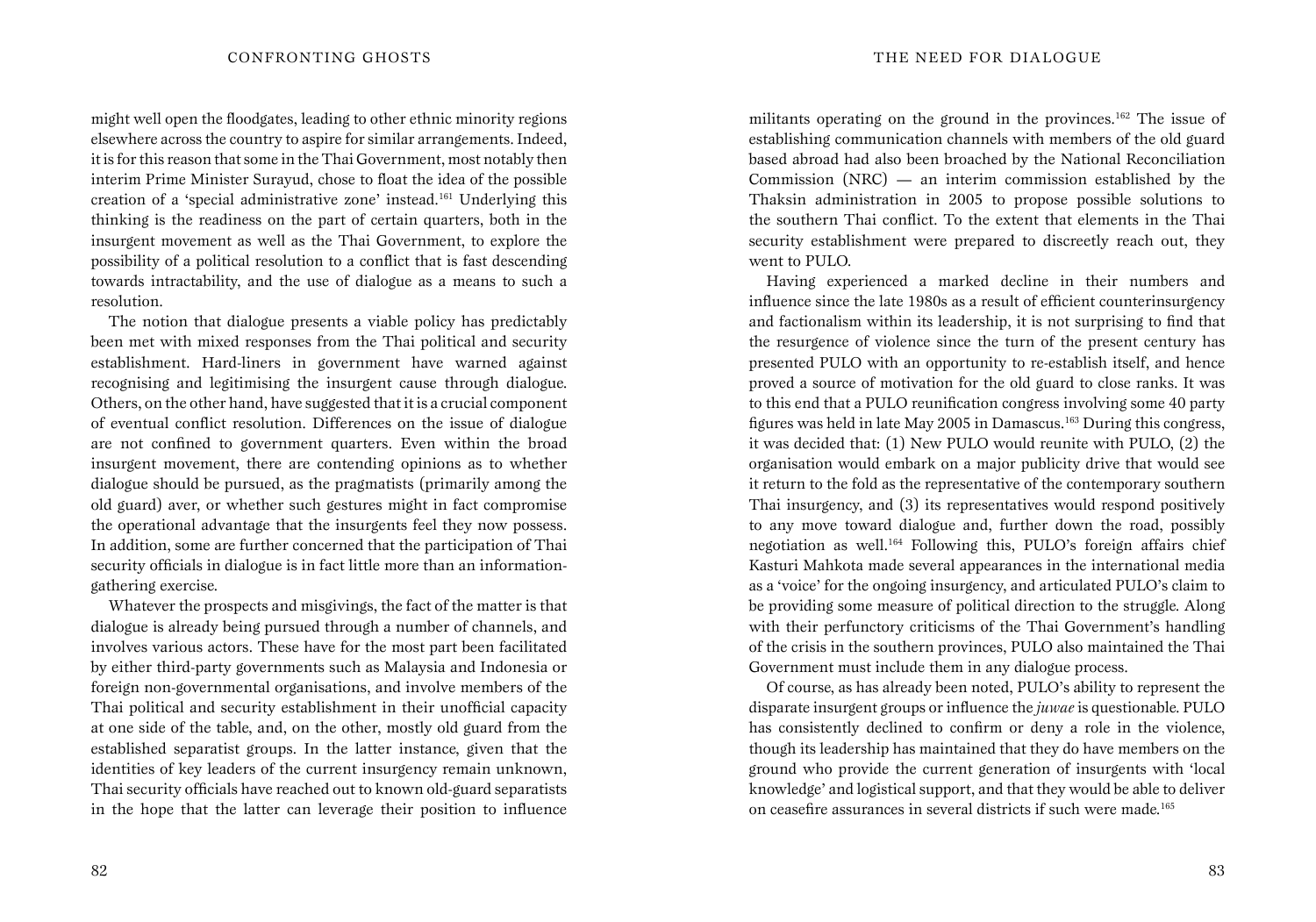To be sure, PULO is not the only old-guard group that has attempted to get back into the fray. In 2004, the self-professed former leader of the now defunct Bersatu (allegedly an umbrella organisation that was formed in 1989 and that brought together the disparate remnants of the separatist movement), Wan Kadir Che Man, openly criticised the Thai Government's handling of the situation in the south. Following the Krue Se standoff on 28 April 2004, Wan Kadir delivered a series of public lectures in Malaysia — he had been a professor at several Malaysian universities, the last of which was the International Islamic University of Malaysia — about the conflict in Thailand's southern provinces. In these, he argued that the insurgency's root cause stemmed from the central Thai state's reluctance to provide avenues of expression for local Malay–Muslim identity as well as the host of injustices perpetrated against the community over the past hundred years. It was during one of these seminars that Wan Kadir publicly revealed that he was the leader of Bersatu and, at the same time, he had given up the hope of an independent homeland for Patani's Malay–Muslims. Instead, he asserted that separatism was no longer a viable option, and that what were more urgently required were avenues and vehicles of communication and dialogue between the two sides.<sup>166</sup>

Predictably, Wan Kadir's public statements on the southern Thailand conflict created a furore in both Thailand and Malaysia. Thai officials were divided as to how to respond to his outspokenness and offer to facilitate dialogue. Some among them supported his return (though within this group there were 'hawks' and 'doves', both of whom had different reasons for doing so), while others were wary of recognising a declared separatist for fear of legitimising their cause. Given that Wan Kadir was at the time working as an academic in Malaysia, the Malaysian Government was also placed in an awkward position by his public statement. Evidently, Wan Kadir's public admission violated a tacit understanding between him and the Malaysian Government that he would be allowed to reside in Malaysia so long as he remained silent on the conflict. Shortly after the public statement, Wan Kadir retreated from the public spotlight and went into exile in Sweden, where he spent nearly two years, before returning to Malaysia.

Regardless of the lack of consensus on the matter of how to deal with exiled separatist leaders, by 2005 certain segments of the Thai establishment — notably the Royal Thai Army — appeared prepared to engage the exiled leaders of the known separatist groups.167 Yet because of their reluctance to countenance external involvement in this 'domestic' crisis, Thai officials preferred to deal directly with the separatists. Concomitantly, a number of informal meetings involving Thai Government representatives, military officials and members of the old guard such as PULO and BRN-Congress have already taken place in Europe, the Middle East and, closer to home, in Southeast Asia, although none of these encounters constituted formal dialogue, much less negotiation. Notwithstanding the aversion to foreign involvement, on several occasions these meetings have been facilitated either by foreign governments or by NGOs. Whatever the mode of dialogue, though, they were mostly kept away from public knowledge and scrutiny.

#### **Langkawi (Malaysia) and Bogor (Indonesia)**

One of the more publicised efforts was known as the Langkawi Process, initiated by former Malaysian Prime Minister Mahathir Mohamad. The Langkawi Process brought together leaders of some of the old-guard separatist groups and senior Thai security officials at the Malaysian resort island of Langkawi for several meetings between November 2005 and February 2006. The intention of the talks was to draft a set of proposals that would later be floated to the Thai Government for consideration.<sup>168</sup> From these meetings a set of recommendations, innocuously titled 'Peace Proposal for Southern Thailand', was prepared and delivered to former Thai Prime Minister Anand Panyarachun in February 2006 in Kuala Lumpur, with the understanding that it would be floated to the Thai Government. The recommendations bore the signatures of the exiled old-guard leaders as well as the two Malaysian mediators. While couched as 'recommendations', the terms of the document were for the most part little more than an enumeration of intent such as respect for Thailand's territorial integrity and expressions on the part of the separatist leaders of a desire for reconciliation, economic development and education reform in the southern provinces.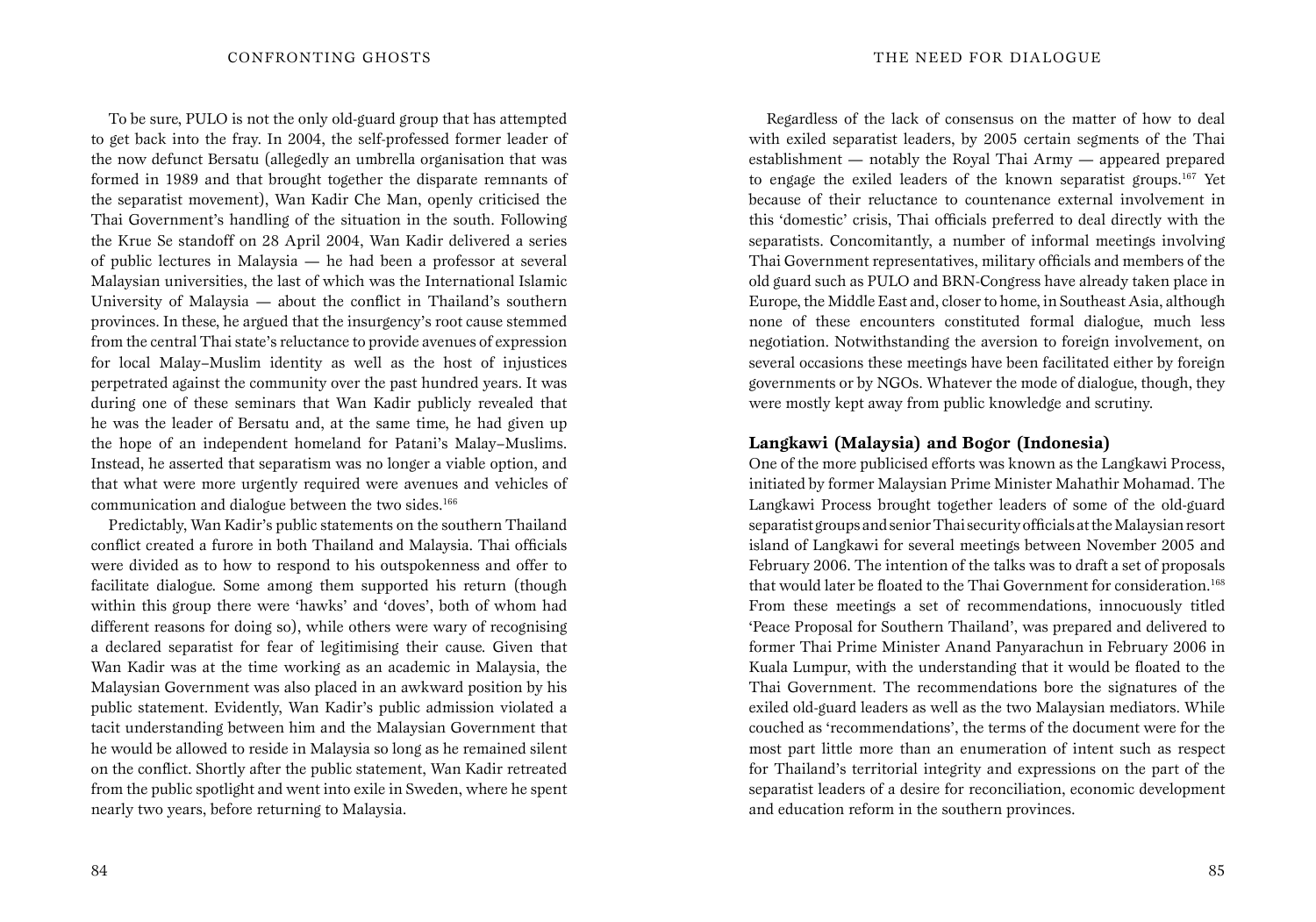There were, however, several fairly bold requests that would have proven highly controversial had they been pursued. For instance, the document called on the Thai Government to set aside at least 50 per cent of local administrative jobs as well as uniformed security positions for ethnic Malays as part of an affirmative action policy. The document also recommended the establishment of a Board of Review with the power to grant amnesty to Malays convicted or charged with criminal activity in connection to the current crisis. Because of a highly unstable domestic political climate in Bangkok at the time, which was marked by street protests and growing calls for his resignation, it is perhaps unsurprising that Thaksin paid little attention to the recommendations. By the time he was removed in the bloodless coup of September 2006, the recommendations were all but forgotten.

While the Langkawi Process was undoubtedly significant in terms of how it opened a new 'frontier' to the southern Thailand conflict — one that allowed for the possibility of some form of dialogue — ultimately its potential impact was negated on a number of counts. First, the meeting was boycotted by BRN-Coordinate, the group believed to be the most active and organised network of all the long-standing separatist groups and the only group with links to the old-guard generation that can claim to be active on the ground on a large scale today. Second, the Langkawi talks could not be conceived as more than a potential confidence-building exercise, simply because Thailand remained reluctant to accept Malaysia as an honest broker given the historical baggage of the latter's connection to the southern provinces. Third, according to participants at the talks, the separatist leaders had little say on the contents of the document, and it was the Malaysians who enumerated all of the recommendations which the separatist leaders were apparently compelled to endorse.<sup>169</sup>

A more recent attempt took the form of so-called peace talks in Bogor (West Java, Indonesia) in September 2008. Brokered by then Indonesian Vice-President Yusuf Kalla on the basis of Indonesia's own experience in resolving the separatist insurgency in its province of Aceh, the talks involved representatives from the Pattani Malay Consultative Congress (PMCC), which claimed to be an umbrella organisation representing the groups involved in the insurgency. While the Thai Government dispatched a five-member delegation headed by General Kwanchart Klahan, Bangkok was quick to deny that the talks were officially sanctioned.170 While the Indonesian media made much of the goodwill spun from the meeting, the talks themselves failed to make any substantial headway for a number of reasons. First, it was clear that certain interests in Indonesia were less concerned with the substance of the meeting than the publicity derived from it, particularly given an impending presidential election in the country. Second, while the PMCC claimed to be an 'umbrella organisation', it did not include the two groups that really mattered — BRN-Coordinate and PULO. While information remains sketchy regarding the organisational affiliations of the Malay representatives at the meeting, they were believed to be essentially members of the old guard. In other words, it was not clear that the representatives from the PMCC had the authority and legitimacy to speak on behalf of the insurgency. The fact that violence had actually intensified after the talks gave cause for scepticism on that count.

While talks such as that which took place in Langkawi and Bogor did not lead to any meaningful outcomes, less visible dialogue between the Thai army and insurgents has continued. Former Prime Minister Surayud Chulanont acknowledged during a press conference in May 2007 on the occasion of a visit to Yala that the Malaysian Government had helped facilitate a number of these talks. At the said press conference, Surayud stated further that he received 'positive feedback' from separatist groups over 'dialogue' and duly expressed appreciation to Malaysia for their help in opening up channels of communication. Kasturi Mahkota responded by saying PULO welcomed Surayud's statement, calling it a 'positive gesture' and added that: 'It appears all sides are moving in the right direction and the conditions for dialogue appear to be positive.'<sup>171</sup> Beyond the Malaysian Government, several foreign NGOs have also either already initiated dialogue processes of their own, or are intent on initiating them. Hopes for a political resolution via dialogue increased when Surayud personally met with old-guard leaders in Bahrain in late 2007, towards the end of his term. However, the momentum generated by Surayud petered out under the successor governments of Samak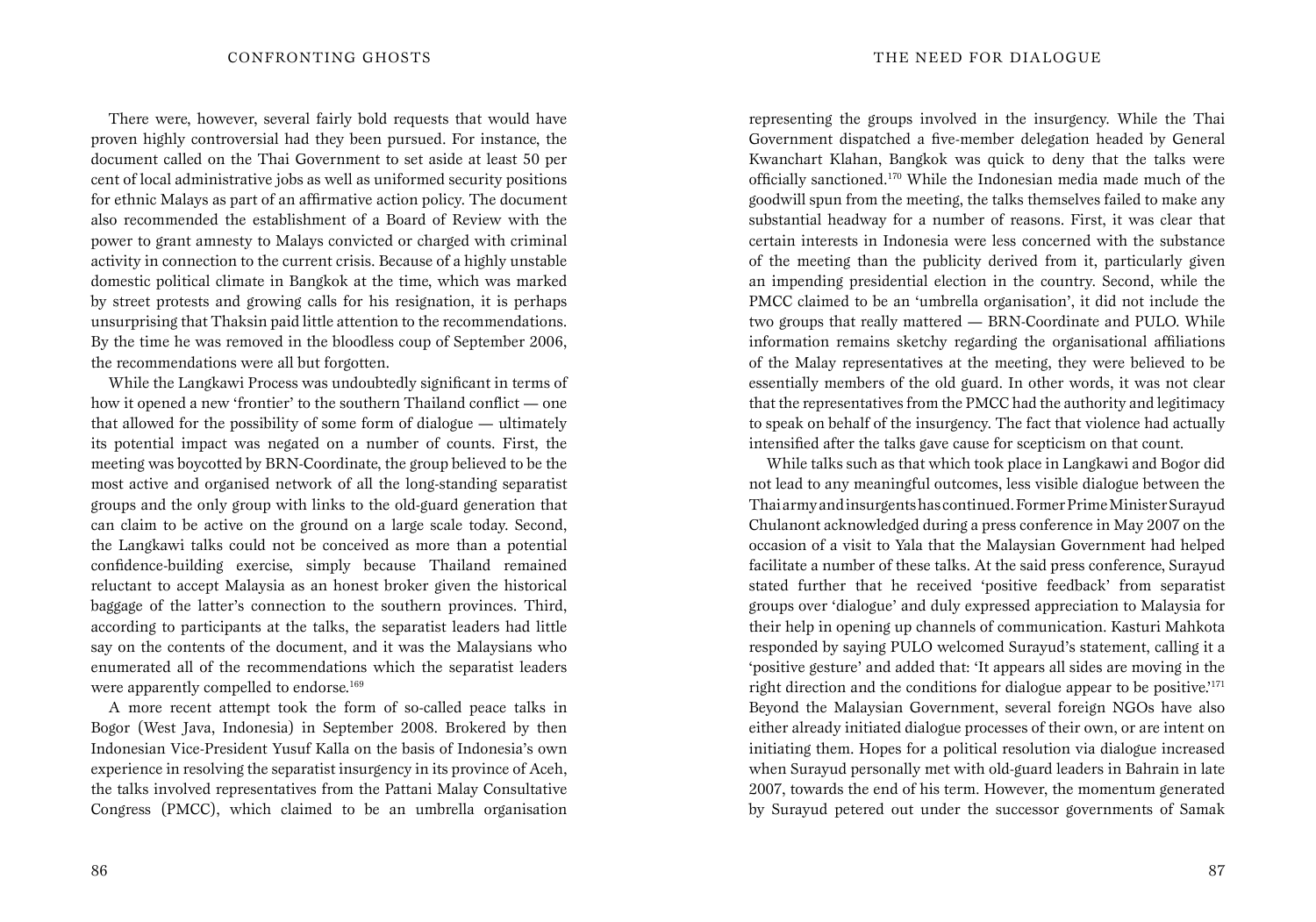Sundaravej and Somchai Wongsawat, both of whom expressed no interest in pursuing dialogue. Likewise, PULO's inability to bring on board other major groups at the time, most notably BRN-Coordinate, further impeded any hopes of deeper commitment on the part of the Thai Government to the dialogue process.

#### **Prospects and challenges**

Prospects for dialogue received a further boost when the Abhisit administration replaced the leadership of the National Security Council with personalities sympathetic to the option, and appointed a representative to meet with the old-guard separatists from PULO as a means of paving the way for a more formalised dialogue process. $172$ As noted above, a central role for this old guard in this regard was to convince BRN, and in particular its Coordinate wing, to come to the negotiation table. The participation of BRN-Coordinate was deemed pivotal as it was seen as an instrumental conduit to the *juwae* because of its ties with them. On its part, BRN-Coordinate maintained an ambivalent position towards dialogue. Some in its ranks questioned the utility of working with PULO, and had the view that they could work directly with the *juwae* to create a political wing to the movement. Others, however, egged on by Malaysia, have taken the position that a consolidated front, providing strength in numbers, was the best means through which to approach the Thai Government.

In terms of their political demands, BRN and its respective component wings have historically taken the uncompromising position — requiring nothing short of independence for the Malay homeland of Patani before they agree to terminate their struggle. Indeed, the staunch commitment of BRN-Coordinate to this tradition explains, at least in part, its proximity to the *juwae*. That being said, the BRN-Coordinate's hitherto resolute stance has wavered somewhat in recent years under the influence of the more pragmatic PULO. Elements within BRN-Coordinate circles are now talking about the use of dialogue with the Thai Government as a necessary supplement to violence in order to achieve its political ends, with these ends themselves diluted from independence to some form of autonomy and local governance.

As discussed earlier, the idea of talking to the Thai Government in a systematic fashion through possible foreign mediators and/ or facilitators was gradually introduced to BRN-Coordinate in late 2008 by PULO leaders who were themselves making some headway in international circles in terms of lobbying for and articulating the cause of the insurgency through numerous meetings with NGOs, diplomats and the media. The process would not take the form of a formal negotiation, but rather a series of confidence-building meetings between the insurgents, led by PULO but in which BRN-Coordinate would also participate, and Thai officials from Prime Minister Abhisit's special steering committee tasked to pursue this course of action with the insurgents. Between PULO and BRN-Coordinate, an understanding was reached that fostered a joint commitment to the search for a political process on the part of the insurgency with the signing of a *Resolusi Persefahaman* (Memorandum of Understanding) on 5 January 2010 by representatives of the two groups. This was a significant shift given the fact that BRN-Coordinate had refused to take part in either the Langkawi or Bogor peace talks. For BRN-Coordinate it was critical that, in the context of this understanding with PULO, the latter would be the main face at the dialogue table, with only a marginal, if any, BRN-Coordinate presence. This was to allow them to reassure the *juwae* who were still reticent about dialogue. Meanwhile, PULO would also be able to dissociate itself from the violence on the ground and hence have a freer hand to position itself as the 'political wing' of the insurgency.

Nevertheless, while the BRN-Coordinate's evident shift towards dialogue may be indicative of a more cohesive insurgent movement, given the still-decentralised nature of operations it remains unclear how the *juwae* would react if BRN-Coordinate were to fully commit themselves to the PULO-led dialogue process. The *juwae* are concerned that the Thai Government's ongoing talks with the old guard are a potential trap — a way of reaching the militants on the ground so as to eliminate them. Further reservations stem from the concern that, should dialogue and negotiations fail, the networks would then be left exposed. Indeed, it is likely that this precise concern not to drift too far away from the *juwae* had informed BRN-Coordinate's cautious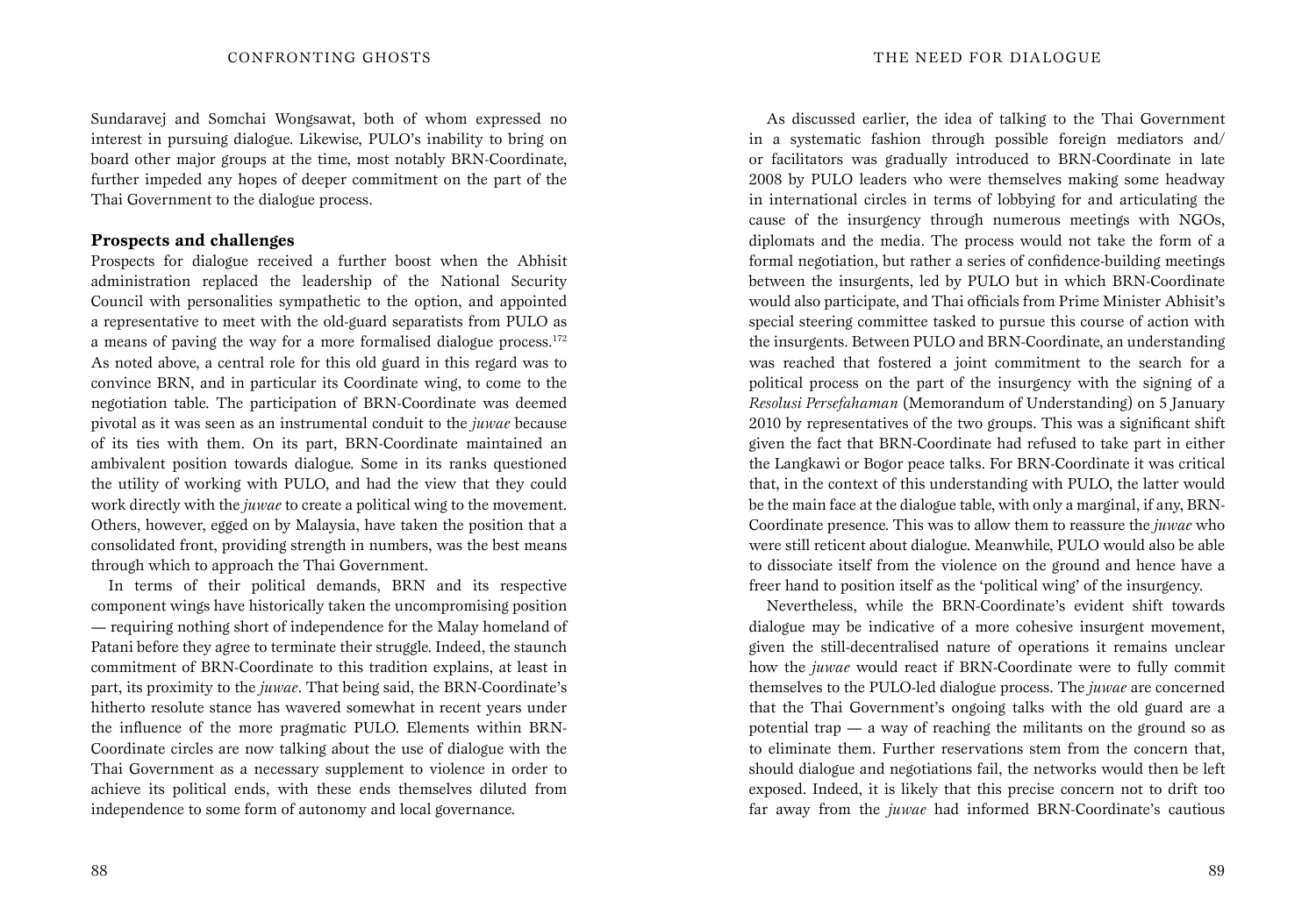approach to cooperation with PULO and participation in the dialogue processes. Presently, the *juwae* have indicated willingness to acquiesce to PULO and BRN-Coordinate's pursuit of dialogue with the Thai Government. Nevertheless, they have also averred that theirs is a 'wait and see' attitude.173

Notwithstanding the various attempts highlighted above, the Thai Government's attitude to dialogue with the separatist groups — whether members of the old guard or the new generation of militants at the front lines — has for the most part been ambivalent. While the possibility of dialogue is cautiously welcomed in some circles in the establishment, there are members of the Thai leadership who are not prepared to bear the political costs associated with some of the demands that the insurgents might make. For instance, insurgents involved in Langkawi, Bogor and other dialogues are of the opinion that the Thai Government will eventually have to engage in some form of discussion on the matter of recognition of Malays as an ethnic group distinct from the Thais, and correspondingly, the opening up of more cultural space for the Malays, including the use of Malay as a 'working language' in the southern provinces and the recruitment of more ethnic Malays for government jobs as part of a strategy to enhance their social mobility in their own region.174 Be that as it may, there is at present still no indication that the Thai Government is discussing these demands internally.

Sceptics in the Thai Government also question whether the old guard, the main actors that the state has been able to engage with thus far, will be able to deliver significant concessions on their part as a result of any dialogue, such as the implementation of a cease-fire or an end to arson attacks on public schools in specified areas.175 Some in policy circles believe that the general public would not support the idea of talking to 'outlaws', while others see the possibility that the endorsement of dialogue could send the wrong message that the government was in a position of weakness. Nevertheless, other senior officials are of the opinion that any dialogue is better than no dialogue at all. These officials are convinced that the exiled leaders of PULO and BRN still command much respect as elders, and, even if they exercise little leverage by way of operational command, they will nevertheless be able to influence

the thinking of some of the current generation of insurgents and cajole them away from indiscriminate violence.<sup>176</sup>

Recent violence such as that which occurred at the Al Furgan Mosque in Ai Bayae, Narathiwat, has further imperilled prospects for dialogue. According to various accounts, on 8 June 2009 six gunmen with automatic rifles and shotguns fired indiscriminately into the Al Furqan Mosque during evening prayers, killing eleven people and injuring twelve others in one of the most vicious attacks in recent years. The initial response from certain quarters within the security establishment was to blame the attack on insurgents as part of their strategy of discrediting the state and driving a wedge between the government and the local populace. This explanation cut no ice with the local community, who defended the *juwae* by countering that the latter had never violated the sanctity of a mosque.177 About two months later, police named Suttirak Kongsuwan as one of the assailants. This incident has become a major source of embarrassment for security forces, since Suttirak was a former ranger who had subsequently taken part in the government's ill-conceived village militia program. Suttirak surrendered himself to authorities in January 2010, but maintained his innocence. Despite assurances by the Abhisit administration, undoubtedly made with an air of desperation, that it was committed to the dialogue process and would arrest and charge the culprits, insurgents have been reluctant to continue with dialogue. As for the *juwae*, they have made clear that they see the satisfactory resolution of the Al Furqan Mosque incident as a litmus test for the utility of dialogue given that it would be indicative both of the sincerity of the Thai Government as well as the ability of PULO and BRN-Coordinate to influence decision-making in Bangkok.<sup>178</sup>

#### **Bringing the peace process back on track**

In terms of its experience with insurgencies, the historical tendency among Thai security agencies has been to look for ways to come up with concrete and immediate results. Indeed, this has accounted in no small measure for the knee-jerk counterinsurgency responses that are frequently announced and implemented by the military. While the desire to produce something concrete is understandable, it is not likely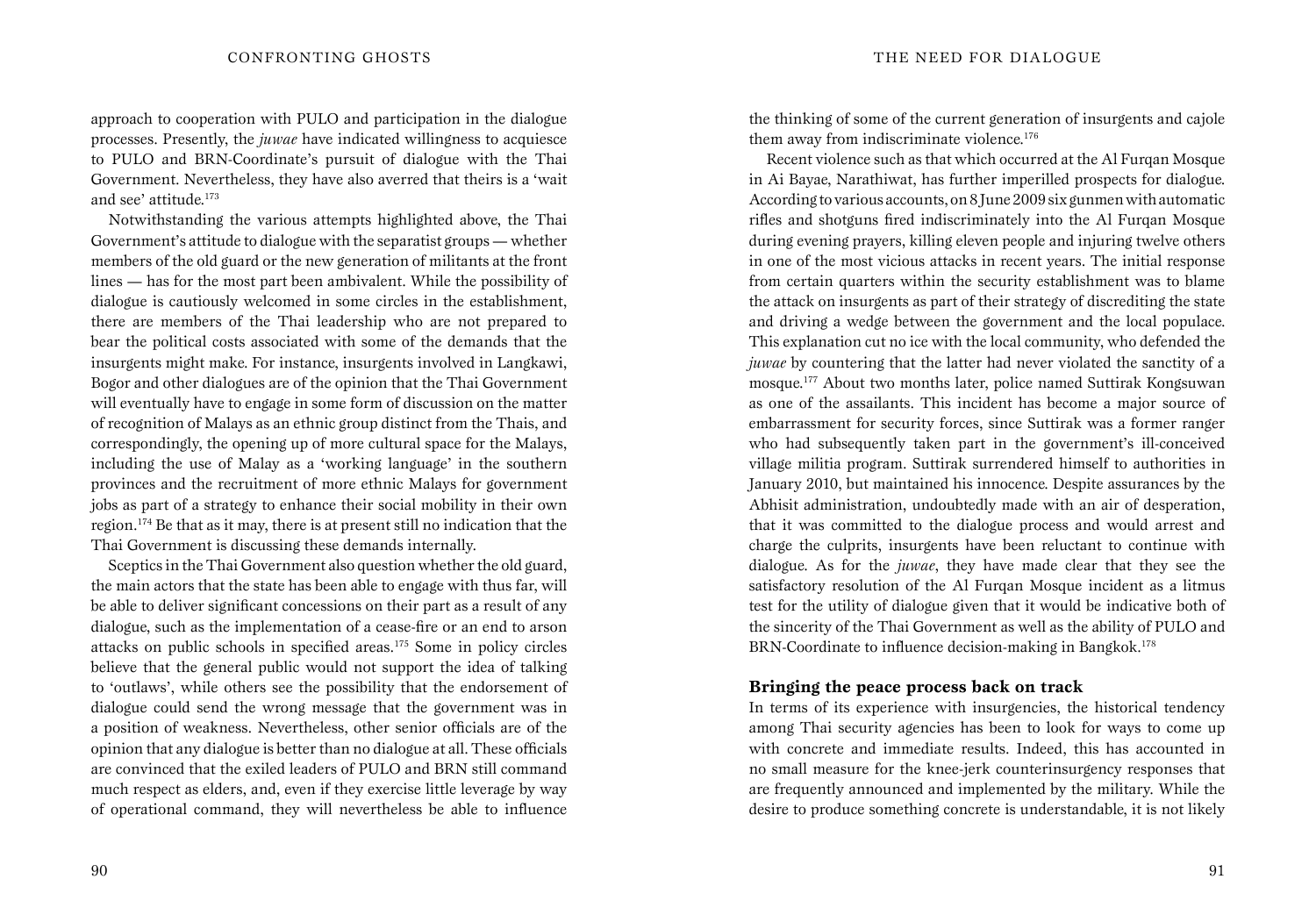that dialogue and negotiations with insurgents will be adequate to bring conflict to a definitive conclusion and to institute a permanent peace. This would be so particularly if the historical mistrust and cultural narratives that shape the thinking of locals and insurgents for the past century are not addressed. If history is any indication, unless this paradigm shift is made and such mistrust and narratives are addressed, a new generation will eventually emerge on the scene, bearing the same sentiments, grievances and hatred against the Thai state. By this token, dialogue should not be viewed as an end in itself, but a means to dispel distrust and create conditions for further conflict resolution.

Yet events such as the Al Furqan Mosque massacre threaten to unravel prospects for deepening unity within the insurgent movement between the old guard, the pemimpin, and the juwae, particularly given the pressure that the old guard now face in convincing reticent counterparts that the Thai Government is sincere in its assurances that justice would indeed be served. Within some pemimpin quarters, it has been proposed that one way to bring the juwae closer to the peace process is to recruit the help of Sapae-ing Basoe. Indeed, while the Thai authorities are keen to charge him with treason, the Malay community in the southern provinces see him as a champion of their cause and a man who promotes the preservation of Patani Malay identity as well as historical narratives that have become a source of local pride (the same narratives that set the Malays apart from the rest of Thailand, it should be added). Although Sapae-ing never issued any specific demands like the seven points of Haji Sulong Tohmeena, local Malays see his struggle as analogous to the latter's immensely popular struggle for Malay–Muslim rights.

The government has never clearly defined the crimes that Sapae-ing had purportedly committed. Nevertheless, with or without evidence to back up their case, Sapae-ing's mystique continues to grow among the local population. According to PULO and BRN-Coordinate members, Sapae-ing continues to keep a distance from their dialogue with the Thai Government in spite of their requests for him to participate. It was believed that he had fled to Malaysia following the charges. His whereabouts remain unknown.

## **Conclusion**

For the past few years, Thailand has come under intense scrutiny because of chronic violence that has seized its southern border provinces. While there is broad consensus that this violence is mostly tied to a reinvigorated insurgency with deep and distressing historical roots, what makes it stand out (hence piquing intellectual and analytical curiosity) is the fact that, to this day, the identity of the insurgents remains murky and unknown to the Thai policy community. From the perspective of the insurgents, this speaks to the fluid and decentralised structure of today's armed resistance. At the same time, this silence is also indicative of the fact that there is considerable discipline among its constituent groups. From the perspective of the Thai Government, this inability to identify its enemy has been an unfortunate indictment of intelligence, strategic and political failure on its part.

Armed insurgency in Thailand's southern provinces is not a new phenomenon. That being said, the violence of the last six years or so has been defined by decidedly more diffused yet ominous patterns, and has followed a different operational script compared to earlier permutations of insurgency. Indeed, as this monograph has illustrated, the insurgency remains very much dispersed in terms of the operational autonomy across the cell structure, recruitment style, targeting, tactics, etc. Unlike their predecessors, this generation of insurgents appears intent on shattering the fabric of society and peaceful coexistence that has long existed between the region's Malay majority and their non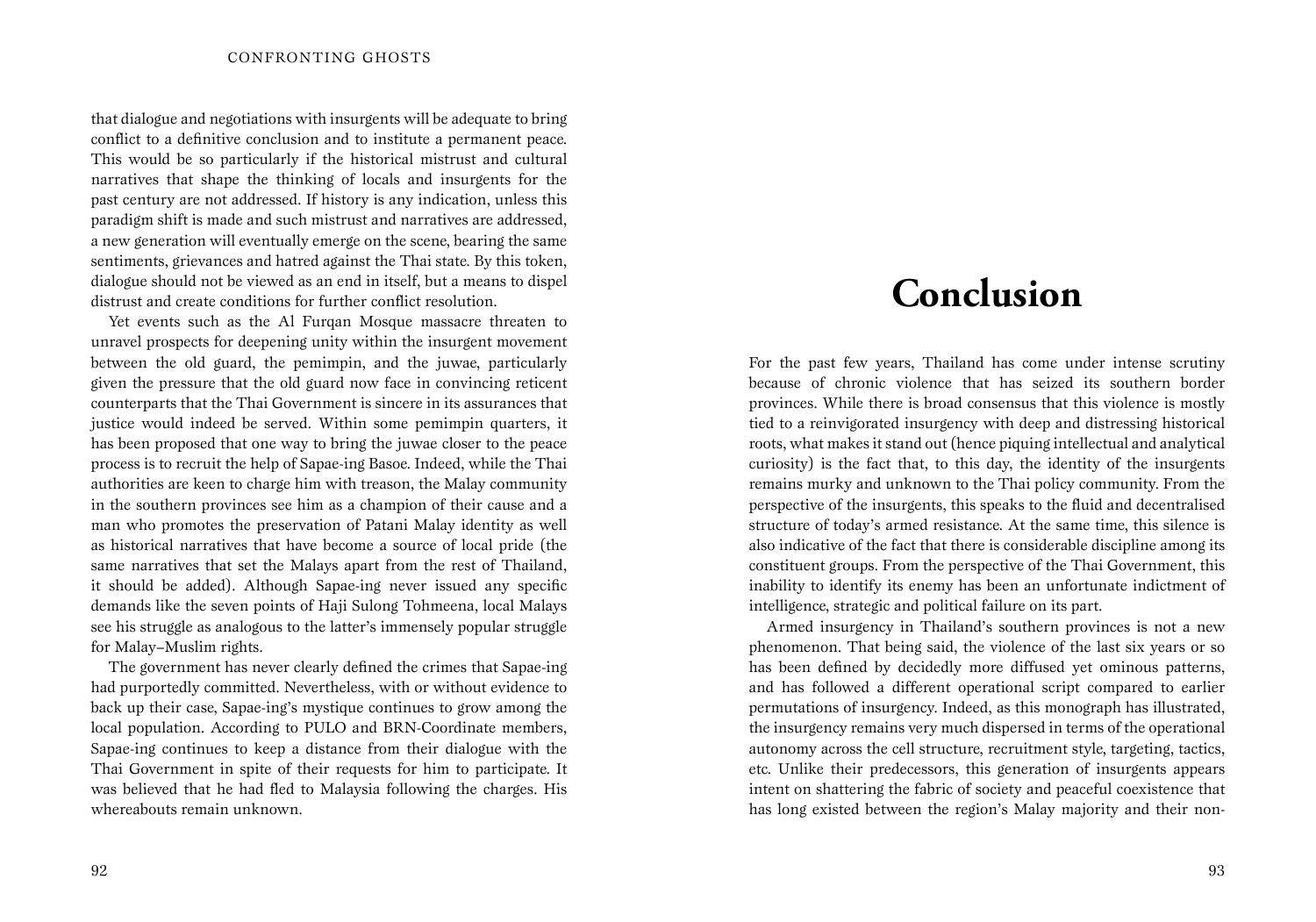Malay counterparts with their brutal and seemingly indiscriminate *rage militaire* — no doubt a consequence of the seeds of hate embedded in local historical narratives of long-standing repression. To be sure, there are pockets of villages that have consciously and vocally resisted the polarisation that the conflict has spawned. But these are far too few in number. The unfortunate reality is that in the vast majority of villages in the southern provinces suspicions run high, and neighbours have turned against one another in a climate of fear, both because of the impunity of security forces and the intimidation and indiscriminate violence of insurgents.

It is also the case that today's insurgency parallels previous periods of armed resistance in terms of root causes and ultimate motivations. From the extensive fieldwork interviews conducted, it is clear to the authors that while the discourse may be increasingly coloured by religious metaphors and may have drawn some measure of attention from transnational religious extremists, the collective memories of today's insurgents are built on much the same grievances and grudges against the Thai state that their predecessors had articulated and resisted — encroachment into religio-cultural space, lack of employment and advancement opportunities, forced acceptance of elements of Thai culture that undermined their religious practices, mistreatment in the hands of security officials, and the lack of avenues through which to articulate dissatisfaction with the prevailing status quo. Similarly, while no single group has surfaced to claim responsibility for the violence and articulate their goals and demands, interviews conducted with the old guard and *pemimpin* indicate that the objectives of the struggle, too, remain the same — the liberation of the kingdom of Patani — even if the exact form (independence, autonomy or rectification of injustices) a 'liberated' Patani would take remains ambiguous, and the means through which to achieve it may differ.

The insurgency in southern Thailand today basically involves two generations — the old guard who were involved in the armed separatist organisations from the 1960s to the 1990s, and the new generation or *juwae*, who are the front line in the current conflict. Both are drawn together by the *pemimpin*, who provide operational leadership to the

cell network and in addition serve as interlocutors between the old guard and *juwae*. While efforts to husband resources towards a coherent shared agenda have undoubtedly been made, this monograph has also shown that within the insurgency there are substantial differences that are not only generational but strategic (e.g., whether or not to engage in dialogue) and tactical. Until these differences are resolved among the different actors, the structure of the insurgency itself is likely to remain fluid. This poses additional problems for counterinsurgency given, for example, concerns as to whether all factions of the insurgency could ever be represented in a bona fide dialogue and negotiation process, should such a process materialise.

This paper has argued that the Thai state's inability to make significant headway in its counterinsurgency effort with properly calibrated responses to violence stems in large part from its reluctance to comprehend and accept the nature of this challenge to its legitimacy in the southern provinces. Rather than appreciating the fact that they are facing an insurgency driven by a resilient master narrative that is nevertheless employing new and quite effective methods and tactics for mobilising new adherents and striking at symbols of the Thai state, most in the upper echelons of the Thai polity and security apparatus continue to persist in their view that the insurgency confronting them has no basis whatsoever — be it cultural, moral, legal, or ethical. At the heart of the matter is the manner in which the political leadership and security establishment have framed the problem of the south. While they no longer dismiss militants as 'sparrow bandits', political leaders and security agencies continue to interpret the agenda of the insurgency as primarily either religious in nature (i.e., the insurgents have embraced the 'false teachings'), or a matter of criminality (thereby allowing them to dismiss all grievances as illegitimate from the outset).

On both counts they have been some way off the mark. Compounding the problem is the fact that (especially during the Thaksin administration) these perceptions of the conflict often find expression in incendiary public rhetoric that ultimately proves immensely unhelpful. Bereft of an historically and culturally grounded appreciation of the problem, the Thai Government continues to insist on its interpretation of the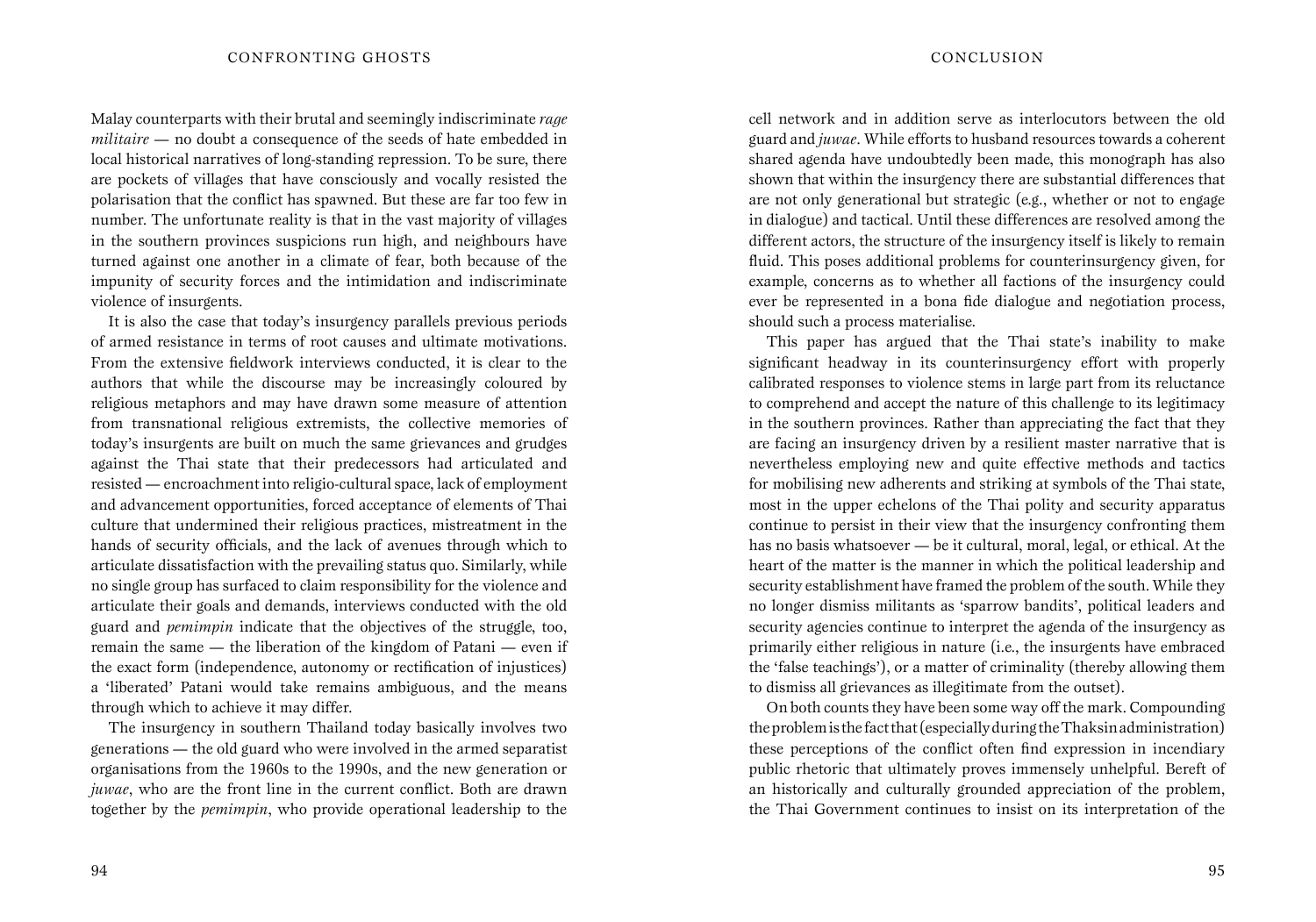#### CONFRONTING GHOSTS

conflict, which speaks of 'misguided' young men fed a 'distorted' version of history, one that wrongly and illegitimately questions the legitimacy of the Thai state over Malay–Muslim lands in the south.

Absent, for the most part, from the establishment's appreciation of the situation is the recognition that the policies of the Thai state, however well-intentioned, have had the opposite effect of compounding the suspicions and misgivings that Thailand's Malay–Muslim communities in the southern provinces harbour towards the central government. Admittedly, this would be crippling introspection. Until the Thai state comes to terms with these fundamental contradictions in how Bangkok and the southern provinces understand the historical and contemporary terms of their relationship, it must realise that tension between centre and periphery will never subside, and the century-old cycle of grievances against the central Thai state will remain unbroken.

## **Notes**

- <sup>1</sup> In studies on southern Thailand, scholars normally distinguish between 'Pattani', the administrative province, and 'Patani', the historical geopolitical entity whose final annexation by the Siamese Government was completed with the signing of the 1909 Bangkok Treaty between Siam and Britain. The southern provinces of Pattani, Yala and Narathiwat, provinces to which separatists lay claim and where violence is most acute, were historically part of the kingdom of Patani.
- <sup>2</sup> For a detailed account of the history and background behind Malay– Muslim separatism in southern Thailand, see Wan Kadir Che Man, *Muslim separatism: the Moros of southern Philippines and the Malays of southern Thailand*. Singapore, Oxford University Press, 1990.
- <sup>3</sup> For more on Islamic education and schools in southern Thailand, see Joseph Chinyong Liow, *Islam, reform, and education in southern Thailand: tradition and transformation*. Singapore, Institute of Southeast Asian Studies, 2009.
- <sup>4</sup> It is important to note here that the 'surrender' that took place in return for amnesty was never an official process. No records were kept or profiles made of those who surrendered, and there has never been a 'list' documenting the surrender process. Mostly, the surrender amounted to militants and field commanders surrendering arms to government officials and returning to their respective villages.
- <sup>5</sup> Michael K. Conners, War on error and the southern fire: how terrorism analysts get it wrong, *Critical Asian Studies*, Vol. 38, 2006.
- <sup>6</sup> BRN-Coordinate's mobilisation of *pemuda* has caused some confusion for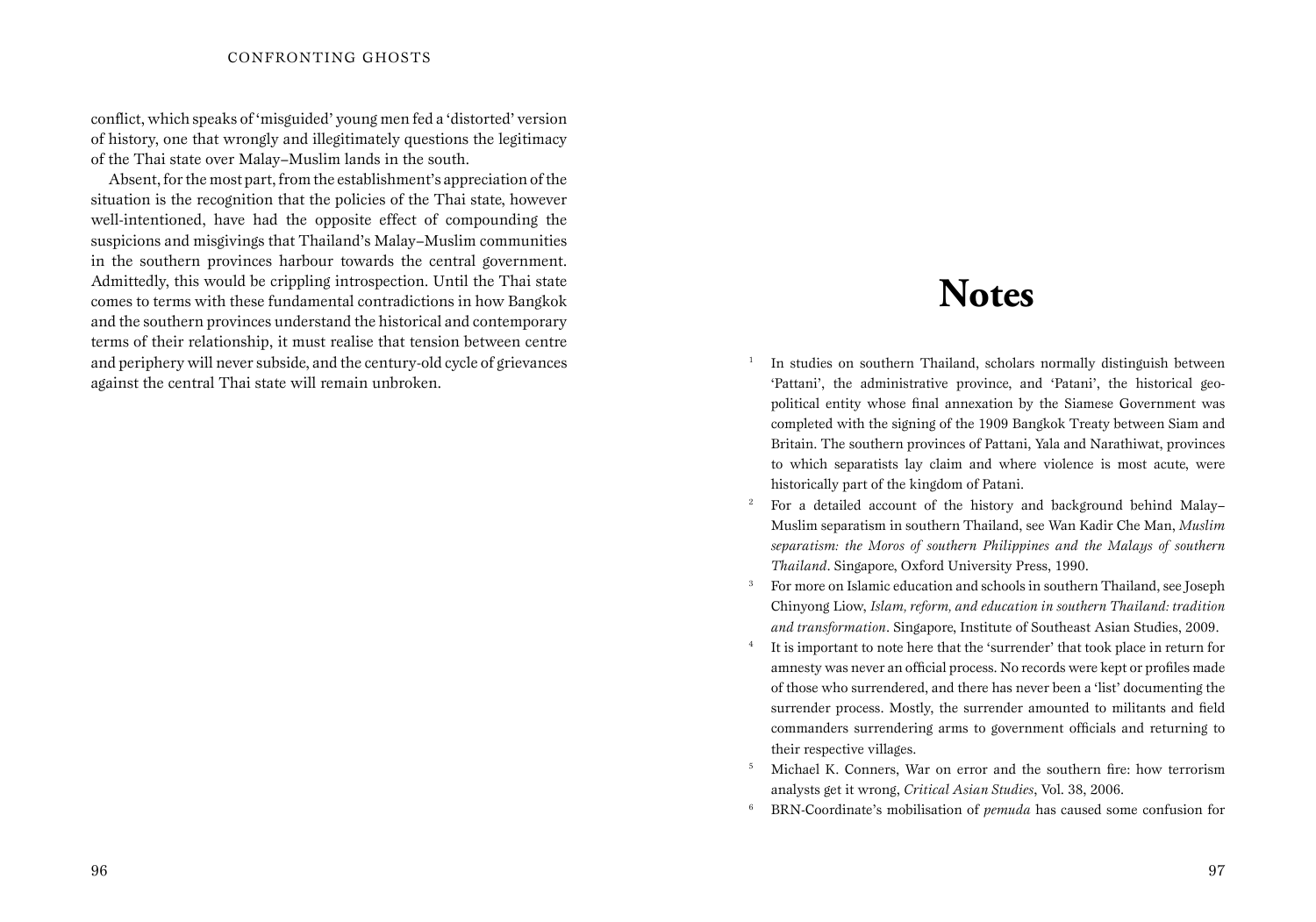Thai security forces. On several occasions, suspects under interrogation have mentioned that '*pemuda*', youths in the Malay language, were involved in the violence. This led to certain Thai officials identifying a new separatist group called '*pemuda*'. It is likely that what they were referring to was merely the youths who were operating broadly under the BRN-Coordinate banner.

- <sup>7</sup> Interview with a former separatist leader, Kelantan, 24 February 2008.
- <sup>8</sup> Interview with Malaysian officials, Kuala Lumpur, 30 January 2007.
- <sup>9</sup> Interview with Thai intelligence officials, Bangkok, 24 January 2005.
- <sup>10</sup> Interview with a *pemimpin*, Yala, 3 March 2009. As the main paper elaborates later, *pemimpin* is the generic name given to leaders who are in charge of clusters of cells involved in the current insurgency.
- $11$  Ibid.
- <sup>12</sup> Interview with PULO leaders, Kuala Lumpur, 28 May 2008.
- <sup>13</sup> These attempts included the creation of an umbrella organisation, Bersatu, in 1997 and a temporary revival of coordinated attacks on security installations under the auspices of Bersatu's 'falling leaves' campaign.
- <sup>14</sup> Interview with a former separatist, Kelantan, 24 January 2008.
- <sup>15</sup> Interview with a PULO leader, Gothenburg, 6 September 2006; interview with a former separatist leader, Kelantan, 24 January 2008.
- <sup>16</sup> While several leaders of the long-standing groups interviewed all agreed that this was the case, they provided different dates and timelines for when this understanding was reached among its proponents. As such, we are unable to ascertain when exactly the agreement was made, and which parties were involved in it.
- <sup>17</sup> Telephone interview with a former separatist, 20 September 2005.
- <sup>18</sup> BRN itself was founded in the early 1960s by a *tok guru* (traditional Malay Islamic teacher) who took up arms in response to Field Marshall Sarit Thanarat's decision to dissolve the institution of *pondok*, a traditional Islamic school which provided instruction solely in religion and which was a ubiquitous religio-cultural institution across the Malay world in the early and mid-twentieth century. Sarit justified his actions on the grounds that *pondok* was 'un-Thai' by virtue of its preference for the traditional Malay language as its medium of education and the fact that its focus on religious education meant that its graduates had little to contribute to the modernisation and

development of contemporary Thai society. As established earlier, with its roots in traditional *pondok* it was not difficult for BRN-Coordinate to tap into a pool of religious teachers.

- <sup>19</sup> Interview with a *pemimpin*, who also referred to himself as *juwae*, Yala, 3 March 2009.
- <sup>20</sup> Interview with a former field commander, Narathiwat, 22 May 2007.
- Most of the information on the organisation of the current insurgency, as well as on tactics, was obtained from an interview with this particular *pemimpin* over several meetings in Kelantan and Yala between January 2008 and March 2009.
- <sup>22</sup> Interview with a *pemimpin*, Kelantan, 24 January 2008. The reason for approaching him was because he was respected for his credentials as a former separatist. This did not mean, though, that he thence became a BRN-C member. In fact, he made it clear that he had informed the *juwae* that, while he would assist them, his loyalties remained with the old BRN.
- <sup>23</sup> Interview with a *pemimpin*, Kelantan, 24 January 2008.
- <sup>24</sup> There are a total of 36 districts in the three Malay–Muslim provinces.
- <sup>25</sup> Email interviews with local researchers, 21 July 2008.
- <sup>26</sup> Interview with a *pemimpin*, 24 January 2008.
- <sup>27</sup> Interview with a *pemimpin* in Kelantan, 24 January 2008.
- <sup>28</sup> Interview with a *pemimpin*, Yala, 3 March 2009. The *pemimpin* himself did not know who these leaders were, or even if the individual arranging the meetings was in fact a leader.
- <sup>29</sup> Interview with a PULO leader, Gothenburg, 11 December 2007.
- <sup>30</sup> Interview with a PULO leader, Gothenburg, 11 December 2007.
- <sup>31</sup> Interview with a PULO leader, Gothenburg, 14 January 2010.
- <sup>32</sup> Interview with a *pemimpin*, 2 March 2009.
- <sup>33</sup> Ibid.
- <sup>34</sup> Interview with a local researcher, Pattani, 5 March 2009. This is not to say, of course, that the faction within BRN-Coordinate that is amenable to dialogue, or the other separatist groups for that matter, do not see the importance of the violence. Rather, they are of the opinion that their ability to continue attacks on targets and elude capture is what would compel the Thai Government to enter into dialogue, but at a disadvantage.
- <sup>35</sup> Interview with a *pemimpin*, Kelantan, 28 January 2008.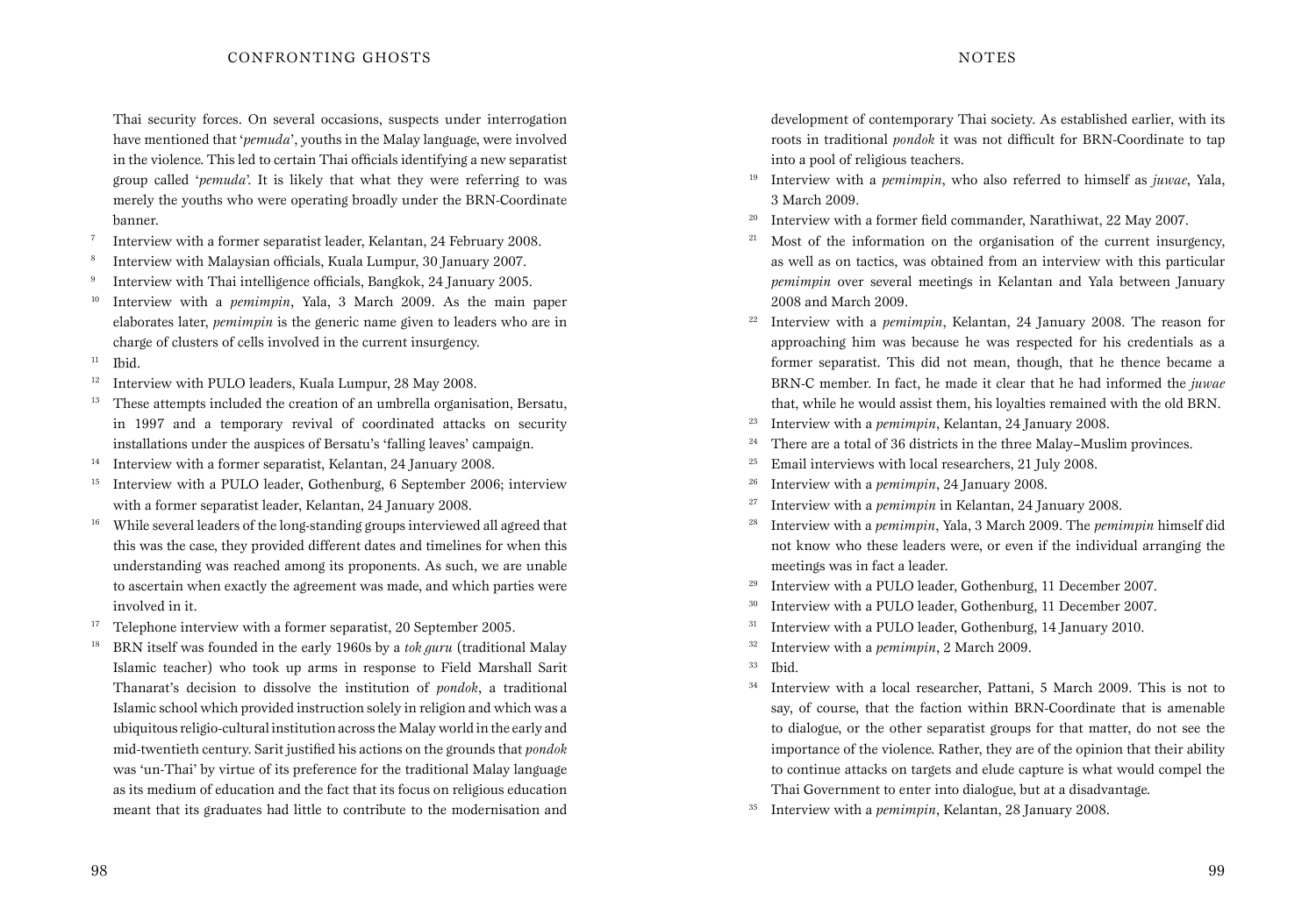#### CONFRONTING GHOSTS

- <sup>36</sup> See International Crisis Group, *Southern Thailand: insurgency, not jihad*.
- <sup>37</sup> Interview with a *pemimpin*, Kelantan, 24 January 2008.
- <sup>38</sup> One killed, 17 soldiers injured in Thai south, *Agence France-Presse*, 23 April 2007.
- <sup>39</sup> See Zachary Abuza, The role of foreign trainers in southern Thailand's insurgency, *Terrorism Monitor*, Vol. 5 Issue 11, 7 June 2007.
- <sup>40</sup> Supalak Ganjanakhundee and Don Pathan, *Santhipart in Plaewplerng*, Bangkok, Nation Book, 2004, pp. 16-35.
- <sup>41</sup> The Krue Se Mosque incident is discussed in greater detail in a later chapter.
- <sup>42</sup> The fact that many of the victims were buried as shahid or martyrs, though, should not be taken to mean that they were thence all involved in a religious struggle as part of the insurgency. Rather, it is more likely that they buried according to the Islamic practice of burials for shahid because parents and family members, the vast majority of whom are not supportive of insurgent violence, simply did not want them to be perceived as the criminals the state made them out to be.
- <sup>43</sup> Don Pathan, The new face of militancy in the south, *The Nation*, 19 May 2004.
- <sup>44</sup> TERROR IN HAT YAI: Blasts hit airport, hotel and Carrefour, *The Nation*, 4 April 2005. In the report, Deputy Director of the National Intelligence Agency, Nanthiwat Samart, said that the bomb, which was poorly assembled, barely left a crack on the floor. He did not rule out a turf war in Hat Yai among illegal elements in the city. The culprits could have inflicted much more damage if they had wanted to.
- <sup>45</sup> Interview with a PULO leader, Gothenburg, 11 December 2007.
- <sup>46</sup> Interview with a *pemimpin*, Kelantan, 13 August 2007.

100

- <sup>47</sup> Supporters on the ground were also known to help transport essential supplies, including food and ammunition, to the rebel units up in the hills.
- <sup>48</sup> TAO is the acronym for the Tambon Administrative Organization, an institution of local government that operates at the sub-district level across Thailand.
- <sup>49</sup> Interviews conducted with a member of the original BRN, May 2006. Further interviews were conducted with this individual in April 2007. He spoke out strongly against the brutality of the new generation of militants.

According to him, the cells under his supervision do not engage in the targeting of civilians. That said, this individual also expressed during the course of interviews that members of the public who served as informants for the state were legitimate targets.

- <sup>50</sup> Interview with a former company commander of PULO, Pattani, 23 May 2006. This individual took up the Thai Government's offer of amnesty in exchange for his weapon more than a decade ago.
- <sup>51</sup> Like the provincial governors, district chiefs report to the Minister of Interior and by virtue of that are associated with the Thai Government.
- <sup>52</sup> Interview with a former PULO company commander, Pattani, 23 May 2006.
- <sup>53</sup> Available http://www.deepsouthwatch.org/node/369. Accessed 4 August 2009.
- <sup>54</sup> Interview with Srisompob Iitpiromsri, Pattani, 30 January 2008.
- <sup>55</sup> Insurgent interview, Pattani, 14 March 2008. That being said, the insurgent was not able to explain if this meant that Muslim security officials were thence not legitimate targets for attack.
- <sup>56</sup> Army chief admits security agencies are using 'blacklists' in the south, *The Nation*, 26 April 2006.
- <sup>57</sup> Interviews conducted with a member of the original BRN, and who is currently a *pemimpin* in charge of several cells involved in the contemporary insurgency and on condition of anonymity, in May 2006 (he also instructed that we were not to divulge where the meeting took place).
- <sup>58</sup> See, for instance, Zachary Abuza, *Conspiracy of silence: the insurgency in southern Thailand*. Washington, DC, US Institute of Peace Press, 2009; Rohan Gunaratna and Arabinda Acharya, *The terrorist threat from Thailand*. Washington, DC, Potomac Press, 2010.
- <sup>59</sup> This is not to say that there are no other images of the southern Thai violence in the south. Indeed, some of these images have been carried by Indonesian extremist websites. Nevertheless, because they use the Indonesian language rather than the Malay language which is more popular in the southern provinces, it is likely this propaganda is the work of foreign parties bent on drawing attention to the southern Thai conflict as part of their agenda to undermine governments in the region who are allied to Western powers, rather than of southern Thai insurgents themselves. See Jennifer Yang Hui, The internet in Indonesia: Development and impact of radical websites,

#### **NOTES**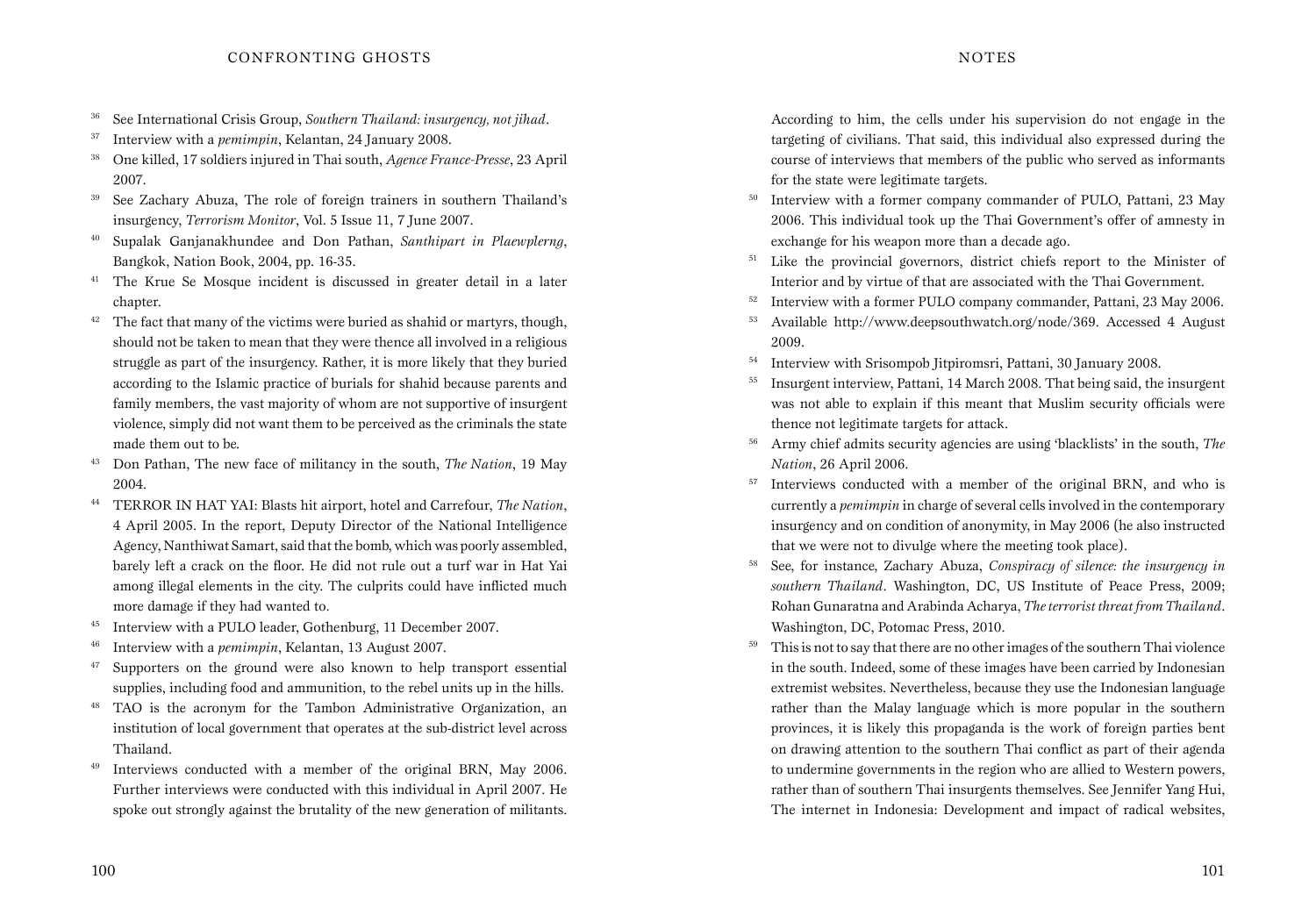*Studies in Conflict and Terrorism*, Vol. 33, No. 2, February 2010.

- $60$  Exceptions are images of the Tak Bai and Krue Se massacres, which have been posted on www.youtube.com.
- $61$  Interview with a former PULO company commander, Pattani, 23 May 2006.
- $62$  Interviews conducted throughout May 2006, on the condition of anonymity with a member of the original BRN, who is currently in charge of several cells involved in the contemporary insurgency.
- <sup>63</sup> Interview with a PULO leader, Gothenburg, 6 September 2006.
- <sup>64</sup> Interview with a PULO leader, Gothenburg, 6 September 2006.
- $65$  Interview with a Buddhist civilian who was injured in a targeted attack, Yala, 16 May 2006.
- <sup>66</sup> This perspective is derived from the authors' interviews with several individuals who claimed to be part of the current generation of militants over the period December 2007 to February 2008. Interviews were conducted in Narathiwat and in Malaysia.
- <sup>67</sup> Interview with a former PULO company commander, Pattani, 23 May 2006.
- <sup>68</sup> Don Pathan, Between the devil and the deep blue sea, *The Nation*, 3 September 2007.
- <sup>69</sup> Statistics provided by a Yala-based centre set up in 2006 to monitor and document attacks against schools and teachers in the south.
- <sup>70</sup> Indeed, in southern Thailand the everyday social norm among locals is to keep their distance from large groups of uniformed security personnel whenever possible.
- <sup>71</sup> Nakarin Shinworakomol and Charoon Thongnual, Exodus of Buddhists, *The Nation*, 10 November 2006.
- $72$  The military backtracked on their statement the day after, but continued to insist that the actions of the volunteer were justified.
- <sup>73</sup> Don Pathan, Quiet warrior opposes new insurgency, *The Nation*, 13 September 2005.
- <sup>74</sup> Interview with a former company commander of PULO, Pattani, 23 May 2006.
- <sup>75</sup> See Saroja Dorairajoo, Current violence in Thailand is highly contextual and local, *Anthropology News*, Vol. 46, No. 3, March 2005, p. 29.
- <sup>76</sup> Interview with Abdullah Akoh, Pattani, transcribed on May 5, 2006. The following information was obtained from this interview. See also Don Pathan, Confession of an Islamic assassin, *The Nation*, 9 September 2004.
- $77$  Abdullah related how these rituals included the drinking of holy water that would make their bodies impervious to bullets and knives, and the recitation of repetitive prayers until the militants entered a state of trance.
- <sup>78</sup> Insurgent interview, Kelantan, 24 January 2008.
- <sup>79</sup> For a more detailed discussion of the religious dimension to this conflict, see Joseph Chinyong Liow, *Muslim resistance in southern Thailand and southern Philippines: religion, ideology and politics*. Policy Studies 24. Washington, DC, East-West Center Washington, 2006.
- <sup>80</sup> Interview with Ismail Lutfi, Pattani, 14 January 2006.
- <sup>81</sup> Ismail Lutfi Japakiya, *Islam: agama penjana kedamaian sejagat*. Alor Star, Kedah, Pustaka Darussalam, 2005, p. 76.
- <sup>82</sup> Ibid., p. 81.
- <sup>83</sup> Ustaz interview, Pattani, 8 May 2006.
- <sup>84</sup> Ustaz interview, Pattani, 10 May 2006.
- <sup>85</sup> This discussion is drawn from Joseph Chinyong Liow, *Islam, education, and reform in southern Thailand: tradition and transformation*. Singapore, Institute of Southeast Asian Studies, 2009.
- <sup>86</sup> This anecdote was shared by a Thai journalist during a seminar at the S. Rajaratnam School of International Studies, Singapore, 9 July 2007.
- $87$  Interviews conducted with a member of the original BRN, who is currently in charge of several cells involved in the contemporary insurgency. Interviewed on condition of anonymity, in May 2006 (he also instructed that we were not to divulge where the meeting took place).
- <sup>88</sup> See: S'pore expert warns of terror in Bangkok, says attack in city probably before the end of the year, *Reuters*, 8 January 2006.
- <sup>89</sup> International Crisis Group, *Southern Thailand: insurgency, not jihad*, p. 26.
- <sup>90</sup> Alone in the shadow of militants, *The Nation*, 21 May 2006.
- <sup>91</sup> Interview in Pattani, 13 December 2004.
- <sup>92</sup> Charles Keyes, *Thailand: Buddhist kingdom as modern nation-state*. Boulder, CO, and London, Westview Press, 1987, p. 207.
- <sup>93</sup> It should be stressed again that Haji Sulong never advocated the independence of Patani. His cause was for the inclusion of more Malays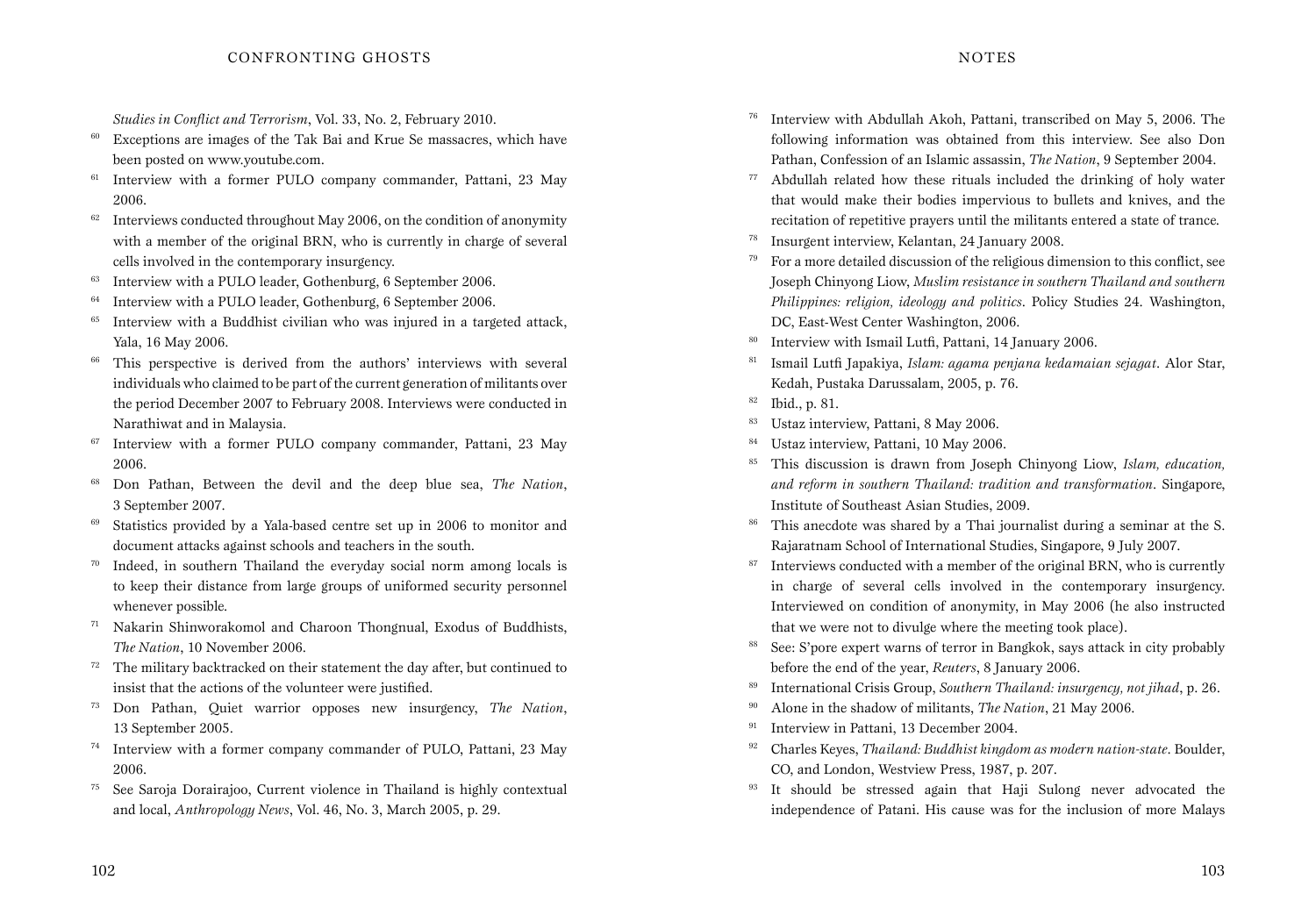in local government and administrative bureaucracy so as to ensure that locals have a say and stake in the future of Patani as part of the Kingdom of Thailand. Another cause that Haji Sulong championed was for the use of the Malay language alongside Thai as a working language in the southern provinces. This, though, was as much for pragmatic reasons as it was for reasons of cultural identity — most Malays in the south then could not speak Thai at all.

- $94$  RSIS research team interviews in mid-2007 with villagers in highly contested districts in the provinces of Narathiwat, Pattani and Yala who revealed how cell members interacted with local residents at private and social gatherings and who collected and analysed militant leaflets.
- <sup>95</sup> For a more detailed discussion of the booklet, see Liow, *Muslim resistance in southern Thailand and southern Philippines*, pp. 39-42.
- <sup>96</sup> Battle is on for hearts and minds in the south, *The Nation*, 12 January 2004.
- $97$  Ibid.
- <sup>98</sup> Interview with officials from the National Intelligence Agency and Fourth Army Intelligence, Yala, 14 August 2007.
- <sup>99</sup> Supalak Ganjanakhundee, Treason trial: Najmuddin acquitted as witness accounts clash, *The Nation*, 16 December 2005. The two men were members of the Pusaka Foundation, an Islamic education network that supports *tadeka,* village education centres, that provide Islamic studies instruction to children on weekends.
- <sup>100</sup> Southern Thai towns increasingly rely on militias, *International Herald Tribune*, 19 March 2007.
- $101$  While this more balanced approach also approved of suppression against actual militants, they also proposed careful and considered identification of 'targets', abidance with the rule of law, dialogue with local community leaders, etc.
- <sup>102</sup> Southern violence: plan to capture province, *The Nation*, 14 January 2004.
- <sup>103</sup> Don Pathan, The turning point that wasn't, *The Nation,* 27 January 2005.
- $104$  As the study has thus far shown, while it is not unimaginable that the insurgency might have an administrative or leadership structure of sorts in place — after all there must be some manner of leadership involved in the orchestration of coordinated attacks — it would be a mistake to assume that

this translates to the existence of a centralised authority that can effectively orchestrate and coordinate every aspect of the ongoing insurgency. This is clearly not the case.

- <sup>105</sup> Don Pathan, Why the turning point never came, *The Nation*, 16 July 2005.
- <sup>106</sup> Marc Askew, Thailand's recalcitrant borderland: insurgency, conspiracies and the disorderly state, *Asian Security*, Vol. 3, No. 2, May 2007.
- <sup>107</sup> For instance, the Deputy Commissioner of the Royal Thai Police, General Adul Saengsingkoew, quickly linked militants to BRN even while his predecessor, Lieutenant-General Thanee Thawidsri, candidly admitted to the authors that the knowledge that authorities had regarding the links between the older generation of separatists and the current generation of militants was still murky.
- <sup>108</sup> Can paper doves bring peace to the south?, *The Nation*, 17 November 2004.
- <sup>109</sup> Eliza Griswold, Dispatches from southern Thailand, Slate, 26 September 2005. Available http://www.slate.com/id/2126807/entry/2126811/. Accessed 11 August 2009.
- <sup>110</sup> For more on the impact of the coup on the conflict in the south, see Joseph Chinyong Liow and SP Harish, The coup and the conflict in southern Thailand, *Crossroads*, Vol. 19, No. 1, 2007.
- $111$  The basis or evidence substantiating these allegations is not known.
- <sup>112</sup> Figures taken from *Jane's Intelligence Review*, November 2007.
- <sup>113</sup> Thailand uses 're-education' to fight Muslim separatists, *Agence France-Presse*, 16 July 2008.
- <sup>114</sup> See: Thailand: Imam's killing highlights army abuse in the south, Human Rights Watch, 25 March 2008. Available http://www.hrw.org/en/ news/2008/03/25/thailand-imam-s-killing-highlights-army-abuse-south. Accessed 12 August 2009.
- <sup>115</sup> Army allows detainees to go home, *The Nation*, 18 November 2007.
- <sup>116</sup> By the end of 2007, paramilitary troop strength amounted to 7,500.
- <sup>117</sup> International Crisis Group, *Southern Thailand: the problem with paramilitaries*. Asia Report No. 140, 23 October 2007.
- <sup>118</sup> Telephone interview with a Malay–Muslim Ranger, in January 2008. This ranger joined the force because he was unable to secure other employment. He attributed his inability to get employment to the fact that he lives in Narathiwat's Sunai Padi district, considered a hotspot for insurgent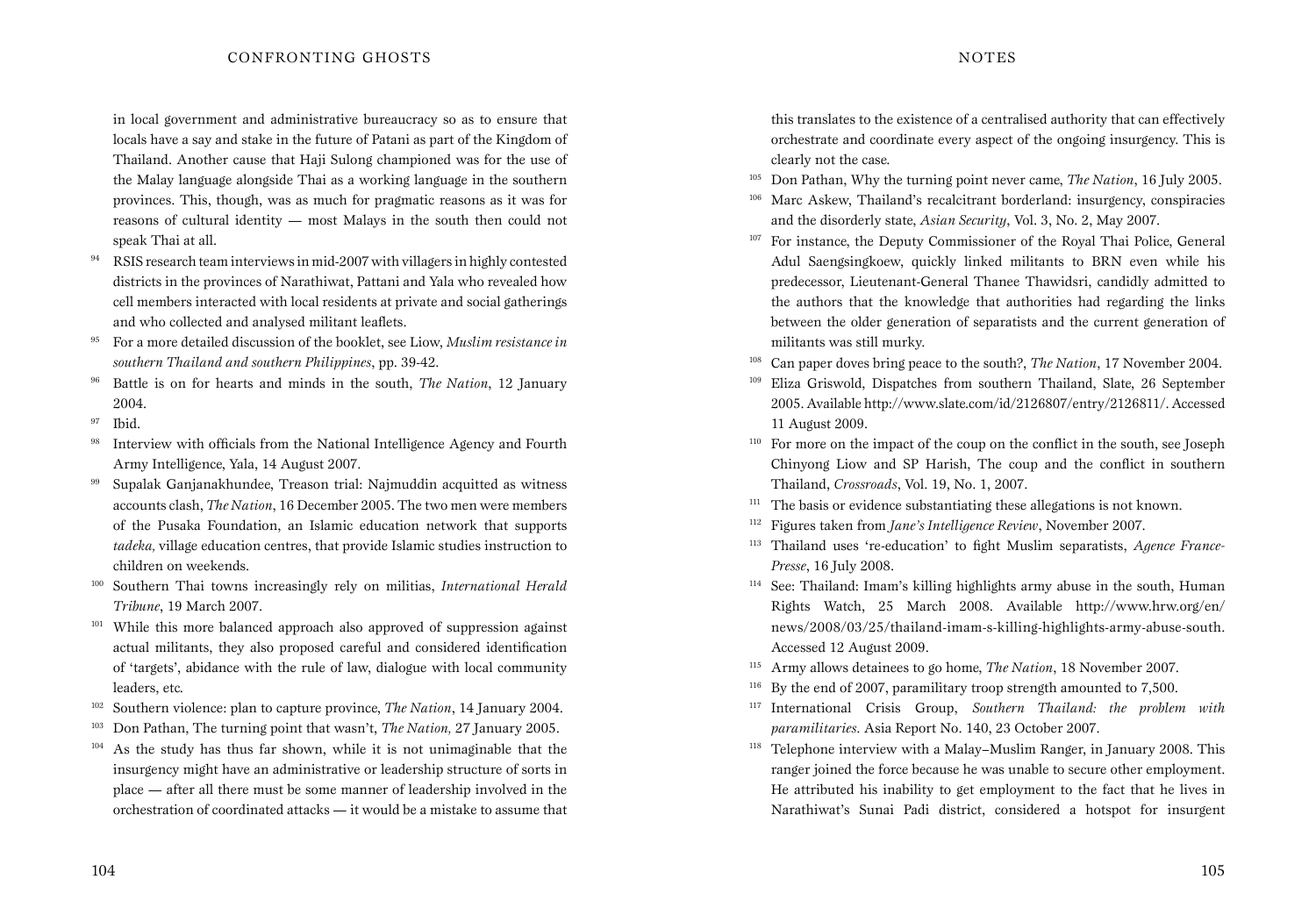#### CONFRONTING GHOSTS

activity. He expressed concern that by joining the paramilitary forces (out of desperation for employment more than anything else), he was placing himself and his family at risk.

- <sup>119</sup> Interview with a local Yala-based politician, Yala, 4 March 2009.
- $120$  For example, the police operating in the south continue to report to national headquarters in Bangkok while the military comes under the command of the fourth army stationed in Pattani.
- <sup>121</sup> Yala Task Force holds meeting with members from human rights group aimed to create trust, confidence, *Issara News Center*, 24 January 2008.
- <sup>122</sup> Subhatra Bhumiprabhas, Military tortured us, claimed students, *The Nation*, 4 February 2008.
- $123$  Ibid. Tensions have been brewing since, especially after the Muslim Student Federation of Thailand issued a statement on 18 December 2007 criticising the military for the arrest of four students, including the federation's secretary, Aatif Sokho.
- <sup>124</sup> This discussion is extracted from Joseph Chinyong Liow, Iron fists without velvet gloves: the Krue Se Mosque incident and lessons in counterinsurgency for the southern Thai conflict, in C. Christine Fair and Sumit Ganguly (eds), *Treading on hallowed ground: counterinsurgency operations in sacred spaces*. New York, Oxford University Press, 2009.
- $125$  This was alleged during the author's interview with religious teachers. Pattani, 11 January 2005.
- $126$  The operational theatre in which Krue Se was located came under the jurisdiction of the Fourth Army, not ISOC.
- <sup>127</sup> Quoted in: Thai mosque killings criticised, BBC News, 28 July 2004. Available http://news.bbc.co.uk/2/hi/asia-pacific/3932323.stm. Accessed 22 July 2008.
- <sup>128</sup> This was articulated by a senior police officer who was at the scene on 28 April 2004 during a discussion with members of the National Security Council of Thailand, Singapore, 22 December 2004.
- <sup>129</sup> Media for peace, *Bangkok Post*, 9 May 2004.
- <sup>130</sup> Simon Elegant and Andrew Perrin, The road to jihad?, *Time*, 3 May 2004.
- <sup>131</sup> See: Dua tahun tragedi Masjid Krisek (Two years after the Krisek Mosque tragedy), www.puloinfo.net, undated. Available http://puloinfo. net/?Show=ReadArticles&ID=28. Accessed 11 April 2009.
- <sup>132</sup> Graphic images of the blatant violence and ill treatment meted out to the protestors can be found in multiple postings in www.youtube.com.
- <sup>133</sup> Thai PM's controversial interview with Al Jazeera TV, *The Nation*, 20 February 2008.
- <sup>134</sup> Hostage taking: army image takes beating, *The Nation*, 23 May 2006.
- <sup>135</sup> Tanyong Limo drama: police deny 'death squad' charge, *The Nation*, 28 September 2005.
- <sup>136</sup> See Joseph Chinyong Liow, The security situation in southern Thailand: towards an understanding of domestic and international dimensions, *Studies in Conflict and Terrorism*, Vol. 27, No. 6, November-December 2004.
- <sup>137</sup> Some examples include: Thais: Bangkok embassy plot foiled, *CBS News*, 10 June 2003; The hard cell, *Time*, 16 June 2003; Jemaah Islamiyah's terror campaign, *CNN.com*, 26 February 2004; Thailand: Al-Qaeda's second front, *Washington Times*, 3 May 2004; Can Thailand keep a lid on the south, A*ustralian Broadcasting Service Transcript*, 8 May 2004.
- <sup>138</sup> See B. Raman, Bangladesh–Myanmar–Thailand: the jihadi corridor, *South Asia Analysis Group*, Paper no. 1102, 28 August 2004.
- <sup>139</sup> John R. Bradley, Waking up to the terror threat in southern Thailand, *Straits Times*, 27 May 2004.
- <sup>140</sup> Information leading to their arrest came from a Singaporean II member, Arifin bin Ali, aka John Wong, who was apprehended in Bangkok on May 2003 and quickly handed over to the Singaporean Government. Press statement from Singapore's Ministry of Home Affairs, 10 June 2003.
- <sup>141</sup> See Noor Huda Ismail, Southern Thailand's conflict: a rare perspective, *Jakarta Post*, 30 March 2008.
- <sup>142</sup> This point was made by Sidney Jones during a seminar at the S. Rajaratnam School of International Studies, Singapore, on 29 October 2008.
- <sup>143</sup> Interview with a *pemimpin*, Yala, 13 August 2007. It bears noting that there is no evidence that JI has operated in Aceh either.
- <sup>144</sup> According to Lutfi, the '*orang keras*' began the conversation by asking about Islam. They then moved on to ask about the oppression of the Malay– Muslims in southern Thailand. It was then that Lutfi claimed he became suspicious of their intentions. Following this, the three men raised the issue of violence as a legitimate response to the oppression taking place in the southern provinces. It was at this juncture that Lutfi claimed he got involved

#### **NOTES**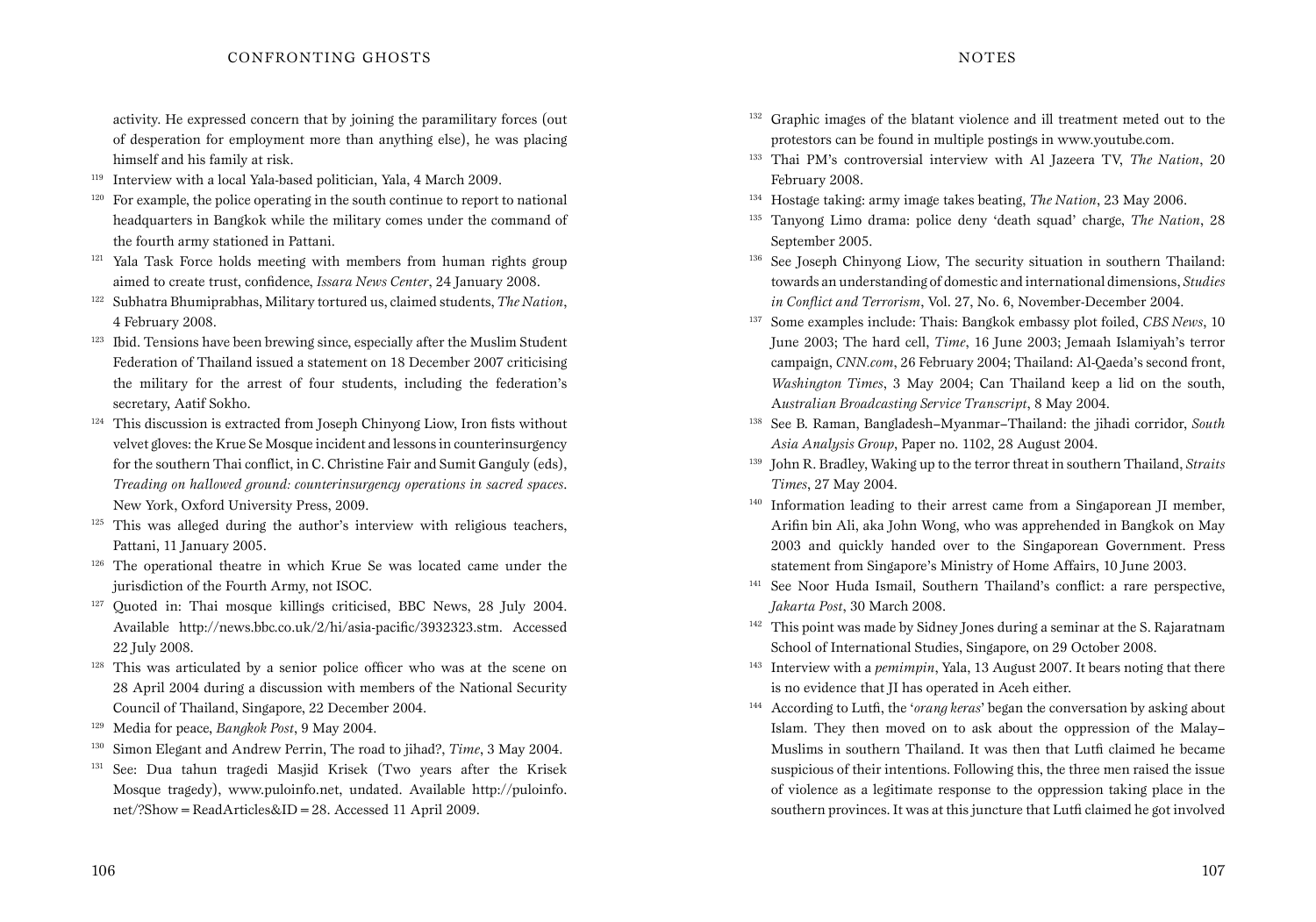in an argument with the men over the question of the use of violence to resolve the problems in the south, and he subsequently dismissed them. Interview with Ismail Lutfi, Pattani, 14 January 2006. There was, however, no mention of these three men being members of JI.

- <sup>145</sup> Consider, for instance, statements made by Ayman al-Zawahiri after the Madrid and London bombings.
- <sup>146</sup> See John Funston, Troubles in the deep south: importance of external linkages? Paper presented at the 9<sup>th</sup> International Conference on Thai Studies, DeKalb, Illinois, April 3-6, 2005.
- <sup>147</sup> These range from forums to listserves (such as Nidaa Al-Lyman, Faloja, and Ana Al-Muslim, all of which liken the southern Thailand 'struggle' to Bosnia, Chechnya, Kashmir, Palestine, Afghanistan and Iraq) and even youtube.
- <sup>148</sup> See http://pintusyurgadipattani.blogspot.com. Information regarding this posting can also be found at http://wincoast.com/forum/showthread.  $php?t = 79676.$
- <sup>149</sup> For a study into the historical links between Patani and Kelantan, see Azizah Yusoff, *Hubungan Patani-Kelantan dari segi sejarah* (Historical perspectives on Patani–Kelantan relations). BA (Hons) thesis, Universiti Malaya, 1976.
- <sup>150</sup> This figure was provided by a senior Thai military commander who had served in the south, during an interview in Hawaii, 1 February 2006.
- <sup>151</sup> Furthermore, there have been unconfirmed reports of Thai paramilitary being apprehended by Malaysian border authorities when they cross the border in pursuit of suspected insurgents.
- <sup>152</sup> Many of the old guard who did not opt to accept the Thai Government's blanket amnesty offered two decades ago have crossed the border to Malaysia and are now residents, with some even taking up Malaysian citizenship.
- <sup>153</sup> Don Pathan*,* Mahathir: talk with exiled south leaders, *The Nation*, 1 February 2007.
- <sup>154</sup> Telephone interview with a PULO member, 28 May 2008.
- <sup>155</sup> This remark was shared by Thai intelligence officers to the authors in the course of an interview in Bangkok, 5 January 2008.
- <sup>156</sup> Cigku Mae Puteh is reportedly being held under Malaysia's Internal Security Act, which permits detention without trial for a renewable twoyear period.
- <sup>157</sup> Supalak Ganjanakhundee, Thaksin's blame game backfires, *The Nation*, 23 December 2004.
- <sup>158</sup> Interview with a senior security officer in Malaysia on 30 January 2007 who spoke on condition of anonymity and has direct experience in dealing with the Patani exiled leaders. Needless to say, the last concern bears heavy political costs for the predominantly Malay–Muslim government of Malaysia.
- <sup>159</sup> Interview with PULO leaders, Kuala Lumpur, 28 May 2008.
- <sup>160</sup> Southern separatists: homeland not on the cards, exile says, *The Nation*, 24 May 2004.
- <sup>161</sup> Indeed, one report has reminded that the creation of such zones is catered for in the Thai Constitution, primarily Article 77 which says 'the state shall decentralize powers to localities for the purpose of independence and selfdetermination of local affairs.' See: No solution apparent as round of attacks signal insurgent pressure, *Asia Sentinel*, 17 January 2008.
- <sup>162</sup> Interview with Thai security officials, Singapore, 1 June 2008.
- <sup>163</sup> Interview with PULO leader, Gothenburg, 6 September 2006.

- $165$  Ibid.
- <sup>166</sup> Wan Kadir had offered to help mediate between the insurgents and the Thai Government, but his offers were rebuffed by the Thaksin administration.
- <sup>167</sup> In truth, dialogue between Thai officials and the old-guard separatist groups is nothing new. Both sides have engaged in such talks in the previous decades, long before the advent of the Thaksin administration or the Langkawi Process. That said, these talks were often ad hoc in nature and never evolved into anything substantive; nor did they have any bearing on overall policy. The old-guard separatists have intimated that among their chief concerns was the lack of consistency in the Thai Government's dealing with them, for which they have urged the formation of a committee to handle the dialogue process in order to ensure continuity. This proposal all but dissipated when Thaksin came into power and embarked on his ill-informed moves to decimate what he thought was an already-petering Malay–Muslim resistance movement.
- <sup>168</sup> At various stages, then Secretary-General of the National Security Council, General Winai Pathiyakul, former director of the Armed Forces Security

108

<sup>164</sup> Ibid.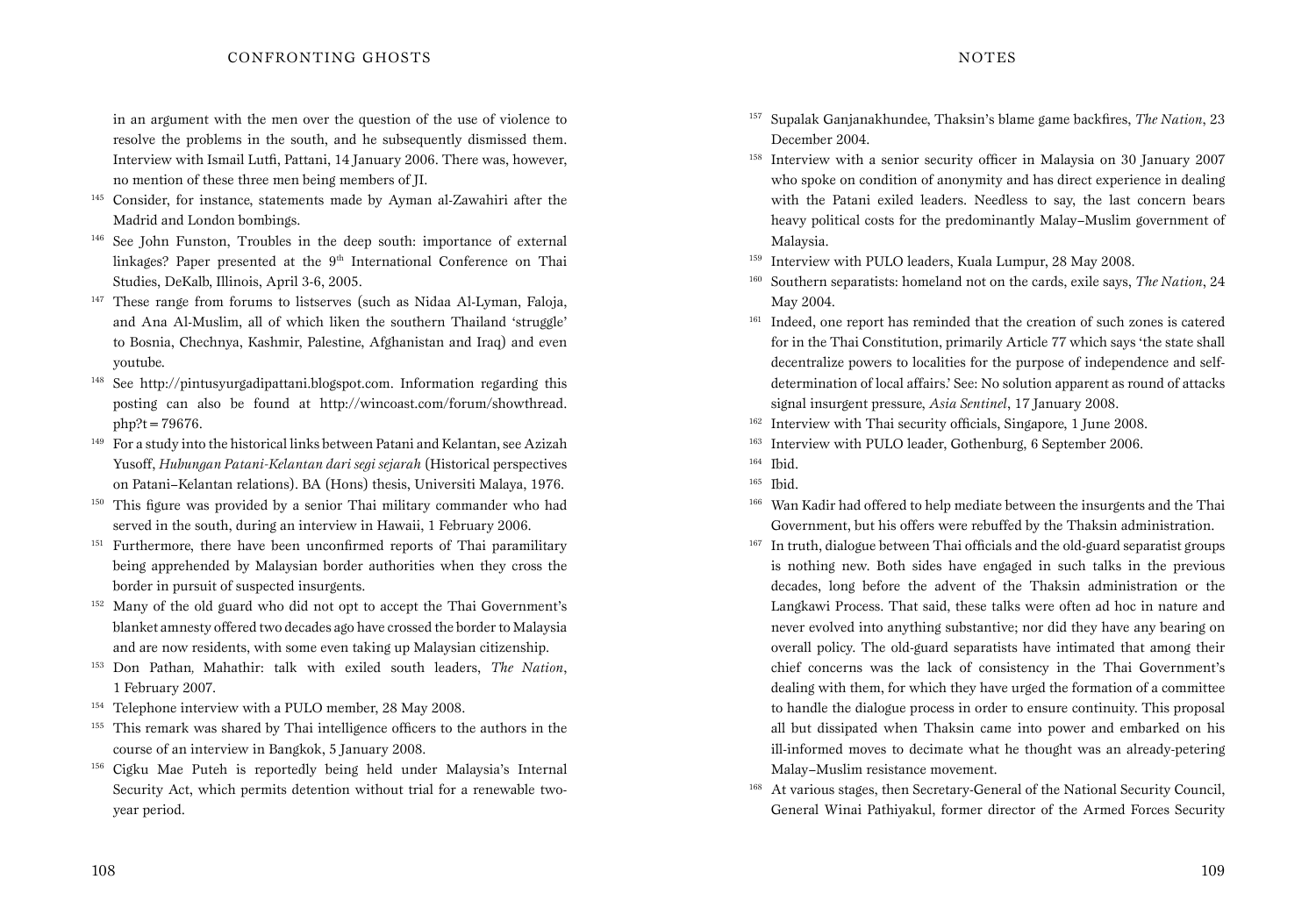#### CONFRONTING GHOSTS

Center, General Vaipot Srinual, and former Prime Minister Anand Panyarachun were involved in this process. The exiled old-guard separatists were represented by the president of Gerakan Mujahideen Islam Patani (GMIP), Ustaz Mohammed Bin Abdul Rahman, PULO Vice-President Razi Bin Hassan, another PULO representative, Ustaz Abu Najhan, BRN-Congress President Abdulah Bin Ismail and Vice-President Abdullah Bin Idris, and former Bersatu President Wan Kadir Che Man. Shazryl Eskay and former Malaysian Chief of Police Norian Mai were the designated mediators.

- <sup>169</sup> Interview with former separatist leader, Kelantan, 24 January 2008.
- <sup>170</sup> Thailand denies talks with southern militants, *International Herald Tribune*, 22 September 2008.
- <sup>171</sup> Positive signals in the south, says Surayud, *The Nation*, 14 May 2007.
- <sup>172</sup> In July 2009, Abhisit replaced Surapol Puenaiyaka with Thawil Pliensri as the Secretary-General of the National Security Council. Thawil is seen as sympathetic to dialogue as an option, while Surapol was known to be against talking to insurgents.
- <sup>173</sup> Interview with *juwae*, Thai–Malaysian border, 16 January 2010.
- <sup>174</sup> Interview with PULO leader, Gothenburg, 11 December 2007.
- <sup>175</sup> Interview with Fourth Army Intelligence officer, Pattani, 14 August 2007.
- <sup>176</sup> Interview with Thai security officials, Singapore, 1 June 2008.
- $177$  The only exception cited took place in 2006 when a gunman, presumably an insurgent, shot a border patrol officer in the head while he was inside a mosque in Panare district, Pattani. The gunman had waited for the officer to complete his prayers before shooting. See: Seeing things from a different perspective, *The Nation*, 18 September 2009.
- <sup>178</sup> Interview with *juwae*, Thai–Malaysian border, 16 January 2010. By 'satisfactory resolution', the *juwae* essentially mean the trial and conviction of the paramilitary forces they believe to be the perpetrators.

# **Bibliography**

- Abuza, Zachary. *Conspiracy of silence: the insurgency in southern Thailand*. Washington, DC, US Institute of Peace Press, 2009.
- Abuza, Zachary. The role of foreign trainers in southern Thailand's insurgency. *Terrorism Monitor*, 5 (11) 7 June 2007.
- Askew, Marc. Thailand's recalcitrant borderland: insurgency, conspiracies and the disorderly state. *Asian Security*, 3 (2) May 2007.
- Bhumiprabhas, Subhatra. Military tortured us, claimed students. *The Nation*, 4 February 2008.
- Bradley, John R. Waking up to the terror threat in southern Thailand. *Straits Times*, 27 May 2004.
- Conners, Michael K. War on error and the southern fire: how terrorism analysts get it wrong. *Critical Asian Studies*, 38 2006.
- Davis, Anthony. Thailand faces up to southern extremist threat. *Jane's Intelligence Review*, 1 October 2003.
- Deep South Watch: http://www.deepsouthwatch.org/node/369.
- Dorairajoo, Saroja. Current violence in Thailand is highly contextual and local. *Anthropology News*, 46 (3) March 2005.
- Elegant, Simon and Andrew Perrin. The road to jihad? *Time*, 3 May 2004.
- Funston, John. Troubles in the deep south: importance of external linkages? Paper presented at the 9<sup>th</sup> International Conference on Thai Studies, DeKalb, Illinois, 3-6 April 2005.
- Ganjanakhundee, Supalak. Thaksin's blame game backfires. *The Nation*, 23 December 2004.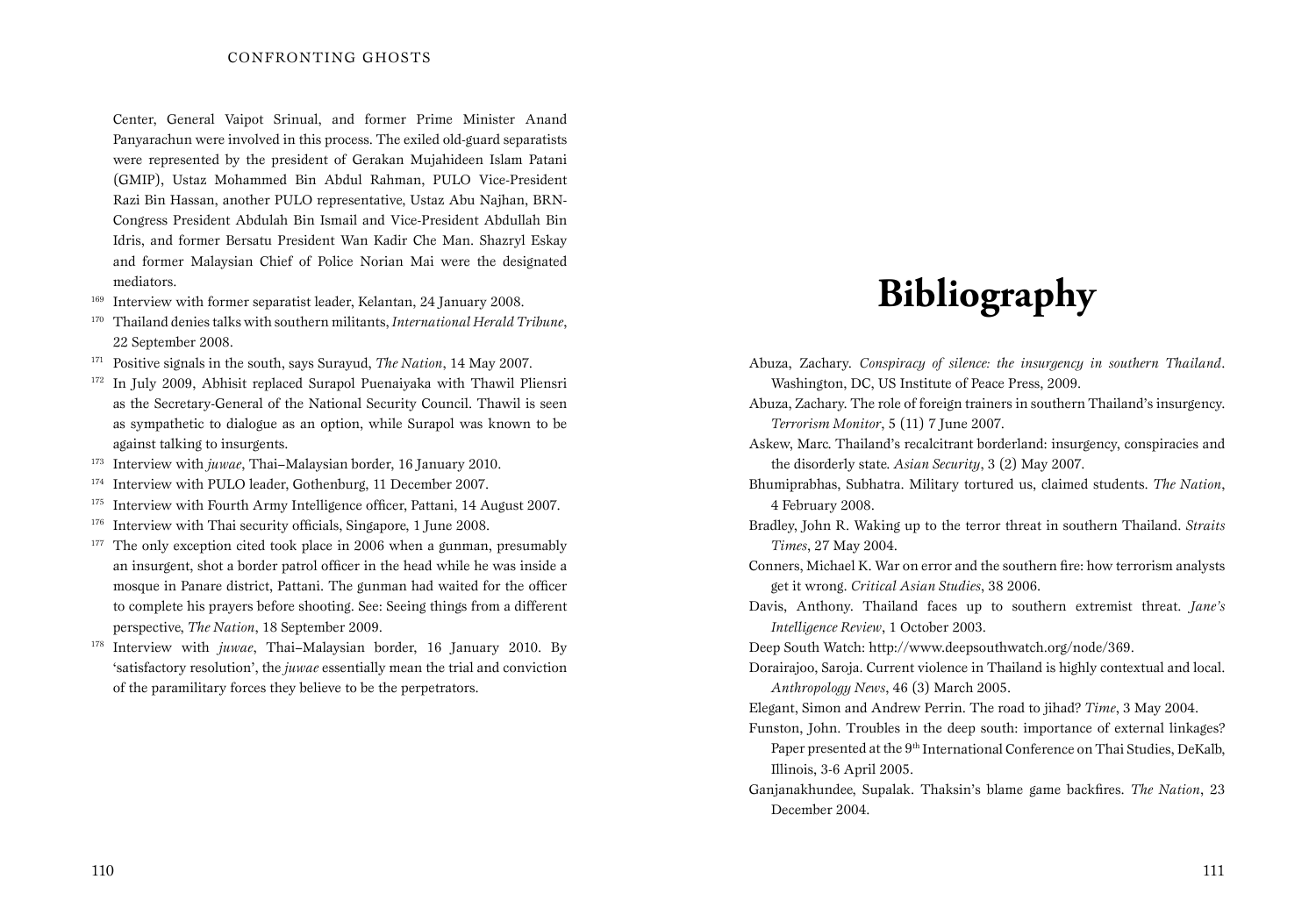- Treason trial: Najmuddin acquitted as witness accounts clash. *The Nation*, 16 December 2005.
- Ganjanakhundee, Supalak and Don Pathan. *Santhipart in Plaewplerng*. Bangkok, Nation Book, 2004.
- Gunaratna, Rohan and Arabinda Acharya. *The terrorist threat from Thailand*. Washington, DC, Potomac Press, 2010.
- Griswold, Eliza. Dispatches from southern Thailand. *Slate*, 26 September 2005: http://www.slate.com/id/2126807/entry/2126811/.
- International Crisis Group *Southern Thailand: insurgency, not jihad*, *Asia Report* (98), 18 May 2005.
- *Southern Thailand: the problem with paramilitaries*. *Asia Report*, (140) 23 October 2007.
- Ismail, Noor Huda. Southern Thailand's conflict: a rare perspective. *Jakarta Post*, 30 March 2008.
- Japakiya, Ismail Lutfi. *Islam: agama penjana kedamaian sejagat*. Alor Star, Kedah, Pustaka Darussalam, 2005.
- Keyes, Charles. *Thailand: Buddhist kingdom as modern nation-state*. Boulder, CO, and London, Westview Press, 1987.
- Liow, Joseph Chinyong. Iron Fists Without Velvet Gloves: The Krue Se Mosque incident and lessons in counterinsurgency for the southern Thai conflict, in C. Christine Fair and Sumit Ganguly (eds), *Treading on Hallowed Ground*. New York, Oxford University Press, 2009.
- *Islam, reform, and education in southern Thailand: tradition and transformation*. Singapore, Institute of Southeast Asian Studies, 2009.
- *Muslim resistance in southern Thailand and southern Philippines: religion, ideology and politics*. Policy Studies 24. Washington, DC, East-West Center Washington, 2006.
- The security situation in southern Thailand: towards an understanding of domestic and international dimensions. *Studies in Conflict and Terrorism*, 27 (6) November-December 2004.
- Liow, Joseph Chinyong and S. P. Harish. The coup and the conflict in southern Thailand. *Crossroads*, 19 (1) 2007.
- Man, Wan Kadir Che. *Muslim separatism: the Moros of southern Philippines and the Malays of southern Thailand.* Singapore, Oxford University Press, 1990.

Pathan, Don. Between the devil and the deep blue sea. *The Nation*, 3 September 2007.

- Confession of an Islamic assassin. *The Nation*, 9 September 2004.
- Quiet warrior opposes new insurgency. *The Nation*, 13 September 2005.

Mahathir: talk with exiled South leaders. *The Nation*, 1 February 2007.

- The turning point that wasn't. *The Nation,* 27 January 2005.
- Why the turning point never came. *The Nation*, 16 July 2005.

PULO Info. *Dua tahun tragedi Masjid Krisek* (Two Years After the Krisek Mosque Tragedy): http://puloinfo.net/?Show=ReadArticles&ID=28

- Raman, B. Bangladesh–Myanmar–Thailand: The jihadi corridor. *South Asia Analysis Group*, 1102 28 August 2004.
- Shinworakomol, Nakarin and Charoon Thongnual. Exodus of Buddhists. *The Nation*, 10 November 2006.
- Yusoff, Azizah. *Hubungan Patani-Kelantan dari segi sejarah* (Historical Perspectives on Patani-Kelantan Relations). BA (Hons) thesis, Universiti Malaya, 1976.

#### **News Reports**

Alone in the shadow of militants. *The Nation*, 21 May 2006.

Army allows detainees to go home. *The Nation*, 18 November 2007.

Army chief admits security agencies are using 'blacklists' in the south. *The Nation*, 26 April 2006.

Battle is on for hearts and minds in the south. *The Nation*, 12 January 2004. Can paper doves bring peace to the south? *The Nation*, 17 November 2004. Can Thailand keep a lid on the south? *Australia Broadcast Service Transcript*, 8 May 2004.

- Hostage taking: Army image takes beating. *The Nation*, 23 May 2006. Jemaah Islamiyah's terror campaign. *CNN.com*, 26 February 2004. Media for peace. *Bangkok Post*, 9 May 2004.
- No solution apparent as round of attacks signal insurgent pressure. *Asia Sentinel*, 17 January 2008.
- S'pore expert warns of terror in Bangkok, says attack in city probably before the end of the year. *Reuters*, 8 January 2006.
- Southern separatists: homeland not on the cards, exile says. *The Nation*, 24 May 2004.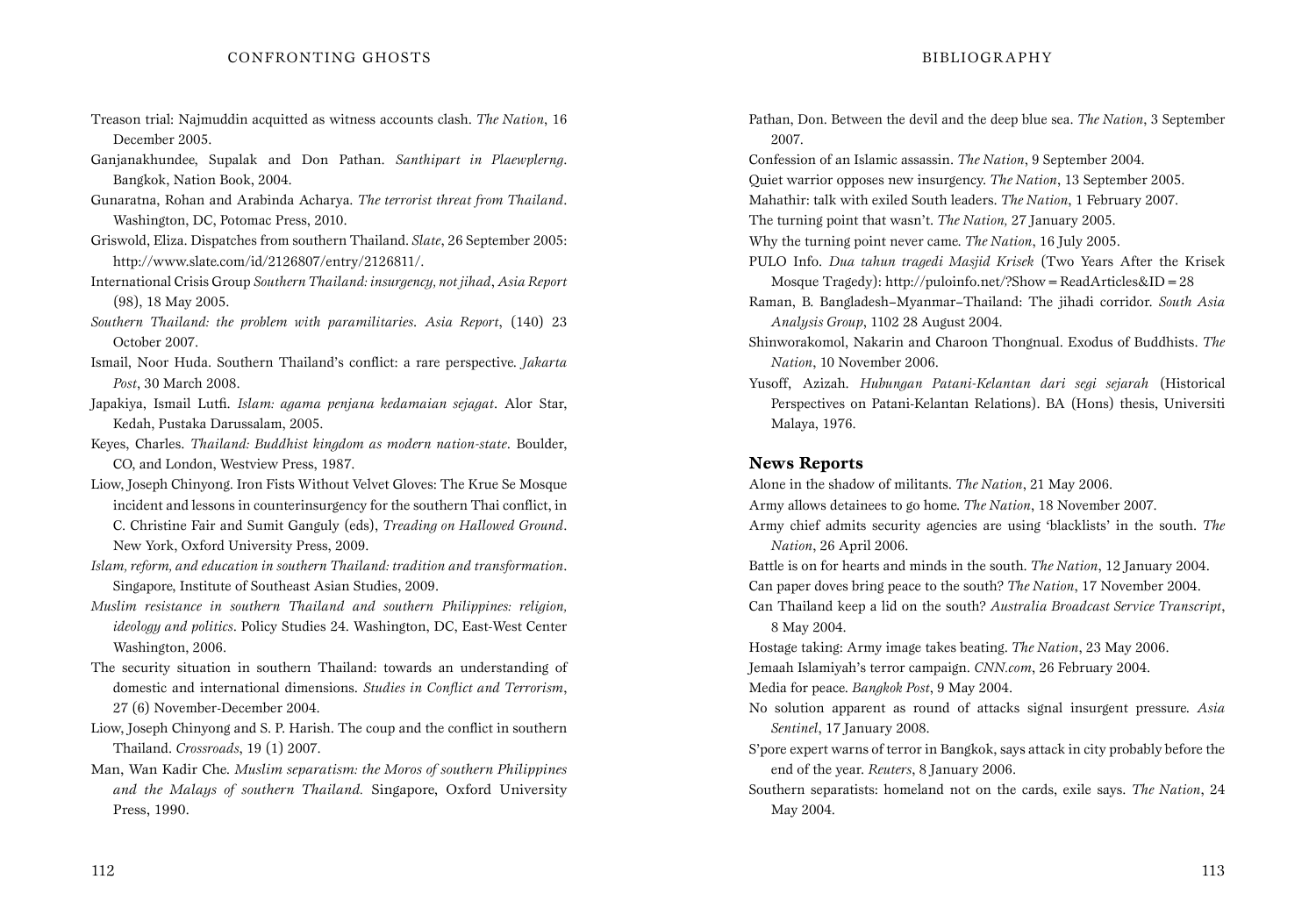- Southern violence: plan to capture province. *The Nation*, 14 January 2004.
- Tanyong limo drama: police deny 'death squad' charge. *The Nation*, 28 September 2005.
- Terror in Hatyai: blasts hit airport, hotel and Carrefour. *The Nation*, 4 April 2005.
- Thai mosque killings criticised. *BBC News*, 28 July 2004: http://news.bbc. co.uk/2/hi/asia-pacific/3932323.stm.
- Thai PM's controversial interview with Al Jazeera TV. *The Nation*, 20 February 2008.
- Thais: Bangkok embassy plot foiled. *CBS News*, 10 June 2003.
- Thailand: Al-Qaeda's second front. *Washington Times*, 3 May 2004.
- Thailand: Imam's killing highlights army abuse in the south. *Human Rights Watch*, 25 March 2008: http://www.hrw.org/en/news/2008/03/25/ thailand-imam-s-killing-highlights-army-abuse-south.
- Thailand denies talks with southern militants. *International Herald Tribune*, 22 September 2008.
- Thailand uses 're-education' to fight Muslim separatists. *Agence France-Presse*, 16 July 2008.
- The hard cell. *Time*, 16 June 2003.
- Yala task force holds meeting with members from human rights group aimed to create trust, confidence. *Issara News Center*, 24 January 2008.

### **LOWY INSTITUTE**

FOR INTERNATIONAL POLICY

#### Other Lowy Institute Papers

- 01 Mark P Thirlwell, *India: the next economic giant (*2004)
- 02 Milton Osborne, *River at risk: the Mekong and the water politics of Southeast Asia (*2004)
- 03 Alan Dupont, *Unsheathing the samurai sword: Japan's changing security policy* (2004)
- 04 Michael Fullilove & Chloë Flutter, *Diaspora: the world wide web of Australians*  (2004)
- 05 Anthony Bubalo & Greg Fealy, *Joining the caravan? The Middle East, Islamism and Indonesia* (2005)
- 06 Malcolm Cook & Craig Meer, *Balancing act: Taiwan's cross-strait challenge* (2005)
- 07 Mark Thirlwell, *The new terms of trade* (2005)
- 08 Peter Edwards, *Permanent friends? Historical reflections on the Australian-American alliance* (2005)
- 09 Ben Scott, *Re-imagining PNG: culture, democracy and Australia's role*  (2005)
- 10 Simon Chesterman, *Shared secrets: intelligence and collective security*  (2006)
- 11 Milton Osborne, *The paramount power: China and the countries of Southeast Asia* (2006)
- 12 Alan Dupont & Graeme Pearman, *Heating up the planet: climate change and security* (2006)
- 13 Rod McGibbon, *Pitfalls of Papua* (2006)
- 14 John Edwards, *Quiet boom* (2006)
- 15 Paul Kelly, *Howard's decade* (2006)
- 16 Hugh White, *Beyond the defence of Australia* (2006)
- 17 Malcolm Cook & Kit Collier, *Mindanao: a gamble worth taking* (2006)
- 18 Mark Thirlwell, *Second thoughts on globalisation* (2007)

(cont.)